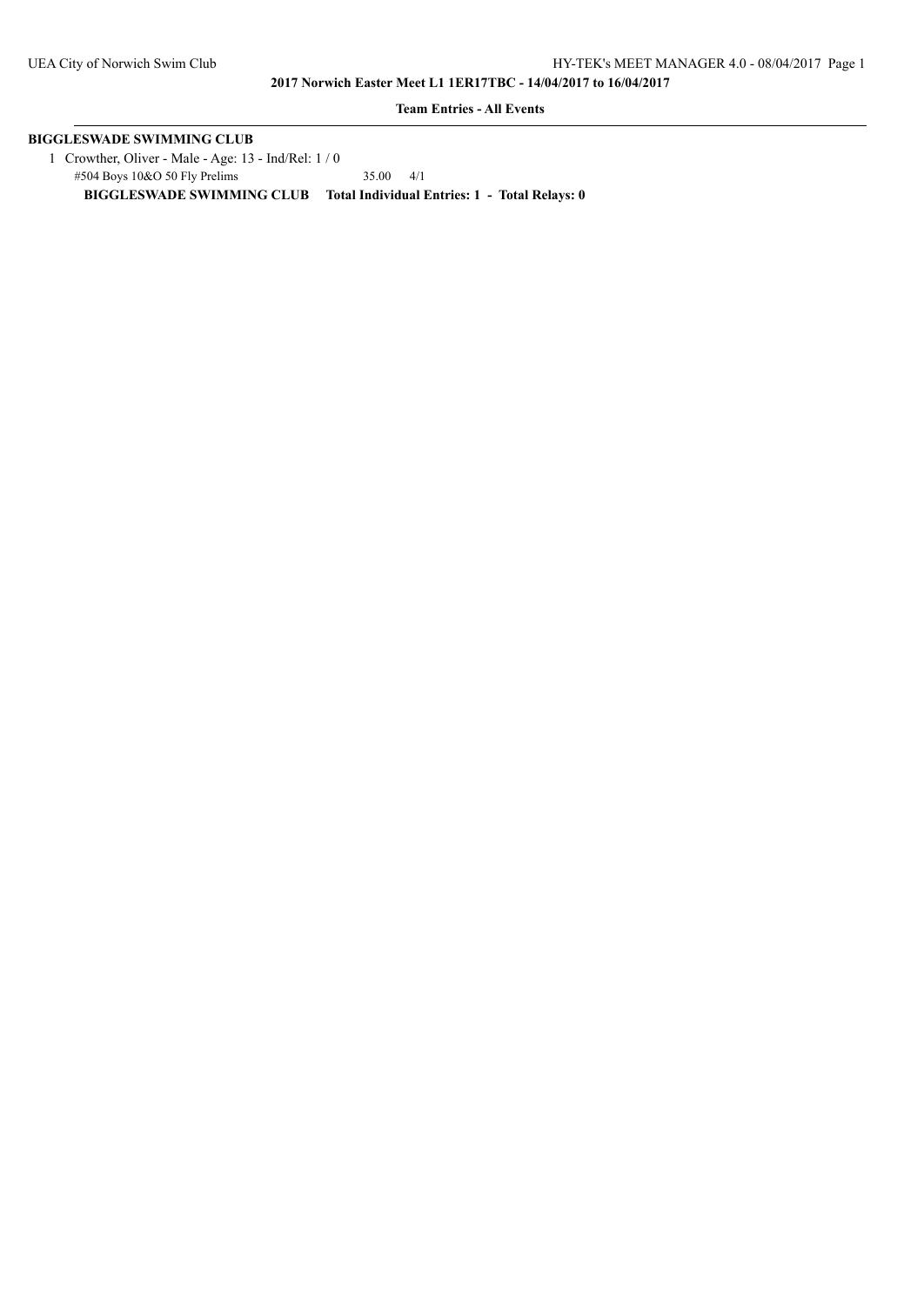| <b>BISHOP'S STORTFORD</b>                                 |         |      |                                    |         |      |
|-----------------------------------------------------------|---------|------|------------------------------------|---------|------|
| 1 Anderson, Charlotte - Female - Age: 14 - Ind/Rel: 6 / 0 |         |      |                                    |         |      |
| #104 Girls 10&O 100 Free Prelims                          | 1:09.70 | 7/1  | #106 Girls 10&O 50 Breast Prelims  | 40.31   | 5/2  |
| #401 Girls 10&O 200 IM                                    | 2:49.90 | 6/8  | #503 Girls 10&O 100 Back Prelims   | 1:17.90 | 6/3  |
| #704 Girls 10&O 100 Breast Prelims                        | 1:27.10 | 6/1  | #802 Girls 10&O 50 Back Prelims    | 34.90   | 9/7  |
| 2 Baker, Isabelle - Female - Age: 13 - Ind/Rel: 4 / 0     |         |      |                                    |         |      |
| #104 Girls 10&O 100 Free Prelims                          | 1:10.00 | 6/3  | #401 Girls 10&O 200 IM             | 2:55.40 | 4/8  |
| #403 Girls 10&O 50 Free Prelims                           | 32.50   | 6/6  | #505 Girls 10&O 50 Fly Prelims     | 35.80   | 4/4  |
| 3 Botha, Nicholas - Male - Age: 15 - Ind/Rel: 6 / 0       |         |      |                                    |         |      |
| #101 Boys 10&O 200 Breast                                 | 2:42.90 | 5/6  | #202 Boys 10&O 200 Back            | 2:25.60 | 6/1  |
| #404 Boys 10&O 100 Free Prelims                           | 1:04.10 | 7/2  | #502 Boys 10&O 200 IM              | 2:31.00 | 9/7  |
| #705 Boys 10&O 400 IM                                     | 5:09.80 | 2/6  | #803 Boys 10&O 100 Breast Prelims  | 1:18.90 | 5/8  |
| 4 Carroll, Sarah - Female - Age: 15 - Ind/Rel: 3 / 0      |         |      |                                    |         |      |
| #104 Girls 10&O 100 Free Prelims                          | 1:02.10 | 18/1 | #403 Girls 10&O 50 Free Prelims    | 29.00   | 18/3 |
| #702 Girls 10&O 200 Free                                  | 2:15.00 | 8/1  |                                    |         |      |
| 5 Carter, Mia - Female - Age: 15 - Ind/Rel: 5 / 0         |         |      |                                    |         |      |
| #104 Girls 10&O 100 Free Prelims                          | 1:00.62 | 17/5 | #403 Girls 10&O 50 Free Prelims    | 29.00   | 18/2 |
| #503 Girls 10&O 100 Back Prelims                          | 1:06.70 | 12/5 | #702 Girls 10&O 200 Free           | 2:10.16 | 9/6  |
| #802 Girls 10&O 50 Back Prelims                           | 31.04   | 14/4 |                                    |         |      |
| 6 Catton, Alexander - Male - Age: 14 - Ind/Rel: 2 / 0     |         |      |                                    |         |      |
| #701 Boys 10&O 100 Back Prelims                           | 1:08.80 | 9/1  | #703 Boys 10&O 50 Free Prelims     | 29.50   | 7/5  |
| 7 Chada, Daniel - Male - Age: 16 - Ind/Rel: 5 / 0         |         |      |                                    |         |      |
| #105 Boys 10&O 50 Back Prelims                            | 28.30   | 11/4 | #202 Boys 10&O 200 Back            | 2:13.90 | 8/2  |
| #404 Boys 10&O 100 Free Prelims                           | 57.80   | 15/7 | #701 Boys 10&O 100 Back Prelims    | 1:00.80 | 9/4  |
| $\#703$ Boys 10&O 50 Free Prelims                         | 25.70   | 15/5 |                                    |         |      |
| 8 Collins, Joseph - Male - Age: 18 - Ind/Rel: 4/0         |         |      |                                    |         |      |
| #101 Boys 10&O 200 Breast                                 | 2:41.90 | 5/3  | #204 Boys 10&O 50 Breast Prelims   | 33.06   | 8/3  |
| #703 Boys 10&O 50 Free Prelims                            | 28.90   | 8/5  | #803 Boys 10&O 100 Breast Prelims  | 1:12.40 | 7/3  |
| 9 Couser, Bryn - Male - Age: 15 - Ind/Rel: 5 / 0          |         |      |                                    |         |      |
| #101 Boys 10&O 200 Breast                                 | 2:39.40 | 6/7  | #204 Boys 10&O 50 Breast Prelims   | 33.63   | 8/7  |
| #404 Boys 10&O 100 Free Prelims                           | 1:02.30 | 9/6  | #504 Boys 10&O 50 Fly Prelims      | 31.50   | 7/4  |
| #803 Boys 10&O 100 Breast Prelims                         | 1:13.03 | 6/6  |                                    |         |      |
| 10 Davis, Callum - Male - Age: $17$ - Ind/Rel: $4/0$      |         |      |                                    |         |      |
| #103 Boys 10&O 100 Fly Prelims                            | 1:00.35 | 6/5  | #204 Boys 10&O 50 Breast Prelims   | 33.42   | 8/6  |
| #402 Boys 10&O 200 Fly                                    | 2:16.70 | 4/8  | #504 Boys 10&O 50 Fly Prelims      | 27.15   | 10/4 |
| 11 Eastland, Nellie - Female - Age: 15 - Ind/Rel: 5 / 0   |         |      |                                    |         |      |
| #102 Girls 10&O 200 Back                                  | 2:37.00 | 5/3  | #203 Girls 10&O 100 Fly Prelims    | 1:09.40 | 11/1 |
| #503 Girls 10&O 100 Back Prelims                          | 1:12.90 | 10/2 | #505 Girls 10&O 50 Fly Prelims     | 31.52   | 13/2 |
| #802 Girls 10&O 50 Back Prelims                           | 35.00   | 8/4  |                                    |         |      |
| 12 Fletcher, Anya - Female - Age: 15 - Ind/Rel: 4 / 0     |         |      |                                    |         |      |
| #102 Girls 10&O 200 Back                                  | 2:32.20 | 7/2  | #203 Girls 10&O 100 Fly Prelims    | 1:14.74 | 5/5  |
| #401 Girls 10&O 200 IM                                    | 2:46.40 | 7/5  | #503 Girls 10&O 100 Back Prelims   | 1:13.00 | 10/7 |
| 13 Fletcher, Cira - Female - Age: 19 - Ind/Rel: 4 / 0     |         |      |                                    |         |      |
| #106 Girls 10&O 50 Breast Prelims                         | 34.01   | 13/4 | #201 Girls 10&O 200 Breast         | 2:45.50 | 8/7  |
| #403 Girls 10&O 50 Free Prelims                           | 28.66   | 20/7 | #704 Girls 10&O 100 Breast Prelims | 1:16.50 | 11/5 |
| 14 Harold, Callum - Male - Age: 15 - Ind/Rel: 3 / 0       |         |      |                                    |         |      |
| #101 Boys 10&O 200 Breast                                 | 2:48.20 | 4/2  | #204 Boys 10&O 50 Breast Prelims   | 35.70   | 6/6  |
| #803 Boys 10&O 100 Breast Prelims                         | 1:18.90 | 5/1  |                                    |         |      |
| 15 Iacono, Eliott - Male - Age: 20 - Ind/Rel: 7 / 0       |         |      |                                    |         |      |
| #103 Boys 10&O 100 Fly Prelims                            | 58.41   | 6/4  | #107 Boys 10&O 400 Free            | 4:03.16 | 4/4  |
| #402 Boys 10&O 200 Fly                                    | 2:09.15 | 4/4  | #404 Boys 10&O 100 Free Prelims    | 53.50   | 15/4 |
| #504 Boys 10&O 50 Fly Prelims                             | 27.55   | 10/5 | #703 Boys 10&O 50 Free Prelims     | 25.50   | 13/4 |
| #801 Boys 10&O 200 Free                                   | 1:55.30 | 8/4  |                                    |         |      |
| 16 James, Niamh - Female - Age: 16 - Ind/Rel: 3 / 0       |         |      |                                    |         |      |
| #102 Girls 10&O 200 Back                                  | 2:22.60 | 9/3  | #503 Girls 10&O 100 Back Prelims   | 1:06.40 | 14/5 |
| #802 Girls 10&O 50 Back Prelims                           | 31.70   | 13/3 |                                    |         |      |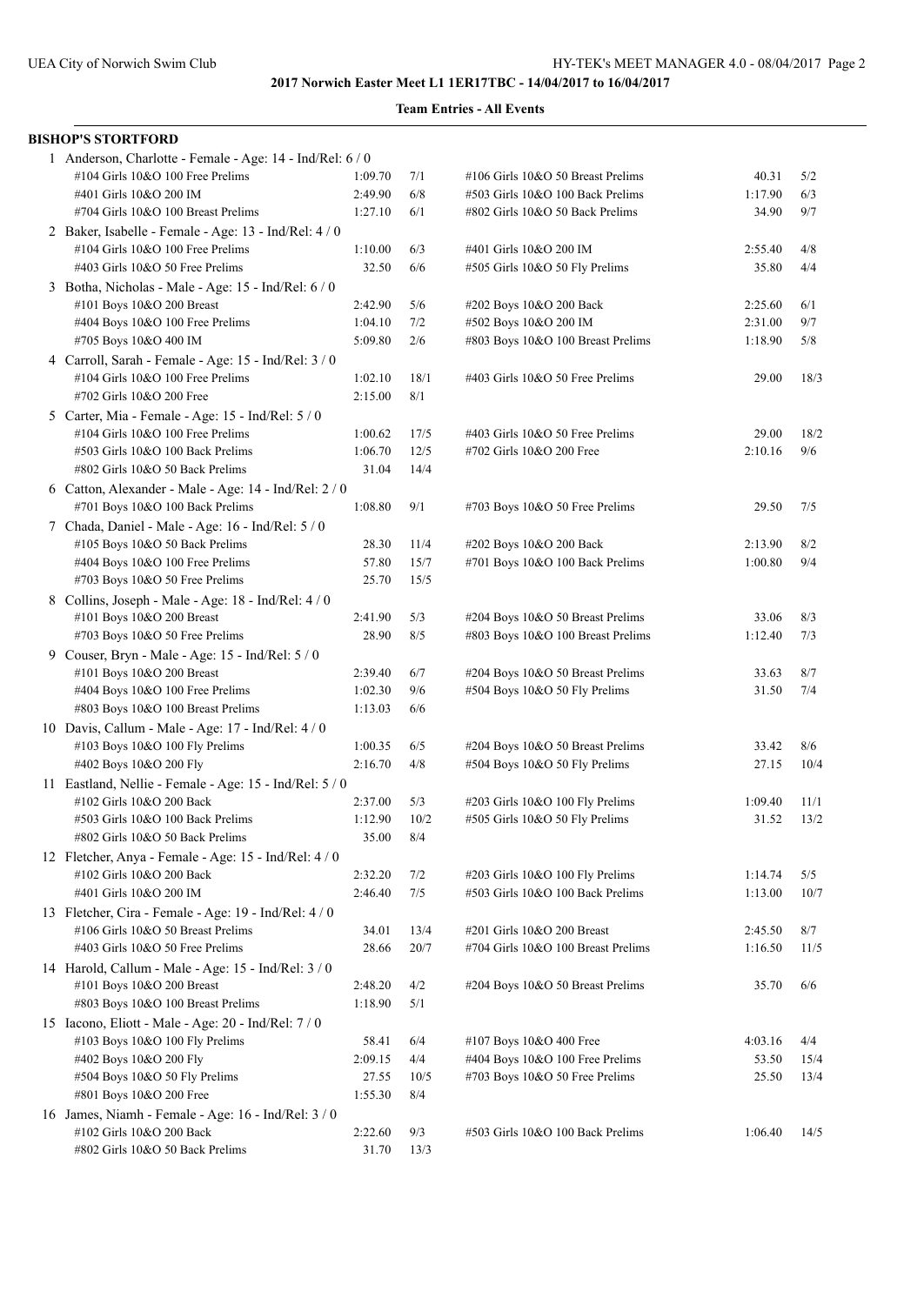| <b>BISHOP'S STORTFORD</b>                                    |                                                 |      |                                    |         |      |
|--------------------------------------------------------------|-------------------------------------------------|------|------------------------------------|---------|------|
| 17 Mason, Eleanor - Female - Age: 14 - Ind/Rel: 7 / 0        |                                                 |      |                                    |         |      |
| #104 Girls 10&O 100 Free Prelims                             | 1:04.90                                         | 13/6 | #403 Girls 10&O 50 Free Prelims    | 30.50   | 13/8 |
| #405 Girls 10&O 400 Free                                     | 4:57.60                                         | 2/5  | #503 Girls 10&O 100 Back Prelims   | 1:18.30 | 6/7  |
| #505 Girls 10&O 50 Fly Prelims                               | 34.80                                           | 6/3  | #702 Girls 10&O 200 Free           | 2:20.90 | 5/1  |
| #802 Girls 10&O 50 Back Prelims                              | 35.70                                           | 7/4  |                                    |         |      |
| 18 Ogden, Thomas - Male - Age: 13 - Ind/Rel: 6 / 0           |                                                 |      |                                    |         |      |
| #103 Boys 10&O 100 Fly Prelims                               | 1:10.73                                         | 3/4  | #202 Boys 10&O 200 Back            | 2:25.30 | 6/7  |
| #402 Boys 10&O 200 Fly                                       | 2:36.30                                         | 2/6  | #502 Boys 10&O 200 IM              | 2:34.70 | 8/7  |
| #701 Boys 10&O 100 Back Prelims                              | 1:09.20                                         | 6/4  | #801 Boys 10&O 200 Free            | 2:18.40 | 3/4  |
| 19 Penkul, Jessica - Female - Age: 15 - Ind/Rel: 5 / 0       |                                                 |      |                                    |         |      |
| #102 Girls 10&O 200 Back                                     | 2:36.30                                         | 5/5  | #203 Girls 10&O 100 Fly Prelims    | 1:11.90 | 7/2  |
| #401 Girls 10&O 200 IM                                       | 2:46.40                                         | 7/4  | #501 Girls 10&O 200 Fly            | 2:42.70 | 3/2  |
| #503 Girls 10&O 100 Back Prelims                             | 1:14.90                                         | 8/2  |                                    |         |      |
| 20 Pretious-White, Josie - Female - Age: 16 - Ind/Rel: 5 / 0 |                                                 |      |                                    |         |      |
| #104 Girls 10&O 100 Free Prelims                             | 1:01.30                                         | 17/3 | #403 Girls 10&O 50 Free Prelims    | 28.50   | 21/2 |
| #503 Girls 10&O 100 Back Prelims                             | 1:06.90                                         | 14/3 | #505 Girls 10&O 50 Fly Prelims     | 30.90   | 14/1 |
| #802 Girls 10&O 50 Back Prelims                              | 31.50                                           | 13/5 |                                    |         |      |
| 21 Pretious-White, Zara - Female - Age: 17 - Ind/Rel: 4 / 0  |                                                 |      |                                    |         |      |
| #102 Girls 10&O 200 Back                                     | 2:37.70                                         | 5/2  | #403 Girls 10&O 50 Free Prelims    | 30.90   | 11/5 |
| #503 Girls 10&O 100 Back Prelims                             | 1:10.90                                         | 13/8 | #802 Girls 10&O 50 Back Prelims    | 32.40   | 15/7 |
| 22 Renwick, Isabella - Female - Age: 14 - Ind/Rel: 9 / 0     |                                                 |      |                                    |         |      |
| #104 Girls 10&O 100 Free Prelims                             | 1:02.89                                         | 16/2 | #106 Girls 10&O 50 Breast Prelims  | 35.29   | 13/3 |
| #201 Girls 10&O 200 Breast                                   | 2:46.20                                         | 8/1  | #203 Girls 10&O 100 Fly Prelims    | 1:10.98 | 8/7  |
| #401 Girls 10&O 200 IM                                       | 2:30.38                                         | 14/2 | #403 Girls 10&O 50 Free Prelims    | 28.73   | 20/1 |
| #702 Girls 10&O 200 Free                                     | 2:16.20                                         | 6/2  | #704 Girls 10&O 100 Breast Prelims | 1:15.40 | 10/4 |
| #802 Girls 10&O 50 Back Prelims                              | 33.39                                           | 13/8 |                                    |         |      |
| 23 Taylor, Joseph - Male - Age: 17 - Ind/Rel: 6 / 0          |                                                 |      |                                    |         |      |
| #103 Boys 10&O 100 Fly Prelims                               | 1:08.40                                         | 4/2  | #404 Boys 10&O 100 Free Prelims    | 59.10   | 12/6 |
| #504 Boys 10&O 50 Fly Prelims                                | 30.50                                           | 9/8  | #701 Boys 10&O 100 Back Prelims    | 1:05.80 | 9/3  |
| #703 Boys 10&O 50 Free Prelims                               | 27.40                                           | 12/7 | #801 Boys 10&O 200 Free            | 2:08.40 | 6/2  |
| 24 Tontodonati, Marco - Male - Age: 14 - Ind/Rel: 9 / 0      |                                                 |      |                                    |         |      |
| #105 Boys 10&O 50 Back Prelims                               | 32.90                                           | 8/7  | #202 Boys 10&O 200 Back            | 2:33.60 | 5/1  |
| #204 Boys 10&O 50 Breast Prelims                             | 37.70                                           | 5/6  | #404 Boys 10&O 100 Free Prelims    | 1:02.10 | 9/3  |
| #502 Boys 10&O 200 IM                                        | 2:32.90                                         | 9/8  | #701 Boys 10&O 100 Back Prelims    | 1:10.80 | 5/5  |
| #703 Boys 10&O 50 Free Prelims                               | 28.60                                           | 9/4  | #801 Boys 10&O 200 Free            | 2:16.40 | 4/7  |
| #803 Boys 10&O 100 Breast Prelims                            | 1:18.90                                         | 4/4  |                                    |         |      |
| 25 Tontodonati, Matteo - Male - Age: 16 - Ind/Rel: 6 / 0     |                                                 |      |                                    |         |      |
| #105 Boys 10&O 50 Back Prelims                               | 30.70                                           | 10/6 | #202 Boys 10&O 200 Back            | 2:20.70 | 7/5  |
| #404 Boys 10&O 100 Free Prelims                              | 1:00.00                                         | 11/5 | #504 Boys 10&O 50 Fly Prelims      | 30.20   | 9/3  |
| #701 Boys 10&O 100 Back Prelims                              | 1:05.30                                         | 7/5  | #801 Boys 10&O 200 Free            | 2:10.60 | 5/1  |
| 26 Veitch, Bradley - Male - Age: 18 - Ind/Rel: 4 / 0         |                                                 |      |                                    |         |      |
| #107 Boys 10&O 400 Free                                      | 4:15.20                                         | 4/5  | #402 Boys 10&O 200 Fly             | 2:18.73 | 3/4  |
| #404 Boys 10&O 100 Free Prelims                              | 56.20                                           | 14/5 | #801 Boys 10&O 200 Free            | 2:00.64 | 8/3  |
| 27 Wickham, Megan - Female - Age: 17 - Ind/Rel: 5 / 0        |                                                 |      |                                    |         |      |
| #106 Girls 10&O 50 Breast Prelims                            | 37.02                                           | 11/1 | #201 Girls 10&O 200 Breast         | 2:51.70 | 6/5  |
| #401 Girls 10&O 200 IM                                       | 2:36.30                                         | 11/5 | #403 Girls 10&O 50 Free Prelims    | 30.40   | 13/3 |
| #704 Girls 10&O 100 Breast Prelims                           | 1:19.70                                         | 12/7 |                                    |         |      |
| 28 Young, Amy - Female - Age: 18 - Ind/Rel: 6 / 0            |                                                 |      |                                    |         |      |
| #104 Girls 10&O 100 Free Prelims                             | 1:00.67                                         | 19/3 | #203 Girls 10&O 100 Fly Prelims    | 1:05.40 | 9/4  |
| #403 Girls 10&O 50 Free Prelims                              | 28.40                                           | 20/3 | #405 Girls 10&O 400 Free           | 4:36.30 | 6/6  |
| #505 Girls 10&O 50 Fly Prelims                               | 29.99                                           | 14/5 | #702 Girls 10&O 200 Free           | 2:10.20 | 9/2  |
| <b>BISHOP'S STORTFORD</b>                                    | Total Individual Entries: 142 - Total Relays: 0 |      |                                    |         |      |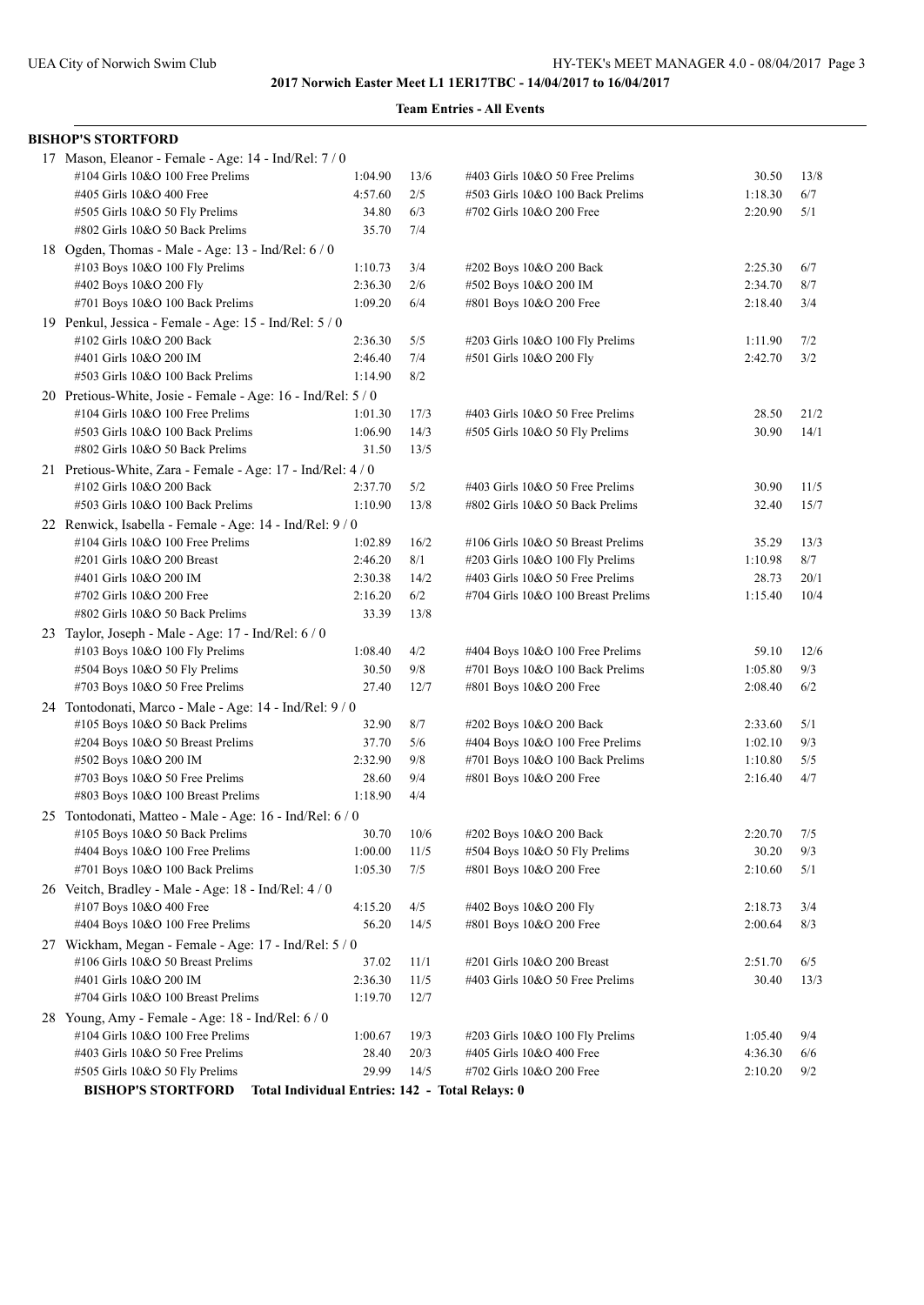| <b>CITY OF CAMBRIDGE SC</b>                                  |                                               |      |                                       |         |      |  |
|--------------------------------------------------------------|-----------------------------------------------|------|---------------------------------------|---------|------|--|
| Bloomfield, Imogen - Female - Age: 14 - Ind/Rel: 1/0         |                                               |      |                                       |         |      |  |
| $\#201$ Girls $10&O$ 200 Breast                              | 2:48.80                                       | 7/3  |                                       |         |      |  |
| 2 Visser Velez, Almudena - Female - Age: 15 - Ind/Rel: 8 / 0 |                                               |      |                                       |         |      |  |
| #102 Girls 10&O 200 Back                                     | 2:33.29                                       | 6/5  | $\#104$ Girls $10&O$ 100 Free Prelims | 1:07.30 | 10/7 |  |
| $\#201$ Girls $10&O$ 200 Breast                              | 3:00.70                                       | 4/5  | #203 Girls 10&O 100 Fly Prelims       | 1:13.50 | 6/5  |  |
| #401 Girls 10&O 200 IM                                       | 2:37.40                                       | 11/6 | $\#403$ Girls 10&O 50 Free Prelims    | 31.14   | 10/4 |  |
| #405 Girls 10&O 400 Free                                     | 4:51.30                                       | 3/3  | #505 Girls 10&O 50 Fly Prelims        | 34.35   | 7/3  |  |
| <b>CITY OF CAMBRIDGE SC</b>                                  | Total Individual Entries: 9 - Total Relays: 0 |      |                                       |         |      |  |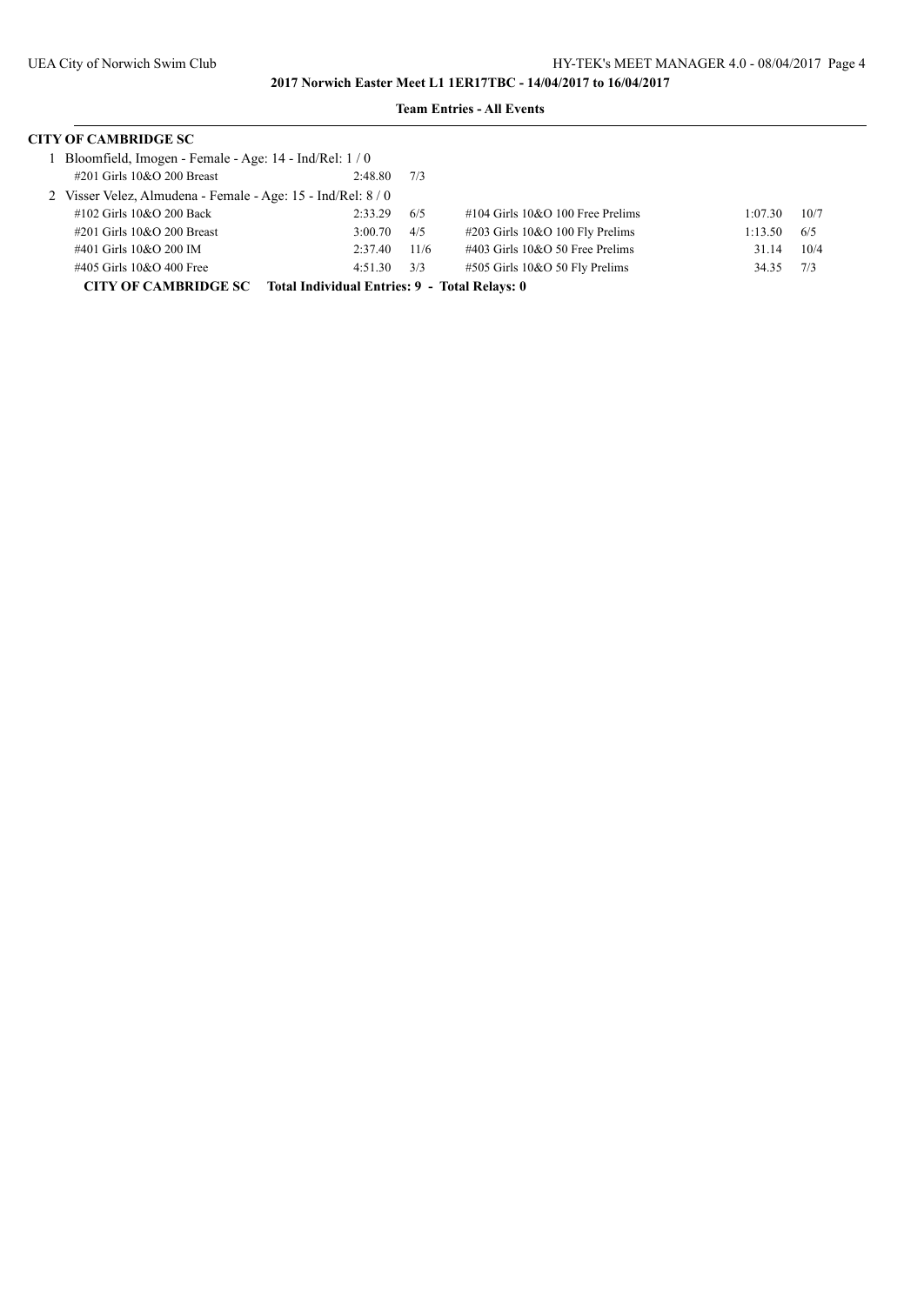|   | <b>CITY OF ELY</b>                                                                                                         |                    |             |                                                                              |                    |             |
|---|----------------------------------------------------------------------------------------------------------------------------|--------------------|-------------|------------------------------------------------------------------------------|--------------------|-------------|
|   | 1 Brewis, Alex - Female - Age: 11 - Ind/Rel: 2 / 0<br>$\#104$ Girls $10&O$ 100 Free Prelims                                | 1:19.10            | 2/8         | #403 Girls 10&O 50 Free Prelims                                              | 36.39              | 1/5         |
|   | 2 Brewis, Gina - Female - Age: $14$ - Ind/Rel: $4/0$<br>#104 Girls 10&O 100 Free Prelims<br>#201 Girls 10&O 200 Breast     | 1:11.04<br>3:03.50 | 5/5<br>4/8  | $\#106$ Girls $10&O$ 50 Breast Prelims<br>#704 Girls 10&O 100 Breast Prelims | 39.75<br>1:25.10   | 6/6<br>7/5  |
| 3 | Challenger, Jake - Male - Age: 16 - Ind/Rel: 1/0<br>#404 Boys 10&O 100 Free Prelims                                        | 1:04.04            | 7/3         |                                                                              |                    |             |
|   | 4 Harrison, Orla - Female - Age: 13 - Ind/Rel: $3/0$<br>#403 Girls 10&O 50 Free Prelims<br>#802 Girls 10&O 50 Back Prelims | 33.03<br>38.84     | 5/2<br>3/2  | #503 Girls 10&O 100 Back Prelims                                             | 1:22.58            | 4/7         |
|   | 5 Kendal, Daniel - Male - Age: 11 - Ind/Rel: 1/0<br>#103 Boys 10&O 100 Fly Prelims                                         | 1:23.73            | 1/5         |                                                                              |                    |             |
|   | 6 Sporle, George - Male - Age: $16$ - Ind/Rel: $4/0$<br>#204 Boys 10&O 50 Breast Prelims<br>#703 Boys 10&O 50 Free Prelims | 35.05<br>27.15     | 7/2<br>13/8 | #404 Boys 10&O 100 Free Prelims<br>#803 Boys 10&O 100 Breast Prelims         | 1:01.10<br>1:21.40 | 10/6<br>4/7 |
|   | 7 Taylor, Ciara - Female - Age: 12 - Ind/Rel: 4 / 0<br>#104 Girls 10&O 100 Free Prelims<br>#403 Girls 10&O 50 Free Prelims | 1:09.97<br>31.67   | 6/4<br>8/3  | #106 Girls 10&O 50 Breast Prelims<br>#503 Girls 10&O 100 Back Prelims        | 42.89<br>1:22.00   | 3/7<br>4/2  |
| 8 | Thompson, Jasmine - Female - Age: 15 - Ind/Rel: 4 / 0<br>#104 Girls 10&O 100 Free Prelims<br>#401 Girls 10&O 200 IM        | 1:08.40<br>2:48.20 | 8/3<br>7/7  | #106 Girls 10&O 50 Breast Prelims<br>#403 Girls 10&O 50 Free Prelims         | 39.32<br>31.23     | 8/8<br>10/1 |
| 9 | Trainer, Iona - Female - Age: 14 - Ind/Rel: 8 / 0<br>$\#104$ Girls $10&O$ 100 Free Prelims                                 | 1:04.25            | 14/7        | #106 Girls 10&O 50 Breast Prelims                                            | 36.18              | 12/6        |
|   | #203 Girls 10&O 100 Fly Prelims<br>#403 Girls 10&O 50 Free Prelims                                                         | 1:15.27<br>28.99   | 5/2<br>18/5 | #401 Girls 10&O 200 IM<br>#505 Girls 10&O 50 Fly Prelims                     | 2:48.64<br>31.88   | 6/5<br>12/5 |
|   | #704 Girls 10&O 100 Breast Prelims<br><b>CITY OF ELY</b> Total Individual Entries: 31 - Total Relays: 0                    | 1:25.44            | 7/3         | #802 Girls 10&O 50 Back Prelims                                              | 34.88              | 9/6         |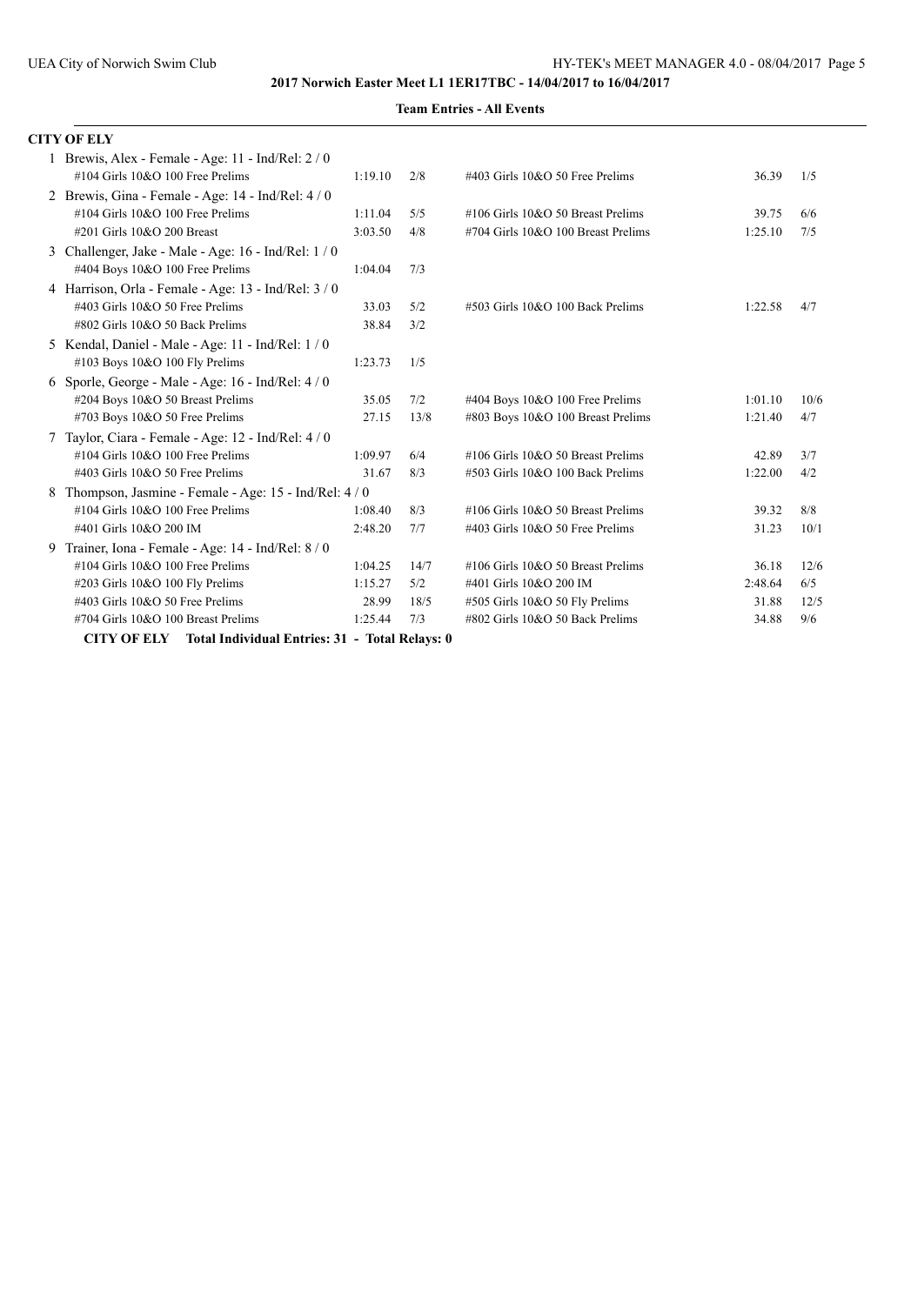**Team Entries - All Events**

# **CITY OF LINCOLN PENTAQUA SC**

 1 Easton, Erin - Female - Age: 14 - Ind/Rel: 1 / 0 #405 Girls 10&O 400 Free 4:52.46 3/1 **CITY OF LINCOLN PENTAQUA SC Total Individual Entries: 1 - Total Relays: 0**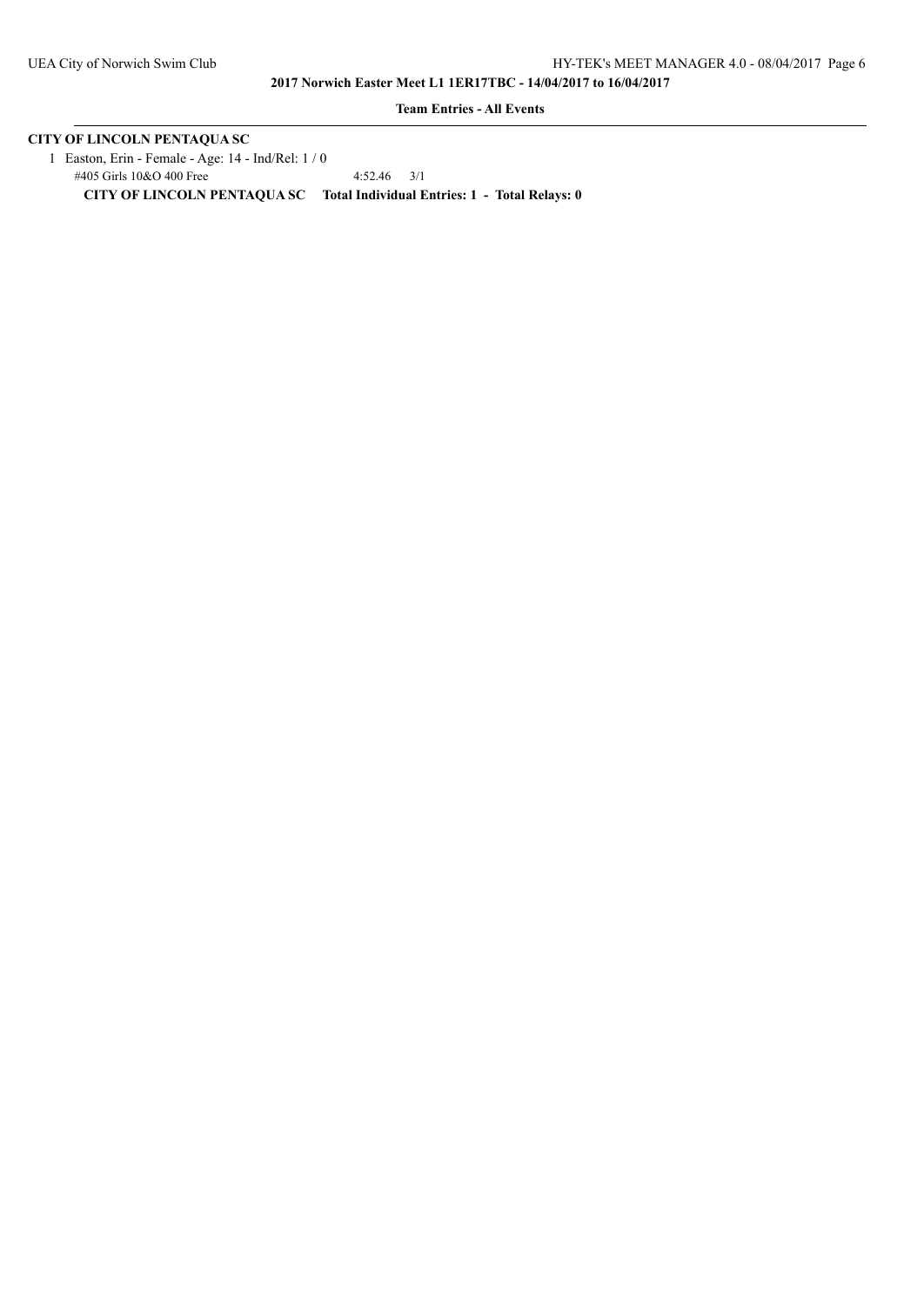| <b>CITY OF ST ALBANS SWIM CLUB</b>                                                    |                  |             |                                                          |                    |            |
|---------------------------------------------------------------------------------------|------------------|-------------|----------------------------------------------------------|--------------------|------------|
| 1 Barder, Beatrice - Female - Age: 18 - Ind/Rel: 8 / 0                                |                  |             |                                                          |                    |            |
| #102 Girls 10&O 200 Back                                                              | 2:33.10          | 6/4         | #104 Girls 10&O 100 Free Prelims                         | 1:01.80            | 17/2       |
| #203 Girls 10&O 100 Fly Prelims                                                       | 1:09.30          | 11/7        | #403 Girls 10&O 50 Free Prelims                          | 28.76              | 21/8       |
| #503 Girls 10&O 100 Back Prelims                                                      | 1:07.40          | 12/6        | #505 Girls 10&O 50 Fly Prelims                           | 30.96              | 16/8       |
| #702 Girls 10&O 200 Free                                                              | 2:15.90          | 7/8         | #802 Girls 10&O 50 Back Prelims                          | 31.20              | 13/4       |
| 2 Barder, Katie - Female - Age: 14 - Ind/Rel: 6 / 0                                   |                  |             |                                                          |                    |            |
| #102 Girls 10&O 200 Back                                                              | 2:41.40          | 4/6         | #104 Girls 10&O 100 Free Prelims                         | 1:11.60            | 5/1        |
| #403 Girls 10&O 50 Free Prelims                                                       | 32.10            | 7/3         | #503 Girls 10&O 100 Back Prelims                         | 1:16.80            | 7/2        |
| #704 Girls 10&O 100 Breast Prelims                                                    | 1:30.60          | 4/1         | #802 Girls 10&O 50 Back Prelims                          | 35.60              | 8/1        |
| 3 Cadenhead, Thomas - Male - Age: 15 - Ind/Rel: 9/0                                   |                  |             |                                                          |                    |            |
| #105 Boys 10&O 50 Back Prelims                                                        | 31.40            | 9/2         | #107 Boys 10&O 400 Free                                  | 4:35.50            | 2/4        |
| #202 Boys 10&O 200 Back                                                               | 2:23.50          | 6/4         | #404 Boys 10&O 100 Free Prelims                          | 58.90              | 13/8       |
| #502 Boys 10&O 200 IM                                                                 | 2:26.90          | 10/8        | #504 Boys 10&O 50 Fly Prelims                            | 32.00              | 7/7        |
| #701 Boys 10&O 100 Back Prelims                                                       | 1:06.40          | 7/6         | #703 Boys 10&O 50 Free Prelims                           | 27.02              | 13/1       |
| #801 Boys 10&O 200 Free                                                               | 2:05.90          | 7/7         |                                                          |                    |            |
| 4 Cook, Ciaran - Male - Age: 14 - Ind/Rel: 9 / 0                                      |                  |             |                                                          |                    |            |
| #103 Boys 10&O 100 Fly Prelims                                                        | 1:12.40          | 3/3         | #105 Boys 10&O 50 Back Prelims                           | 32.90              | 8/1        |
| #202 Boys 10&O 200 Back                                                               | 2:34.20          | 5/8         | #404 Boys 10&O 100 Free Prelims                          | 1:05.20            | 6/3        |
| #502 Boys 10&O 200 IM                                                                 | 2:36.30          | 7/3         | #504 Boys 10&O 50 Fly Prelims                            | 32.00              | 7/2        |
| #701 Boys 10&O 100 Back Prelims                                                       | 1:11.20          | 5/6         | #703 Boys 10&O 50 Free Prelims                           | 29.50              | 7/3        |
| #801 Boys 10&O 200 Free                                                               | 2:17.10          | 4/8         |                                                          |                    |            |
| 5 Cook, James - Male - Age: 17 - Ind/Rel: 2 / 0                                       |                  |             |                                                          |                    |            |
| #404 Boys 10&O 100 Free Prelims                                                       | 58.90            | 12/4        | #703 Boys 10&O 50 Free Prelims                           | 26.80              | 15/7       |
| 6 Green, Faith - Female - Age: 17 - Ind/Rel: 6 / 0                                    |                  |             |                                                          |                    |            |
| #104 Girls 10&O 100 Free Prelims                                                      | 1:04.00          | 14/4        | #106 Girls 10&O 50 Breast Prelims                        | 37.60              | 10/4       |
| #503 Girls 10&O 100 Back Prelims                                                      | 1:10.80          | 14/8        | #505 Girls 10&O 50 Fly Prelims                           | 32.70              | 11/1       |
| #704 Girls 10&O 100 Breast Prelims                                                    | 1:21.00          | 10/8        | #802 Girls 10&O 50 Back Prelims                          | 32.50              | 14/7       |
| 7 Horne, Alex - Male - Age: 14 - Ind/Rel: 2 / 0                                       |                  |             |                                                          |                    |            |
| #202 Boys 10&O 200 Back                                                               | 2:32.50          | 5/7         | #204 Boys 10&O 50 Breast Prelims                         | 39.40              | 4/1        |
| 8 Kursidim, Tanin - Male - Age: 15 - Ind/Rel: 8 / 0                                   |                  |             |                                                          |                    |            |
| #103 Boys 10&O 100 Fly Prelims                                                        | 1:08.19          | 4/3         | #107 Boys 10&O 400 Free                                  | 4:35.90            | 2/5        |
| #202 Boys 10&O 200 Back                                                               | 2:22.10          | 7/2         | #402 Boys 10&O 200 Fly                                   | 2:25.29            | 3/8        |
| #502 Boys 10&O 200 IM<br>#703 Boys 10&O 50 Free Prelims                               | 2:26.90<br>29.50 | 10/1<br>7/6 | #701 Boys 10&O 100 Back Prelims<br>#705 Boys 10&O 400 IM | 1:06.80<br>5:08.70 | 8/2<br>2/3 |
|                                                                                       |                  |             |                                                          |                    |            |
| 9 Liddiard, Jude - Male - Age: 16 - Ind/Rel: 10 / 0<br>#103 Boys 10&O 100 Fly Prelims | 1:02.40          | 6/2         | #105 Boys 10&O 50 Back Prelims                           | 30.20              | 9/3        |
| #107 Boys 10&O 400 Free                                                               | 4:24.30          | 4/8         | #402 Boys 10&O 200 Fly                                   | 2:20.20            | 3/7        |
| #404 Boys 10&O 100 Free Prelims                                                       | 57.50            | 13/2        | #502 Boys 10&O 200 IM                                    | 2:25.00            | 10/4       |
| #504 Boys 10&O 50 Fly Prelims                                                         | 29.20            | 12/7        | #703 Boys 10&O 50 Free Prelims                           | 26.80              | 14/7       |
| #705 Boys 10&O 400 IM                                                                 | 5:02.10          | 3/7         | #801 Boys 10&O 200 Free                                  | 2:02.20            | 8/7        |
| 10 Loveman, George - Male - Age: 17 - Ind/Rel: 7/0                                    |                  |             |                                                          |                    |            |
| #101 Boys 10&O 200 Breast                                                             | 2:33.50          | 7/7         | #105 Boys 10&O 50 Back Prelims                           | 32.91              | $8/8$      |
| #204 Boys 10&O 50 Breast Prelims                                                      | 33.00            | 10/3        | #502 Boys 10&O 200 IM                                    | 2:20.80            | 11/5       |
| #504 Boys 10&O 50 Fly Prelims                                                         | 30.80            | 8/3         | #705 Boys 10&O 400 IM                                    | 4:57.90            | 3/2        |
| #803 Boys 10&O 100 Breast Prelims                                                     | 1:10.20          | 8/4         |                                                          |                    |            |
| 11 Millar, Daniel - Male - Age: 17 - Ind/Rel: 7 / 0                                   |                  |             |                                                          |                    |            |
| #103 Boys 10&O 100 Fly Prelims                                                        | 1:07.42          | 5/8         | #204 Boys 10&O 50 Breast Prelims                         | 34.67              | 7/5        |
| #502 Boys 10&O 200 IM                                                                 | 2:24.60          | 11/8        | #504 Boys 10&O 50 Fly Prelims                            | 30.17              | 9/5        |
| $\#703$ Boys 10&O 50 Free Prelims                                                     | 28.10            | 10/4        | #705 Boys 10&O 400 IM                                    | 5:07.10            | 2/4        |
| #803 Boys 10&O 100 Breast Prelims                                                     | 1:14.70          | 8/7         |                                                          |                    |            |
| 12 Muncer, Ralph - Male - Age: 16 - Ind/Rel: 9 / 0                                    |                  |             |                                                          |                    |            |
| #101 Boys 10&O 200 Breast                                                             | 2:31.70          | 7/3         | #107 Boys 10&O 400 Free                                  | 4:22.96            | 4/1        |
| #204 Boys 10&O 50 Breast Prelims                                                      | 33.13            | 10/6        | #404 Boys 10&O 100 Free Prelims                          | 58.46              | 13/1       |
| #502 Boys 10&O 200 IM                                                                 | 2:21.40          | 11/6        | #506 Boys 11&O 1500 Free Prelims                         | 16:58.30           | 2/4        |
| #703 Boys 10&O 50 Free Prelims                                                        | 28.37            | 10/6        | #801 Boys 10&O 200 Free                                  | 2:03.40            | 8/8        |
| #803 Boys 10&O 100 Breast Prelims                                                     | 1:10.84          | 7/5         |                                                          |                    |            |
| 13 Patrick, Jessica - Female - Age: 14 - Ind/Rel: 6 / 0                               |                  |             |                                                          |                    |            |
| #102 Girls 10&O 200 Back                                                              | 2:31.00          | 8/8         | #104 Girls 10&O 100 Free Prelims                         | 1:05.90            | 12/4       |
| #203 Girls 10&O 100 Fly Prelims                                                       | 1:15.00          | 5/6         | #205 Girls 11&O 800 Free Prelims                         | 10:01.80           | 3/7        |
| #405 Girls 10&O 400 Free                                                              | 4:50.00          | 3/4         | #503 Girls 10&O 100 Back Prelims                         | 1:11.70            | 11/6       |
|                                                                                       |                  |             |                                                          |                    |            |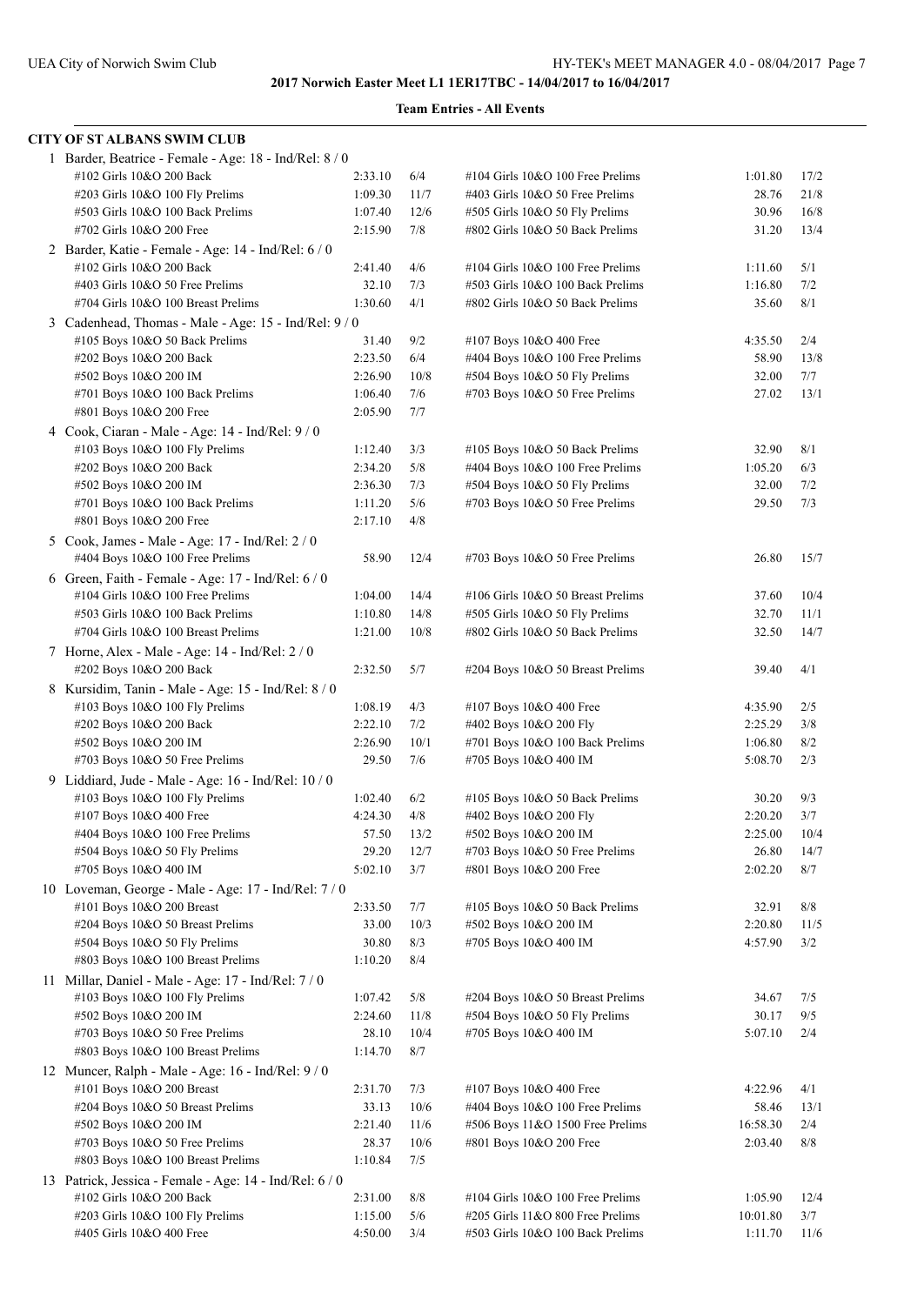|    | CITY OF ST ALBANS SWIM CLUB                            |         |      |                                                 |         |      |
|----|--------------------------------------------------------|---------|------|-------------------------------------------------|---------|------|
|    | 14 Rayden, Emily - Female - Age: $15$ - Ind/Rel: $3/0$ |         |      |                                                 |         |      |
|    | $\#102$ Girls $10&O$ 200 Back                          | 2:33.30 | 6/3  | $\#104$ Girls $10&O$ 100 Free Prelims           | 1:08.10 | 9/8  |
|    | #503 Girls 10&O 100 Back Prelims                       | 1:11.90 | 11/7 |                                                 |         |      |
| 15 | Robertson, Jessica - Female - Age: 13 - Ind/Rel: 1/0   |         |      |                                                 |         |      |
|    | $\#503$ Girls 10&O 100 Back Prelims                    | 1:13.70 | 9/5  |                                                 |         |      |
| 16 | Stott, Lauren - Female - Age: $15$ - Ind/Rel: $10/0$   |         |      |                                                 |         |      |
|    | #102 Girls 10&O 200 Back                               | 2:23.30 | 9/7  | $\#104$ Girls $10&O$ 100 Free Prelims           | 1:02.50 | 16/4 |
|    | #203 Girls 10&O 100 Fly Prelims                        | 1:07.20 | 10/5 | $\#403$ Girls $10&O$ 50 Free Prelims            | 29.70   | 16/7 |
|    | #405 Girls 10&O 400 Free                               | 4:42.50 | 5/2  | #501 Girls 10&O 200 Fly                         | 2:29.30 | 5/6  |
|    | $\#503$ Girls 10&O 100 Back Prelims                    | 1:07.10 | 14/6 | #505 Girls 10&O 50 Fly Prelims                  | 30.90   | 15/1 |
|    | #702 Girls 10&O 200 Free                               | 2:15.00 | 8/8  | $\#802$ Girls 10&O 50 Back Prelims              | 31.90   | 13/6 |
| 17 | Weston, Tori - Female - Age: 15 - Ind/Rel: $2/0$       |         |      |                                                 |         |      |
|    | #102 Girls 10&O 200 Back                               | 2:34.10 | 6/6  | $\#104$ Girls 10&O 100 Free Prelims             | 1:06.10 | 12/2 |
|    | <b>CITY OF ST ALBANS SWIM CLUB</b>                     |         |      | Total Individual Entries: 105 - Total Relays: 0 |         |      |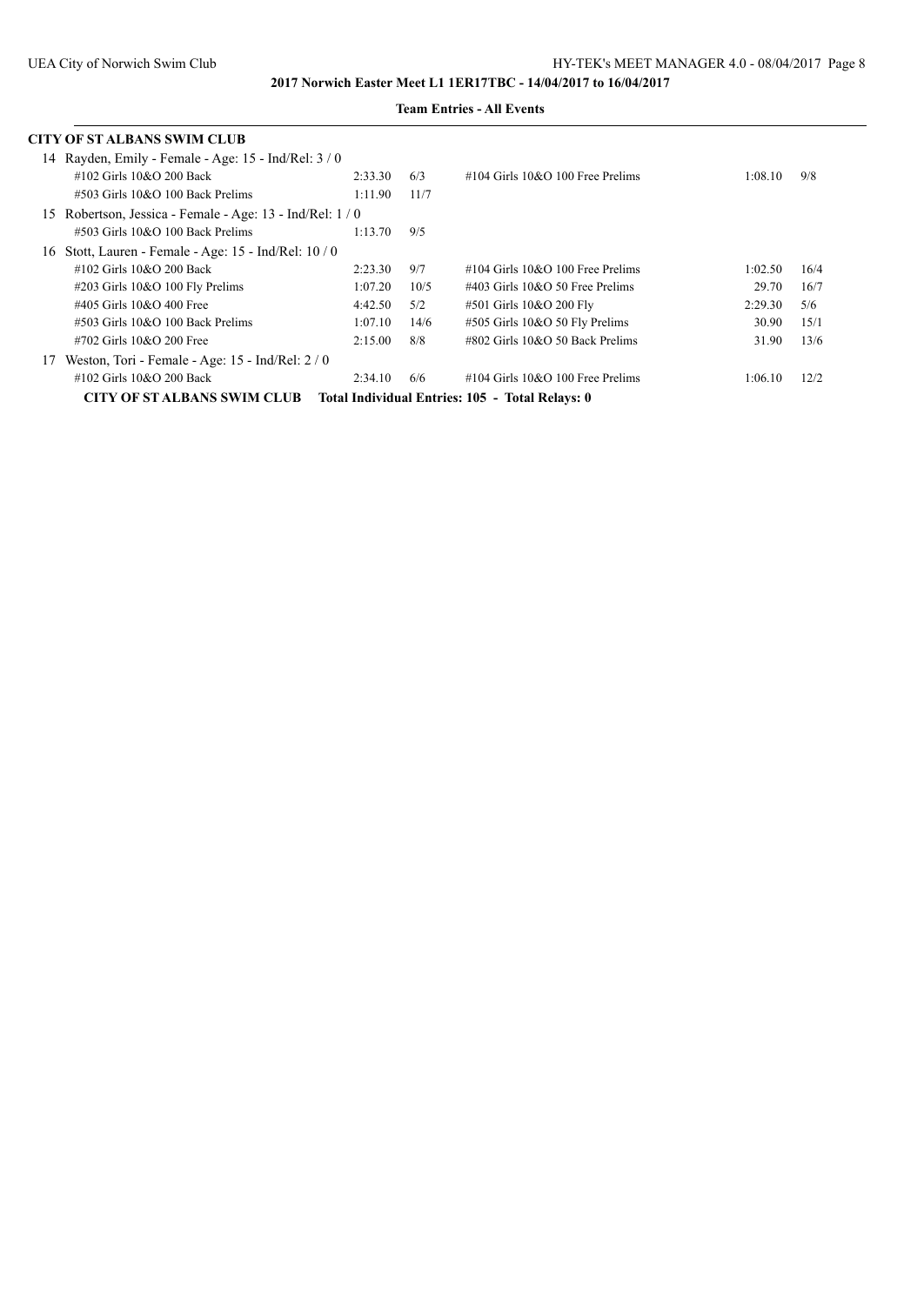| <b>COLCHESTER SWIMMING CLUB</b>                       |         |      |                                    |         |      |
|-------------------------------------------------------|---------|------|------------------------------------|---------|------|
| 1 Aung, Naythan - Male - Age: 13 - Ind/Rel: 11 / 0    |         |      |                                    |         |      |
| #103 Boys 10&O 100 Fly Prelims                        | 1:12.70 | 3/2  | #105 Boys 10&O 50 Back Prelims     | 31.77   | 9/1  |
| #202 Boys 10&O 200 Back                               | 2:35.72 | 4/4  | #204 Boys 10&O 50 Breast Prelims   | 37.00   | 5/5  |
| #404 Boys 10&O 100 Free Prelims                       | 1:02.70 | 8/4  | #502 Boys 10&O 200 IM              | 2:37.09 | 7/2  |
| #504 Boys 10&O 50 Fly Prelims                         | 30.30   | 9/2  | #701 Boys 10&O 100 Back Prelims    | 1:09.49 | 6/6  |
| #703 Boys 10&O 50 Free Prelims                        | 28.02   | 11/8 | #801 Boys 10&O 200 Free            | 2:22.67 | 3/8  |
| #803 Boys 10&O 100 Breast Prelims                     | 1:20.19 | 4/6  |                                    |         |      |
| 2 Bennett, Rory - Male - Age: 17 - Ind/Rel: 2 / 0     |         |      |                                    |         |      |
| #105 Boys 10&O 50 Back Prelims                        | 33.21   | 7/3  | #204 Boys 10&O 50 Breast Prelims   | 37.73   | 5/7  |
| 3 Bleck, Georgia - Female - Age: 12 - Ind/Rel: 3 / 0  |         |      |                                    |         |      |
| #401 Girls 10&O 200 IM                                | 3:00.81 | 3/1  | #403 Girls 10&O 50 Free Prelims    | 33.68   | 4/8  |
| #503 Girls 10&O 100 Back Prelims                      | 1:24.70 | 3/3  |                                    |         |      |
| 4 Cheng, Kai - Male - Age: 13 - Ind/Rel: 4 / 0        |         |      |                                    |         |      |
| #502 Boys 10&O 200 IM                                 | 2:46.90 | 5/8  | #504 Boys 10&O 50 Fly Prelims      | 32.89   | 5/5  |
| #701 Boys 10&O 100 Back Prelims                       | 1:14.90 | 4/7  | #703 Boys 10&O 50 Free Prelims     | 30.92   | 5/3  |
| 5 Coles, Jamie - Male - Age: 16 - Ind/Rel: 8 / 0      |         |      |                                    |         |      |
| #105 Boys 10&O 50 Back Prelims                        | 32.03   | 10/8 | #204 Boys 10&O 50 Breast Prelims   | 33.71   | 10/1 |
| #404 Boys 10&O 100 Free Prelims                       | 1:00.60 | 11/1 | #502 Boys 10&O 200 IM              | 2:30.97 | 9/2  |
| $\#504$ Boys 10&O 50 Fly Prelims                      | 29.71   | 12/1 | #701 Boys 10&O 100 Back Prelims    | 1:09.19 | 7/8  |
| $\#703$ Boys 10&O 50 Free Prelims                     | 27.05   | 15/8 | #803 Boys 10&O 100 Breast Prelims  | 1:14.90 | 7/7  |
| 6 Duley, Elinor - Female - Age: $17$ - Ind/Rel: $1/0$ |         |      |                                    |         |      |
| #203 Girls 10&O 100 Fly Prelims                       | 1:05.10 | 11/4 |                                    |         |      |
| 7 Duley, Martha - Female - Age: 18 - Ind/Rel: 4 / 0   |         |      |                                    |         |      |
| #102 Girls 10&O 200 Back                              | 2:21.02 | 9/5  | #104 Girls 10&O 100 Free Prelims   | 57.88   | 19/4 |
| #106 Girls 10&O 50 Breast Prelims                     | 36.56   | 11/2 | #205 Girls 11&O 800 Free Prelims   | 9:36.40 | 2/3  |
| 8 Francis, Alfie - Male - Age: 12 - Ind/Rel: 4 / 0    |         |      |                                    |         |      |
| #204 Boys 10&O 50 Breast Prelims                      | 41.98   | 3/1  | #404 Boys 10&O 100 Free Prelims    | 1:11.93 | 2/4  |
| $#504$ Boys 10&O 50 Fly Prelims                       | 38.00   | 2/8  | #703 Boys 10&O 50 Free Prelims     | 31.97   | 4/2  |
| 9 Grieve, Molly - Female - Age: $12$ - Ind/Rel: $2/0$ |         |      |                                    |         |      |
| #505 Girls 10&O 50 Fly Prelims                        | 36.85   | 4/8  | #704 Girls 10&O 100 Breast Prelims | 1:39.88 | 2/8  |
|                                                       |         |      |                                    |         |      |
| 10 Grieve, Thomas - Male - Age: 17 - Ind/Rel: 1 / 0   | 26.21   |      |                                    |         |      |
| $\#703$ Boys 10&O 50 Free Prelims                     |         | 15/6 |                                    |         |      |
| 11 Mitchell, Nicholas - Male - Age: 18 - Ind/Rel: 4/0 |         |      |                                    |         |      |
| #101 Boys 10&O 200 Breast                             | 2:40.56 | 6/8  | #105 Boys 10&O 50 Back Prelims     | 34.40   | 6/6  |
| #204 Boys 10&O 50 Breast Prelims                      | 33.45   | 10/2 | #803 Boys 10&O 100 Breast Prelims  | 1:12.40 | 6/3  |
| 12 Norman, Olivia - Female - Age: 15 - Ind/Rel: 3 / 0 |         |      |                                    |         |      |
| #501 Girls 10&O 200 Fly                               | 2:26.66 | 5/4  | #503 Girls 10&O 100 Back Prelims   | 1:06.91 | 13/3 |
| #505 Girls 10&O 50 Fly Prelims                        | 29.77   | 16/5 |                                    |         |      |
| 13 Page, Seren - Female - Age: 10 - Ind/Rel: 7 / 0    |         |      |                                    |         |      |
| #401 Girls 10&O 200 IM                                | 3:27.60 | 1/5  | #403 Girls 10&O 50 Free Prelims    | 36.13   | 1/4  |
| #405 Girls 10&O 400 Free                              | 6:06.37 | 1/2  | #503 Girls 10&O 100 Back Prelims   | 1:33.40 | 1/5  |
| #704 Girls 10&O 100 Breast Prelims                    | 1:54.20 | 1/1  | #802 Girls 10&O 50 Back Prelims    | 43.00   | 1/2  |
| #804 Girls 10&O 400 IM                                | 7:21.80 | 1/8  |                                    |         |      |
| 14 Parker, Asma - Female - Age: 14 - Ind/Rel: 15 / 0  |         |      |                                    |         |      |
| #102 Girls 10&O 200 Back                              | 2:34.13 | 6/2  | #104 Girls 10&O 100 Free Prelims   | 1:01.47 | 17/6 |
| #106 Girls 10&O 50 Breast Prelims                     | 36.74   | 11/7 | #201 Girls 10&O 200 Breast         | 2:58.60 | 5/2  |
| #203 Girls 10&O 100 Fly Prelims                       | 1:08.03 | 10/6 | #401 Girls 10&O 200 IM             | 2:31.04 | 14/8 |
| #403 Girls 10&O 50 Free Prelims                       | 28.86   | 19/8 | #405 Girls 10&O 400 Free           | 4:57.92 | 2/6  |
| #501 Girls 10&O 200 Fly                               | 2:36.17 | 4/6  | #503 Girls 10&O 100 Back Prelims   | 1:08.90 | 14/7 |
| #505 Girls 10&O 50 Fly Prelims                        | 29.70   | 14/4 | #702 Girls 10&O 200 Free           | 2:20.38 | 5/7  |
| #704 Girls 10&O 100 Breast Prelims                    | 1:24.15 | 8/1  | #802 Girls 10&O 50 Back Prelims    | 31.65   | 14/3 |
| #804 Girls 10&O 400 IM                                | 5:32.66 | 2/4  |                                    |         |      |
| 15 Prior, Spencer - Male - Age: 18 - Ind/Rel: 2 / 0   |         |      |                                    |         |      |
| #101 Boys 10&O 200 Breast                             | 2:39.00 | 6/2  | #103 Boys 10&O 100 Fly Prelims     | 1:04.00 | 5/7  |
| 16 Pryke, Charlie - Male - Age: 11 - Ind/Rel: 2 / 0   |         |      |                                    |         |      |
| #101 Boys 10&O 200 Breast                             | 3:30.25 | 1/4  | #502 Boys 10&O 200 IM              | 3:04.77 | 2/7  |
|                                                       |         |      |                                    |         |      |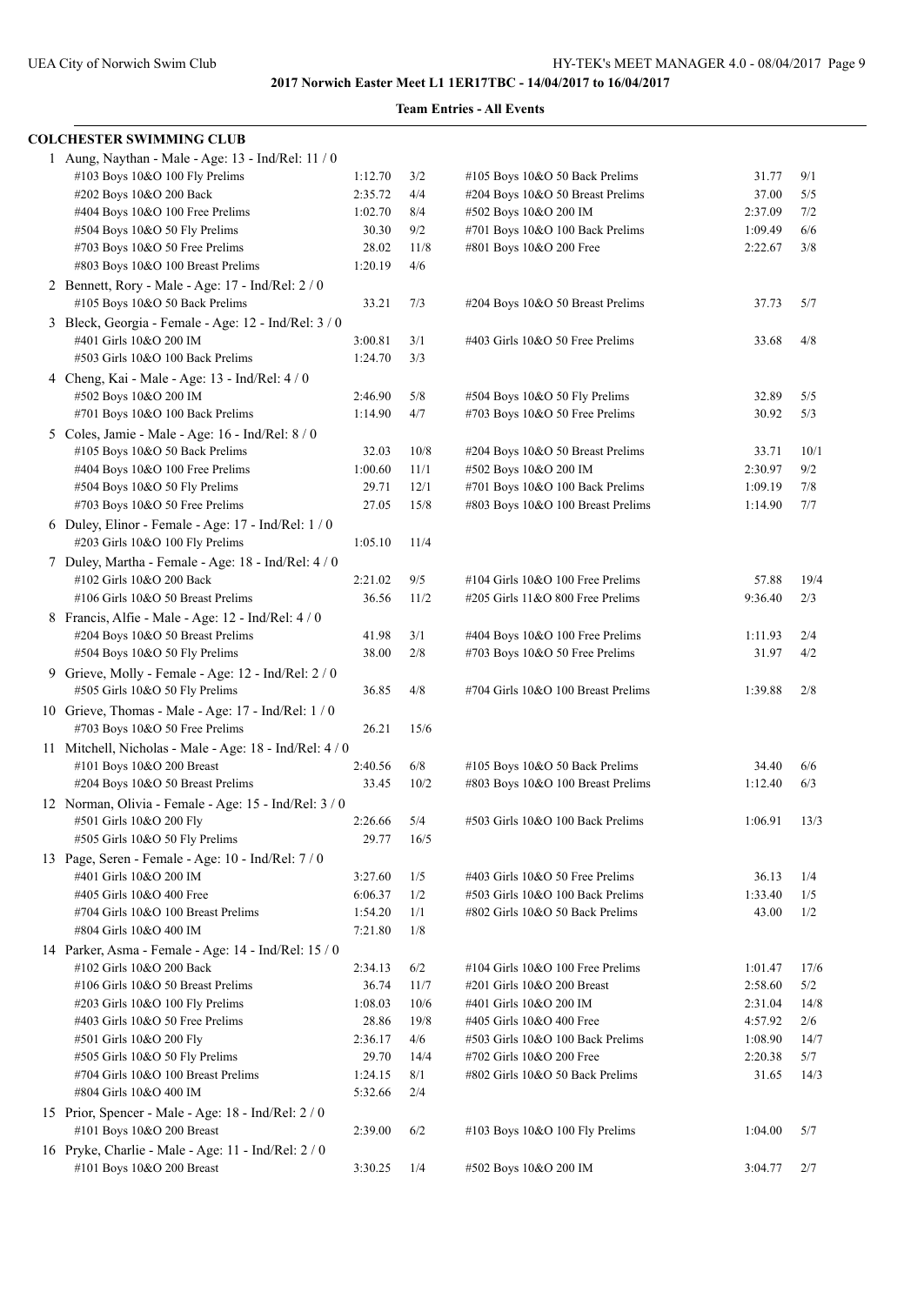|    | <b>COLCHESTER SWIMMING CLUB</b>                        |         |     |                                       |          |      |
|----|--------------------------------------------------------|---------|-----|---------------------------------------|----------|------|
|    | 17 Redgrave, Molly - Female - Age: 13 - Ind/Rel: 5 / 0 |         |     |                                       |          |      |
|    | #102 Girls 10&O 200 Back                               | 2:47.16 | 3/6 | $\#104$ Girls 10&O 100 Free Prelims   | 1:12.98  | 4/7  |
|    | #401 Girls 10&O 200 IM                                 | 2:53.83 | 4/3 | #503 Girls 10&O 100 Back Prelims      | 1:19.08  | 5/5  |
|    | #802 Girls 10&O 50 Back Prelims                        | 35.86   | 7/3 |                                       |          |      |
| 18 | Tien, Anita - Female - Age: 12 - Ind/Rel: 16 / 0       |         |     |                                       |          |      |
|    | #102 Girls 10&O 200 Back                               | 2:43.21 | 3/4 | $\#104$ Girls $10&O$ 100 Free Prelims | 1:06.47  | 11/3 |
|    | $\#106$ Girls $10&O$ 50 Breast Prelims                 | 39.66   | 7/8 | #201 Girls 10&O 200 Breast            | 3:07.98  | 3/7  |
|    | #203 Girls 10&O 100 Fly Prelims                        | 1:15.49 | 5/1 | $\#205$ Girls 11&O 800 Free Prelims   | 10:49.29 | 2/1  |
|    | #401 Girls 10&O 200 IM                                 | 2:42.28 | 9/7 | #403 Girls 10&O 50 Free Prelims       | 30.22    | 14/7 |
|    | #405 Girls 10&O 400 Free                               | 5:07.66 | 2/8 | #501 Girls 10&O 200 Fly               | 2:59.54  | 1/4  |
|    | $\#503$ Girls 10&O 100 Back Prelims                    | 1:15.34 | 8/8 | #505 Girls 10&O 50 Fly Prelims        | 32.37    | 11/5 |
|    | #702 Girls 10&O 200 Free                               | 2:27.77 | 3/5 | #704 Girls 10&O 100 Breast Prelims    | 1:26.88  | 6/2  |
|    | #802 Girls 10&O 50 Back Prelims                        | 35.30   | 8/6 | #804 Girls 10&O 400 IM                | 5:47.03  | 2/8  |
| 19 | Toms, Lucy - Female - Age: 11 - Ind/Rel: 2 / 0         |         |     |                                       |          |      |
|    | #403 Girls 10&O 50 Free Prelims                        | 36.65   | 1/3 | #503 Girls 10&O 100 Back Prelims      | 1:31.47  | 2/8  |
| 20 | Troman, Zak - Male - Age: 10 - Ind/Rel: 1 / 0          |         |     |                                       |          |      |
|    | #803 Boys 10&O 100 Breast Prelims                      | 1:47.20 | 1/6 |                                       |          |      |
| 21 | %Whearty, Samuel - Male - Age: 15 - Ind/Rel: 7 / 0     |         |     |                                       |          |      |
|    | #105 Boys 10&O 50 Back Prelims                         | 54.06   | 1/3 | #204 Boys 10&O 50 Breast Prelims      | 47.79    | 1/3  |
|    | #404 Boys 10&O 100 Free Prelims                        | 1:35.04 | 1/3 | #504 Boys 10&O 50 Fly Prelims         | 51.17    | 1/6  |
|    | #701 Boys 10&O 100 Back Prelims                        | 1:40.98 | 1/2 | #703 Boys 10&O 50 Free Prelims        | 38.45    | 1/1  |
|    | #803 Boys 10&O 100 Breast Prelims                      | 2:01.14 | 1/7 |                                       |          |      |
| 22 | Williams, Owen - Male - Age: 13 - Ind/Rel: 3 / 0       |         |     |                                       |          |      |
|    | #404 Boys 10&O 100 Free Prelims                        | 1:09.13 | 5/8 | $\#703$ Boys 10&O 50 Free Prelims     | 31.78    | 4/3  |
|    | #801 Boys 10&O 200 Free                                | 2:23.07 | 2/4 |                                       |          |      |
|    |                                                        |         |     |                                       |          |      |

**COLCHESTER SWIMMING CLUB Total Individual Entries: 107 - Total Relays: 0**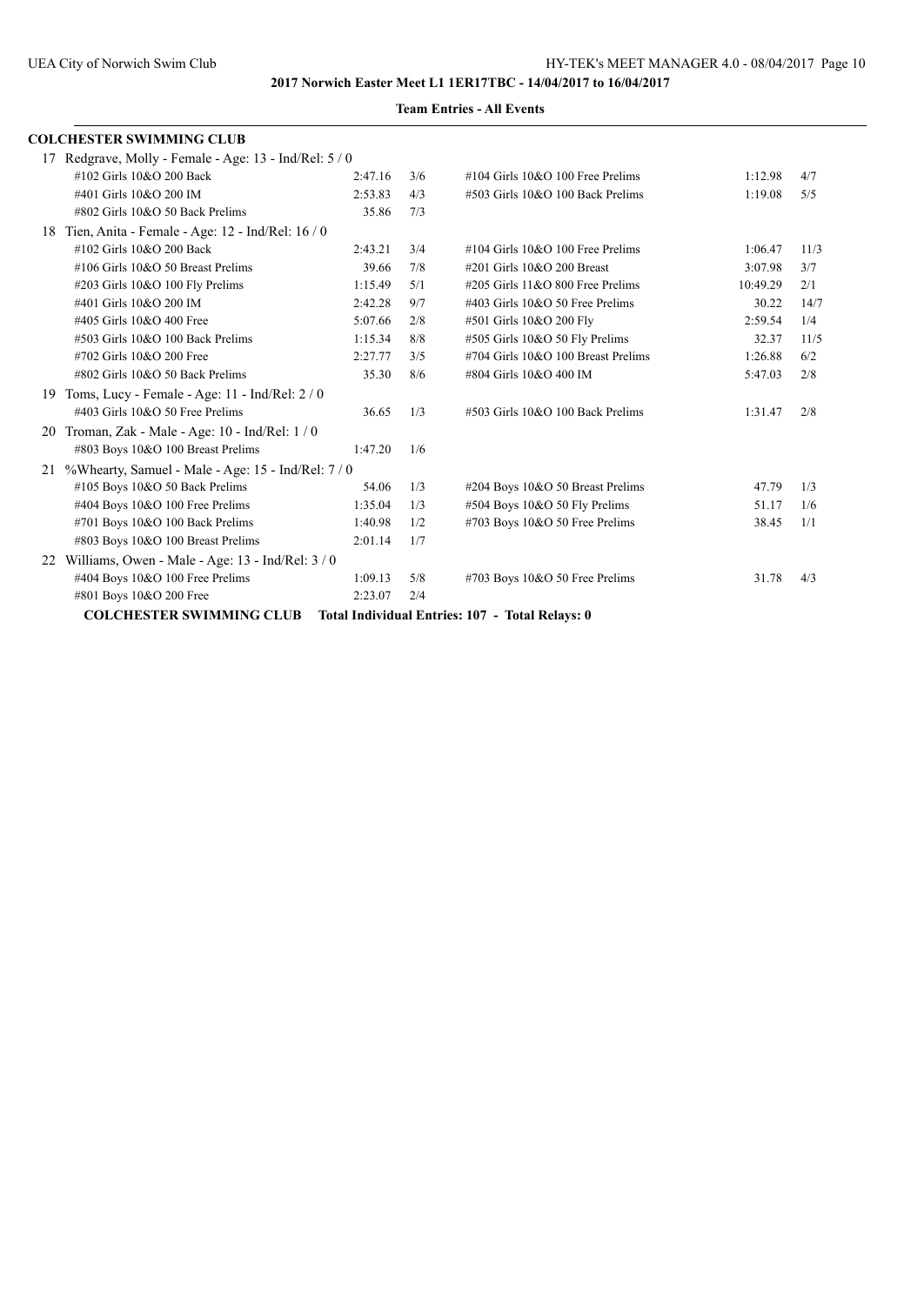#### **Team Entries - All Events**

| <b>DEBEN SWIMMING CLUB</b>                              |         |      |                                   |         |      |
|---------------------------------------------------------|---------|------|-----------------------------------|---------|------|
| 1 Attwater, Daisy - Female - Age: 14 - Ind/Rel: 1 / 0   |         |      |                                   |         |      |
| #104 Girls 10&O 100 Free Prelims                        | 1:08.80 | 8/7  |                                   |         |      |
| 2 Bemmer, Lily - Female - Age: 14 - Ind/Rel: 4 / 0      |         |      |                                   |         |      |
| #106 Girls 10&O 50 Breast Prelims                       | 40.00   | 6/8  | #505 Girls 10&O 50 Fly Prelims    | 33.40   | 9/4  |
| #704 Girls 10&O 100 Breast Prelims                      | 1:26.30 | 6/5  | #802 Girls 10&O 50 Back Prelims   | 34.70   | 10/1 |
| 3 Hall, Harvey - Male - Age: 14 - Ind/Rel: 5 / 0        |         |      |                                   |         |      |
| #101 Boys 10&O 200 Breast                               | 2:51.20 | 4/1  | #105 Boys 10&O 50 Back Prelims    | 35.90   | 5/2  |
| #204 Boys 10&O 50 Breast Prelims                        | 35.60   | 6/5  | #502 Boys 10&O 200 IM             | 2:40.10 | 6/5  |
| #803 Boys 10&O 100 Breast Prelims                       | 1:18.20 | 5/6  |                                   |         |      |
| 4 Hall, Helena - Female - Age: 12 - Ind/Rel: 6 / 0      |         |      |                                   |         |      |
| #104 Girls 10&O 100 Free Prelims                        | 1:10.60 | 6/8  | #203 Girls 10&O 100 Fly Prelims   | 1:18.60 | 4/8  |
| #403 Girls 10&O 50 Free Prelims                         | 32.60   | 6/2  | #503 Girls 10&O 100 Back Prelims  | 1:20.60 | 5/8  |
| #505 Girls 10&O 50 Fly Prelims                          | 34.30   | 7/4  | #802 Girls 10&O 50 Back Prelims   | 36.40   | 6/3  |
| 5 Houston, Connor - Male - Age: 13 - Ind/Rel: 2 / 0     |         |      |                                   |         |      |
| #504 Boys 10&O 50 Fly Prelims                           | 35.10   | 4/8  | #703 Boys 10&O 50 Free Prelims    | 32.70   | 3/6  |
| 6 Houston, Ella - Female - Age: 13 - Ind/Rel: $5/0$     |         |      |                                   |         |      |
| #403 Girls 10&O 50 Free Prelims                         | 32.30   | 7/8  | #503 Girls 10&O 100 Back Prelims  | 1:14.30 | 9/1  |
| #505 Girls 10&O 50 Fly Prelims                          | 36.00   | 4/5  | #702 Girls 10&O 200 Free          | 2:27.80 | 3/3  |
| #802 Girls 10&O 50 Back Prelims                         | 35.70   | 8/8  |                                   |         |      |
| 7 Moore, Lewis - Male - Age: 15 - Ind/Rel: 10/0         |         |      |                                   |         |      |
| #101 Boys 10&O 200 Breast                               | 2:40.10 | 6/1  | #105 Boys 10&O 50 Back Prelims    | 29.90   | 10/5 |
| #202 Boys 10&O 200 Back                                 | 2:12.60 | 8/3  | #204 Boys 10&O 50 Breast Prelims  | 34.60   | 7/4  |
| #404 Boys 10&O 100 Free Prelims                         | 56.60   | 13/5 | #502 Boys 10&O 200 IM             | 2:18.34 | 12/1 |
| #701 Boys 10&O 100 Back Prelims                         | 1:02.60 | 7/4  | #703 Boys 10&O 50 Free Prelims    | 26.60   | 14/2 |
| #801 Boys 10&O 200 Free                                 | 2:03.70 | 7/4  | #803 Boys 10&O 100 Breast Prelims | 1:14.20 | 6/2  |
| 8 Snelham, Hannah - Female - Age: 14 - Ind/Rel: 2/0     |         |      |                                   |         |      |
| #403 Girls 10&O 50 Free Prelims                         | 31.20   | 10/2 | #503 Girls 10&O 100 Back Prelims  | 1:13.10 | 10/1 |
| 9 Snelham, Laura - Female - Age: 13 - Ind/Rel: 2 / 0    |         |      |                                   |         |      |
| #403 Girls 10&O 50 Free Prelims                         | 32.50   | 6/3  | #505 Girls 10&O 50 Fly Prelims    | 35.20   | 5/4  |
| 10 Taplin, Hannah - Female - Age: $16$ - Ind/Rel: $3/0$ |         |      |                                   |         |      |
| #102 Girls 10&O 200 Back                                | 2:31.80 | 7/3  | #104 Girls 10&O 100 Free Prelims  | 1:06.00 | 12/6 |
| #203 Girls 10&O 100 Fly Prelims                         | 1:13.00 | 7/8  |                                   |         |      |
| 11 Wayman, Minnie - Female - Age: 14 - Ind/Rel: 6 / 0   |         |      |                                   |         |      |
| #102 Girls 10&O 200 Back                                | 2:31.30 | 7/4  | #104 Girls 10&O 100 Free Prelims  | 1:05.90 | 12/5 |
| #401 Girls 10&O 200 IM                                  | 2:42.90 | 8/4  | #403 Girls 10&O 50 Free Prelims   | 30.90   | 11/3 |
| #503 Girls 10&O 100 Back Prelims                        | 1:11.60 | 11/3 | #505 Girls 10&O 50 Fly Prelims    | 34.20   | 8/8  |
| 12 Yeomanson, Erin - Female - Age: 14 - Ind/Rel: 7 / 0  |         |      |                                   |         |      |
| #102 Girls 10&O 200 Back                                | 2:38.40 | 5/1  | #104 Girls 10&O 100 Free Prelims  | 1:09.10 | 7/4  |
| #401 Girls 10&O 200 IM                                  | 2:47.80 | 7/3  | #403 Girls 10&O 50 Free Prelims   | 31.60   | 8/5  |
| #503 Girls 10&O 100 Back Prelims                        | 1:14.44 | 8/4  | #505 Girls 10&O 50 Fly Prelims    | 34.80   | 6/6  |
| #802 Girls 10&O 50 Back Prelims                         | 34.26   | 11/1 |                                   |         |      |

**DEBEN SWIMMING CLUB Total Individual Entries: 53 - Total Relays: 0**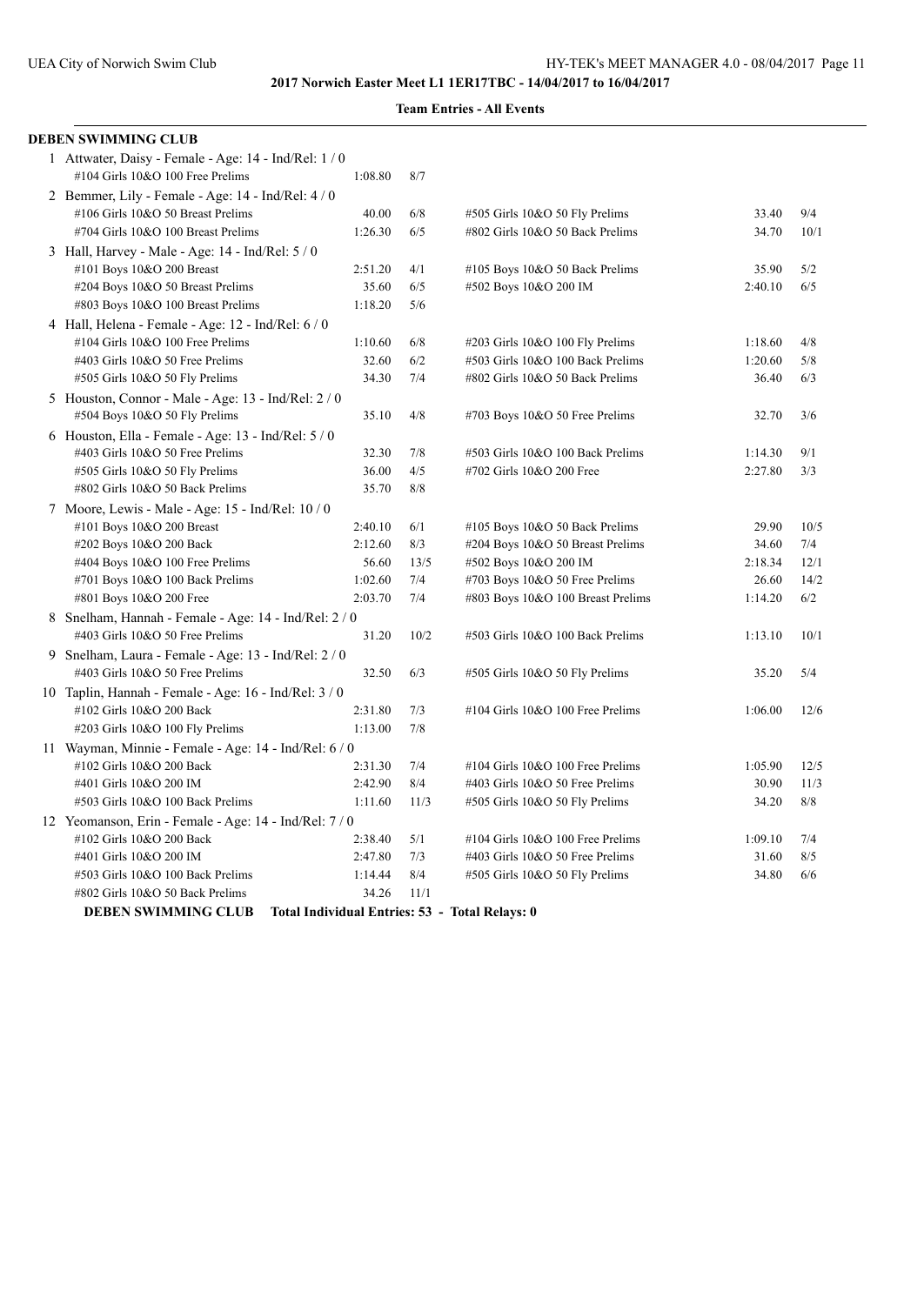| <b>DINNATON SC</b>                                               |         |      |                                     |         |     |
|------------------------------------------------------------------|---------|------|-------------------------------------|---------|-----|
| Morgan-Hughes, Emily - Female - Age: 13 - Ind/Rel: 5 / 0         |         |      |                                     |         |     |
| $\#106$ Girls $10&O$ 50 Breast Prelims                           | 36.96   | 12/1 | $\#201$ Girls $10&O$ 200 Breast     | 2:51.70 | 6/4 |
| #401 Girls 10&O 200 IM                                           | 2:42.70 | 9/8  | $\#503$ Girls 10&O 100 Back Prelims | 1:13.30 | 9/4 |
| $\#704$ Girls 10&O 100 Breast Prelims                            | 1:18.60 | 10/6 |                                     |         |     |
| 2 Morgan-Hughes, Harry - Male - Age: 12 - Ind/Rel: 3/0           |         |      |                                     |         |     |
| $\#105$ Boys 10&O 50 Back Prelims                                | 38.86   | 2/5  | $\#504$ Boys 10&O 50 Fly Prelims    | 38.10   | 1/5 |
| $\#703$ Boys 10&O 50 Free Prelims                                | 34.90   | 1/5  |                                     |         |     |
| <b>DINNATON SC</b> Total Individual Entries: 8 - Total Relays: 0 |         |      |                                     |         |     |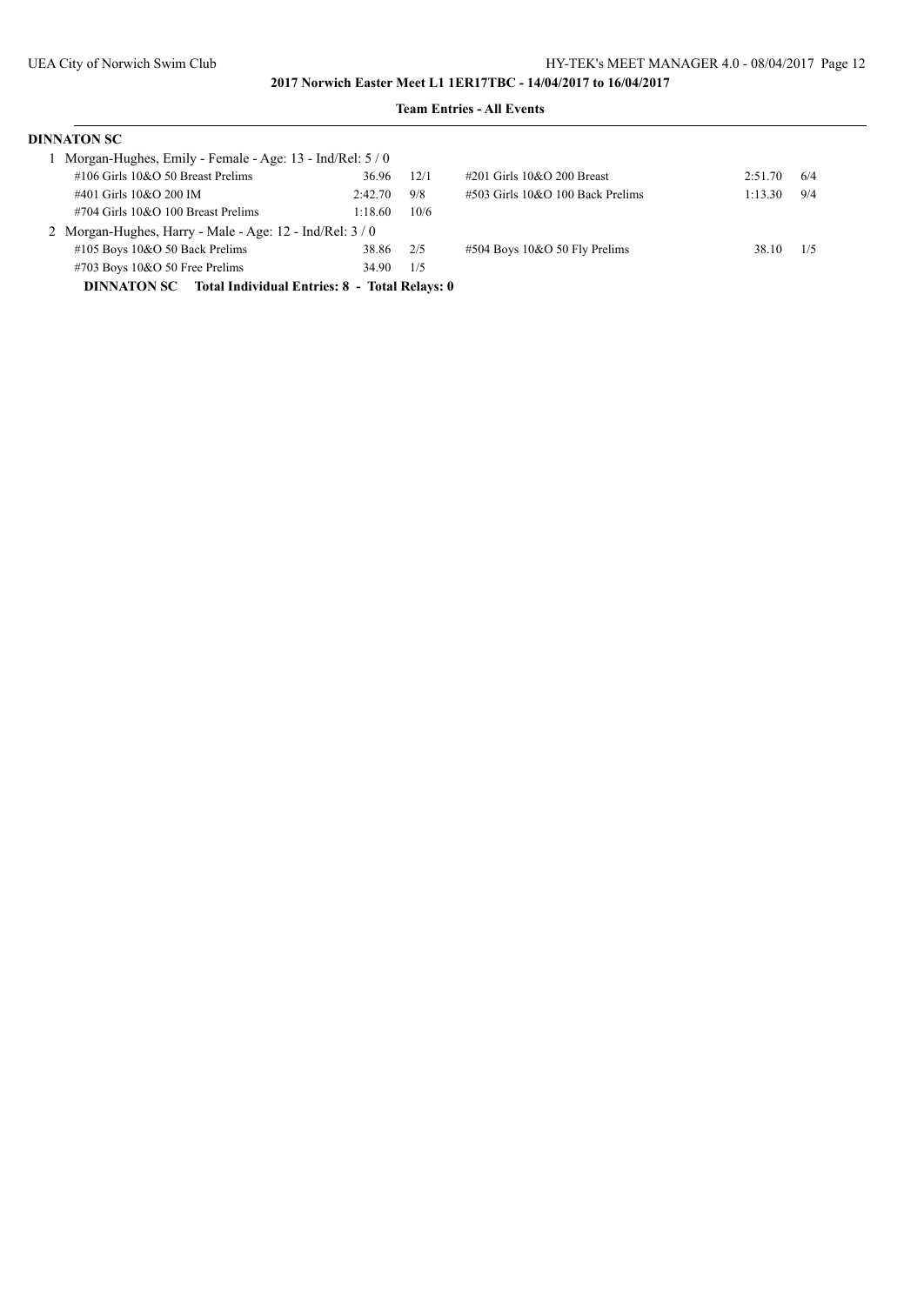|   | DISS OTTERS SWIMMING CLUB                               |         |      |                                                |         |      |
|---|---------------------------------------------------------|---------|------|------------------------------------------------|---------|------|
|   | 1 Bachu, Issac - Male - Age: 15 - Ind/Rel: 2 / 0        |         |      |                                                |         |      |
|   | #404 Boys 10&O 100 Free Prelims                         | 1:03.94 | 7/5  | #504 Boys 10&O 50 Fly Prelims                  | 30.70   | 8/5  |
|   | 2 Clarke, Joel - Male - Age: 16 - Ind/Rel: 7 / 0        |         |      |                                                |         |      |
|   | #103 Boys 10&O 100 Fly Prelims                          | 1:03.50 | 7/7  | $\#105$ Boys 10&O 50 Back Prelims              | 30.63   | 11/6 |
|   | #404 Boys 10&O 100 Free Prelims                         | 57.35   | 14/2 | #504 Boys 10&O 50 Fly Prelims                  | 28.41   | 12/6 |
|   | #701 Boys 10&O 100 Back Prelims                         | 1:06.30 | 7/3  | #703 Boys 10&O 50 Free Prelims                 | 26.51   | 15/2 |
|   | #801 Boys 10&O 200 Free                                 | 2:09.69 | 5/5  |                                                |         |      |
| 3 | Gates, Lotti - Female - Age: 14 - Ind/Rel: 1 / 0        |         |      |                                                |         |      |
|   | #802 Girls 10&O 50 Back Prelims                         | 34.78   | 9/4  |                                                |         |      |
|   | 4 Irvine, Thea - Female - Age: $12$ - Ind/Rel: $2/0$    |         |      |                                                |         |      |
|   | #106 Girls 10&O 50 Breast Prelims                       | 43.03   | 2/5  | #704 Girls 10&O 100 Breast Prelims             | 1:32.70 | 3/7  |
|   | 5 Munnings, Matthew - Male - Age: $14$ - Ind/Rel: $2/0$ |         |      |                                                |         |      |
|   | #404 Boys 10&O 100 Free Prelims                         | 1:04.09 | 7/6  | #701 Boys 10&O 100 Back Prelims                | 1:12.20 | 5/7  |
| 6 | Small, Alise - Female - Age: 12 - Ind/Rel: 4/0          |         |      |                                                |         |      |
|   | $\#403$ Girls 10&O 50 Free Prelims                      | 33.25   | 5/8  | #503 Girls 10&O 100 Back Prelims               | 1:23.02 | 4/1  |
|   | #505 Girls 10&O 50 Fly Prelims                          | 37.20   | 3/3  | #802 Girls 10&O 50 Back Prelims                | 36.90   | 5/3  |
|   | Tatum, Matthew - Male - Age: 16 - Ind/Rel: 7 / 0        |         |      |                                                |         |      |
|   | #105 Boys 10&O 50 Back Prelims                          | 31.11   | 11/2 | #202 Boys 10&O 200 Back                        | 2:24.30 | 6/3  |
|   | #404 Boys 10&O 100 Free Prelims                         | 1:01.04 | 10/3 | #502 Boys 10&O 200 IM                          | 2:32.60 | 9/1  |
|   | #504 Boys 10&O 50 Fly Prelims                           | 31.14   | 8/1  | #701 Boys 10&O 100 Back Prelims                | 1:06.40 | 8/6  |
|   | #703 Boys 10&O 50 Free Prelims                          | 28.69   | 9/7  |                                                |         |      |
|   | <b>DISS OTTERS SWIMMING CLUB</b>                        |         |      | Total Individual Entries: 25 - Total Relays: 0 |         |      |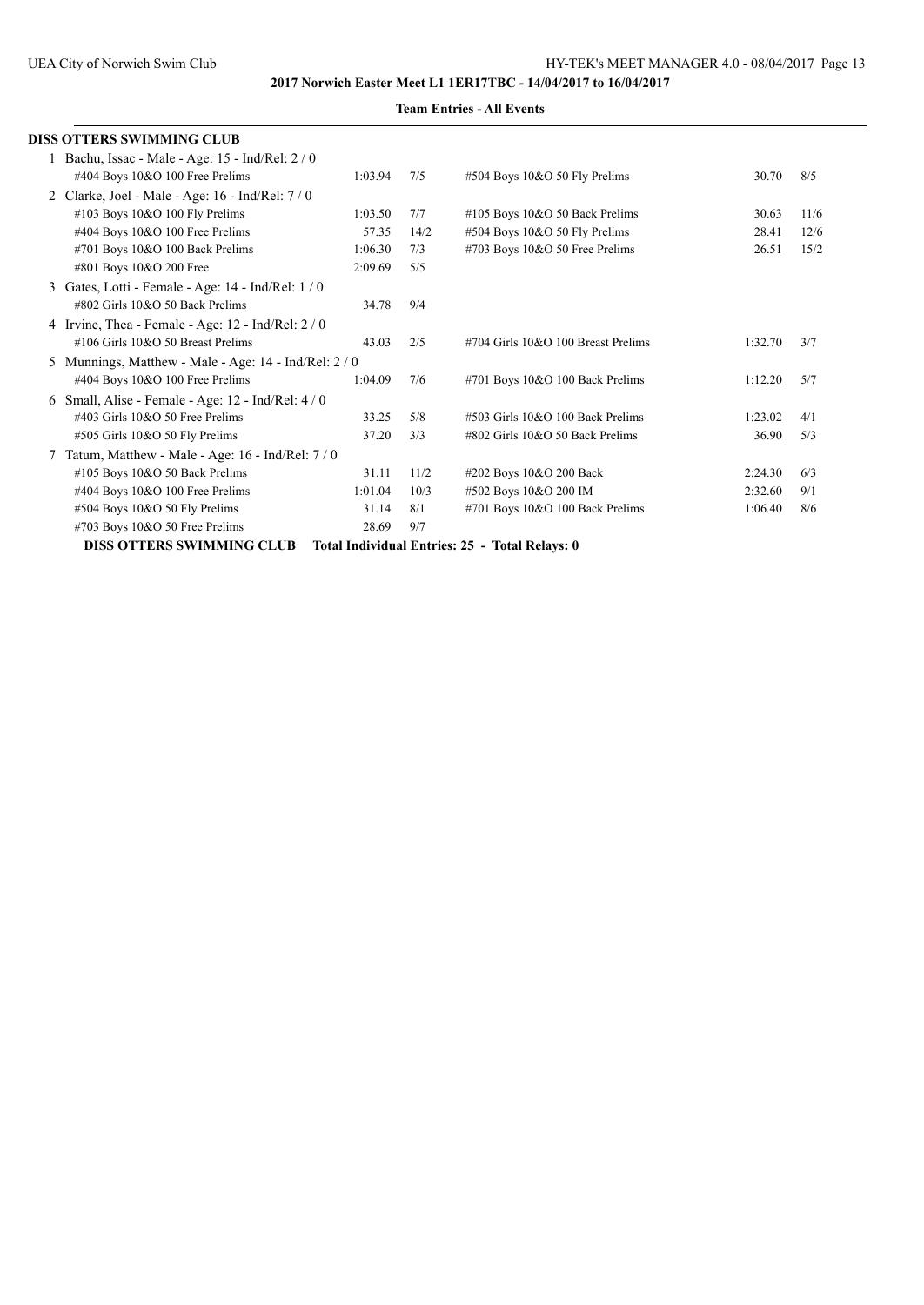| <b>ELLESMERE COLLEGE TITANS SC</b>                      |         |      |                                                |         |      |
|---------------------------------------------------------|---------|------|------------------------------------------------|---------|------|
| Brown, Catherine - Female - Age: 17 - Ind/Rel: 6 / 0    |         |      |                                                |         |      |
| $\#104$ Girls 10&O 100 Free Prelims                     | 1:02.15 | 17/1 | $\#106$ Girls 10&O 50 Breast Prelims           | 34.91   | 12/5 |
| $\#403$ Girls $10&O$ 50 Free Prelims                    | 28.58   | 20/2 | #505 Girls 10&O 50 Fly Prelims                 | 30.58   | 15/2 |
| $\#704$ Girls 10&O 100 Breast Prelims                   | 1:19.40 | 10/2 | $\#802$ Girls 10&O 50 Back Prelims             | 31.51   | 15/3 |
| 2 Hooper, Christopher - Male - Age: 16 - Ind/Rel: 5 / 0 |         |      |                                                |         |      |
| $\#404$ Boys 10&O 100 Free Prelims                      | 57.21   | 13/6 | #502 Boys 10&O 200 IM                          | 2:17.39 | 12/6 |
| $\#504$ Boys 10&O 50 Fly Prelims                        | 30.01   | 12/8 | #701 Boys 10&O 100 Back Prelims                | 1:03.01 | 9/5  |
| $\#703$ Boys 10&O 50 Free Prelims                       | 25.95   | 14/3 |                                                |         |      |
| <b>ELLESMERE COLLEGE TITANS SC</b>                      |         |      | Total Individual Entries: 11 - Total Relays: 0 |         |      |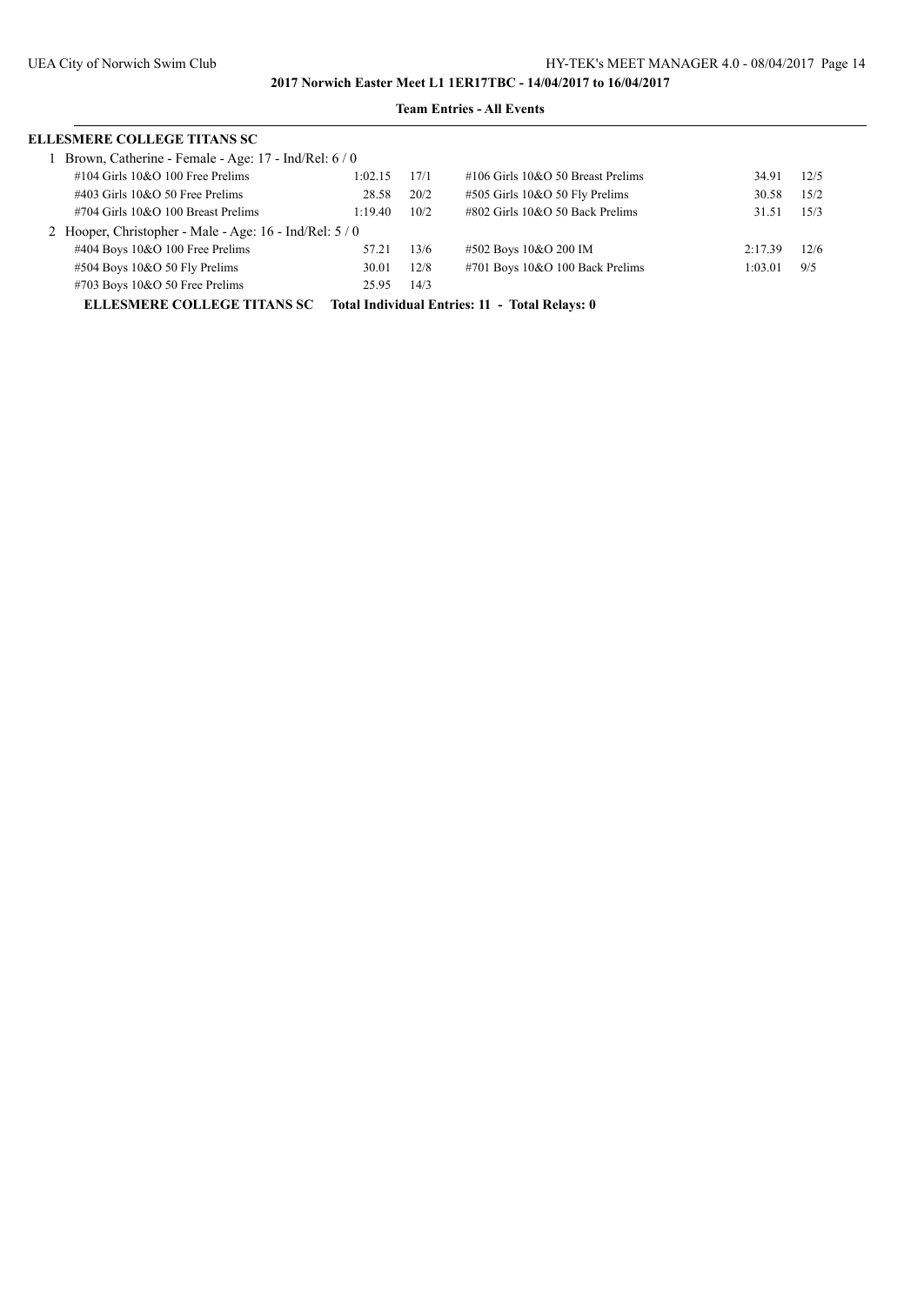| <b>EPPING FOREST DISTRICT SC</b>                                           |                      |  |                         |               |  |  |
|----------------------------------------------------------------------------|----------------------|--|-------------------------|---------------|--|--|
| 1 Davis, Ryan - Male - Age: 13 - Ind/Rel: 3 / 0                            |                      |  |                         |               |  |  |
| $\#703$ Boys 10&O 50 Free Prelims                                          | 28.70 9/1            |  | #801 Boys 10&O 200 Free | $2:14.02$ 4/6 |  |  |
| $\#803$ Boys 10&O 100 Breast Prelims                                       | $1:26.31 \qquad 3/2$ |  |                         |               |  |  |
| EPPING FOREST DISTRICT SC<br>Total Individual Entries: 3 - Total Relays: 0 |                      |  |                         |               |  |  |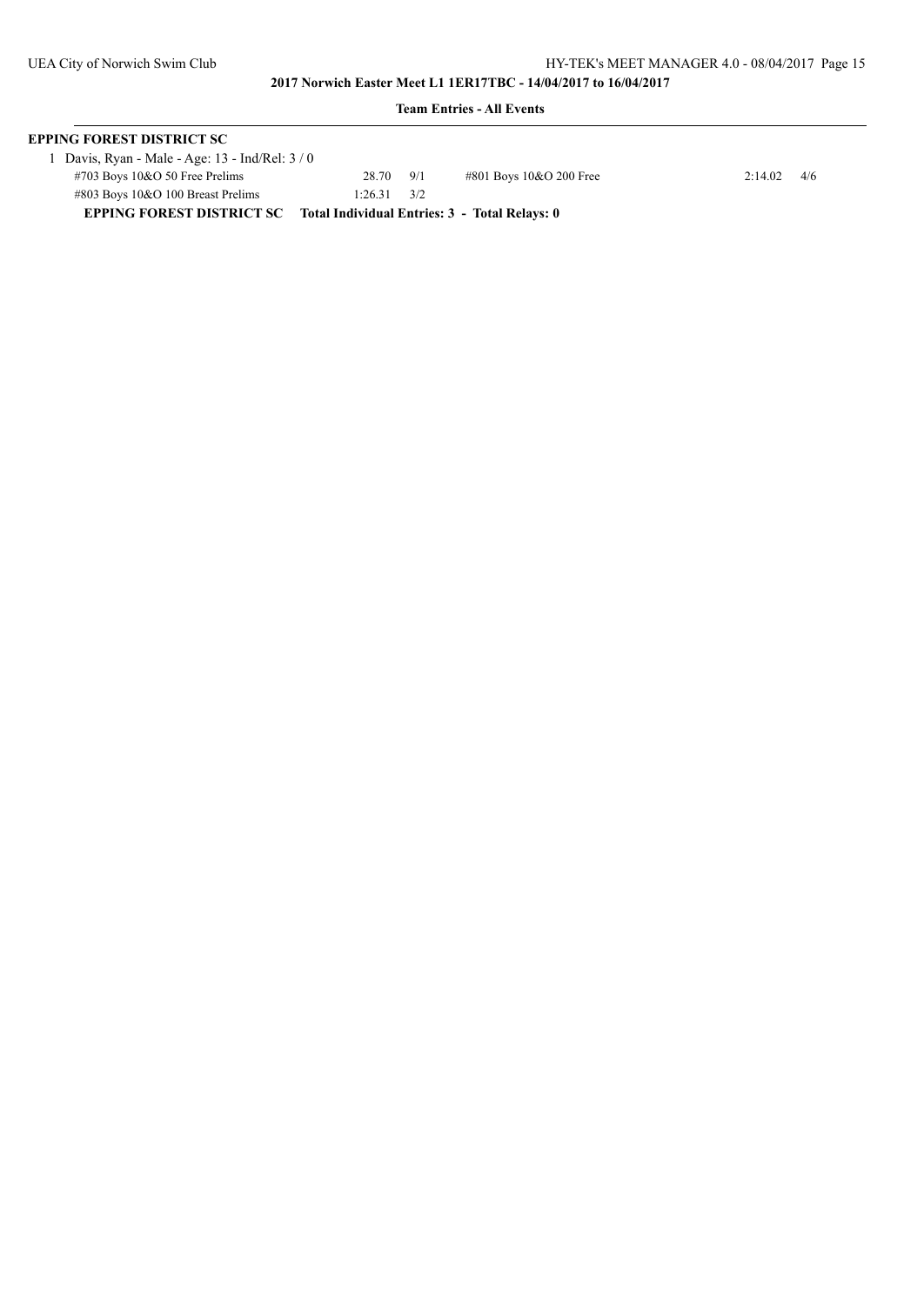|   | <b>GREAT YARMOUTH SWIMMING CLUB</b>                 |         |      |                                                |         |      |
|---|-----------------------------------------------------|---------|------|------------------------------------------------|---------|------|
|   | 1 Chandler, Tommy - Male - Age: 15 - Ind/Rel: 6 / 0 |         |      |                                                |         |      |
|   | #101 Boys 10&O 200 Breast                           | 2:45.40 | 5/8  | $\#105$ Boys 10&O 50 Back Prelims              | 31.34   | 10/2 |
|   | #204 Boys 10&O 50 Breast Prelims                    | 34.57   | 9/8  | #502 Boys 10&O 200 IM                          | 2:29.60 | 9/3  |
|   | #504 Boys 10&O 50 Fly Prelims                       | 31.06   | 8/7  | #803 Boys 10&O 100 Breast Prelims              | 1:15.80 | 7/1  |
|   | 2 Duffield, Anna - Female - Age: 15 - Ind/Rel: 4/0  |         |      |                                                |         |      |
|   | #203 Girls 10&O 100 Fly Prelims                     | 1:14.70 | 5/4  | #401 Girls 10&O 200 IM                         | 2:40.20 | 9/6  |
|   | #403 Girls 10&O 50 Free Prelims                     | 30.88   | 12/8 | #505 Girls 10&O 50 Fly Prelims                 | 32.70   | 11/8 |
|   | 3 Harvey, Honey - Female - Age: 16 - Ind/Rel: 7 / 0 |         |      |                                                |         |      |
|   | $\#104$ Girls $10&O$ 100 Free Prelims               | 1:02.00 | 19/1 | #106 Girls 10&O 50 Breast Prelims              | 36.66   | 13/7 |
|   | #201 Girls 10&O 200 Breast                          | 2:43.55 | 8/5  | #401 Girls 10&O 200 IM                         | 2:29.08 | 14/6 |
|   | #403 Girls 10&O 50 Free Prelims                     | 29.61   | 16/4 | #702 Girls 10&O 200 Free                       | 2:15.30 | 7/3  |
|   | #704 Girls 10&O 100 Breast Prelims                  | 1:17.03 | 11/3 |                                                |         |      |
|   | 4 Leech, Grace - Female - Age: 15 - Ind/Rel: 6 / 0  |         |      |                                                |         |      |
|   | $\#104$ Girls $10&O$ 100 Free Prelims               | 1:03.97 | 15/8 | #106 Girls 10&O 50 Breast Prelims              | 38.14   | 9/5  |
|   | #403 Girls 10&O 50 Free Prelims                     | 28.42   | 21/6 | #505 Girls 10&O 50 Fly Prelims                 | 30.24   | 15/3 |
|   | #704 Girls 10&O 100 Breast Prelims                  | 1:22.02 | 9/7  | #802 Girls 10&O 50 Back Prelims                | 32.24   | 13/2 |
|   | 5 Pearce, Anna - Female - Age: 13 - Ind/Rel: 3 / 0  |         |      |                                                |         |      |
|   | #104 Girls 10&O 100 Free Prelims                    | 1:11.70 | 5/8  | #401 Girls 10&O 200 IM                         | 2:51.60 | 5/8  |
|   | $\#403$ Girls 10&O 50 Free Prelims                  | 33.50   | 4/5  |                                                |         |      |
| 6 | Webb, Ryan - Male - Age: $16$ - Ind/Rel: $3/0$      |         |      |                                                |         |      |
|   | #105 Boys 10&O 50 Back Prelims                      | 32.38   | 8/4  | #701 Boys 10&O 100 Back Prelims                | 1:11.10 | 5/3  |
|   | #703 Boys 10&O 50 Free Prelims                      | 29.62   | 7/7  |                                                |         |      |
|   | 7 Wilson, Kelsey - Female - Age: 14 - Ind/Rel: 4/0  |         |      |                                                |         |      |
|   | #104 Girls 10&O 100 Free Prelims                    | 1:06.84 | 10/4 | #403 Girls 10&O 50 Free Prelims                | 32.24   | 7/1  |
|   | #405 Girls 10&O 400 Free                            | 4:55.71 | 3/8  | #702 Girls 10&O 200 Free                       | 2:21.40 | 4/4  |
|   | <b>GREAT YARMOUTH SWIMMING CLUB</b>                 |         |      | Total Individual Entries: 33 - Total Relays: 0 |         |      |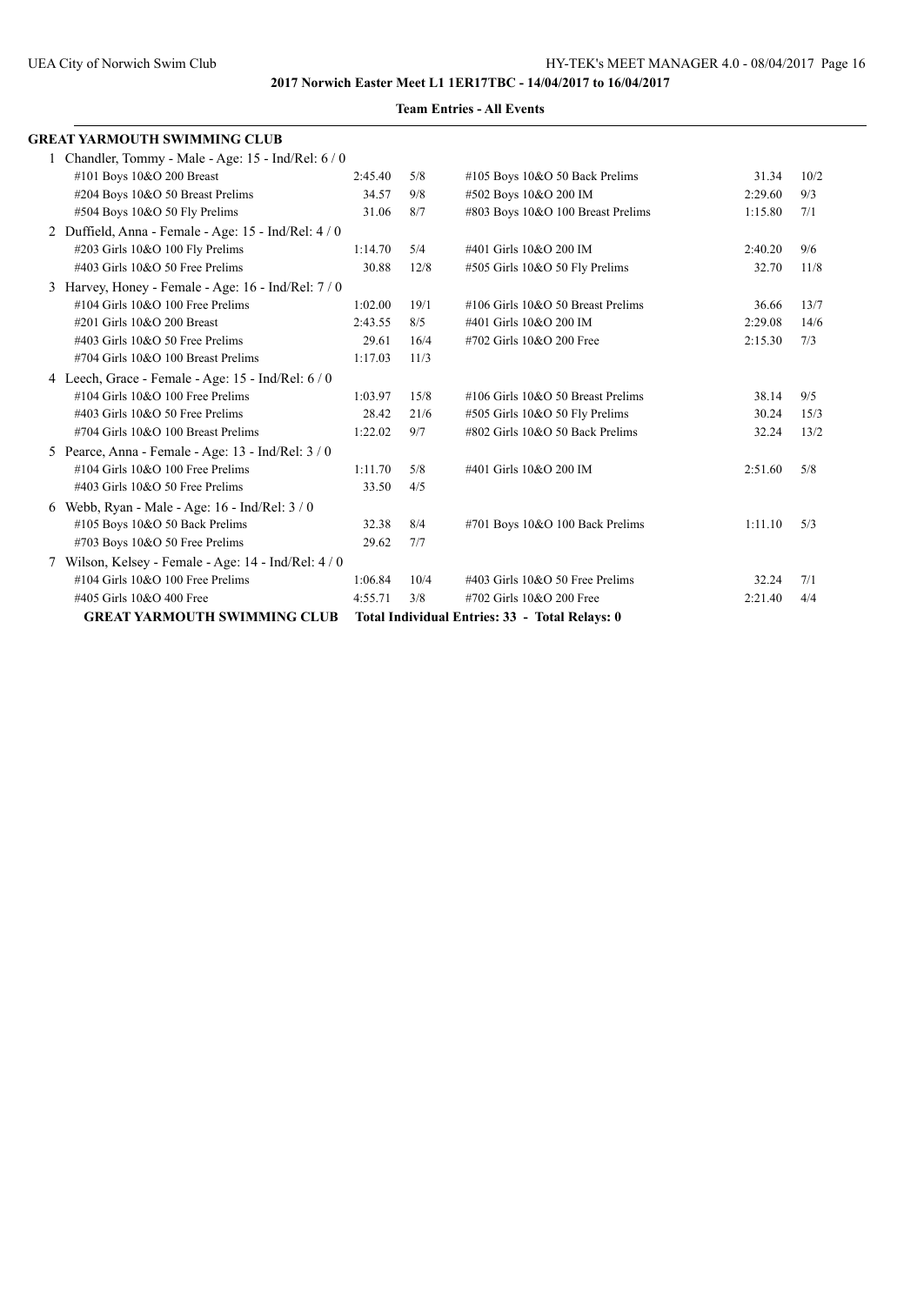|    | <b>GREENWICH ROYALS SWIMMING CLUB</b>                    |         |      |                                                |         |      |
|----|----------------------------------------------------------|---------|------|------------------------------------------------|---------|------|
|    | 1 Chapman, Nathan - Male - Age: 13 - Ind/Rel: 6 / 0      |         |      |                                                |         |      |
|    | #103 Boys 10&O 100 Fly Prelims                           | 1:15.23 | 2/4  | #107 Boys 10&O 400 Free                        | 5:04.60 | 1/8  |
|    | #402 Boys 10&O 200 Fly                                   | 2:42.82 | 2/8  | #502 Boys 10&O 200 IM                          | 2:45.60 | 5/6  |
|    | #504 Boys 10&O 50 Fly Prelims                            | 34.43   | 4/6  | #705 Boys 10&O 400 IM                          | 5:45.87 | 1/7  |
|    | 2 Harrison, Beatrice - Female - Age: 13 - Ind/Rel: 5 / 0 |         |      |                                                |         |      |
|    | #203 Girls 10&O 100 Fly Prelims                          | 1:20.70 | 3/6  | #401 Girls 10&O 200 IM                         | 2:55.50 | 3/4  |
|    | #403 Girls 10&O 50 Free Prelims                          | 33.59   | 4/7  | #503 Girls 10&O 100 Back Prelims               | 1:20.39 | 5/1  |
|    | #505 Girls 10&O 50 Fly Prelims                           | 36.25   | 4/3  |                                                |         |      |
|    | 3 Maunders, Harvey - Male - Age: $13$ - Ind/Rel: $6/0$   |         |      |                                                |         |      |
|    | #103 Boys 10&O 100 Fly Prelims                           | 1:13.52 | 3/7  | #107 Boys 10&O 400 Free                        | 5:00.56 | 1/7  |
|    | #402 Boys 10&O 200 Fly                                   | 2:37.98 | 2/2  | #502 Boys 10&O 200 IM                          | 2:47.68 | 4/5  |
|    | #504 Boys 10&O 50 Fly Prelims                            | 33.85   | 4/4  | #705 Boys 10&O 400 IM                          | 5:45.04 | 1/2  |
|    | 4 Moore, Kirsty - Female - Age: 14 - Ind/Rel: 1 / 0      |         |      |                                                |         |      |
|    | #503 Girls 10&O 100 Back Prelims                         | 1:18.10 | 6/2  |                                                |         |      |
| 5. | Stepan, Ellen - Female - Age: 15 - Ind/Rel: 5 / 0        |         |      |                                                |         |      |
|    | #104 Girls 10&O 100 Free Prelims                         | 1:02.27 | 17/8 | #106 Girls 10&O 50 Breast Prelims              | 37.63   | 10/5 |
|    | #205 Girls 11&O 800 Free Prelims                         | 9:47.42 | 2/6  | #403 Girls 10&O 50 Free Prelims                | 29.56   | 17/1 |
|    | #405 Girls 10&O 400 Free                                 | 4:46.35 | 4/7  |                                                |         |      |
|    | 6 Watts, Emily - Female - Age: $13$ - Ind/Rel: $6/0$     |         |      |                                                |         |      |
|    | #102 Girls 10&O 200 Back                                 | 2:32.40 | 7/7  | #203 Girls 10&O 100 Fly Prelims                | 1:09.32 | 10/7 |
|    | #405 Girls 10&O 400 Free                                 | 4:44.80 | 4/3  | #501 Girls 10&O 200 Fly                        | 2:30.15 | 5/2  |
|    | #702 Girls 10&O 200 Free                                 | 2:16.39 | 6/7  | #804 Girls 10&O 400 IM                         | 5:28.04 | 3/2  |
|    | 7 Williams, Alexander - Male - Age: 11 - Ind/Rel: 6/0    |         |      |                                                |         |      |
|    | #202 Boys 10&O 200 Back                                  | 2:50.30 | 2/3  | #404 Boys 10&O 100 Free Prelims                | 1:12.14 | 2/5  |
|    | #502 Boys 10&O 200 IM                                    | 2:55.90 | 3/2  | #701 Boys 10&O 100 Back Prelims                | 1:19.66 | 2/5  |
|    | #801 Boys 10&O 200 Free                                  | 2:38.23 | 1/1  | #803 Boys 10&O 100 Breast Prelims              | 1:35.48 | 2/1  |
|    | <b>GREENWICH ROYALS SWIMMING CLUB</b>                    |         |      | Total Individual Entries: 35 - Total Relays: 0 |         |      |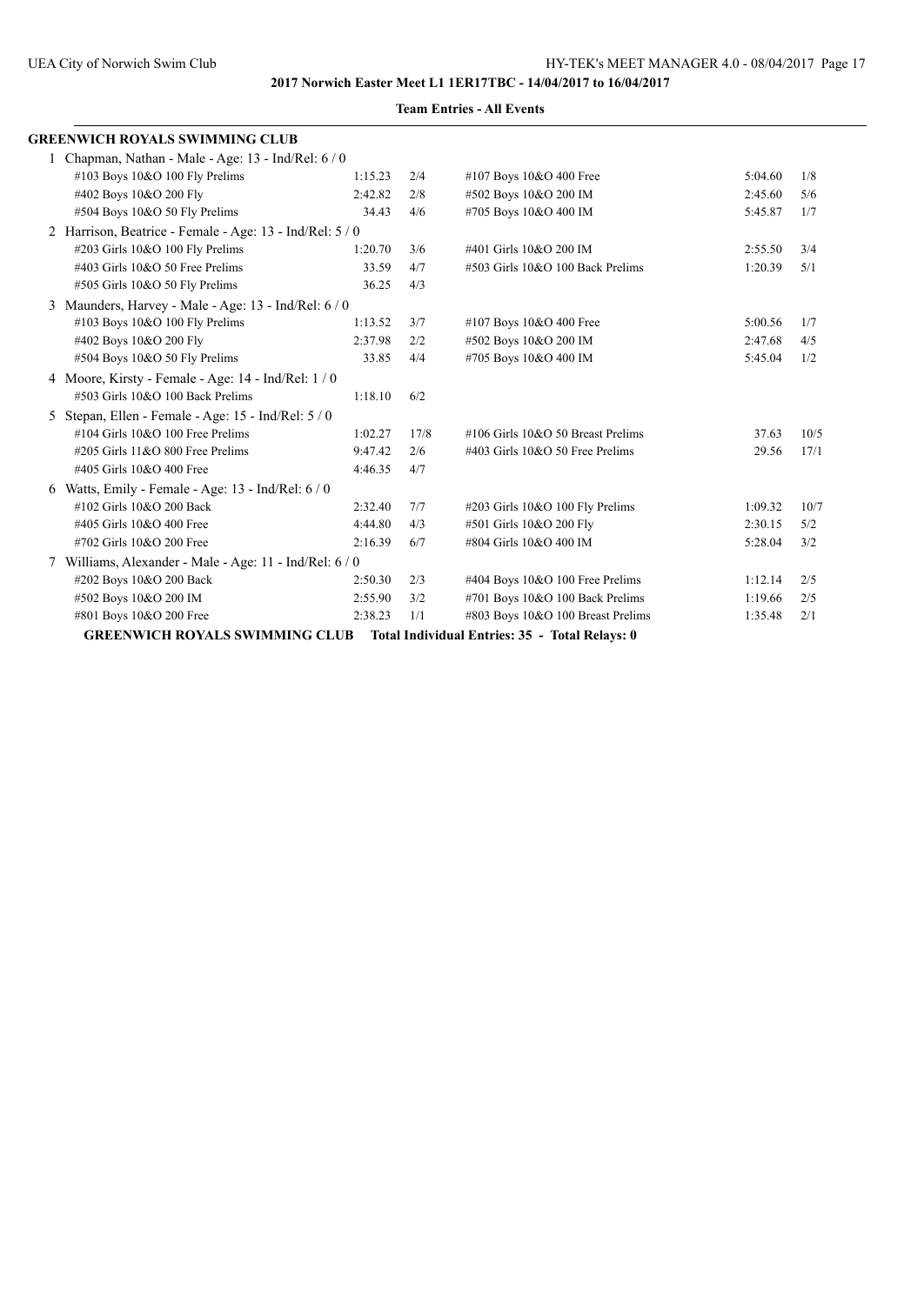|    | <b>HAMILTON AQUATICS DUBAI</b>                                                     |         |      |                                    |         |      |
|----|------------------------------------------------------------------------------------|---------|------|------------------------------------|---------|------|
|    | 1 Al Shamsi, Khalid - Male - Age: 14 - Ind/Rel: 6 / 0                              |         |      |                                    |         |      |
|    | #105 Boys 10&O 50 Back Prelims                                                     | 35.97   | 5/7  | #204 Boys 10&O 50 Breast Prelims   | 38.93   | 4/7  |
|    | #404 Boys 10&O 100 Free Prelims                                                    | 1:05.82 | 6/2  | #502 Boys 10&O 200 IM              | 2:42.87 | 6/8  |
|    | #504 Boys 10&O 50 Fly Prelims                                                      | 32.41   | 5/4  | #703 Boys 10&O 50 Free Prelims     | 29.02   | 8/6  |
|    | 2 Benlaib, Sara - Female - Age: 16 - Ind/Rel: 6 / 0                                |         |      |                                    |         |      |
|    | #104 Girls 10&O 100 Free Prelims                                                   | 1:04.90 | 13/3 | #106 Girls 10&O 50 Breast Prelims  | 37.05   | 13/8 |
|    | #401 Girls 10&O 200 IM                                                             | 2:39.11 | 10/1 | #403 Girls 10&O 50 Free Prelims    | 30.37   | 13/4 |
|    | #505 Girls 10&O 50 Fly Prelims                                                     | 32.22   | 11/4 | #704 Girls 10&O 100 Breast Prelims | 1:21.59 | 9/5  |
|    | 3 Bergeli, Victoria - Female - Age: 14 - Ind/Rel: 7 / 0                            |         |      |                                    |         |      |
|    | #104 Girls 10&O 100 Free Prelims                                                   | 1:01.95 | 18/7 | #203 Girls 10&O 100 Fly Prelims    | 1:08.48 | 11/2 |
|    | #401 Girls 10&O 200 IM                                                             | 2:31.42 | 13/5 | #403 Girls 10&O 50 Free Prelims    | 28.39   | 21/3 |
|    | #505 Girls 10&O 50 Fly Prelims                                                     | 29.94   | 15/5 | #702 Girls 10&O 200 Free           | 2:18.20 | 5/6  |
|    | #804 Girls 10&O 400 IM                                                             | 5:29.49 | 3/1  |                                    |         |      |
|    | 4 Bettsworth, Zeffie - Female - Age: 12 - Ind/Rel: 7 / 0                           |         |      |                                    |         |      |
|    | #104 Girls 10&O 100 Free Prelims                                                   | 1:14.37 | 3/7  | #203 Girls 10&O 100 Fly Prelims    | 1:23.77 | 2/6  |
|    | #401 Girls 10&O 200 IM                                                             | 3:01.86 | 3/8  | #403 Girls 10&O 50 Free Prelims    | 32.11   | 7/6  |
|    | #503 Girls 10&O 100 Back Prelims                                                   | 1:25.18 | 3/2  | #505 Girls 10&O 50 Fly Prelims     | 35.10   | 6/8  |
|    | #704 Girls 10&O 100 Breast Prelims                                                 | 1:38.39 | 2/2  |                                    |         |      |
|    | 5 Blake, Jade - Female - Age: 14 - Ind/Rel: 7 / 0                                  |         |      |                                    |         |      |
|    | #104 Girls 10&O 100 Free Prelims                                                   | 1:03.71 | 15/4 | #203 Girls 10&O 100 Fly Prelims    | 1:14.03 | 6/2  |
|    | #401 Girls 10&O 200 IM                                                             | 2:38.91 | 10/6 | #403 Girls 10&O 50 Free Prelims    | 28.48   | 20/6 |
|    | #503 Girls 10&O 100 Back Prelims                                                   | 1:09.69 | 12/7 | #505 Girls 10&O 50 Fly Prelims     | 30.41   | 14/6 |
|    | #802 Girls 10&O 50 Back Prelims                                                    | 32.51   | 15/1 |                                    |         |      |
|    | 6 Booth, Taite - Female - Age: 13 - Ind/Rel: 9 / 0                                 |         |      |                                    |         |      |
|    | #102 Girls 10&O 200 Back                                                           | 2:48.66 | 3/7  | #104 Girls 10&O 100 Free Prelims   | 1:10.08 | 6/6  |
|    | #106 Girls 10&O 50 Breast Prelims                                                  | 42.67   | 3/6  | #203 Girls 10&O 100 Fly Prelims    | 1:20.44 | 3/3  |
|    | #401 Girls 10&O 200 IM                                                             | 2:51.88 | 4/4  | #403 Girls 10&O 50 Free Prelims    | 31.14   | 10/5 |
|    | #503 Girls 10&O 100 Back Prelims                                                   | 1:17.26 | 7/7  | #505 Girls 10&O 50 Fly Prelims     | 32.63   | 11/2 |
|    | #802 Girls 10&O 50 Back Prelims                                                    | 34.27   | 10/4 |                                    |         |      |
|    |                                                                                    |         |      |                                    |         |      |
|    | 7 Bozukova, Radina - Female - Age: 13 - Ind/Rel: 6 / 0<br>#102 Girls 10&O 200 Back | 2:49.53 | 2/5  | #104 Girls 10&O 100 Free Prelims   | 1:07.98 | 9/1  |
|    | #401 Girls 10&O 200 IM                                                             | 2:51.15 | 5/2  | #403 Girls 10&O 50 Free Prelims    | 31.14   | 11/8 |
|    | #503 Girls 10&O 100 Back Prelims                                                   | 1:19.02 | 5/4  | #802 Girls 10&O 50 Back Prelims    | 38.58   | 3/5  |
|    |                                                                                    |         |      |                                    |         |      |
|    | 8 Castella, Caroline - Female - Age: 16 - Ind/Rel: 7 / 0                           |         |      |                                    |         |      |
|    | #104 Girls 10&O 100 Free Prelims                                                   | 1:04.19 | 14/6 | #201 Girls 10&O 200 Breast         | 2:49.80 | 7/7  |
|    | #203 Girls 10&O 100 Fly Prelims                                                    | 1:09.94 | 9/8  | #401 Girls 10&O 200 IM             | 2:32.51 | 13/8 |
|    | #501 Girls 10&O 200 Fly                                                            | 2:32.01 | 5/8  | #704 Girls 10&O 100 Breast Prelims | 1:22.47 | 9/1  |
|    | #804 Girls 10&O 400 IM                                                             | 5:21.53 | 3/6  |                                    |         |      |
| 9. | Castella, Nicholas - Male - Age: 10 - Ind/Rel: 11 / 0                              |         |      |                                    |         |      |
|    | #101 Boys 10&O 200 Breast                                                          | 3:31.14 | 1/5  | #105 Boys 10&O 50 Back Prelims     | 37.81   | 3/2  |
|    | #202 Boys 10&O 200 Back                                                            | 2:57.99 | 1/4  | #204 Boys 10&O 50 Breast Prelims   | 46.67   | 1/4  |
|    | #404 Boys 10&O 100 Free Prelims                                                    | 1:13.91 | 2/2  | #502 Boys 10&O 200 IM              | 3:01.24 | 2/3  |
|    | #504 Boys 10&O 50 Fly Prelims                                                      | 37.27   | 2/6  | #701 Boys 10&O 100 Back Prelims    | 1:24.71 | 1/5  |
|    | $\#703$ Boys 10&O 50 Free Prelims                                                  | 33.48   | 2/6  | #801 Boys 10&O 200 Free            | 2:41.05 | 1/8  |
|    | #803 Boys 10&O 100 Breast Prelims                                                  | 1:45.95 | 1/5  |                                    |         |      |
|    | 10 Cervini, Tommaso - Male - Age: 14 - Ind/Rel: 6 / 0                              |         |      |                                    |         |      |
|    | #101 Boys 10&O 200 Breast                                                          | 2:41.84 | 5/5  | #204 Boys 10&O 50 Breast Prelims   | 33.52   | 10/7 |
|    | #404 Boys 10&O 100 Free Prelims                                                    | 1:00.60 | 11/7 | #502 Boys 10&O 200 IM              | 2:23.87 | 11/1 |
|    | #703 Boys 10&O 50 Free Prelims                                                     | 26.99   | 14/1 | #803 Boys 10&O 100 Breast Prelims  | 1:15.74 | 8/1  |
|    | 11 Cogswell, Daniela - Female - Age: 14 - Ind/Rel: 8 / 0                           |         |      |                                    |         |      |
|    | #104 Girls 10&O 100 Free Prelims                                                   | 1:02.18 | 19/8 | #201 Girls 10&O 200 Breast         | 2:45.16 | 8/2  |
|    | #401 Girls 10&O 200 IM                                                             | 2:31.99 | 13/7 | #403 Girls 10&O 50 Free Prelims    | 27.76   | 20/4 |
|    | #503 Girls 10&O 100 Back Prelims                                                   | 1:11.14 | 11/4 | #702 Girls 10&O 200 Free           | 2:18.12 | 5/3  |
|    | #704 Girls 10&O 100 Breast Prelims                                                 | 1:20.31 | 12/8 | #802 Girls 10&O 50 Back Prelims    | 31.80   | 15/6 |
|    | 12 Davies, Zahra - Female - Age: 11 - Ind/Rel: 6 / 0                               |         |      |                                    |         |      |
|    | #104 Girls 10&O 100 Free Prelims                                                   | 1:15.96 | 2/6  | #106 Girls 10&O 50 Breast Prelims  | 47.01   | 1/6  |
|    | #401 Girls 10&O 200 IM                                                             | 3:13.69 | 2/7  | #403 Girls 10&O 50 Free Prelims    | 34.81   | 2/3  |
|    | #505 Girls 10&O 50 Fly Prelims                                                     | 38.05   | 2/3  | #704 Girls 10&O 100 Breast Prelims | 1:42.04 | 1/3  |
|    |                                                                                    |         |      |                                    |         |      |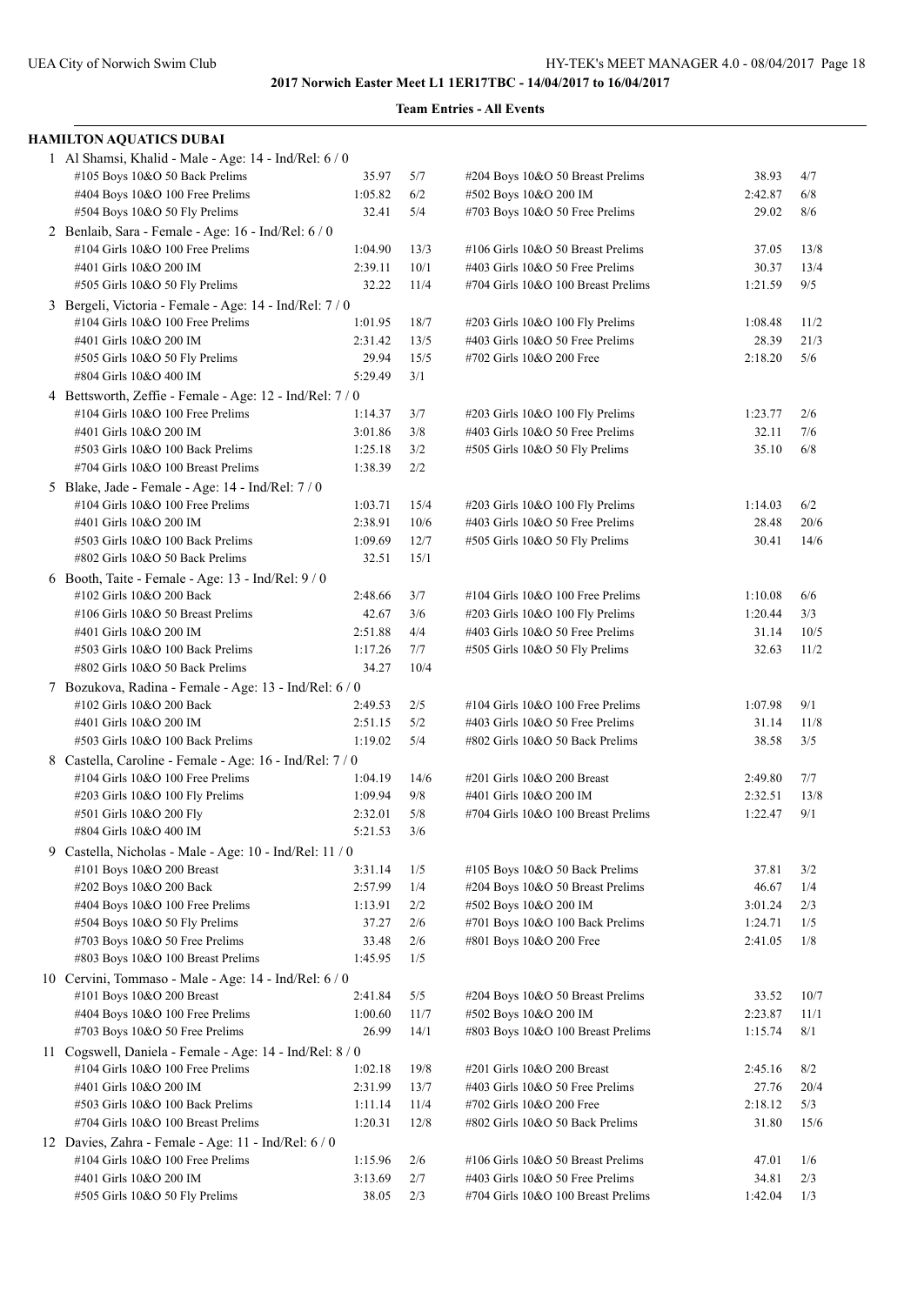| HAMILTON AQUATICS DUBAI                                                                   |                    |             |                                                                      |                  |             |
|-------------------------------------------------------------------------------------------|--------------------|-------------|----------------------------------------------------------------------|------------------|-------------|
| 13 Deveney-Douglas, Samuel - Male - Age: 13 - Ind/Rel: 6 / 0                              |                    |             |                                                                      |                  |             |
| #105 Boys 10&O 50 Back Prelims                                                            | 33.49              | 7/2         | #404 Boys 10&O 100 Free Prelims                                      | 1:05.90          | 6/7         |
| #502 Boys 10&O 200 IM                                                                     | 2:45.78            | 5/2         | #504 Boys 10&O 50 Fly Prelims                                        | 33.97            | 4/5         |
| #701 Boys 10&O 100 Back Prelims                                                           | 1:14.52            | 4/6         | #703 Boys 10&O 50 Free Prelims                                       | 29.94            | 6/4         |
| 14 Dufva, Christopher - Male - Age: 11 - Ind/Rel: 7 / 0                                   |                    |             |                                                                      |                  |             |
| #105 Boys 10&O 50 Back Prelims                                                            | 37.68              | 3/6         | #204 Boys 10&O 50 Breast Prelims                                     | 44.48            | 2/6         |
| #502 Boys 10&O 200 IM                                                                     | 3:06.12            | 1/5         | #504 Boys 10&O 50 Fly Prelims                                        | 37.17            | 2/3         |
| #701 Boys 10&O 100 Back Prelims                                                           | 1:22.40            | 2/7         | #703 Boys 10&O 50 Free Prelims                                       | 35.49            | 1/3         |
| #803 Boys 10&O 100 Breast Prelims                                                         | 1:36.70            | 2/8         |                                                                      |                  |             |
| 15 Dumont, Sophia - Female - Age: 13 - Ind/Rel: 7/0                                       |                    |             |                                                                      |                  |             |
| #102 Girls 10&O 200 Back                                                                  | 2:46.50            | 3/3         | #106 Girls 10&O 50 Breast Prelims                                    | 39.15            | 8/6         |
| #201 Girls 10&O 200 Breast                                                                | 2:56.55            | 5/3         | #401 Girls 10&O 200 IM                                               | 2:32.01          | 13/1        |
| #503 Girls 10&O 100 Back Prelims                                                          | 1:16.46            | 7/6         | #704 Girls 10&O 100 Breast Prelims                                   | 1:18.38          | 12/6        |
| #804 Girls 10&O 400 IM                                                                    | 5:36.69            | 2/5         |                                                                      |                  |             |
| 16 El Dawy, Hager - Female - Age: 15 - Ind/Rel: 7 / 0                                     |                    |             |                                                                      |                  |             |
| #104 Girls 10&O 100 Free Prelims<br>#401 Girls 10&O 200 IM                                | 1:06.31<br>2:43.72 | 11/4<br>8/7 | #106 Girls 10&O 50 Breast Prelims<br>#403 Girls 10&O 50 Free Prelims | 39.23            | 8/7         |
|                                                                                           | 32.79              | 10/4        |                                                                      | 29.77<br>1:26.67 | 16/8<br>6/3 |
| #505 Girls 10&O 50 Fly Prelims<br>#802 Girls 10&O 50 Back Prelims                         | 36.14              | 7/8         | #704 Girls 10&O 100 Breast Prelims                                   |                  |             |
|                                                                                           |                    |             |                                                                      |                  |             |
| 17 El Dawy, Yousef - Male - Age: 13 - Ind/Rel: 6 / 0                                      | 2:58.31            | 3/6         |                                                                      |                  |             |
| #101 Boys 10&O 200 Breast<br>#404 Boys 10&O 100 Free Prelims                              | 1:07.32            | 5/6         | #204 Boys 10&O 50 Breast Prelims<br>#502 Boys 10&O 200 IM            | 35.08<br>2:41.06 | 7/7<br>6/2  |
| #703 Boys 10&O 50 Free Prelims                                                            | 28.98              | 8/3         | #803 Boys 10&O 100 Breast Prelims                                    | 1:19.85          | 4/3         |
|                                                                                           |                    |             |                                                                      |                  |             |
| 18 Eloraby, Aliyy - Male - Age: 13 - Ind/Rel: 3 / 0<br>#105 Boys 10&O 50 Back Prelims     | 37.38              | 3/3         | #504 Boys 10&O 50 Fly Prelims                                        |                  | 4/2         |
| #703 Boys 10&O 50 Free Prelims                                                            | 32.21              | 3/4         |                                                                      | 34.45            |             |
|                                                                                           |                    |             |                                                                      |                  |             |
| 19 Garbutt, Emily - Female - Age: 13 - Ind/Rel: 5 / 0<br>#104 Girls 10&O 100 Free Prelims | 1:12.64            | 4/6         | #106 Girls 10&O 50 Breast Prelims                                    | 42.97            | 3/8         |
| #403 Girls 10&O 50 Free Prelims                                                           | 32.47              | 6/5         | #704 Girls 10&O 100 Breast Prelims                                   | 1:31.69          | 3/3         |
| #802 Girls 10&O 50 Back Prelims                                                           | 37.46              | 5/2         |                                                                      |                  |             |
| 20 Haddaoui, Racha - Female - Age: 21 - Ind/Rel: 5 / 0                                    |                    |             |                                                                      |                  |             |
| #104 Girls 10&O 100 Free Prelims                                                          | 1:06.41            | 11/5        | #203 Girls 10&O 100 Fly Prelims                                      | 1:14.82          | 5/3         |
| #403 Girls 10&O 50 Free Prelims                                                           | 29.75              | 16/1        | #505 Girls 10&O 50 Fly Prelims                                       | 31.82            | 12/4        |
| #802 Girls 10&O 50 Back Prelims                                                           | 36.06              | 7/1         |                                                                      |                  |             |
| 21 Harris, Jake - Male - Age: 14 - Ind/Rel: 7 / 0                                         |                    |             |                                                                      |                  |             |
| #105 Boys 10&O 50 Back Prelims                                                            | 33.10              | 7/5         | #404 Boys 10&O 100 Free Prelims                                      | 1:00.45          | 11/2        |
| #502 Boys 10&O 200 IM                                                                     | 2:38.41            | 7/1         | #504 Boys 10&O 50 Fly Prelims                                        | 30.40            | 9/1         |
| #701 Boys 10&O 100 Back Prelims                                                           | 1:09.54            | 6/7         | #703 Boys 10&O 50 Free Prelims                                       | 27.84            | 11/3        |
| #801 Boys 10&O 200 Free                                                                   | 2:19.73            | 3/3         |                                                                      |                  |             |
| 22 Hassan, Yousief - Male - Age: 13 - Ind/Rel: 7 / 0                                      |                    |             |                                                                      |                  |             |
| #103 Boys 10&O 100 Fly Prelims                                                            | 1:15.00            | 3/8         | #204 Boys 10&O 50 Breast Prelims                                     | 41.04            | 3/3         |
| #404 Boys 10&O 100 Free Prelims                                                           | 1:04.53            | 7/8         | #502 Boys 10&O 200 IM                                                | 2:44.27          | 5/5         |
| #504 Boys 10&O 50 Fly Prelims                                                             | 32.22              | 6/1         | #703 Boys 10&O 50 Free Prelims                                       | 29.22            | 8/1         |
| #801 Boys 10&O 200 Free                                                                   | 2:25.62            | 2/2         |                                                                      |                  |             |
| 23 Haydon, Erin - Female - Age: 12 - Ind/Rel: 8 / 0                                       |                    |             |                                                                      |                  |             |
| #102 Girls 10&O 200 Back                                                                  | 2:48.75            | 3/1         | #203 Girls 10&O 100 Fly Prelims                                      | 1:22.44          | 3/1         |
| #401 Girls 10&O 200 IM                                                                    | 2:54.38            | 4/7         | #403 Girls 10&O 50 Free Prelims                                      | 33.10            | 5/7         |
| #503 Girls 10&O 100 Back Prelims                                                          | 1:17.28            | 7/1         | #505 Girls 10&O 50 Fly Prelims                                       | 34.77            | 6/4         |
| #702 Girls 10&O 200 Free                                                                  | 2:37.05            | 2/3         | #802 Girls 10&O 50 Back Prelims                                      | 37.69            | 5/8         |
| 24 Haydon, Mia - Female - Age: 14 - Ind/Rel: 9 / 0                                        |                    |             |                                                                      |                  |             |
| #102 Girls 10&O 200 Back                                                                  | 2:42.89            | 4/1         | #104 Girls 10&O 100 Free Prelims                                     | 1:07.25          | 10/2        |
| #203 Girls 10&O 100 Fly Prelims                                                           | 1:15.56            | 5/8         | #401 Girls 10&O 200 IM                                               | 2:48.11          | 7/2         |
| #403 Girls 10&O 50 Free Prelims                                                           | 30.42              | 13/2        | #503 Girls 10&O 100 Back Prelims                                     | 1:14.56          | 8/5         |
| #505 Girls 10&O 50 Fly Prelims                                                            | 32.16              | 12/1        | #704 Girls 10&O 100 Breast Prelims                                   | 1:28.04          | 5/3         |
| #802 Girls 10&O 50 Back Prelims                                                           | 34.12              | 11/6        |                                                                      |                  |             |
| 25 Helayel, Gabriella - Female - Age: 15 - Ind/Rel: 6 / 0                                 |                    |             |                                                                      |                  |             |
| #104 Girls 10&O 100 Free Prelims                                                          | 1:03.77            | 15/5        | #203 Girls 10&O 100 Fly Prelims                                      | 1:11.20          | 8/1         |
| #401 Girls 10&O 200 IM                                                                    | 2:38.70            | 10/3        | #403 Girls 10&O 50 Free Prelims                                      | 28.22            | 21/5        |
| #505 Girls 10&O 50 Fly Prelims                                                            | 30.31              | 14/3        | #802 Girls 10&O 50 Back Prelims                                      | 34.57            | 10/3        |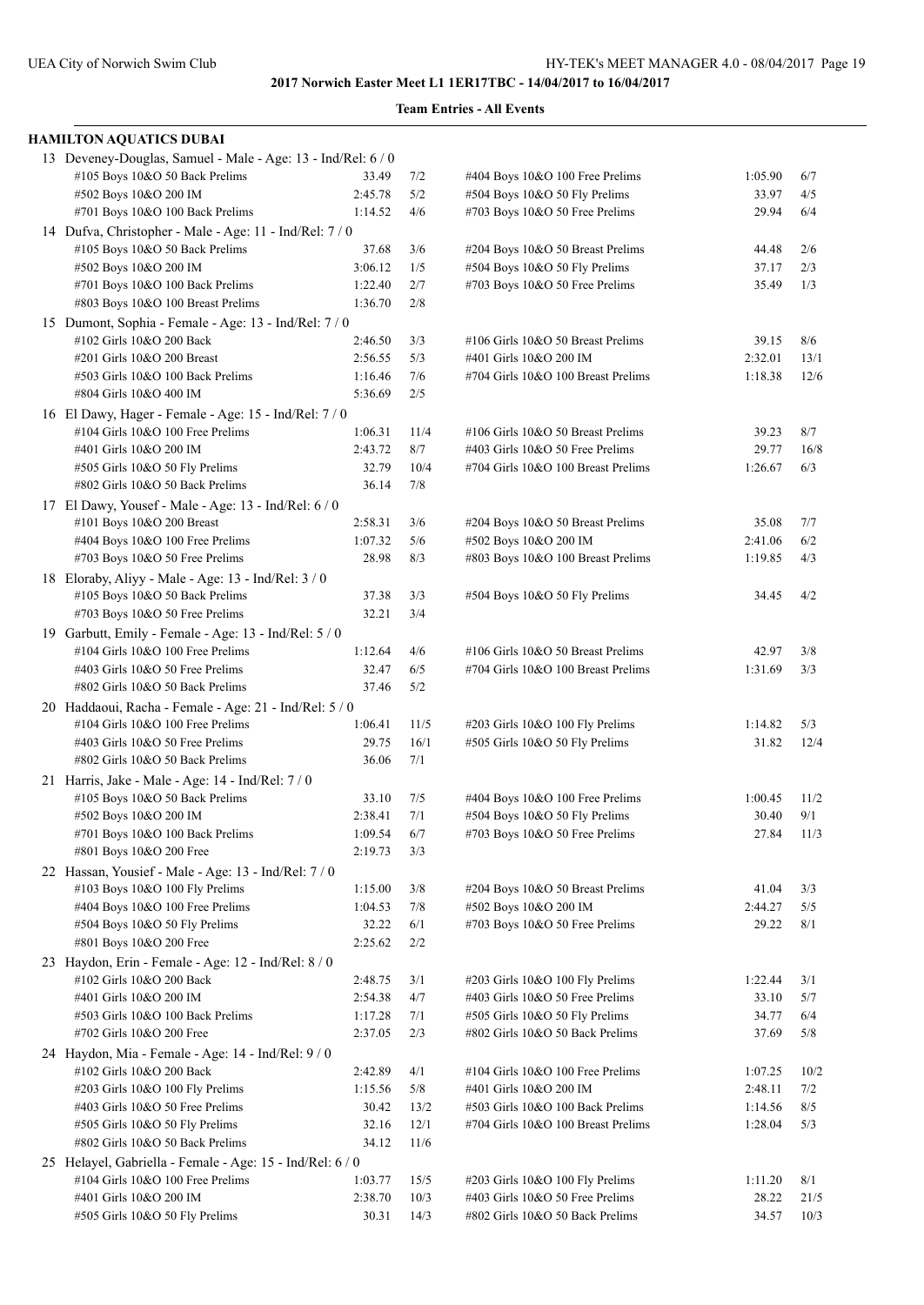| <b>HAMILTON AQUATICS DUBAI</b>                                                                |                    |            |                                                                 |                  |            |
|-----------------------------------------------------------------------------------------------|--------------------|------------|-----------------------------------------------------------------|------------------|------------|
| 26 Hill, Tia - Female - Age: 12 - Ind/Rel: 5 / 0                                              |                    |            |                                                                 |                  |            |
| #106 Girls 10&O 50 Breast Prelims                                                             | 42.70              | 3/2        | #403 Girls 10&O 50 Free Prelims                                 | 34.36            | 3/8        |
| #505 Girls 10&O 50 Fly Prelims                                                                | 37.29              | 3/2        | #704 Girls 10&O 100 Breast Prelims                              | 1:35.98          | 2/5        |
| #802 Girls 10&O 50 Back Prelims                                                               | 39.06              | 3/1        |                                                                 |                  |            |
| 27 Honsberger, Aurelie - Female - Age: 13 - Ind/Rel: 10 / 0                                   |                    |            |                                                                 |                  |            |
| #102 Girls 10&O 200 Back                                                                      | 2:50.07            | 2/3        | #104 Girls 10&O 100 Free Prelims                                | 1:09.48          | 7/6        |
| #203 Girls 10&O 100 Fly Prelims                                                               | 1:22.58            | 3/8        | #401 Girls 10&O 200 IM                                          | 2:47.92          | 7/6        |
| #403 Girls 10&O 50 Free Prelims                                                               | 31.18              | 10/3       | #503 Girls 10&O 100 Back Prelims                                | 1:19.55          | 5/6        |
| #505 Girls 10&O 50 Fly Prelims                                                                | 33.85              | 8/3        | #702 Girls 10&O 200 Free                                        | 2:28.14          | 3/6        |
| #704 Girls 10&O 100 Breast Prelims                                                            | 1:33.81            | 3/8        | #802 Girls 10&O 50 Back Prelims                                 | 34.48            | 10/5       |
| 28 Honsberger, Valentin - Male - Age: 11 - Ind/Rel: 6 / 0                                     |                    |            |                                                                 |                  |            |
| #105 Boys 10&O 50 Back Prelims                                                                | 39.14              | 2/3        | #404 Boys 10&O 100 Free Prelims                                 | 1:15.24          | 2/7        |
| #502 Boys 10&O 200 IM                                                                         | 3:10.93            | 1/3        | #504 Boys 10&O 50 Fly Prelims                                   | 36.90            | 2/4        |
| #701 Boys 10&O 100 Back Prelims                                                               | 1:29.08            | 1/6        | #703 Boys 10&O 50 Free Prelims                                  | 33.60            | 2/2        |
| 29 Hutchinson, Jake - Male - Age: 11 - Ind/Rel: 9 / 0                                         |                    |            |                                                                 |                  |            |
| #103 Boys 10&O 100 Fly Prelims                                                                | 1:20.19            | 2/1        | #105 Boys 10&O 50 Back Prelims                                  | 35.54            | 6/8        |
| #204 Boys 10&O 50 Breast Prelims                                                              | 46.78              | 1/5        | $\#404$ Boys 10&O 100 Free Prelims                              | 1:10.81<br>32.27 | 4/8        |
| #502 Boys 10&O 200 IM<br>#701 Boys 10&O 100 Back Prelims                                      | 3:05.58<br>1:19.24 | 1/4<br>3/8 | #504 Boys 10&O 50 Fly Prelims<br>#703 Boys 10&O 50 Free Prelims | 31.70            | 6/8<br>4/5 |
| #801 Boys 10&O 200 Free                                                                       | 2:36.46            | 1/7        |                                                                 |                  |            |
|                                                                                               |                    |            |                                                                 |                  |            |
| 30 Iorini, Maria - Female - Age: 16 - Ind/Rel: 8 / 0<br>$\#104$ Girls $10&O$ 100 Free Prelims | 1:00.42            | 18/5       | #203 Girls 10&O 100 Fly Prelims                                 | 1:07.94          | 11/6       |
| #401 Girls 10&O 200 IM                                                                        | 2:28.67            | 14/3       | #403 Girls 10&O 50 Free Prelims                                 | 28.23            | 20/5       |
| #501 Girls 10&O 200 Fly                                                                       | 2:27.99            | 5/3        | #505 Girls 10&O 50 Fly Prelims                                  | 30.68            | 16/7       |
| #702 Girls 10&O 200 Free                                                                      | 2:12.06            | 9/8        | #804 Girls 10&O 400 IM                                          | 5:16.62          | 4/7        |
| 31 Kandil, Adam - Male - Age: 11 - Ind/Rel: 7 / 0                                             |                    |            |                                                                 |                  |            |
| #103 Boys 10&O 100 Fly Prelims                                                                | 1:25.08            | 1/3        | #105 Boys 10&O 50 Back Prelims                                  | 37.31            | 3/5        |
| #202 Boys 10&O 200 Back                                                                       | 2:53.66            | 2/2        | #404 Boys 10&O 100 Free Prelims                                 | 1:12.39          | 2/3        |
| #502 Boys 10&O 200 IM                                                                         | 2:59.14            | 2/4        | #701 Boys 10&O 100 Back Prelims                                 | 1:22.72          | 2/1        |
| #801 Boys 10&O 200 Free                                                                       | 2:36.17            | 1/2        |                                                                 |                  |            |
| 32 Kozhabayev, Richard - Male - Age: 16 - Ind/Rel: 6 / 0                                      |                    |            |                                                                 |                  |            |
| #101 Boys 10&O 200 Breast                                                                     | 2:31.01            | 7/5        | #204 Boys 10&O 50 Breast Prelims                                | 32.69            | 8/5        |
| #404 Boys 10&O 100 Free Prelims                                                               | 58.86              | 14/8       | #502 Boys 10&O 200 IM                                           | 2:16.04          | 12/3       |
| #703 Boys 10&O 50 Free Prelims                                                                | 25.87              | 13/5       | #803 Boys 10&O 100 Breast Prelims                               | 1:10.43          | 7/4        |
| 33 Langenbach, Stella - Female - Age: 13 - Ind/Rel: 6 / 0                                     |                    |            |                                                                 |                  |            |
| #104 Girls 10&O 100 Free Prelims                                                              | 1:09.75            | 7/8        | #106 Girls 10&O 50 Breast Prelims                               | 41.56            | 4/7        |
| #401 Girls 10&O 200 IM                                                                        | 2:56.37            | 3/5        | #403 Girls 10&O 50 Free Prelims                                 | 29.93            | 15/3       |
| #505 Girls 10&O 50 Fly Prelims                                                                | 34.77              | $7/8$      | #802 Girls 10&O 50 Back Prelims                                 | 38.22            | 4/2        |
| 34 May, Gracie - Female - Age: 13 - Ind/Rel: 7 / 0                                            |                    |            |                                                                 |                  |            |
| #104 Girls 10&O 100 Free Prelims                                                              | 1:06.91            | 10/5       | #201 Girls 10&O 200 Breast                                      | 3:03.29          | 4/1        |
| #401 Girls 10&O 200 IM                                                                        | 2:43.88            | 8/1        | #403 Girls 10&O 50 Free Prelims                                 | 30.02            | 15/7       |
| #503 Girls 10&O 100 Back Prelims                                                              | 1:16.09            | 7/3        | #702 Girls 10&O 200 Free                                        | 2:22.27          | 4/3        |
| #804 Girls 10&O 400 IM                                                                        | 5:51.99            | 1/3        |                                                                 |                  |            |
| 35 May, Jodie - Female - Age: 12 - Ind/Rel: 7 / 0                                             |                    |            |                                                                 |                  |            |
| #102 Girls 10&O 200 Back                                                                      | 2:56.47            | 2/7        | #104 Girls 10&O 100 Free Prelims                                | 1:11.17          | 5/6        |
| #401 Girls 10&O 200 IM                                                                        | 2:56.79            | 3/6        | #403 Girls 10&O 50 Free Prelims                                 | 31.44            | 9/6        |
| #503 Girls 10&O 100 Back Prelims                                                              | 1:26.12            | 2/4        | #505 Girls 10&O 50 Fly Prelims                                  | 35.32            | 5/3        |
| #802 Girls 10&O 50 Back Prelims                                                               | 37.52              | 5/1        |                                                                 |                  |            |
| 36 Mayne, Molly - Female - Age: 12 - Ind/Rel: 7/0                                             |                    |            |                                                                 |                  |            |
| #104 Girls 10&O 100 Free Prelims                                                              | 1:14.64            | 3/1        | #106 Girls 10&O 50 Breast Prelims                               | 36.89            | 13/1       |
| #201 Girls 10&O 200 Breast                                                                    | 2:52.39            | 6/2        | #401 Girls 10&O 200 IM                                          | 2:49.09          | 6/6        |
| #505 Girls 10&O 50 Fly Prelims                                                                | 35.35              | 5/6        | #704 Girls 10&O 100 Breast Prelims                              | 1:20.18          | 10/1       |
| #802 Girls 10&O 50 Back Prelims                                                               | 38.23              | 4/7        |                                                                 |                  |            |
| 37 McIntosh, Isla - Female - Age: 11 - Ind/Rel: 8 / 0                                         |                    |            |                                                                 |                  |            |
| #104 Girls 10&O 100 Free Prelims                                                              | 1:14.08            | 3/6        | #106 Girls 10&O 50 Breast Prelims                               | 45.09            | 1/4        |
| #401 Girls 10&O 200 IM                                                                        | 3:05.47            | 2/6        | #403 Girls 10&O 50 Free Prelims                                 | 33.58            | 4/2        |
| #503 Girls 10&O 100 Back Prelims                                                              | 1:27.91            | 2/6        | #505 Girls 10&O 50 Fly Prelims                                  | 38.58            | 2/2        |
| #702 Girls 10&O 200 Free                                                                      | 2:40.01            | 2/7        | #802 Girls 10&O 50 Back Prelims                                 | 39.12            | 3/8        |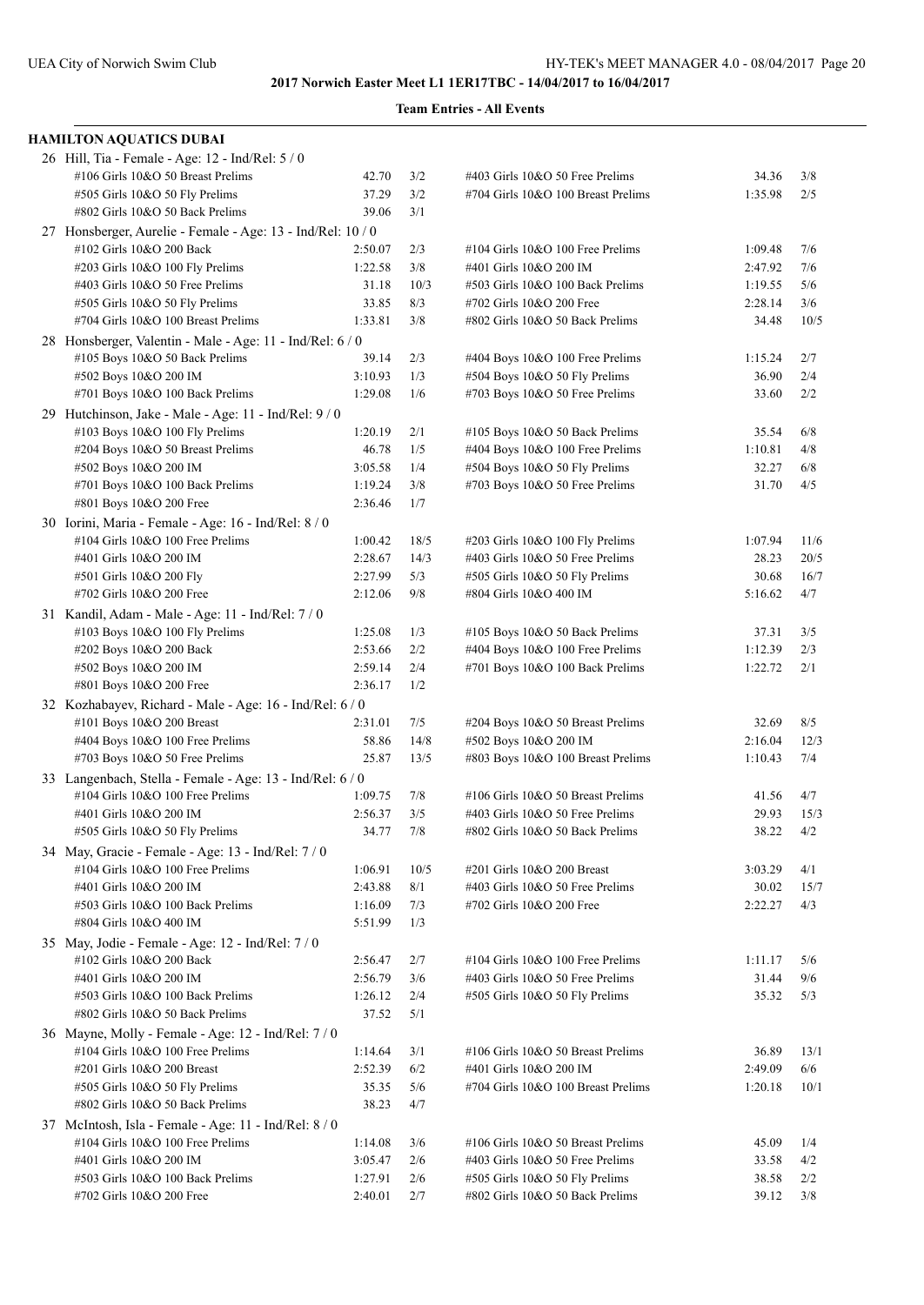| <b>HAMILTON AQUATICS DUBAI</b>                                                   |                    |             |                                                                        |                    |             |
|----------------------------------------------------------------------------------|--------------------|-------------|------------------------------------------------------------------------|--------------------|-------------|
| 38 Miyata, Manon - Female - Age: 15 - Ind/Rel: 7 / 0<br>#102 Girls 10&O 200 Back |                    |             |                                                                        |                    |             |
| #401 Girls 10&O 200 IM                                                           | 2:34.16<br>2:37.63 | 6/7<br>11/2 | #203 Girls 10&O 100 Fly Prelims<br>#403 Girls 10&O 50 Free Prelims     | 1:11.37<br>30.37   | 7/4<br>13/5 |
| #501 Girls 10&O 200 Fly                                                          | 2:42.11            | 3/6         | #505 Girls 10&O 50 Fly Prelims                                         | 32.89              | 10/5        |
| #802 Girls 10&O 50 Back Prelims                                                  | 33.83              | 12/8        |                                                                        |                    |             |
|                                                                                  |                    |             |                                                                        |                    |             |
| 39 Morgan, Anna - Female - Age: 14 - Ind/Rel: 9 / 0                              |                    |             |                                                                        |                    |             |
| #104 Girls 10&O 100 Free Prelims                                                 | 1:07.20            | 10/3        | #106 Girls 10&O 50 Breast Prelims                                      | 36.55              | 12/2        |
| #201 Girls 10&O 200 Breast                                                       | 2:59.11            | 5/1         | #401 Girls 10&O 200 IM                                                 | 2:46.00            | 8/8         |
| #403 Girls 10&O 50 Free Prelims                                                  | 29.92              | 15/5<br>8/5 | #503 Girls 10&O 100 Back Prelims                                       | 1:18.08            | 6/6<br>9/4  |
| #505 Girls 10&O 50 Fly Prelims<br>#802 Girls 10&O 50 Back Prelims                | 33.81<br>35.26     | 8/5         | #704 Girls 10&O 100 Breast Prelims                                     | 1:21.41            |             |
|                                                                                  |                    |             |                                                                        |                    |             |
| 40 Morgan, Rosie - Female - Age: 14 - Ind/Rel: 1 / 0<br>#702 Girls 10&O 200 Free |                    | 9/5         |                                                                        |                    |             |
|                                                                                  | 2:05.69            |             |                                                                        |                    |             |
| 41 Page, Finn - Male - Age: 15 - Ind/Rel: 7 / 0                                  |                    |             |                                                                        |                    |             |
| #107 Boys 10&O 400 Free                                                          | 4:31.05            | 3/1         | #202 Boys 10&O 200 Back                                                | 2:25.13            | 6/2         |
| #404 Boys 10&O 100 Free Prelims                                                  | 59.15              | 12/7        | #502 Boys 10&O 200 IM                                                  | 2:26.31            | 10/7        |
| #701 Boys 10&O 100 Back Prelims                                                  | 1:08.73            | 7/7         | #703 Boys 10&O 50 Free Prelims                                         | 27.78              | 11/5        |
| #801 Boys 10&O 200 Free                                                          | 2:07.34            | 6/5         |                                                                        |                    |             |
| 42 Pohl, Antonia - Female - Age: 14 - Ind/Rel: 9 / 0                             |                    |             |                                                                        |                    |             |
| #104 Girls 10&O 100 Free Prelims                                                 | 1:07.53            | 9/5         | #106 Girls 10&O 50 Breast Prelims                                      | 38.42              | 9/7         |
| #203 Girls 10&O 100 Fly Prelims                                                  | 1:12.88            | 7/1         | #401 Girls 10&O 200 IM                                                 | 2:39.53            | 9/5         |
| #403 Girls 10&O 50 Free Prelims                                                  | 30.08              | 14/5        | #503 Girls 10&O 100 Back Prelims                                       | 1:12.85            | 10/6        |
| #505 Girls 10&O 50 Fly Prelims                                                   | 31.17              | 13/4        | #704 Girls 10&O 100 Breast Prelims                                     | 1:25.77            | 7/1         |
| #802 Girls 10&O 50 Back Prelims                                                  | 33.42              | 12/3        |                                                                        |                    |             |
| 43 Pohl, Louisa - Female - Age: 12 - Ind/Rel: 8 / 0                              |                    |             |                                                                        |                    |             |
| #104 Girls 10&O 100 Free Prelims                                                 | 1:11.95            | 4/4         | #106 Girls 10&O 50 Breast Prelims                                      | 40.21              | 5/5         |
| #201 Girls 10&O 200 Breast                                                       | 3:06.82            | 3/6         | #401 Girls 10&O 200 IM                                                 | 2:50.91            | 5/6         |
| #403 Girls 10&O 50 Free Prelims                                                  | 32.15<br>1:28.04   | 7/2<br>5/5  | #505 Girls 10&O 50 Fly Prelims<br>#802 Girls 10&O 50 Back Prelims      | 33.73<br>39.72     | 8/4         |
| #704 Girls 10&O 100 Breast Prelims                                               |                    |             |                                                                        |                    | 2/2         |
| 44 Sabbah, Laith - Male - Age: 13 - Ind/Rel: 6 / 0                               |                    |             |                                                                        |                    |             |
| #105 Boys 10&O 50 Back Prelims                                                   | 35.66              | 5/6         | #202 Boys 10&O 200 Back                                                | 2:45.49            | 3/6         |
| #404 Boys 10&O 100 Free Prelims<br>#701 Boys 10&O 100 Back Prelims               | 1:08.41<br>1:17.10 | 5/2<br>3/6  | #502 Boys 10&O 200 IM                                                  | 2:46.68<br>31.20   | 5/7<br>5/2  |
|                                                                                  |                    |             | #703 Boys 10&O 50 Free Prelims                                         |                    |             |
| 45 Scott, Indy - Female - Age: 12 - Ind/Rel: 6 / 0                               |                    |             |                                                                        |                    |             |
| #102 Girls 10&O 200 Back                                                         | 3:00.18            | 2/8         | $\#104$ Girls 10&O 100 Free Prelims                                    | 1:14.71            | 3/8         |
| #403 Girls 10&O 50 Free Prelims                                                  | 33.98<br>38.26     | 3/2<br>2/6  | #503 Girls 10&O 100 Back Prelims                                       | 1:23.95<br>38.77   | 3/5<br>3/6  |
| #505 Girls 10&O 50 Fly Prelims                                                   |                    |             | #802 Girls 10&O 50 Back Prelims                                        |                    |             |
| 46 Somigliana, Lidia - Female - Age: 14 - Ind/Rel: 9 / 0                         |                    |             |                                                                        |                    |             |
| #102 Girls 10&O 200 Back                                                         | 2:37.52<br>39.84   | 5/6<br>6/2  | #104 Girls 10&O 100 Free Prelims                                       | 1:08.17            | 8/4         |
| #106 Girls 10&O 50 Breast Prelims                                                |                    |             | #401 Girls 10&O 200 IM                                                 | 2:42.23            | 9/2         |
| #403 Girls 10&O 50 Free Prelims<br>#505 Girls 10&O 50 Fly Prelims                | 31.22<br>34.92     | 10/7<br>6/7 | #503 Girls 10&O 100 Back Prelims<br>#704 Girls 10&O 100 Breast Prelims | 1:10.78<br>1:26.15 | 12/1<br>6/4 |
| #802 Girls 10&O 50 Back Prelims                                                  | 33.54              | 12/6        |                                                                        |                    |             |
|                                                                                  |                    |             |                                                                        |                    |             |
| 47 Tambling, Marcus - Male - Age: 14 - Ind/Rel: 7 / 0                            |                    |             |                                                                        |                    |             |
| #103 Boys 10&O 100 Fly Prelims                                                   | 1:07.48            | 4/4         | #105 Boys 10&O 50 Back Prelims                                         | 31.56              | 9/7         |
| #404 Boys 10&O 100 Free Prelims<br>#504 Boys 10&O 50 Fly Prelims                 | 1:02.58<br>29.87   | 9/7<br>11/1 | #502 Boys 10&O 200 IM<br>#701 Boys 10&O 100 Back Prelims               | 2:38.80<br>1:09.32 | 7/8<br>6/5  |
| #703 Boys 10&O 50 Free Prelims                                                   | 28.64              | 9/3         |                                                                        |                    |             |
|                                                                                  |                    |             |                                                                        |                    |             |
| 48 Varley, Bea - Female - Age: 14 - Ind/Rel: 6 / 0                               |                    |             |                                                                        |                    |             |
| #102 Girls 10&O 200 Back                                                         | 2:27.48            | 8/5         | #203 Girls 10&O 100 Fly Prelims                                        | 1:10.11            | 8/6         |
| #401 Girls 10&O 200 IM<br>#702 Girls 10&O 200 Free                               | 2:30.96            | 14/1        | #503 Girls 10&O 100 Back Prelims                                       | 1:09.53            | 13/7        |
|                                                                                  | 2:16.15            | 6/6         | #804 Girls 10&O 400 IM                                                 | 5:17.63            | 4/1         |
| 49 Varley, Freddie - Male - Age: 12 - Ind/Rel: 7 / 0                             |                    |             |                                                                        |                    |             |
| #105 Boys 10&O 50 Back Prelims                                                   | 36.61              | 4/3         | #202 Boys 10&O 200 Back                                                | 2:48.03            | 3/8         |
| #404 Boys 10&O 100 Free Prelims                                                  | 1:10.95            | 3/3         | #502 Boys 10&O 200 IM                                                  | 2:54.74            | 3/3         |
| #504 Boys 10&O 50 Fly Prelims                                                    | 37.66              | 2/7         | #701 Boys 10&O 100 Back Prelims                                        | 1:16.68            | 3/5         |
| #703 Boys 10&O 50 Free Prelims                                                   | 33.10              | 2/5         |                                                                        |                    |             |
| <b>HAMILTON AQUATICS DUBAI</b>                                                   |                    |             | Total Individual Entries: 337 - Total Relays: 0                        |                    |             |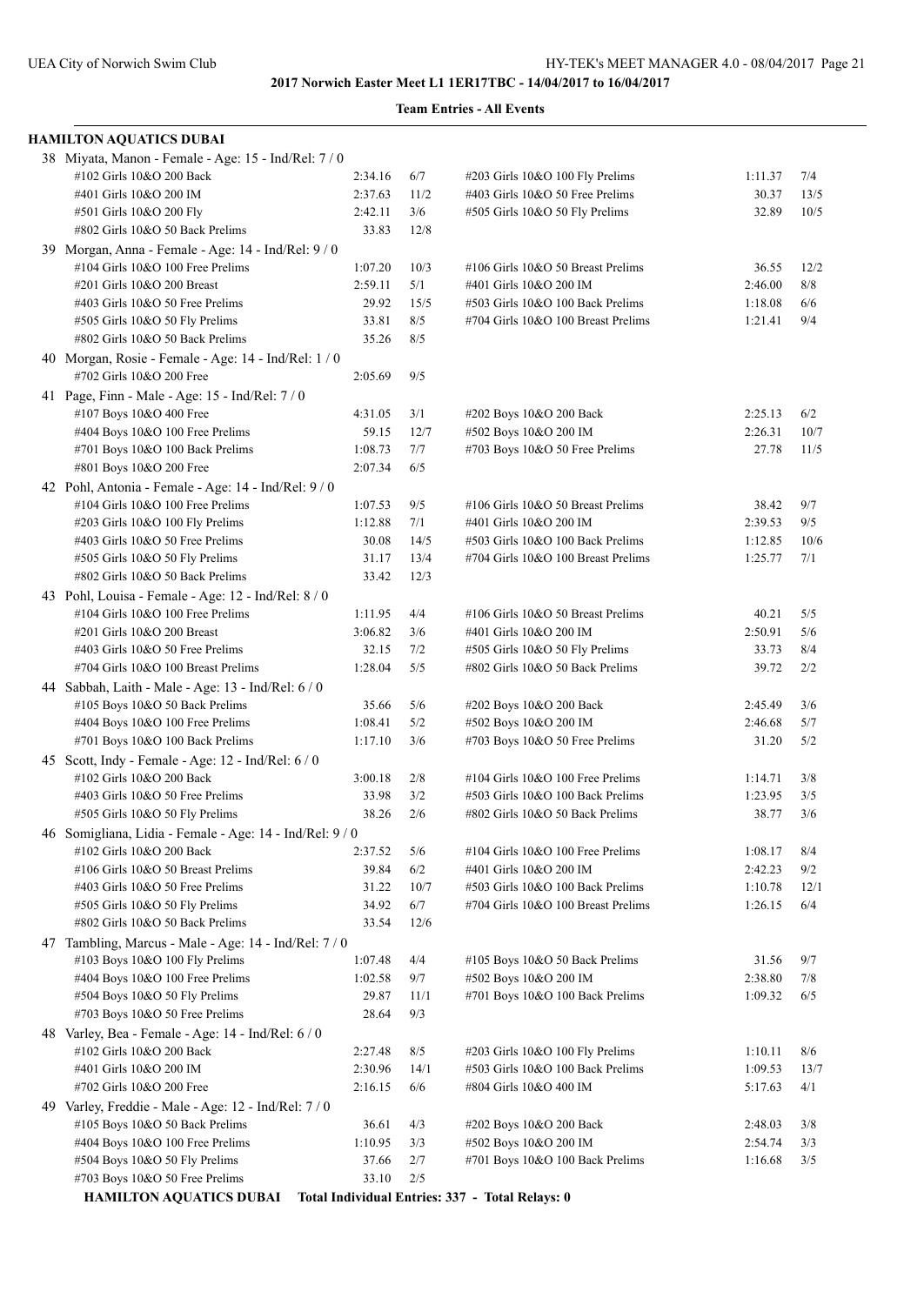| <b>HILLINGDON SWIMMING CLUB</b>                           |                 |      |                                    |         |      |
|-----------------------------------------------------------|-----------------|------|------------------------------------|---------|------|
| 1 Adams, Mitchell - Male - Age: 18 - Ind/Rel: 7 / 0       |                 |      |                                    |         |      |
| #103 Boys 10&O 100 Fly Prelims                            | 1:00.60         | 5/5  | #107 Boys 10&O 400 Free            | 4:24.50 | 3/4  |
| #402 Boys 10&O 200 Fly                                    | 2:14.80         | 4/2  | #404 Boys 10&O 100 Free Prelims    | 57.30   | 15/2 |
| #504 Boys 10&O 50 Fly Prelims                             | 28.10           | 10/3 | #703 Boys 10&O 50 Free Prelims     | 26.90   | 15/1 |
| #801 Boys 10&O 200 Free                                   | 2:04.80         | 7/6  |                                    |         |      |
| 2 Askew, Ria - Female - Age: 13 - Ind/Rel: 9 / 0          |                 |      |                                    |         |      |
| #102 Girls 10&O 200 Back                                  | 2:50.60         | 2/2  | #104 Girls 10&O 100 Free Prelims   | 1:10.40 | 6/1  |
| #203 Girls 10&O 100 Fly Prelims                           | 1:21.20         | 3/2  | #401 Girls 10&O 200 IM             | 2:53.90 | 4/6  |
| #403 Girls 10&O 50 Free Prelims                           | 33.30           | 4/4  | #405 Girls 10&O 400 Free           | 5:12.60 | 1/4  |
| #503 Girls 10&O 100 Back Prelims                          | 1:20.90         | 4/5  | #802 Girls 10&O 50 Back Prelims    | 39.40   | 2/6  |
| #804 Girls 10&O 400 IM                                    | 5:58.10         | 1/7  |                                    |         |      |
| 3 Austin, Alex - Male - Age: 13 - Ind/Rel: 4 / 0          |                 |      |                                    |         |      |
| #105 Boys 10&O 50 Back Prelims                            | 36.00           | 5/8  | #202 Boys 10&O 200 Back            | 2:43.50 | 3/4  |
| #502 Boys 10&O 200 IM                                     | 2:51.40         | 4/8  | #703 Boys 10&O 50 Free Prelims     | 32.00   | 4/1  |
| 4 Barber, Niamh - Female - Age: 14 - Ind/Rel: 9 / 0       |                 |      |                                    |         |      |
| #104 Girls 10&O 100 Free Prelims                          | 1:00.02         | 17/4 | #106 Girls 10&O 50 Breast Prelims  | 37.64   | 10/6 |
| #201 Girls 10&O 200 Breast                                | 2:57.35         | 5/6  | #401 Girls 10&O 200 IM             | 2:34.70 | 12/7 |
| #403 Girls 10&O 50 Free Prelims                           | 28.80           | 20/8 | #503 Girls 10&O 100 Back Prelims   | 1:14.40 | 9/8  |
| #702 Girls 10&O 200 Free                                  | 2:11.22         | 9/7  | #704 Girls 10&O 100 Breast Prelims | 1:20.80 | 11/8 |
| #802 Girls 10&O 50 Back Prelims                           | 34.80           | 9/5  |                                    |         |      |
| 5 Bartholomew, Cameron - Male - Age: 13 - Ind/Rel: 10 / 0 |                 |      |                                    |         |      |
| #101 Boys 10&O 200 Breast                                 | 3:01.00         | 3/7  | #103 Boys 10&O 100 Fly Prelims     | 1:13.80 | 3/1  |
| #204 Boys 10&O 50 Breast Prelims                          | 38.80           | 4/2  | #404 Boys 10&O 100 Free Prelims    | 1:04.50 | 7/1  |
| #502 Boys 10&O 200 IM                                     | 2:41.00         | 6/6  | #504 Boys 10&O 50 Fly Prelims      | 32.10   | 7/8  |
| #701 Boys 10&O 100 Back Prelims                           | 1:15.40         | 4/8  | #705 Boys 10&O 400 IM              | 5:44.60 | 1/6  |
| #801 Boys 10&O 200 Free                                   | 2:23.20         | 2/3  | #803 Boys 10&O 100 Breast Prelims  | 1:23.50 | 3/5  |
| 6 Bennett, Adam - Male - Age: $13$ - Ind/Rel: $6/0$       |                 |      |                                    |         |      |
| #105 Boys 10&O 50 Back Prelims                            | 35.00           | 6/7  | #202 Boys 10&O 200 Back            | 2:37.50 | 4/6  |
| #404 Boys 10&O 100 Free Prelims                           | 1:07.30         | 5/3  | #502 Boys 10&O 200 IM              | 2:47.80 | 4/3  |
| #701 Boys 10&O 100 Back Prelims                           | 1:14.40         | 4/3  | #703 Boys 10&O 50 Free Prelims     | 31.40   | 5/7  |
| 7 Bowley, Hannah - Female - Age: 12 - Ind/Rel: 5 / 0      |                 |      |                                    |         |      |
| #106 Girls 10&O 50 Breast Prelims                         | 44.70           | 2/7  | #201 Girls 10&O 200 Breast         | 3:15.60 | 2/6  |
| #704 Girls 10&O 100 Breast Prelims                        | 1:34.40         | 2/4  | #802 Girls 10&O 50 Back Prelims    | 40.10   | 2/1  |
| #804 Girls 10&O 400 IM                                    | 6:25.10         | 1/1  |                                    |         |      |
| 8 Chana, Dillon - Male - Age: 14 - Ind/Rel: 10 / 0        |                 |      |                                    |         |      |
| #101 Boys 10&O 200 Breast                                 | 2:43.86         | 5/2  | #103 Boys 10&O 100 Fly Prelims     | 1:04.50 | 6/1  |
| #105 Boys 10&O 50 Back Prelims                            | 30.10           | 10/3 | #202 Boys 10&O 200 Back            | 2:19.30 | 8/1  |
| #402 Boys 10&O 200 Fly                                    | $2:30.40$ $2/3$ |      | #502 Boys 10&O 200 IM              | 2:21.50 | 11/2 |
| #504 Boys 10&O 50 Fly Prelims                             | 29.10           | 11/2 | #705 Boys 10&O 400 IM              | 5:07.40 | 2/5  |
| #801 Boys 10&O 200 Free                                   | 2:10.50         | 5/2  | #803 Boys 10&O 100 Breast Prelims  | 1:13.90 | 7/2  |
| 9 Colling, Logan - Male - Age: 14 - Ind/Rel: 5 / 0        |                 |      |                                    |         |      |
| #105 Boys 10&O 50 Back Prelims                            | 33.70           | 7/8  | #502 Boys 10&O 200 IM              | 2:39.90 | 6/4  |
| #504 Boys 10&O 50 Fly Prelims                             | 32.10           | 6/4  | #701 Boys 10&O 100 Back Prelims    | 1:12.30 | 5/1  |
| #703 Boys 10&O 50 Free Prelims                            | 30.50           | 6/7  |                                    |         |      |
| 10 Collins, Alfie - Male - Age: $17$ - Ind/Rel: $8/0$     |                 |      |                                    |         |      |
| #101 Boys 10&O 200 Breast                                 | 2:29.80         | 7/4  | #103 Boys 10&O 100 Fly Prelims     | 1:01.30 | 6/3  |
| #204 Boys 10&O 50 Breast Prelims                          | 33.18           | 9/6  | #402 Boys 10&O 200 Fly             | 2:12.02 | 4/6  |
| #502 Boys 10&O 200 IM                                     | 2:14.24         | 12/4 | #504 Boys 10&O 50 Fly Prelims      | 28.41   | 11/6 |
| #705 Boys 10&O 400 IM                                     | 4:42.36         | 3/4  | #803 Boys 10&O 100 Breast Prelims  | 1:10.62 | 6/4  |
|                                                           |                 |      |                                    |         |      |
| 11 Driver, Emily - Female - Age: 14 - Ind/Rel: 9 / 0      |                 |      |                                    |         |      |
| #104 Girls 10&O 100 Free Prelims                          | 1:04.10         | 14/3 | #106 Girls 10&O 50 Breast Prelims  | 39.20   | 8/2  |
| #401 Girls 10&O 200 IM                                    | 2:38.50         | 10/4 | #403 Girls 10&O 50 Free Prelims    | 29.94   | 15/6 |
| #405 Girls 10&O 400 Free                                  | 4:48.10         | 4/1  | #503 Girls 10&O 100 Back Prelims   | 1:12.10 | 11/8 |
| #702 Girls 10&O 200 Free                                  | 2:17.10         | 6/1  | #704 Girls 10&O 100 Breast Prelims | 1:23.10 | 8/4  |
| #802 Girls 10&O 50 Back Prelims                           | 35.71           | 7/5  |                                    |         |      |
| 12 Fallon, Conor - Male - Age: 17 - Ind/Rel: 5 / 0        |                 |      |                                    |         |      |
| #103 Boys 10&O 100 Fly Prelims                            | 1:02.10         | 6/6  | #105 Boys 10&O 50 Back Prelims     | 29.10   | 10/4 |
| #202 Boys 10&O 200 Back                                   | 2:12.60         | 8/5  | #504 Boys 10&O 50 Fly Prelims      | 28.90   | 12/2 |
| #701 Boys 10&O 100 Back Prelims                           | 1:01.00         | 8/4  |                                    |         |      |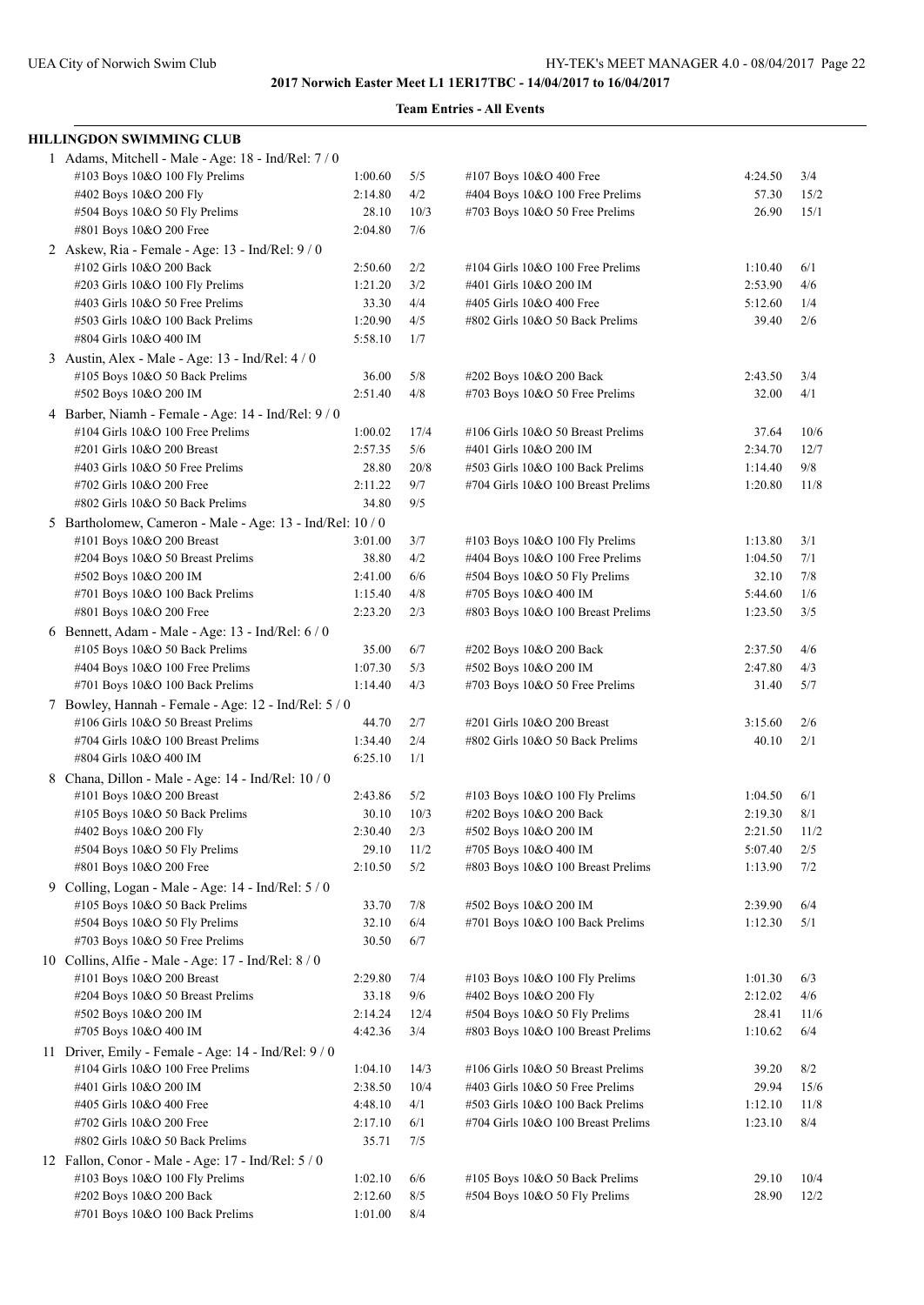| HILLINGDON SWIMMING CLUB                                   |          |      |                                    |         |      |
|------------------------------------------------------------|----------|------|------------------------------------|---------|------|
| 13 Flynn, Luke - Male - Age: 12 - Ind/Rel: 9 / 0           |          |      |                                    |         |      |
| #105 Boys 10&O 50 Back Prelims                             | 35.60    | 5/3  | #202 Boys 10&O 200 Back            | 2:46.10 | 3/2  |
| #204 Boys 10&O 50 Breast Prelims                           | 41.50    | 3/2  | #404 Boys 10&O 100 Free Prelims    | 1:10.10 | 4/6  |
| #502 Boys 10&O 200 IM                                      | 2:56.40  | 3/1  | #504 Boys 10&O 50 Fly Prelims      | 36.40   | 3/1  |
| #701 Boys 10&O 100 Back Prelims                            | 1:17.70  | 3/7  | #703 Boys 10&O 50 Free Prelims     | 31.60   | 5/1  |
| #803 Boys 10&O 100 Breast Prelims                          | 1:33.40  | 2/6  |                                    |         |      |
| 14 Fraser, Ruby - Female - Age: 14 - Ind/Rel: 8 / 0        |          |      |                                    |         |      |
| #104 Girls 10&O 100 Free Prelims                           | 1:01.46  | 18/6 | #203 Girls 10&O 100 Fly Prelims    | 1:10.00 | 8/5  |
| #205 Girls 11&O 800 Free Prelims                           | 9:53.20  | 2/2  | #403 Girls 10&O 50 Free Prelims    | 29.05   | 18/7 |
| #405 Girls 10&O 400 Free                                   | 4:43.20  | 5/1  | #505 Girls 10&O 50 Fly Prelims     | 31.11   | 14/8 |
| #702 Girls 10&O 200 Free                                   | 2:13.45  | 8/5  | #802 Girls 10&O 50 Back Prelims    | 34.00   | 11/5 |
| 15 Gleeson, Aura - Female - Age: 12 - Ind/Rel: 9 / 0       |          |      |                                    |         |      |
| #102 Girls 10&O 200 Back                                   | 2:56.50  | 2/1  | #104 Girls 10&O 100 Free Prelims   | 1:13.00 | 4/1  |
| #106 Girls 10&O 50 Breast Prelims                          | 41.30    | 4/6  | #401 Girls 10&O 200 IM             | 2:59.10 | 3/7  |
| #403 Girls 10&O 50 Free Prelims                            | 33.20    | 5/1  | #503 Girls 10&O 100 Back Prelims   | 1:25.10 | 3/6  |
|                                                            | 37.90    | 2/5  | #704 Girls 10&O 100 Breast Prelims | 1:32.00 | 3/2  |
| #505 Girls 10&O 50 Fly Prelims                             |          |      |                                    |         |      |
| #802 Girls 10&O 50 Back Prelims                            | 38.00    | 4/5  |                                    |         |      |
| 16 Harrington, James - Male - Age: 13 - Ind/Rel: 9 / 0     |          |      |                                    |         |      |
| #105 Boys 10&O 50 Back Prelims                             | 36.70    | 4/2  | #107 Boys 10&O 400 Free            | 5:01.50 | 1/1  |
| #202 Boys 10&O 200 Back                                    | 2:44.40  | 3/5  | #204 Boys 10&O 50 Breast Prelims   | 40.50   | 3/5  |
| #404 Boys 10&O 100 Free Prelims                            | 1:06.60  | 6/8  | #502 Boys 10&O 200 IM              | 2:50.60 | 4/1  |
| #701 Boys 10&O 100 Back Prelims                            | 1:15.70  | 3/4  | $\#703$ Boys 10&O 50 Free Prelims  | 31.10   | 5/6  |
| #801 Boys 10&O 200 Free                                    | 2:23.10  | 2/5  |                                    |         |      |
| 17 Heanen, Brandon - Male - Age: 12 - Ind/Rel: 8 / 0       |          |      |                                    |         |      |
| #101 Boys 10&O 200 Breast                                  | 3:15.00  | 2/5  | #105 Boys 10&O 50 Back Prelims     | 40.10   | 2/7  |
| #204 Boys 10&O 50 Breast Prelims                           | 42.20    | 3/8  | #404 Boys 10&O 100 Free Prelims    | 1:11.50 | 3/7  |
| #502 Boys 10&O 200 IM                                      | 2:56.40  | 3/7  | #504 Boys 10&O 50 Fly Prelims      | 35.30   | 3/3  |
| #703 Boys 10&O 50 Free Prelims                             | 32.90    | 3/8  | #803 Boys 10&O 100 Breast Prelims  | 1:33.10 | 2/3  |
| 18 Heanen, Keady - Female - Age: 14 - Ind/Rel: 6 / 0       |          |      |                                    |         |      |
| #104 Girls 10&O 100 Free Prelims                           | 1:05.90  | 12/3 | #401 Girls 10&O 200 IM             | 2:48.40 | 7/8  |
| #403 Girls 10&O 50 Free Prelims                            | 30.00    | 15/2 | #505 Girls 10&O 50 Fly Prelims     | 34.61   | 7/7  |
| #702 Girls 10&O 200 Free                                   | 2:22.77  | 4/6  | #704 Girls 10&O 100 Breast Prelims | 1:28.40 | 5/7  |
| 19 Joslin, Rosie - Female - Age: 15 - Ind/Rel: 8 / 0       |          |      |                                    |         |      |
| #104 Girls 10&O 100 Free Prelims                           | 1:01.70  | 19/2 | #106 Girls 10&O 50 Breast Prelims  | 37.80   | 10/1 |
| #201 Girls 10&O 200 Breast                                 | 2:58.70  | 5/7  | #403 Girls 10&O 50 Free Prelims    | 28.50   | 19/6 |
| #505 Girls 10&O 50 Fly Prelims                             | 31.90    | 12/3 | #702 Girls 10&O 200 Free           | 2:14.30 | 8/2  |
| #704 Girls 10&O 100 Breast Prelims                         | 1:21.90  | 9/2  | #802 Girls 10&O 50 Back Prelims    | 34.60   | 10/6 |
|                                                            |          |      |                                    |         |      |
| 20 Knightley, Alyssa - Female - Age: 16 - Ind/Rel: 6 / 0   |          |      |                                    |         |      |
| #104 Girls 10&O 100 Free Prelims                           | 1:07.70  | 9/2  | #106 Girls 10&O 50 Breast Prelims  | 36.50   | 11/6 |
| #201 Girls 10&O 200 Breast                                 | 2:49.10  | 7/6  | #401 Girls 10&O 200 IM             | 2:38.17 | 11/1 |
| #403 Girls 10&O 50 Free Prelims                            | 31.30    | 9/5  | #704 Girls 10&O 100 Breast Prelims | 1:18.80 | 11/2 |
| 21 Lally, Aarian - Male - Age: $14$ - Ind/Rel: $8/0$       |          |      |                                    |         |      |
| #105 Boys 10&O 50 Back Prelims                             | 32.10    | 9/8  | #107 Boys 10&O 400 Free            | 4:26.20 | 3/6  |
| #202 Boys 10&O 200 Back                                    | 2:23.10  | 7/8  | #404 Boys 10&O 100 Free Prelims    | 58.30   | 14/1 |
| #506 Boys 11&O 1500 Free Prelims                           | 18:14.65 | 2/1  | #701 Boys 10&O 100 Back Prelims    | 1:10.35 | 5/4  |
| #703 Boys 10&O 50 Free Prelims                             | 28.66    | 9/2  | #801 Boys 10&O 200 Free            | 2:07.40 | 6/3  |
| 22 Latham, Oliver - Male - Age: 14 - Ind/Rel: 9 / 0        |          |      |                                    |         |      |
| #101 Boys 10&O 200 Breast                                  | 2:45.80  | 4/4  | #107 Boys 10&O 400 Free            | 4:53.62 | 1/3  |
| #204 Boys 10&O 50 Breast Prelims                           | 34.90    | 7/6  | #404 Boys 10&O 100 Free Prelims    | 1:03.00 | 8/3  |
| #502 Boys 10&O 200 IM                                      | 2:33.80  | 8/6  | #504 Boys 10&O 50 Fly Prelims      | 31.80   | 7/6  |
| #703 Boys 10&O 50 Free Prelims                             | 28.50    | 10/8 | #705 Boys 10&O 400 IM              | 5:28.70 | 2/8  |
| #803 Boys 10&O 100 Breast Prelims                          | 1:15.00  | 6/7  |                                    |         |      |
| 23 Martin-McKevitt, Luca - Male - Age: 14 - Ind/Rel: 9 / 0 |          |      |                                    |         |      |
| #101 Boys 10&O 200 Breast                                  | 3:00.40  | 3/2  | #107 Boys 10&O 400 Free            | 4:50.00 | 1/4  |
| #204 Boys 10&O 50 Breast Prelims                           | 38.70    | 4/3  | #404 Boys 10&O 100 Free Prelims    | 1:03.60 | 8/2  |
| #502 Boys 10&O 200 IM                                      | 2:34.70  | 8/1  | #504 Boys 10&O 50 Fly Prelims      | 33.20   | 5/6  |
| #703 Boys 10&O 50 Free Prelims                             | 28.80    | 8/4  | #801 Boys 10&O 200 Free            | 2:16.70 | 4/1  |
| #803 Boys 10&O 100 Breast Prelims                          | 1:23.60  | 3/3  |                                    |         |      |
|                                                            |          |      |                                    |         |      |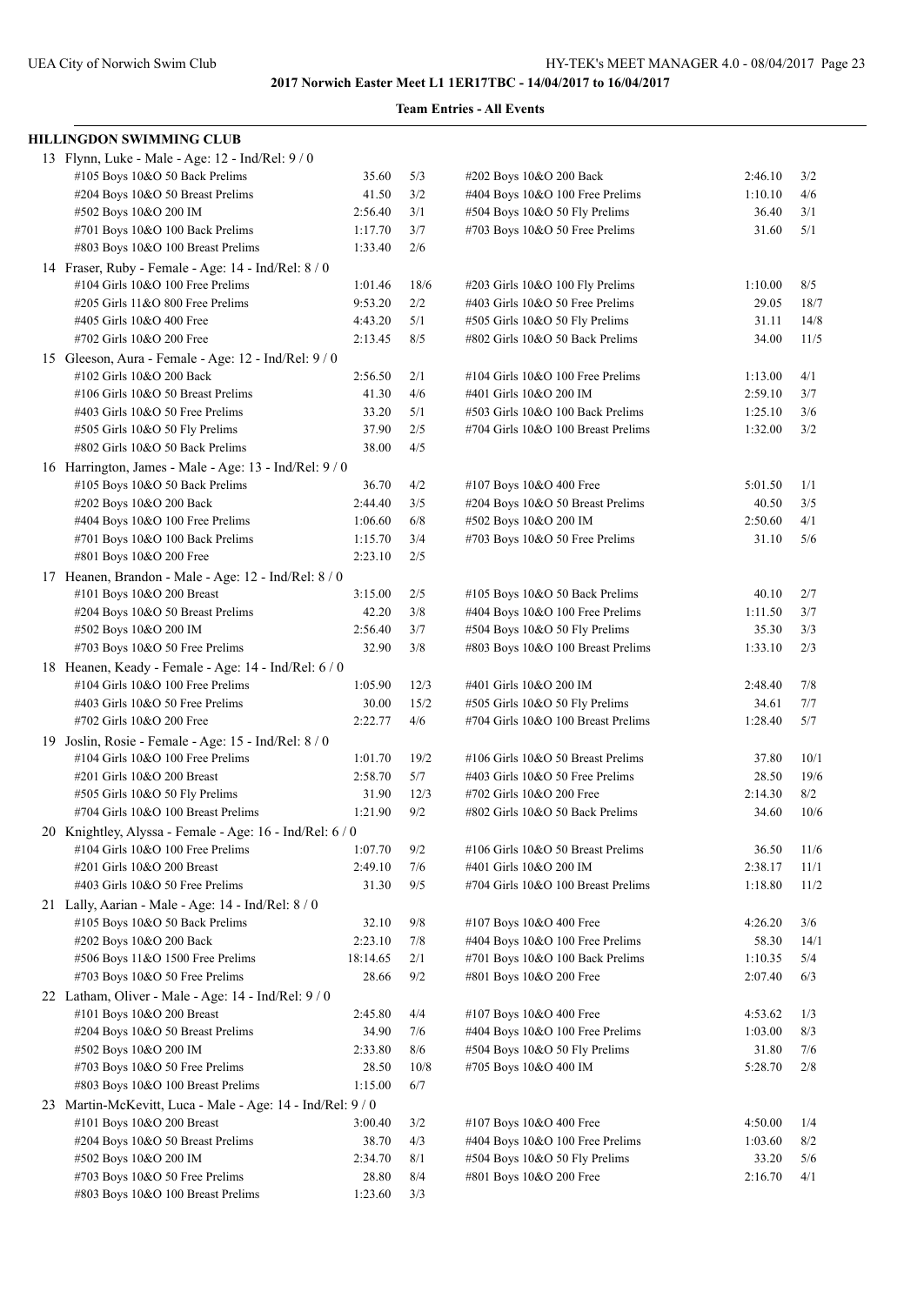| <b>HILLINGDON SWIMMING CLUB</b>                          |         |       |                                    |          |      |
|----------------------------------------------------------|---------|-------|------------------------------------|----------|------|
| 24 McGowan, Stefania - Female - Age: 12 - Ind/Rel: 9 / 0 |         |       |                                    |          |      |
| #104 Girls 10&O 100 Free Prelims                         | 1:13.10 | 4/8   | #106 Girls 10&O 50 Breast Prelims  | 44.50    | 2/2  |
| #203 Girls 10&O 100 Fly Prelims                          | 1:22.40 | 3/7   | #403 Girls 10&O 50 Free Prelims    | 32.80    | 6/8  |
| #405 Girls 10&O 400 Free                                 | 5:34.50 | 1/3   | #503 Girls 10&O 100 Back Prelims   | 1:20.30  | 5/7  |
| #505 Girls 10&O 50 Fly Prelims                           | 35.40   | 5/2   | #704 Girls 10&O 100 Breast Prelims | 1:40.00  | 1/4  |
| #802 Girls 10&O 50 Back Prelims                          | 36.80   | 5/5   |                                    |          |      |
| 25 Neal, Gabriella - Female - Age: 12 - Ind/Rel: 6 / 0   |         |       |                                    |          |      |
| #104 Girls 10&O 100 Free Prelims                         | 1:13.70 | 3/5   | #403 Girls 10&O 50 Free Prelims    | 33.50    | 4/3  |
| #503 Girls 10&O 100 Back Prelims                         | 1:23.80 | 4/8   | #505 Girls 10&O 50 Fly Prelims     | 37.90    | 2/4  |
| #704 Girls 10&O 100 Breast Prelims                       | 1:38.80 | 2/7   | #802 Girls 10&O 50 Back Prelims    | 38.50    | 4/8  |
| 26 Neal, Joanne - Female - Age: 15 - Ind/Rel: 6 / 0      |         |       |                                    |          |      |
| #102 Girls 10&O 200 Back                                 | 2:28.70 | 8/6   | #104 Girls 10&O 100 Free Prelims   | 1:06.10  | 12/1 |
| #401 Girls 10&O 200 IM                                   | 2:43.25 | 8/5   | #405 Girls 10&O 400 Free           | 4:52.40  | 3/7  |
| #503 Girls 10&O 100 Back Prelims                         | 1:10.50 | 13/1  | #802 Girls 10&O 50 Back Prelims    | 33.20    | 13/1 |
| 27 Nikolaou, Antonio - Male - Age: 14 - Ind/Rel: 6 / 0   |         |       |                                    |          |      |
| #105 Boys 10&O 50 Back Prelims                           | 30.96   | 9/6   | #202 Boys 10&O 200 Back            | 2:22.45  | 7/1  |
| #404 Boys 10&O 100 Free Prelims                          | 1:03.92 | 7/4   | #506 Boys 11&O 1500 Free Prelims   | 18:25.81 | 1/1  |
| #701 Boys 10&O 100 Back Prelims                          | 1:07.40 | 9/7   | #801 Boys 10&O 200 Free            | 2:12.85  | 4/5  |
| 28 Oliver, Sean - Male - Age: 13 - Ind/Rel: 4 / 0        |         |       |                                    |          |      |
| #404 Boys 10&O 100 Free Prelims                          | 1:08.70 | 5/1   | #502 Boys 10&O 200 IM              | 2:48.00  | 4/6  |
| #504 Boys 10&O 50 Fly Prelims                            | 35.10   | 3/4   | #703 Boys 10&O 50 Free Prelims     | 31.80    | 4/6  |
| 29 Ortiz, Emma - Female - Age: 12 - Ind/Rel: 8 / 0       |         |       |                                    |          |      |
| #102 Girls 10&O 200 Back                                 | 2:46.00 | 3/5   | #104 Girls 10&O 100 Free Prelims   | 1:12.00  | 4/5  |
| #106 Girls 10&O 50 Breast Prelims                        | 44.80   | $2/8$ | #401 Girls 10&O 200 IM             | 2:50.90  | 5/3  |
| #403 Girls 10&O 50 Free Prelims                          | 33.60   | 4/1   | #503 Girls 10&O 100 Back Prelims   | 1:17.70  | 6/5  |
| #505 Girls 10&O 50 Fly Prelims                           | 36.40   | 4/6   | #802 Girls 10&O 50 Back Prelims    | 36.40    | 6/5  |
| 30 O'Toole, Cara - Female - Age: 14 - Ind/Rel: 11 / 0    |         |       |                                    |          |      |
| #102 Girls 10&O 200 Back                                 | 2:30.80 | 8/1   | #106 Girls 10&O 50 Breast Prelims  | 39.30    | 8/1  |
| #201 Girls 10&O 200 Breast                               | 2:52.30 | 6/6   | #205 Girls 11&O 800 Free Prelims   | 9:52.37  | 3/2  |
| #401 Girls 10&O 200 IM                                   | 2:39.10 | 10/7  | #405 Girls 10&O 400 Free           | 4:50.30  | 3/5  |
| #503 Girls 10&O 100 Back Prelims                         | 1:11.00 | 12/8  | #702 Girls 10&O 200 Free           | 2:22.84  | 4/2  |
| #704 Girls 10&O 100 Breast Prelims                       | 1:23.30 | 8/5   | #802 Girls 10&O 50 Back Prelims    | 34.12    | 11/2 |
| #804 Girls 10&O 400 IM                                   | 5:28.40 | 3/7   |                                    |          |      |
| 31 Otulana, Amirah - Female - Age: 14 - Ind/Rel: 6 / 0   |         |       |                                    |          |      |
| $\#104$ Girls 10&O 100 Free Prelims                      | 1:03.90 | 15/1  | #106 Girls 10&O 50 Breast Prelims  | 37.98    | 9/4  |
| #403 Girls 10&O 50 Free Prelims                          | 28.60   | 19/2  | #505 Girls 10&O 50 Fly Prelims     | 31.70    | 13/1 |
| #704 Girls 10&O 100 Breast Prelims                       | 1:24.50 | 8/8   | #802 Girls 10&O 50 Back Prelims    | 36.00    | 7/2  |
| 32 Shires, Francesca - Female - Age: 13 - Ind/Rel: 9 / 0 |         |       |                                    |          |      |
| #102 Girls 10&O 200 Back                                 | 2:47.30 | 3/2   | #104 Girls 10&O 100 Free Prelims   | 1:10.10  | 6/2  |
| #106 Girls 10&O 50 Breast Prelims                        | 41.60   | 4/1   | #401 Girls 10&O 200 IM             | 2:53.60  | 4/5  |
| #403 Girls 10&O 50 Free Prelims                          | 31.90   | 7/5   | #503 Girls 10&O 100 Back Prelims   | 1:19.00  | 6/8  |
| #505 Girls 10&O 50 Fly Prelims                           | 35.00   | 6/1   | #704 Girls 10&O 100 Breast Prelims | 1:29.30  | 4/6  |
| #802 Girls 10&O 50 Back Prelims                          | 36.70   | 5/4   |                                    |          |      |
| 33 Ungureanu, Sophie - Female - Age: 15 - Ind/Rel: 7 / 0 |         |       |                                    |          |      |
| #104 Girls 10&O 100 Free Prelims                         | 1:08.74 | 8/2   | #106 Girls 10&O 50 Breast Prelims  | 37.83    | 10/8 |
| $\#403$ Girls 10&O 50 Free Prelims                       | 30.40   | 13/6  | #503 Girls 10&O 100 Back Prelims   | 1:14.20  | 9/6  |
| #505 Girls 10&O 50 Fly Prelims                           | 32.00   | 12/6  | #704 Girls 10&O 100 Breast Prelims | 1:23.90  | 8/7  |
| #802 Girls 10&O 50 Back Prelims                          | 33.80   | 12/7  |                                    |          |      |
| 34 Willis, Macy - Female - Age: 13 - Ind/Rel: 12 / 0     |         |       |                                    |          |      |
| #102 Girls 10&O 200 Back                                 | 2:40.20 | 4/3   | #104 Girls 10&O 100 Free Prelims   | 1:06.68  | 11/6 |
| #106 Girls 10&O 50 Breast Prelims                        | 39.70   | 6/4   | #201 Girls 10&O 200 Breast         | 3:04.00  | 3/5  |
| #401 Girls 10&O 200 IM                                   | 2:39.73 | 9/3   | #403 Girls 10&O 50 Free Prelims    | 30.80    | 12/1 |
| #503 Girls 10&O 100 Back Prelims                         | 1:15.70 | 7/4   | #505 Girls 10&O 50 Fly Prelims     | 33.48    | 9/7  |
| #702 Girls 10&O 200 Free                                 | 2:24.10 | 4/7   | #704 Girls 10&O 100 Breast Prelims | 1:27.10  | 6/8  |
| #802 Girls 10&O 50 Back Prelims                          | 34.00   | 11/3  | #804 Girls 10&O 400 IM             | 5:47.70  | 1/4  |
|                                                          |         |       |                                    |          |      |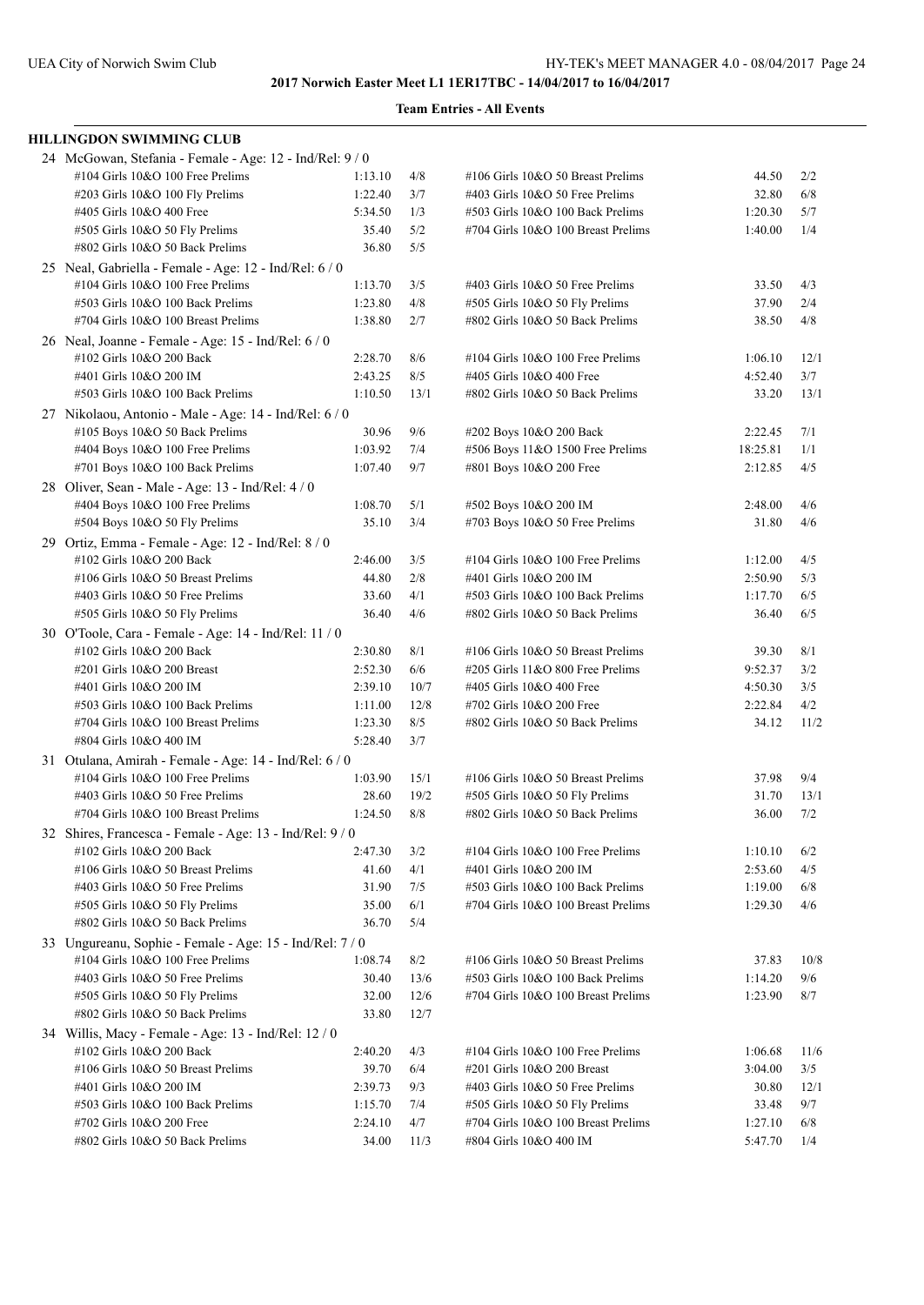## **Team Entries - All Events**

| HILLINGDON SWIMMING CLUB |  |
|--------------------------|--|
|--------------------------|--|

| 35 Woollard, Georgina - Female - Age: 11 - Ind/Rel: 13 / 0 |  |  |  |
|------------------------------------------------------------|--|--|--|
|                                                            |  |  |  |

| $55$ rooman, see gain remare $1.5$ . If the next $1570$ |         |     |                                     |         |     |
|---------------------------------------------------------|---------|-----|-------------------------------------|---------|-----|
| $\#102$ Girls $10&O$ 200 Back                           | 2:48.80 | 3/8 | $\#104$ Girls 10&O 100 Free Prelims | 1:13.80 | 3/3 |
| $\#106$ Girls $10&O$ 50 Breast Prelims                  | 43.50   | 2/6 | #201 Girls 10&O 200 Breast          | 3:07.50 | 3/2 |
| #203 Girls 10&O 100 Fly Prelims                         | 1:30.80 | 1/4 | #401 Girls 10&O 200 IM              | 2:54.10 | 4/2 |
| $\#403$ Girls 10&O 50 Free Prelims                      | 35.10   | 2/2 | #405 Girls $10&O$ 400 Free          | 5:44.30 | 1/6 |
| $\#503$ Girls 10&O 100 Back Prelims                     | 1:21.80 | 4/6 | $\#505$ Girls 10&O 50 Fly Prelims   | 38.80   | 2/8 |
| #702 Girls 10&O 200 Free                                | 2:38.80 | 2/2 | #704 Girls 10&O 100 Breast Prelims  | 1:31.90 | 3/6 |
| $\#802$ Girls 10&O 50 Back Prelims                      | 38.00   | 4/3 |                                     |         |     |
|                                                         |         |     |                                     |         |     |

**HILLINGDON SWIMMING CLUB Total Individual Entries: 273 - Total Relays: 0**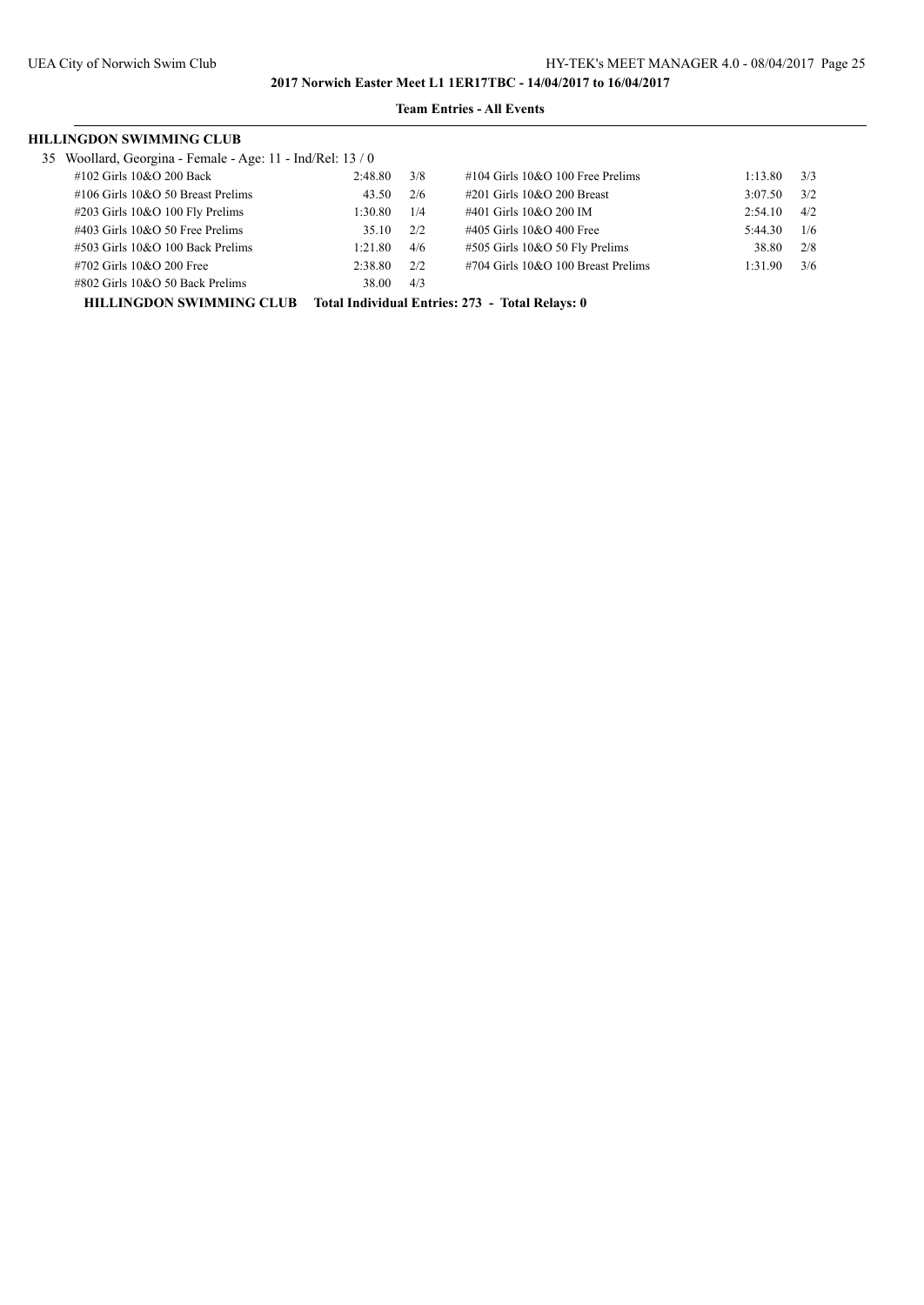## **Team Entries - All Events**

| <b>HODDESDON SC</b>                               |         |      |                                    |                 |      |  |  |  |  |  |  |
|---------------------------------------------------|---------|------|------------------------------------|-----------------|------|--|--|--|--|--|--|
| Merrett, Lily - Female - Age: 14 - Ind/Rel: 8 / 0 |         |      |                                    |                 |      |  |  |  |  |  |  |
| $\#104$ Girls 10&O 100 Free Prelims               | 1:02.20 | 18/8 | $\#203$ Girls 10&O 100 Fly Prelims | 1:07.30         | 9/5  |  |  |  |  |  |  |
| $\#205$ Girls 11&O 800 Free Prelims               | 9:36.09 | 1/5  | #401 Girls 10&O 200 IM             | 2:31.30         | 13/4 |  |  |  |  |  |  |
| $\#403$ Girls 10&O 50 Free Prelims                | 29.17   | 18/8 | #501 Girls 10&O 200 Fly            | $2:30.70$ $5/7$ |      |  |  |  |  |  |  |
| #505 Girls 10&O 50 Fly Prelims                    | 30.34   | 15/6 | #702 Girls 10&O 200 Free           | 2:15.20         | 7/5  |  |  |  |  |  |  |

**HODDESDON SC Total Individual Entries: 8 - Total Relays: 0**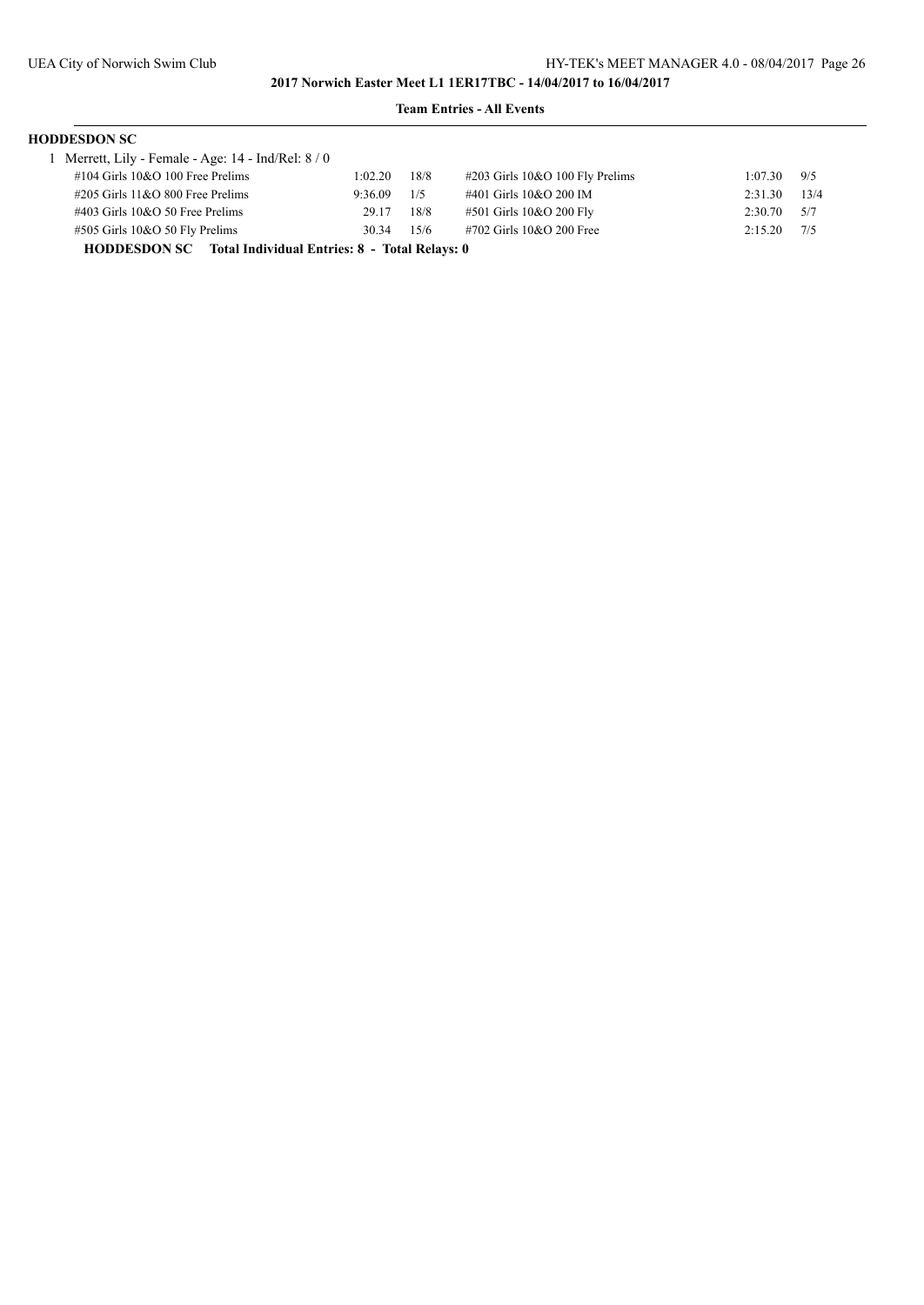### **Team Entries - All Events**

#### **KILLERWHALES**

| 1 Braybrook, Jade - Female - Age: 15 - Ind/Rel: 9 / 0   |          |       |                                   |          |      |
|---------------------------------------------------------|----------|-------|-----------------------------------|----------|------|
| #102 Girls 10&O 200 Back                                | 2:35.30  | $6/8$ | #104 Girls 10&O 100 Free Prelims  | 1:06.70  | 11/2 |
| #203 Girls 10&O 100 Fly Prelims                         | 1:13.58  | 6/3   | #401 Girls 10&O 200 IM            | 2:38.54  | 10/5 |
| #405 Girls 10&O 400 Free                                | 4:52.00  | 3/6   | #501 Girls 10&O 200 Fly           | 2:44.30  | 2/4  |
| #503 Girls 10&O 100 Back Prelims                        | 1:12.50  | 10/3  | #505 Girls 10&O 50 Fly Prelims    | 33.05    | 10/1 |
| #802 Girls 10&O 50 Back Prelims                         | 33.90    | 11/4  |                                   |          |      |
| 2 Brewster, Charlie - Male - Age: 15 - Ind/Rel: 4 / 0   |          |       |                                   |          |      |
| #404 Boys 10&O 100 Free Prelims                         | 1:03.56  | 8/6   | #502 Boys 10&O 200 IM             | 2:37.59  | 7/7  |
| #504 Boys 10&O 50 Fly Prelims                           | 32.12    | 6/5   | #703 Boys 10&O 50 Free Prelims    | 29.65    | 7/1  |
| 3 Cooper, Olivia - Female - Age: 11 - Ind/Rel: 4 / 0    |          |       |                                   |          |      |
| #104 Girls 10&O 100 Free Prelims                        | 1:18.62  | 2/1   | #106 Girls 10&O 50 Breast Prelims | 42.39    | 3/3  |
| #201 Girls 10&O 200 Breast                              | 3:32.18  | 2/8   | #203 Girls 10&O 100 Fly Prelims   | 1:27.24  | 2/7  |
| 4 Cummins, Alister - Male - Age: 14 - Ind/Rel: 5 / 0    |          |       |                                   |          |      |
| #404 Boys 10&O 100 Free Prelims                         | 1:06.23  | 6/1   | #502 Boys 10&O 200 IM             | 2:32.97  | 8/4  |
| #504 Boys 10&O 50 Fly Prelims                           | 33.05    | 5/3   | #703 Boys 10&O 50 Free Prelims    | 30.24    | 6/6  |
| #803 Boys 10&O 100 Breast Prelims                       | 1:16.58  | 7/8   |                                   |          |      |
| 5 Cummins, Brianna - Female - Age: 17 - Ind/Rel: 4/0    |          |       |                                   |          |      |
| #403 Girls 10&O 50 Free Prelims                         | 30.46    | 13/7  | #501 Girls 10&O 200 Fly           | 2:41.43  | 3/3  |
| #505 Girls 10&O 50 Fly Prelims                          | 32.38    | 11/3  | #802 Girls 10&O 50 Back Prelims   | 35.98    | 7/6  |
| 6 Davis, Lucie - Female - Age: 17 - Ind/Rel: 5 / 0      |          |       |                                   |          |      |
| #205 Girls 11&O 800 Free Prelims                        | 9:30.60  | 2/4   | #401 Girls 10&O 200 IM            | 2:38.20  | 11/8 |
| #405 Girls 10&O 400 Free                                | 4:42.60  | 5/7   | #501 Girls 10&O 200 Fly           | 2:36.60  | 4/2  |
| #503 Girls 10&O 100 Back Prelims                        | 1:14.64  | 8/6   |                                   |          |      |
| 7 Huthwaite, Macy - Female - Age: 11 - Ind/Rel: 8 / 0   |          |       |                                   |          |      |
| #104 Girls 10&O 100 Free Prelims                        | 1:13.70  | 3/4   | #106 Girls 10&O 50 Breast Prelims | 44.78    | 2/1  |
| #201 Girls 10&O 200 Breast                              | 3:31.51  | 2/1   | #203 Girls 10&O 100 Fly Prelims   | 1:22.73  | 2/3  |
| #401 Girls 10&O 200 IM                                  | 3:07.16  | 2/2   | #403 Girls 10&O 50 Free Prelims   | 34.82    | 2/6  |
| #501 Girls 10&O 200 Fly                                 | 3:11.41  | 1/3   | #505 Girls 10&O 50 Fly Prelims    | 36.64    | 4/1  |
| 8 Jameson-Neal, Noah - Male - Age: 13 - Ind/Rel: 12 / 0 |          |       |                                   |          |      |
| #103 Boys 10&O 100 Fly Prelims                          | 1:15.80  | 2/5   | #105 Boys 10&O 50 Back Prelims    | 36.00    | 5/1  |
| #107 Boys 10&O 400 Free                                 | 4:50.01  | 1/5   | #202 Boys 10&O 200 Back           | 2:37.10  | 4/3  |
| #402 Boys 10&O 200 Fly                                  | 2:41.22  | $2/1$ | #404 Boys 10&O 100 Free Prelims   | 1:06.77  | 5/4  |
| #502 Boys 10&O 200 IM                                   | 2:40.58  | 6/3   | #506 Boys 11&O 1500 Free Prelims  | 18:42.90 | 2/8  |
| #701 Boys 10&O 100 Back Prelims                         | 1:16.70  | 3/3   | #703 Boys 10&O 50 Free Prelims    | 30.73    | 6/8  |
| #705 Boys 10&O 400 IM                                   | 5:29.40  | 1/4   | #801 Boys 10&O 200 Free           | 2:19.85  | 3/6  |
| 9 Little, Sam - Male - Age: 15 - Ind/Rel: 2 / 0         |          |       |                                   |          |      |
| #504 Boys 10&O 50 Fly Prelims                           | 30.07    | 11/8  | #703 Boys 10&O 50 Free Prelims    | 27.31    | 12/3 |
| 10 Pearson, Tilly - Female - Age: 17 - Ind/Rel: 3 / 0   |          |       |                                   |          |      |
| #106 Girls 10&O 50 Breast Prelims                       | 36.51    | 13/2  | #201 Girls 10&O 200 Breast        | 2:51.93  | 6/3  |
| #704 Girls 10&O 100 Breast Prelims                      | 1:20.06  | 11/1  |                                   |          |      |
| 11 Peterson, Cydnie - Female - Age: 13 - Ind/Rel: 4 / 0 |          |       |                                   |          |      |
| #203 Girls 10&O 100 Fly Prelims                         | 1:14.22  | 6/1   | #403 Girls 10&O 50 Free Prelims   | 31.08    | 11/2 |
| #503 Girls 10&O 100 Back Prelims                        | 1:15.11  | 8/7   | #505 Girls 10&O 50 Fly Prelims    | 31.52    | 13/7 |
| 12 Spencer, Harry - Male - Age: $16$ - Ind/Rel: $5/0$   |          |       |                                   |          |      |
| #107 Boys 10&O 400 Free                                 | 4:34.12  | 3/8   | #404 Boys 10&O 100 Free Prelims   | 1:00.67  | 11/8 |
| #506 Boys 11&O 1500 Free Prelims                        | 17:34.18 | 2/6   | #703 Boys 10&O 50 Free Prelims    | 27.99    | 11/7 |
| #801 Boys 10&O 200 Free                                 | 2:08.76  | 6/1   |                                   |          |      |
| 13 Wood, Dylan - Male - Age: 12 - Ind/Rel: 1 / 0        |          |       |                                   |          |      |
| #703 Boys 10&O 50 Free Prelims                          | 33.95    | 2/8   |                                   |          |      |

**KILLERWHALES Total Individual Entries: 66 - Total Relays: 0**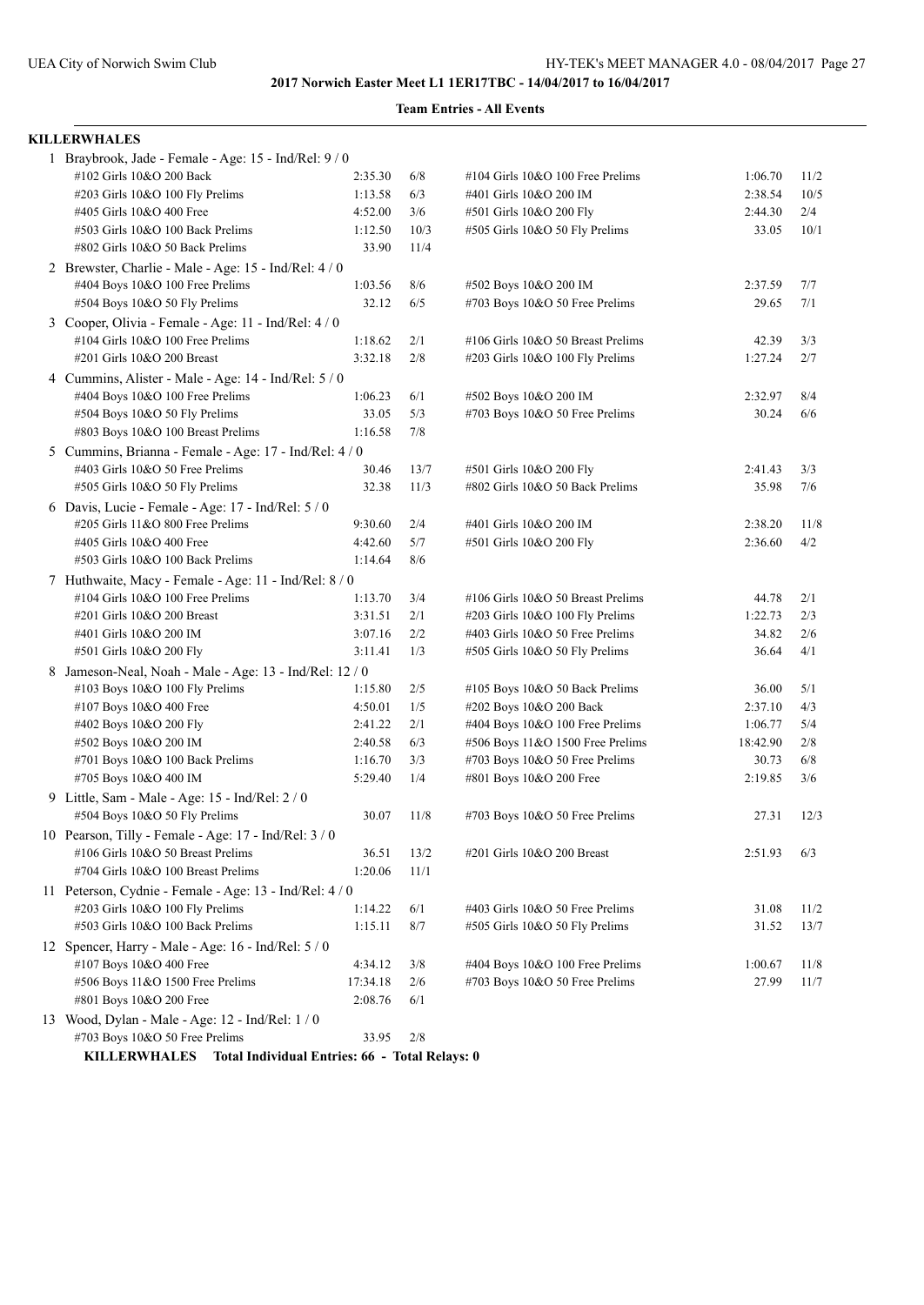| <b>LOWESTOFT &amp; OULTON BROAD SWIM</b>                       |         |      |                                                |         |      |
|----------------------------------------------------------------|---------|------|------------------------------------------------|---------|------|
| 1 Block, Imogen - Female - Age: 13 - Ind/Rel: 6 / 0            |         |      |                                                |         |      |
| #102 Girls 10&O 200 Back                                       | 2:31.53 | 7/5  | $\#104$ Girls 10&O 100 Free Prelims            | 1:05.40 | 13/1 |
| #203 Girls 10&O 100 Fly Prelims                                | 1:13.38 | 6/4  | #503 Girls 10&O 100 Back Prelims               | 1:09.99 | 14/1 |
| #505 Girls 10&O 50 Fly Prelims                                 | 33.26   | 10/8 | #802 Girls 10&O 50 Back Prelims                | 33.11   | 14/1 |
| 2 Burwood, Ellie - Female - Age: 11 - Ind/Rel: 6 / 0           |         |      |                                                |         |      |
| #102 Girls 10&O 200 Back                                       | 3:07.78 | 1/4  | $\#104$ Girls 10&O 100 Free Prelims            | 1:18.50 | 2/7  |
| #203 Girls 10&O 100 Fly Prelims                                | 1:31.16 | 1/5  | #503 Girls 10&O 100 Back Prelims               | 1:30.78 | 2/1  |
| #505 Girls 10&O 50 Fly Prelims                                 | 39.01   | 1/4  | #802 Girls 10&O 50 Back Prelims                | 41.06   | 1/5  |
| 3 Garner, Harry - Male - Age: 15 - Ind/Rel: 3 / 0              |         |      |                                                |         |      |
| #103 Boys 10&O 100 Fly Prelims                                 | 1:07.20 | 6/8  | #504 Boys 10&O 50 Fly Prelims                  | 30.65   | 8/4  |
| #703 Boys 10&O 50 Free Prelims                                 | 29.68   | 7/8  |                                                |         |      |
| 4 Jessop, Kiara - Female - Age: 13 - Ind/Rel: 5 / 0            |         |      |                                                |         |      |
| #106 Girls 10&O 50 Breast Prelims                              | 39.34   | 7/4  | #201 Girls 10&O 200 Breast                     | 3:05.65 | 3/3  |
| $\#403$ Girls 10&O 50 Free Prelims                             | 31.74   | 8/2  | #501 Girls 10&O 200 Fly                        | 2:50.58 | 2/6  |
| #704 Girls 10&O 100 Breast Prelims                             | 1:27.04 | 6/7  |                                                |         |      |
| 5 Mayall, Lily-Ella - Female - Age: 10 - Ind/Rel: 2 / 0        |         |      |                                                |         |      |
| $\#403$ Girls 10&O 50 Free Prelims                             | 38.72   | 1/7  | #503 Girls 10&O 100 Back Prelims               | 1:35.88 | 1/3  |
| 6 McGillivray, Joseph - Male - Age: 12 - Ind/Rel: $6/0$        |         |      |                                                |         |      |
| #105 Boys 10&O 50 Back Prelims                                 | 34.89   | 6/2  | #202 Boys 10&O 200 Back                        | 2:44.51 | 3/3  |
| #404 Boys 10&O 100 Free Prelims                                | 1:08.60 | 5/7  | #504 Boys 10&O 50 Fly Prelims                  | 37.69   | 2/1  |
| #701 Boys 10&O 100 Back Prelims                                | 1:14.60 | 4/2  | #703 Boys 10&O 50 Free Prelims                 | 32.70   | 3/2  |
| 7 Newnham-Stebbings, Alice - Female - Age: 15 - Ind/Rel: 2 / 0 |         |      |                                                |         |      |
| #104 Girls 10&O 100 Free Prelims                               | 1:06.30 | 12/8 | #405 Girls 10&O 400 Free                       | 4:52.20 | 3/2  |
| 8 Newnham-Stebbings, Syd - Male - Age: 18 - Ind/Rel: 3/0       |         |      |                                                |         |      |
| #101 Boys 10&O 200 Breast                                      | 2:40.60 | 5/4  | #204 Boys 10&O 50 Breast Prelims               | 33.45   | 9/2  |
| #803 Boys 10&O 100 Breast Prelims                              | 1:12.70 | 8/6  |                                                |         |      |
| <b>LOWESTOFT &amp; OULTON BROAD SWIM</b>                       |         |      | Total Individual Entries: 33 - Total Relays: 0 |         |      |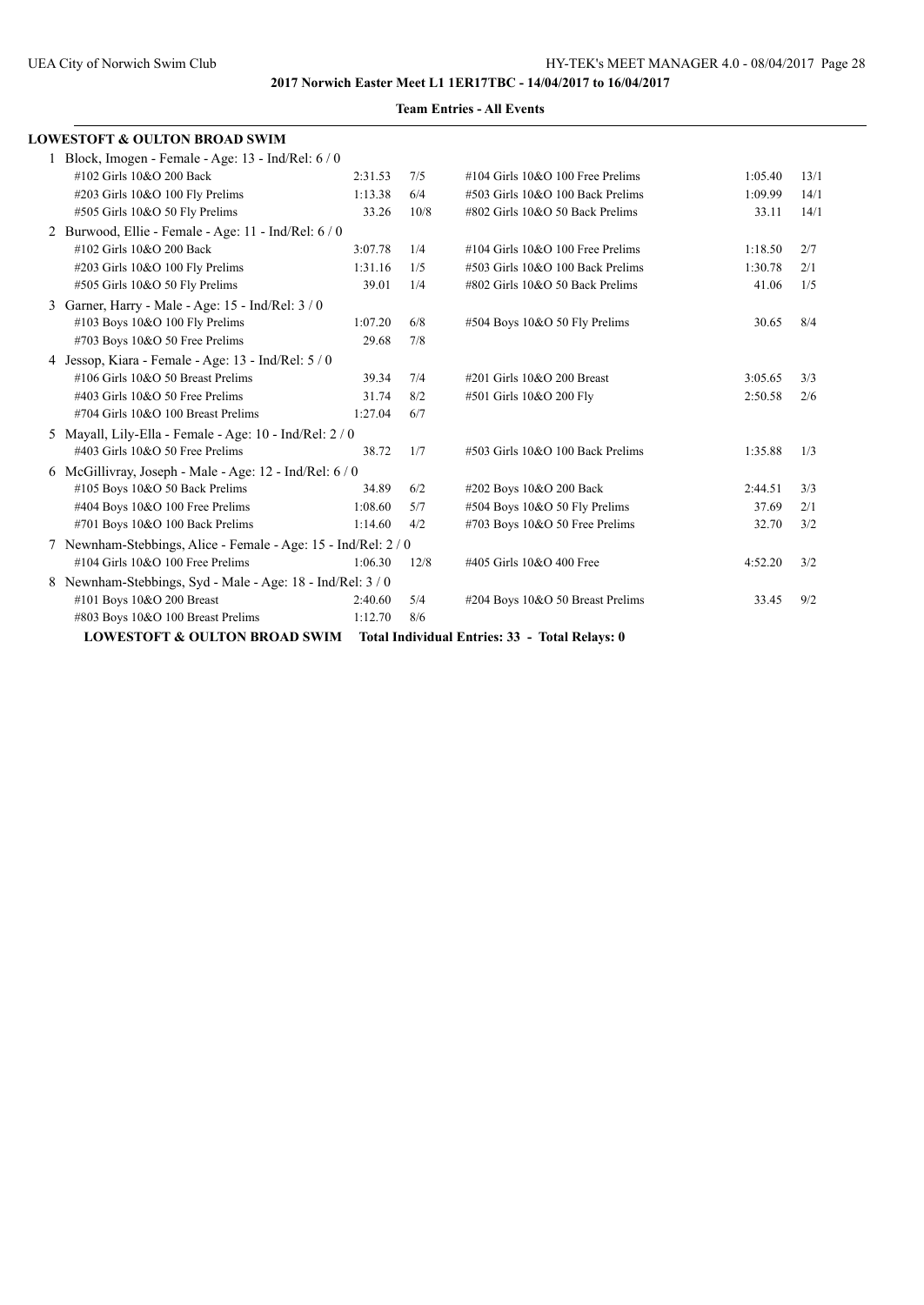| <b>MOUNT KELLY SWIMMING</b>                                               |         |     |                                      |       |      |  |  |  |
|---------------------------------------------------------------------------|---------|-----|--------------------------------------|-------|------|--|--|--|
| 1 Lee, Olivia - Female - Age: 13 - Ind/Rel: 8 / 0                         |         |     |                                      |       |      |  |  |  |
| #102 Girls 10&O 200 Back                                                  | 2:39.60 | 4/5 | $\#106$ Girls 10&O 50 Breast Prelims | 37.63 | 10/3 |  |  |  |
| #201 Girls 10&O 200 Breast                                                | 2:51.40 | 7/8 | $\#403$ Girls 10&O 50 Free Prelims   | 30.13 | 14/3 |  |  |  |
| #405 Girls 10&O 400 Free                                                  | 4:57.80 | 2/3 | $\#505$ Girls 10&O 50 Fly Prelims    | 33.51 | 9/8  |  |  |  |
| #704 Girls 10&O 100 Breast Prelims                                        | 1:21.70 | 9/3 | #802 Girls 10&O 50 Back Prelims      | 35.29 | 8/3  |  |  |  |
| <b>MOUNT KELLY SWIMMING</b> Total Individual Entries: 8 - Total Relays: 0 |         |     |                                      |       |      |  |  |  |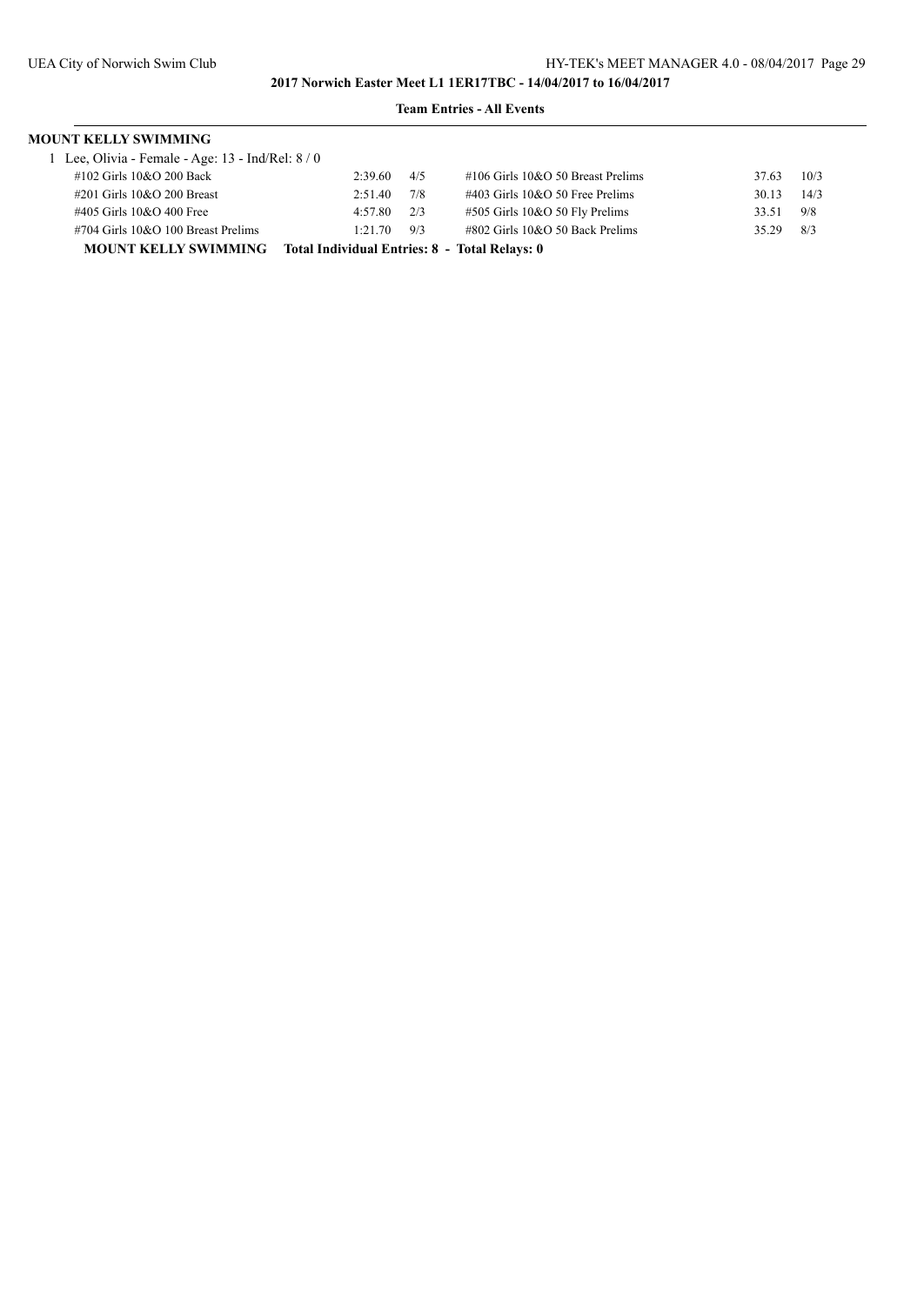| NORTH NORFOLK VIKINGS SWIMMING                             |         |      |                                    |         |      |  |  |  |  |  |
|------------------------------------------------------------|---------|------|------------------------------------|---------|------|--|--|--|--|--|
| 1 Blatch, Liam - Male - Age: 17 - Ind/Rel: 6 / 0           |         |      |                                    |         |      |  |  |  |  |  |
| #204 Boys 10&O 50 Breast Prelims                           | 33.75   | 9/1  | #404 Boys 10&O 100 Free Prelims    | 1:02.59 | 9/1  |  |  |  |  |  |
| #502 Boys 10&O 200 IM                                      | 2:34.02 | 8/2  | #504 Boys 10&O 50 Fly Prelims      | 32.06   | 7/1  |  |  |  |  |  |
| #703 Boys 10&O 50 Free Prelims                             | 28.40   | 10/7 | #803 Boys 10&O 100 Breast Prelims  | 1:16.03 | 6/1  |  |  |  |  |  |
| 2 Gjoka, Ilir - Male - Age: 11 - Ind/Rel: $4/0$            |         |      |                                    |         |      |  |  |  |  |  |
| #101 Boys 10&O 200 Breast                                  | 3:28.90 | 2/7  | #105 Boys 10&O 50 Back Prelims     | 42.26   | 2/8  |  |  |  |  |  |
| #204 Boys 10&O 50 Breast Prelims                           | 45.71   | 2/2  | #803 Boys 10&O 100 Breast Prelims  | 1:41.10 | 1/4  |  |  |  |  |  |
| 3 Gotts, Abigail - Female - Age: 12 - Ind/Rel: 7 / 0       |         |      |                                    |         |      |  |  |  |  |  |
| #104 Girls 10&O 100 Free Prelims                           | 1:07.32 | 10/1 | #106 Girls 10&O 50 Breast Prelims  | 41.25   | 4/5  |  |  |  |  |  |
| #201 Girls 10&O 200 Breast                                 | 3:13.34 | 2/5  | #401 Girls 10&O 200 IM             | 2:49.22 | 6/2  |  |  |  |  |  |
| #403 Girls 10&O 50 Free Prelims                            | 30.75   | 12/6 | #702 Girls 10&O 200 Free           | 2:30.04 | 3/1  |  |  |  |  |  |
| #704 Girls 10&O 100 Breast Prelims                         | 1:27.92 | 5/4  |                                    |         |      |  |  |  |  |  |
| 4 Horne-Morris, Imogen - Female - Age: 16 - Ind/Rel: 3 / 0 |         |      |                                    |         |      |  |  |  |  |  |
| #106 Girls 10&O 50 Breast Prelims                          | 39.94   | 6/1  | #403 Girls 10&O 50 Free Prelims    | 34.45   | 2/5  |  |  |  |  |  |
| #505 Girls 10&O 50 Fly Prelims                             | 33.48   | 9/1  |                                    |         |      |  |  |  |  |  |
| 5 Meyrick, Matilda - Female - Age: 14 - Ind/Rel: 11 / 0    |         |      |                                    |         |      |  |  |  |  |  |
| #102 Girls 10&O 200 Back                                   | 2:18.95 | 9/4  | #104 Girls 10&O 100 Free Prelims   | 1:01.12 | 18/3 |  |  |  |  |  |
| #106 Girls 10&O 50 Breast Prelims                          | 38.52   | 8/4  | #203 Girls 10&O 100 Fly Prelims    | 1:11.40 | 7/5  |  |  |  |  |  |
| #401 Girls 10&O 200 IM                                     | 2:30.90 | 14/7 | #403 Girls 10&O 50 Free Prelims    | 28.91   | 18/4 |  |  |  |  |  |
| #501 Girls 10&O 200 Fly                                    | 2:35.92 | 4/3  | #503 Girls 10&O 100 Back Prelims   | 1:06.12 | 12/4 |  |  |  |  |  |
| #702 Girls 10&O 200 Free                                   | 2:13.74 | 8/3  | #802 Girls 10&O 50 Back Prelims    | 31.31   | 15/5 |  |  |  |  |  |
| #804 Girls 10&O 400 IM                                     | 5:13.71 | 4/5  |                                    |         |      |  |  |  |  |  |
| 6 Salthouse, Kate - Female - Age: 14 - Ind/Rel: 6 / 0      |         |      |                                    |         |      |  |  |  |  |  |
| #104 Girls 10&O 100 Free Prelims                           | 1:07.66 | 9/6  | #106 Girls 10&O 50 Breast Prelims  | 41.29   | 4/3  |  |  |  |  |  |
| #203 Girls 10&O 100 Fly Prelims                            | 1:16.30 | 4/2  | #401 Girls 10&O 200 IM             | 2:48.40 | 7/1  |  |  |  |  |  |
| #403 Girls 10&O 50 Free Prelims                            | 30.17   | 14/6 | #505 Girls 10&O 50 Fly Prelims     | 32.60   | 11/6 |  |  |  |  |  |
| 7 Weston, India - Female - Age: 15 - Ind/Rel: 9/0          |         |      |                                    |         |      |  |  |  |  |  |
| #104 Girls 10&O 100 Free Prelims                           | 1:03.80 | 15/2 | #106 Girls 10&O 50 Breast Prelims  | 36.72   | 12/7 |  |  |  |  |  |
| #201 Girls 10&O 200 Breast                                 | 2:48.11 | 7/5  | #401 Girls 10&O 200 IM             | 2:34.40 | 12/2 |  |  |  |  |  |
| $\#403$ Girls 10&O 50 Free Prelims                         | 29.25   | 17/3 | #505 Girls 10&O 50 Fly Prelims     | 30.79   | 16/1 |  |  |  |  |  |
| #702 Girls 10&O 200 Free                                   | 2:16.11 | 6/3  | #704 Girls 10&O 100 Breast Prelims | 1:18.64 | 12/2 |  |  |  |  |  |
| #802 Girls 10&O 50 Back Prelims                            | 33.40   | 12/5 |                                    |         |      |  |  |  |  |  |

### **Team Entries - All Events**

**NORTH NORFOLK VIKINGS SWIMMING Total Individual Entries: 46 - Total Relays: 0**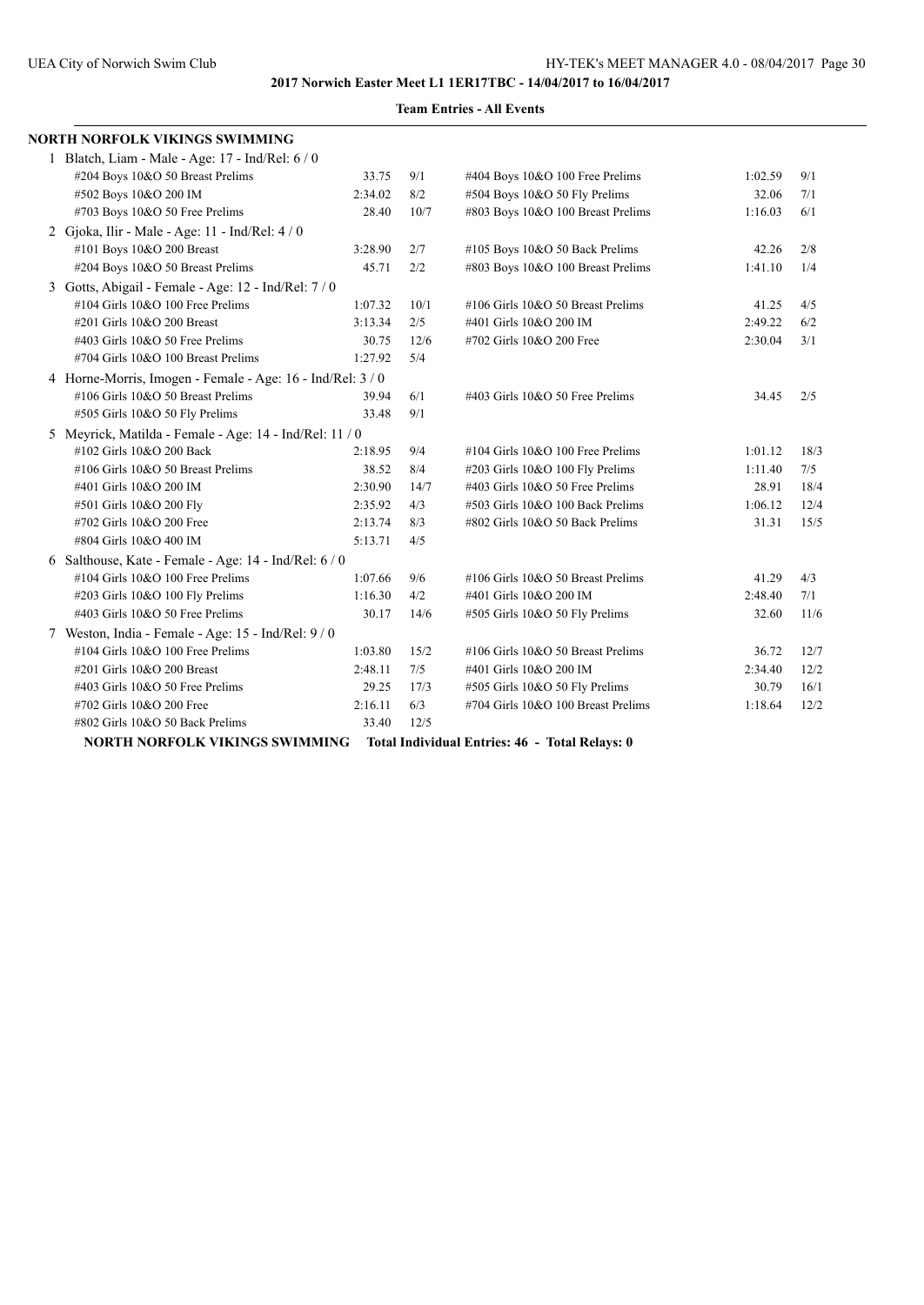| NORWICH SWAN SWIMMING CLUB-EA                                                           |                  |      |                                    |          |      |
|-----------------------------------------------------------------------------------------|------------------|------|------------------------------------|----------|------|
| 1 Addison, Amara - Female - Age: 10 - Ind/Rel: 4 / 0                                    |                  |      |                                    |          |      |
| #401 Girls 10&O 200 IM                                                                  | 3:27.90          | 1/3  | $\#403$ Girls 10&O 50 Free Prelims | 35.60    | 2/7  |
| #505 Girls 10&O 50 Fly Prelims                                                          | 43.30            | 1/6  | #802 Girls 10&O 50 Back Prelims    | 43.80    | 1/7  |
| 2 Almadin, Carmelo - Male - Age: 12 - Ind/Rel: 7 / 0                                    |                  |      |                                    |          |      |
| #101 Boys 10&O 200 Breast                                                               | 3:17.00          | 2/3  | #105 Boys 10&O 50 Back Prelims     | 36.90    | 4/1  |
| #204 Boys 10&O 50 Breast Prelims                                                        | 38.80            | 4/6  | #404 Boys 10&O 100 Free Prelims    | 1:10.80  | 4/1  |
| #504 Boys 10&O 50 Fly Prelims                                                           | 34.60            | 4/7  | #703 Boys 10&O 50 Free Prelims     | 30.80    | 5/4  |
| #803 Boys 10&O 100 Breast Prelims                                                       | 1:31.70          | 2/5  |                                    |          |      |
| 3 Almadin, Oscar - Male - Age: 16 - Ind/Rel: 8 / 0                                      |                  |      |                                    |          |      |
| #105 Boys 10&O 50 Back Prelims                                                          | 31.70            | 10/1 | #202 Boys 10&O 200 Back            | 2:25.90  | 6/8  |
| #204 Boys 10&O 50 Breast Prelims                                                        | 36.90            | 5/4  | #404 Boys 10&O 100 Free Prelims    | 1:01.90  | 9/4  |
| #502 Boys 10&O 200 IM                                                                   | 2:28.90          | 9/5  | #504 Boys 10&O 50 Fly Prelims      | 30.10    | 10/8 |
| #701 Boys 10&O 100 Back Prelims                                                         | 1:09.00          | 7/1  | #705 Boys 10&O 400 IM              | 5:15.50  | 2/1  |
| 4 Anema, Evie - Female - Age: 17 - Ind/Rel: 2 / 0                                       |                  |      |                                    |          |      |
| #104 Girls 10&O 100 Free Prelims                                                        | 1:06.10          | 12/7 | #403 Girls 10&O 50 Free Prelims    | 30.80    | 12/7 |
| 5 Anema, Tilly - Female - Age: 16 - Ind/Rel: 5 / 0                                      |                  |      |                                    |          |      |
| #102 Girls 10&O 200 Back                                                                | 2:25.80          | 9/8  | #205 Girls 11&O 800 Free Prelims   | 9:31.30  | 1/4  |
| #405 Girls 10&O 400 Free                                                                | 4:34.60          | 6/3  | #503 Girls 10&O 100 Back Prelims   | 1:08.70  | 12/2 |
| #804 Girls 10&O 400 IM                                                                  | 5:20.70          | 3/5  |                                    |          |      |
| 6 Ashwell, Lily - Female - Age: $12$ - Ind/Rel: $5/0$                                   |                  |      |                                    |          |      |
| #104 Girls 10&O 100 Free Prelims                                                        | 1:11.40          | 5/7  | #403 Girls 10&O 50 Free Prelims    | 32.30    | 6/4  |
| #503 Girls 10&O 100 Back Prelims                                                        | 1:23.90          | 3/4  | #505 Girls 10&O 50 Fly Prelims     | 37.80    | 3/8  |
| #802 Girls 10&O 50 Back Prelims                                                         | 38.90            | 3/7  |                                    |          |      |
| 7 Balfour, Greta - Female - Age: 18 - Ind/Rel: 1 / 0                                    |                  |      |                                    |          |      |
| #802 Girls 10&O 50 Back Prelims                                                         | 33.30            | 15/8 |                                    |          |      |
|                                                                                         |                  |      |                                    |          |      |
| 8 Balfour, Lorne - Female - Age: 12 - Ind/Rel: 3 / 0                                    |                  |      |                                    |          |      |
| #203 Girls 10&O 100 Fly Prelims                                                         | 1:26.50<br>39.30 | 2/2  | #505 Girls 10&O 50 Fly Prelims     | 37.20    | 3/6  |
| #802 Girls 10&O 50 Back Prelims                                                         |                  | 2/5  |                                    |          |      |
| 9 Brock, Maddie - Female - Age: 13 - Ind/Rel: 1 / 0                                     |                  |      |                                    |          |      |
| #403 Girls 10&O 50 Free Prelims                                                         | 34.00            | 3/7  |                                    |          |      |
| 10 Brock, Mia - Female - Age: 16 - Ind/Rel: $2/0$                                       |                  |      |                                    |          |      |
| #104 Girls 10&O 100 Free Prelims                                                        | 1:09.60          | 7/7  | #106 Girls 10&O 50 Breast Prelims  | 39.50    | 7/6  |
| 11 Chapman, Ruby - Female - Age: $11$ - Ind/Rel: $1/0$                                  |                  |      |                                    |          |      |
| #704 Girls 10&O 100 Breast Prelims                                                      | 1:45.80          | 1/2  |                                    |          |      |
| 12 Cooper, Lauren - Female - Age: 16 - Ind/Rel: 2 / 0                                   |                  |      |                                    |          |      |
| #505 Girls 10&O 50 Fly Prelims                                                          | 33.90            | 8/2  | #802 Girls 10&O 50 Back Prelims    | 34.80    | 9/3  |
| 13 Crisp, Harry - Male - Age: 23 - Ind/Rel: 4 / 0                                       |                  |      |                                    |          |      |
| #107 Boys 10&O 400 Free                                                                 | 4:22.70          | 4/7  | #506 Boys 11&O 1500 Free Prelims   | 17:52.40 | 1/6  |
| #703 Boys 10&O 50 Free Prelims                                                          | 27.20            | 12/4 | #801 Boys 10&O 200 Free            | 2:04.60  | 7/3  |
| 14 Ewbank, Peyton - Female - Age: 17 - Ind/Rel: 1/0                                     |                  |      |                                    |          |      |
| #501 Girls 10&O 200 Fly                                                                 | 2:38.10          | 4/1  |                                    |          |      |
| 15 Gilman, Madison - Female - Age: 14 - Ind/Rel: 4 / 0                                  |                  |      |                                    |          |      |
| #104 Girls 10&O 100 Free Prelims                                                        | 1:08.20          | 8/5  | #403 Girls 10&O 50 Free Prelims    | 31.30    | 9/4  |
| #503 Girls 10&O 100 Back Prelims                                                        | 1:17.40          | 7/8  | #802 Girls 10&O 50 Back Prelims    | 36.00    | 7/7  |
| 16 Ingham, Hannah - Female - Age: 15 - Ind/Rel: 2 / 0                                   |                  |      |                                    |          |      |
| #403 Girls 10&O 50 Free Prelims                                                         | 29.90            | 15/4 | #802 Girls 10&O 50 Back Prelims    | 34.90    | 9/1  |
| 17 Jarrett, Hannah - Female - Age: 13 - Ind/Rel: 3 / 0                                  |                  |      |                                    |          |      |
| #106 Girls 10&O 50 Breast Prelims                                                       | 43.00            | 2/4  | #704 Girls 10&O 100 Breast Prelims | 1:31.10  | 3/5  |
| #802 Girls 10&O 50 Back Prelims                                                         | 39.40            | 2/3  |                                    |          |      |
|                                                                                         |                  |      |                                    |          |      |
| 18 Jayakody, Menuka - Male - Age: 11 - Ind/Rel: 7 / 0<br>#105 Boys 10&O 50 Back Prelims | 40.40            |      | #202 Boys 10&O 200 Back            | 2:58.40  |      |
|                                                                                         |                  | 2/1  |                                    |          | 1/5  |
| #404 Boys 10&O 100 Free Prelims                                                         | 1:18.10<br>37.50 | 1/4  | #502 Boys 10&O 200 IM              | 3:04.20  | 2/2  |
| #504 Boys 10&O 50 Fly Prelims                                                           |                  | 2/2  | #701 Boys 10&O 100 Back Prelims    | 1:28.00  | 1/3  |
| #703 Boys 10&O 50 Free Prelims                                                          | 35.60            | 1/6  |                                    |          |      |
| 19 Mann, Megan - Female - Age: 19 - Ind/Rel: 4 / 0                                      |                  |      |                                    |          |      |
| #104 Girls 10&O 100 Free Prelims                                                        | 1:02.80          | 16/3 | #203 Girls 10&O 100 Fly Prelims    | 1:09.90  | 10/8 |
| #403 Girls 10&O 50 Free Prelims                                                         | 29.00            | 18/6 | #505 Girls 10&O 50 Fly Prelims     | 32.00    | 12/2 |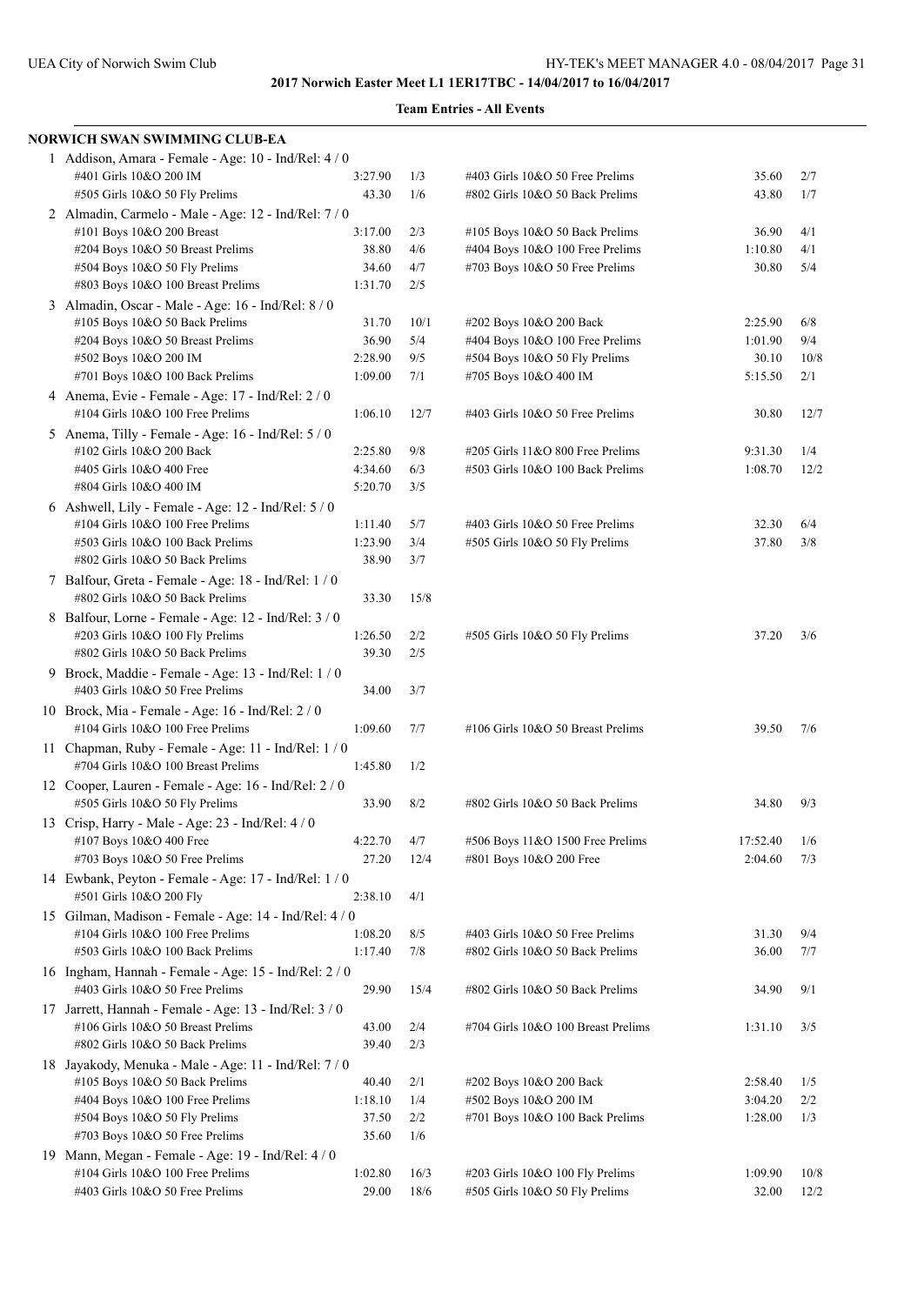| NORWICH SWAN SWIMMING CLUB-EA                                                             |         |      |                                                 |         |      |
|-------------------------------------------------------------------------------------------|---------|------|-------------------------------------------------|---------|------|
| 20 Merrill, Becki - Female - Age: 16 - Ind/Rel: 4 / 0                                     |         |      |                                                 |         |      |
| #201 Girls 10&O 200 Breast                                                                | 2:54.10 | 6/1  | #401 Girls 10&O 200 IM                          | 2:39.20 | 10/8 |
| #704 Girls 10&O 100 Breast Prelims                                                        | 1:21.80 | 9/6  | #804 Girls 10&O 400 IM                          | 5:32.40 | 3/8  |
| 21 Miller, Henry - Male - Age: 13 - Ind/Rel: $1/0$<br>#504 Boys 10&O 50 Fly Prelims       | 35.10   | 3/5  |                                                 |         |      |
| 22 Moore, Isabel - Female - Age: 14 - Ind/Rel: 2 / 0<br>#106 Girls 10&O 50 Breast Prelims | 39.90   | 6/7  | #403 Girls 10&O 50 Free Prelims                 | 30.70   | 12/3 |
| 23 Munford, Jessica - Female - Age: 13 - Ind/Rel: 5 / 0                                   |         |      |                                                 |         |      |
| #104 Girls 10&O 100 Free Prelims                                                          | 1:10.00 | 6/5  | #106 Girls 10&O 50 Breast Prelims               | 38.60   | 8/5  |
| #201 Girls 10&O 200 Breast                                                                | 3:00.60 | 4/4  | #403 Girls 10&O 50 Free Prelims                 | 31.40   | 9/3  |
| #704 Girls 10&O 100 Breast Prelims                                                        | 1:23.40 | 8/3  |                                                 |         |      |
| 24 Rodgerson, Ryan - Male - Age: 15 - Ind/Rel: 1 / 0<br>#703 Boys 10&O 50 Free Prelims    | 29.10   | 8/7  |                                                 |         |      |
| 25 Ryan, Finlay - Male - Age: 18 - Ind/Rel: 3 / 0                                         |         |      |                                                 |         |      |
| #101 Boys 10&O 200 Breast                                                                 | 2:33.20 | 7/6  | #204 Boys 10&O 50 Breast Prelims                | 32.40   | 10/5 |
| #502 Boys 10&O 200 IM                                                                     | 2:15.70 | 12/5 |                                                 |         |      |
| 26 Ryan, Fraser - Male - Age: 16 - Ind/Rel: 3 / 0                                         |         |      |                                                 |         |      |
| #105 Boys 10&O 50 Back Prelims                                                            | 31.70   | 11/1 | #204 Boys 10&O 50 Breast Prelims                | 35.30   | 6/4  |
| #504 Boys 10&O 50 Fly Prelims                                                             | 32.20   | 6/2  |                                                 |         |      |
| 27 Salmon, Francesca - Female - Age: 12 - Ind/Rel: 1 / 0                                  |         |      |                                                 |         |      |
| #702 Girls 10&O 200 Free                                                                  | 2:33.30 | 2/5  |                                                 |         |      |
| 28 Santos, Bella - Female - Age: 13 - Ind/Rel: 3/0                                        |         |      |                                                 |         |      |
| #203 Girls 10&O 100 Fly Prelims                                                           | 1:22.60 | 2/4  | #505 Girls 10&O 50 Fly Prelims                  | 36.50   | 4/2  |
| #802 Girls 10&O 50 Back Prelims                                                           | 36.40   | 6/6  |                                                 |         |      |
| 29 Smith, Charlotte - Female - Age: 10 - Ind/Rel: 9/0                                     |         |      |                                                 |         |      |
| #102 Girls 10&O 200 Back                                                                  | 3:13.30 | 1/6  | #104 Girls 10&O 100 Free Prelims                | 1:22.10 | 1/3  |
| #203 Girls 10&O 100 Fly Prelims                                                           | 1:33.50 | 1/3  | #401 Girls 10&O 200 IM                          | 3:19.80 | 2/1  |
| #403 Girls 10&O 50 Free Prelims                                                           | 36.70   | 1/6  | #503 Girls 10&O 100 Back Prelims                | 1:32.60 | 1/4  |
| #505 Girls 10&O 50 Fly Prelims                                                            | 40.40   | 1/5  | #704 Girls 10&O 100 Breast Prelims              | 1:58.20 | 1/8  |
| #802 Girls 10&O 50 Back Prelims                                                           | 42.10   | 1/6  |                                                 |         |      |
| 30 Smith, Rebecca - Female - Age: 14 - Ind/Rel: 10 / 0                                    |         |      |                                                 |         |      |
| #102 Girls 10&O 200 Back                                                                  | 2:38.90 | 5/8  | #104 Girls 10&O 100 Free Prelims                | 1:05.40 | 13/8 |
| #203 Girls 10&O 100 Fly Prelims                                                           | 1:11.90 | 7/6  | #401 Girls 10&O 200 IM                          | 2:43.30 | 8/3  |
| #403 Girls 10&O 50 Free Prelims                                                           | 30.50   | 13/1 | #501 Girls 10&O 200 Fly                         | 2:45.60 | 2/3  |
| #505 Girls 10&O 50 Fly Prelims                                                            | 31.80   | 13/8 | #702 Girls 10&O 200 Free                        | 2:21.90 | 4/5  |
| #802 Girls 10&O 50 Back Prelims                                                           | 34.70   | 10/8 | #804 Girls 10&O 400 IM                          | 5:37.50 | 2/6  |
| 31 Tamblin, Mitchell - Male - Age: 12 - Ind/Rel: 6 / 0                                    |         |      |                                                 |         |      |
| #105 Boys 10&O 50 Back Prelims                                                            | 36.70   | 4/6  | #202 Boys 10&O 200 Back                         | 2:51.80 | 2/6  |
| #404 Boys 10&O 100 Free Prelims                                                           | 1:09.40 | 4/4  | #701 Boys 10&O 100 Back Prelims                 | 1:19.70 | 2/3  |
| #703 Boys 10&O 50 Free Prelims                                                            | 32.00   | 4/8  | #801 Boys 10&O 200 Free                         | 2:30.90 | 2/1  |
| 32 Weston, Harry - Male - Age: 17 - Ind/Rel: 2/0                                          |         |      |                                                 |         |      |
| #103 Boys 10&O 100 Fly Prelims                                                            | 1:04.00 | 7/1  | $\#404$ Boys 10&O 100 Free Prelims              | 58.00   | 13/7 |
| 33 Woodhouse, Ben - Male - Age: 14 - Ind/Rel: 4 / 0                                       |         |      |                                                 |         |      |
| #105 Boys 10&O 50 Back Prelims                                                            | 33.00   | 7/4  | #202 Boys 10&O 200 Back                         | 2:29.30 | 5/6  |
| #701 Boys 10&O 100 Back Prelims                                                           | 1:09.80 | 6/1  | #703 Boys 10&O 50 Free Prelims                  | 30.00   | 6/5  |
| 34 Woodhouse, Robyn - Female - Age: 17 - Ind/Rel: 4 / 0                                   |         |      |                                                 |         |      |
| #104 Girls 10&O 100 Free Prelims                                                          | 1:07.60 | 9/3  | #106 Girls 10&O 50 Breast Prelims               | 40.40   | 5/7  |
| #403 Girls 10&O 50 Free Prelims                                                           | 31.20   | 10/6 | #505 Girls 10&O 50 Fly Prelims                  | 33.90   | 8/6  |
| NORWICH SWAN SWIMMING CLUB-EA                                                             |         |      | Total Individual Entries: 124 - Total Relays: 0 |         |      |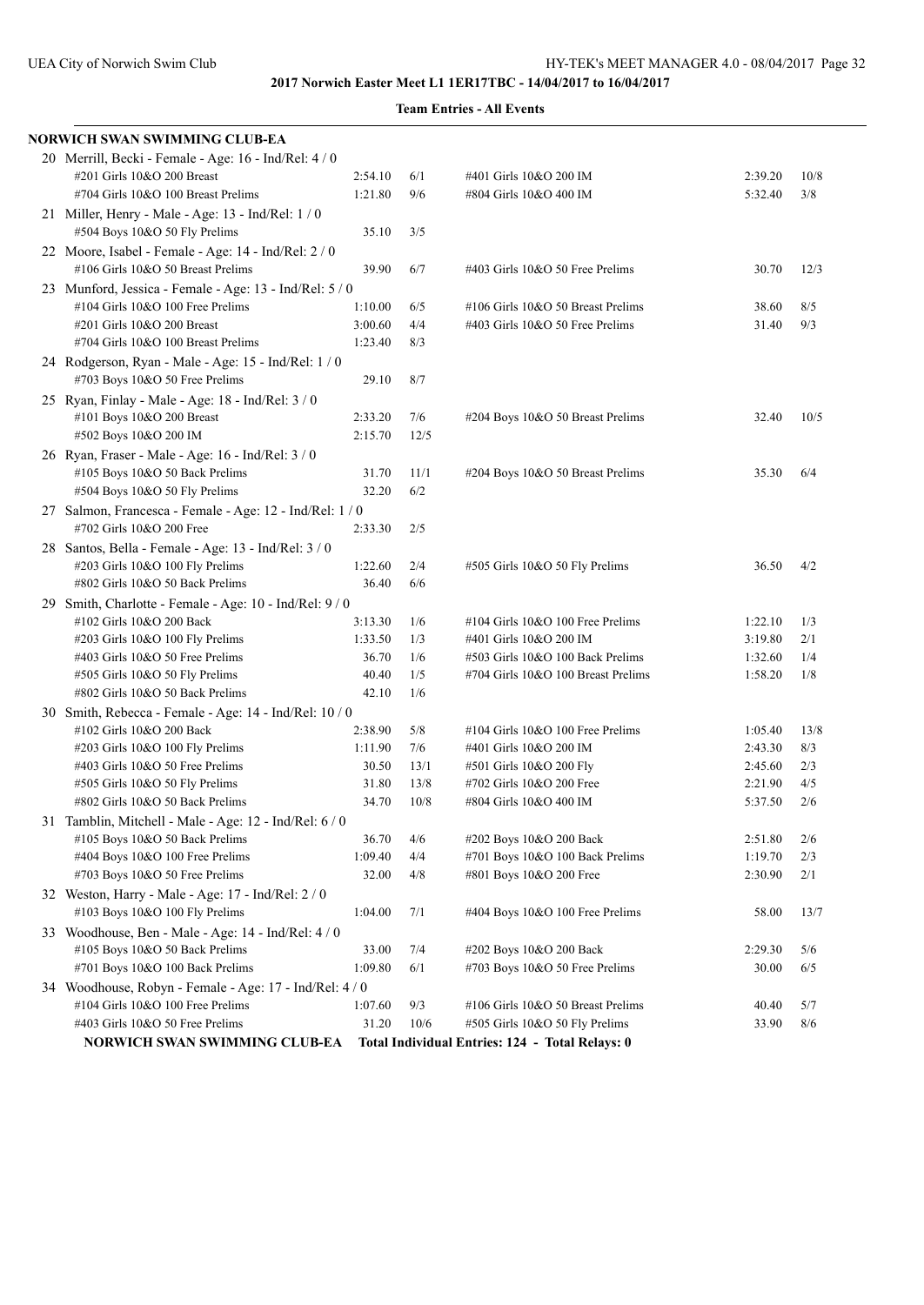### **Team Entries - All Events**

## **POTTERS BAR SC**

 1 Cunningham, John - Male - Age: 47 - Ind/Rel: 2 / 0 #103 Boys 10&O 100 Fly Prelims 1:02.26 5/6 #504 Boys 10&O 50 Fly Prelims 26.74 11/4 **POTTERS BAR SC Total Individual Entries: 2 - Total Relays: 0**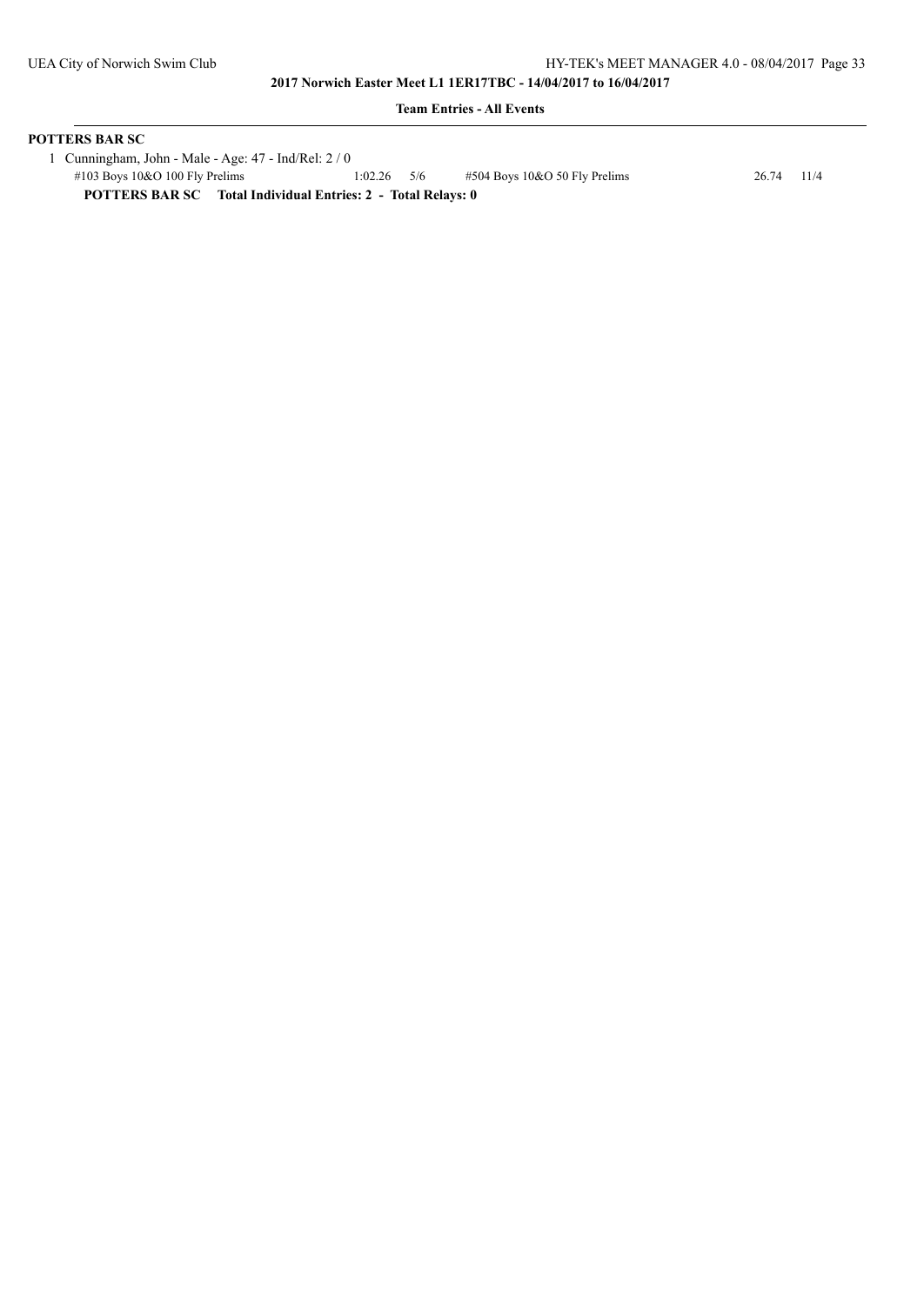|  | <b>Team Entries - All Events</b> |  |  |
|--|----------------------------------|--|--|
|--|----------------------------------|--|--|

| <b>RWS</b> |                                                                        |                    |            |                                                            |                    |            |
|------------|------------------------------------------------------------------------|--------------------|------------|------------------------------------------------------------|--------------------|------------|
|            | 1 Adlam, Kizzie May - Female - Age: 13 - Ind/Rel: 5 / 0                |                    |            |                                                            |                    |            |
|            | #106 Girls 10&O 50 Breast Prelims                                      | 39.71              | 6/3        | #201 Girls 10&O 200 Breast                                 | 3:03.94            | 3/4        |
|            | #401 Girls 10&O 200 IM                                                 | 2:50.20            | 5/4        | #403 Girls 10&O 50 Free Prelims                            | 32.74              | 6/1        |
|            | #704 Girls 10&O 100 Breast Prelims                                     | 1:26.70            | 6/6        |                                                            |                    |            |
|            | 2 Bach, Francis - Male - Age: 13 - Ind/Rel: 9 / 0                      |                    |            |                                                            |                    |            |
|            | #105 Boys 10&O 50 Back Prelims                                         | 35.57              | 5/5        | #107 Boys 10&O 400 Free                                    | 4:55.10            | 1/2        |
|            | #202 Boys 10&O 200 Back                                                | 2:37.50            | 4/2        | #404 Boys 10&O 100 Free Prelims                            | 1:06.96            | 5/5        |
|            | #502 Boys 10&O 200 IM                                                  | 2:41.20            | 6/7        | #506 Boys 11&O 1500 Free Prelims                           | 19:20.71           | 1/8        |
|            | #703 Boys 10&O 50 Free Prelims                                         | 30.87              | 5/5        | #705 Boys 10&O 400 IM                                      | 5:40.10            | 1/3        |
|            | #801 Boys 10&O 200 Free                                                | 2:21.26            | 3/7        |                                                            |                    |            |
|            | 3 Bennett, Lauryn - Female - Age: 13 - Ind/Rel: 9 / 0                  |                    |            |                                                            |                    |            |
|            | #104 Girls 10&O 100 Free Prelims                                       | 1:06.70            | 11/7       | #106 Girls 10&O 50 Breast Prelims                          | 38.19              | 9/6        |
|            | #401 Girls 10&O 200 IM                                                 | 2:51.20            | 5/7        | #403 Girls 10&O 50 Free Prelims                            | 29.42              | 17/7       |
|            | #503 Girls 10&O 100 Back Prelims                                       | 1:19.20            | 5/3        | #505 Girls 10&O 50 Fly Prelims                             | 33.45              | 9/2        |
|            | #702 Girls 10&O 200 Free                                               | 2:24.20            | 4/1        | #704 Girls 10&O 100 Breast Prelims                         | 1:23.50            | 8/6        |
|            | #802 Girls 10&O 50 Back Prelims                                        | 36.27              | 6/4        |                                                            |                    |            |
|            | 4 Cope, Ben - Male - Age: 16 - Ind/Rel: 7 / 0                          |                    |            |                                                            |                    |            |
|            | #101 Boys 10&O 200 Breast                                              | 2:33.29            | 7/2        | #107 Boys 10&O 400 Free                                    | 4:16.76            | 4/3        |
|            | #202 Boys 10&O 200 Back                                                | 2:20.20            | 7/4        | #404 Boys 10&O 100 Free Prelims                            | 57.03              | 13/3       |
|            | #502 Boys 10&O 200 IM                                                  | 2:17.97            | 12/7       | #705 Boys 10&O 400 IM                                      | 4:47.59            | 3/3        |
|            | #801 Boys 10&O 200 Free                                                | 2:01.82            | 8/2        |                                                            |                    |            |
|            | 5 Dean, Megan - Female - Age: 15 - Ind/Rel: 8 / 0                      |                    |            |                                                            |                    |            |
|            | #102 Girls 10&O 200 Back                                               | 2:28.90            | 8/2        | #106 Girls 10&O 50 Breast Prelims                          | 39.64              | 7/1        |
|            | #203 Girls 10&O 100 Fly Prelims                                        | 1:07.69            | 10/3       | #403 Girls 10&O 50 Free Prelims                            | 29.69              | 16/3       |
|            | #501 Girls 10&O 200 Fly                                                | 2:33.68            | 4/4        | #505 Girls 10&O 50 Fly Prelims                             | 30.08              | 16/3       |
|            | #704 Girls 10&O 100 Breast Prelims                                     | 1:23.00            | 9/8        | #802 Girls 10&O 50 Back Prelims                            | 31.97              | 15/2       |
|            | 6 Gillott, Isabella - Female - Age: 14 - Ind/Rel: 7 / 0                |                    |            |                                                            |                    |            |
|            | #102 Girls 10&O 200 Back                                               | 2:39.10            | 4/4        | #104 Girls 10&O 100 Free Prelims                           | 1:07.20            | 10/6       |
|            | #403 Girls 10&O 50 Free Prelims                                        | 30.89              | 11/4       | #405 Girls 10&O 400 Free                                   | 4:59.70            | 2/7        |
|            | #503 Girls 10&O 100 Back Prelims                                       | 1:14.20            | 9/7        | #704 Girls 10&O 100 Breast Prelims                         | 1:25.70            | 7/2        |
|            | #802 Girls 10&O 50 Back Prelims                                        | 34.65              | 10/2       |                                                            |                    |            |
|            | 7 Harris, Chloe - Female - Age: 12 - Ind/Rel: 10 / 0                   |                    |            |                                                            |                    |            |
|            | #102 Girls 10&O 200 Back                                               | 2:37.90            | 5/7        | #104 Girls 10&O 100 Free Prelims                           | 1:11.10            | 5/3        |
|            | #203 Girls 10&O 100 Fly Prelims                                        | 1:14.24            | 6/8        | #401 Girls 10&O 200 IM                                     | 2:43.60            | 8/6        |
|            | #403 Girls 10&O 50 Free Prelims                                        | 31.80              | 8/1<br>9/2 | #501 Girls 10&O 200 Fly                                    | 2:43.40<br>2:27.70 | 3/1<br>3/4 |
|            | #503 Girls 10&O 100 Back Prelims<br>#704 Girls 10&O 100 Breast Prelims | 1:14.20<br>1:28.90 | 4/5        | #702 Girls 10&O 200 Free<br>#804 Girls 10&O 400 IM         | 5:41.30            | 2/2        |
|            |                                                                        |                    |            |                                                            |                    |            |
|            | 8 Harris, Matthew - Male - Age: 15 - Ind/Rel: 8 / 0                    |                    |            |                                                            |                    |            |
|            | #101 Boys 10&O 200 Breast<br>#204 Boys 10&O 50 Breast Prelims          | 2:33.57<br>33.51   | 7/1<br>8/2 | #202 Boys 10&O 200 Back<br>#404 Boys 10&O 100 Free Prelims | 2:24.60<br>1:04.29 | 6/6<br>7/7 |
|            | #502 Boys 10&O 200 IM                                                  | 2:25.10            | 10/5       | #701 Boys 10&O 100 Back Prelims                            | 1:08.80            | 8/1        |
|            | #705 Boys 10&O 400 IM                                                  | 5:03.30            | 3/1        | #803 Boys 10&O 100 Breast Prelims                          | 1:13.10            | 8/2        |
|            | 9 Harris, Samuel - Male - Age: 16 - Ind/Rel: 5 / 0                     |                    |            |                                                            |                    |            |
|            | #103 Boys 10&O 100 Fly Prelims                                         | 1:02.60            | 5/2        | #402 Boys 10&O 200 Fly                                     | 2:19.39            | 3/3        |
|            | #504 Boys 10&O 50 Fly Prelims                                          | 29.15              | 10/2       | #703 Boys 10&O 50 Free Prelims                             | 28.14              | 10/5       |
|            | #801 Boys 10&O 200 Free                                                | 2:09.10            | 6/8        |                                                            |                    |            |
|            | 10 Harris, Thomas - Male - Age: 12 - Ind/Rel: 9 / 0                    |                    |            |                                                            |                    |            |
|            | #101 Boys 10&O 200 Breast                                              | 3:08.69            | 3/8        | #105 Boys 10&O 50 Back Prelims                             | 38.59              | 3/8        |
|            | #202 Boys 10&O 200 Back                                                | 2:40.10            | 4/8        | #404 Boys 10&O 100 Free Prelims                            | 1:10.46            | 4/2        |
|            | #502 Boys 10&O 200 IM                                                  | 2:48.40            | 4/2        | #703 Boys 10&O 50 Free Prelims                             | 33.44              | 2/3        |
|            | #705 Boys 10&O 400 IM                                                  | 6:10.60            | 1/8        | #801 Boys 10&O 200 Free                                    | 2:32.50            | 1/4        |
|            | #803 Boys 10&O 100 Breast Prelims                                      | 1:30.20            | 3/1        |                                                            |                    |            |
|            | 11 Hatton, Eleanor - Female - Age: 18 - Ind/Rel: $7/0$                 |                    |            |                                                            |                    |            |
|            | #102 Girls 10&O 200 Back                                               | 2:24.10            | 9/1        | #106 Girls 10&O 50 Breast Prelims                          | 35.40              | 12/3       |
|            | #201 Girls 10&O 200 Breast                                             | 2:43.80            | 8/3        | #401 Girls 10&O 200 IM                                     | 2:26.70            | 14/5       |
|            | #503 Girls 10&O 100 Back Prelims                                       | 1:06.50            | 13/5       | #704 Girls 10&O 100 Breast Prelims                         | 1:17.03            | 12/3       |
|            | #804 Girls 10&O 400 IM                                                 | 5:00.89            | 4/4        |                                                            |                    |            |
|            |                                                                        |                    |            |                                                            |                    |            |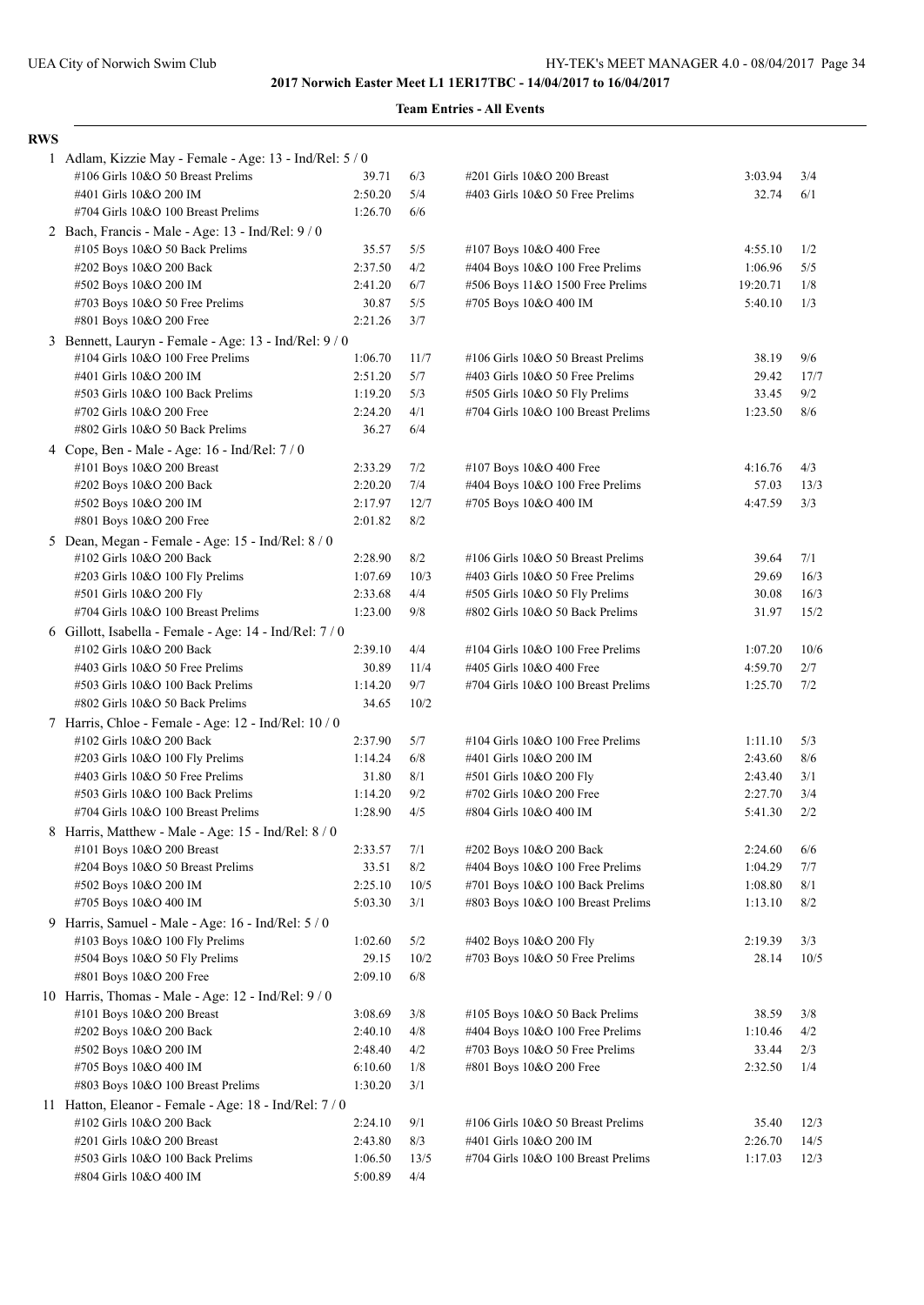# **Team Entries - All Events**

## **RWS**

| 12 Hawkins, Katie - Female - Age: 15 - Ind/Rel: 10 / 0                         |                  |            |                                                                  |                    |            |
|--------------------------------------------------------------------------------|------------------|------------|------------------------------------------------------------------|--------------------|------------|
| #102 Girls 10&O 200 Back                                                       | 2:35.29          | 6/1        | #104 Girls 10&O 100 Free Prelims                                 | 1:03.90            | 15/7       |
| #106 Girls 10&O 50 Breast Prelims                                              | 37.77            | 10/7       | #201 Girls 10&O 200 Breast                                       | 2:51.10            | 7/1        |
| #401 Girls 10&O 200 IM                                                         | 2:31.50          | 13/3       | #403 Girls 10&O 50 Free Prelims                                  | 30.05              | 15/1       |
| #405 Girls 10&O 400 Free                                                       | 4:39.79          | 5/4        | #503 Girls 10&O 100 Back Prelims                                 | 1:14.10            | 9/3        |
| #702 Girls 10&O 200 Free                                                       | 2:15.90          | 6/4        | #704 Girls 10&O 100 Breast Prelims                               | 1:20.02            | 12/1       |
| 13 Hodgetts, Lewis - Male - Age: 18 - Ind/Rel: 4/0                             |                  |            |                                                                  |                    |            |
| #103 Boys 10&O 100 Fly Prelims                                                 | 57.52            | 7/4        | #402 Boys 10&O 200 Fly                                           | 2:10.70            | 4/5        |
| #504 Boys 10&O 50 Fly Prelims                                                  | 26.53            | 12/4       | #801 Boys 10&O 200 Free                                          | 2:02.54            | 8/1        |
| 14 James, Ryan - Male - Age: 12 - Ind/Rel: 9 / 0                               |                  |            |                                                                  |                    |            |
| #101 Boys 10&O 200 Breast                                                      | 3:10.10          | 2/4        | #202 Boys 10&O 200 Back                                          | 2:49.90            | 2/4        |
| #204 Boys 10&O 50 Breast Prelims                                               | 41.59            | 3/7        | #404 Boys 10&O 100 Free Prelims                                  | 1:11.60            | 3/1        |
| #502 Boys 10&O 200 IM                                                          | 2:49.90          | 4/7        | #504 Boys 10&O 50 Fly Prelims                                    | 37.09              | 2/5        |
| #703 Boys 10&O 50 Free Prelims                                                 | 32.73            | 3/7        | #801 Boys 10&O 200 Free                                          | 2:34.60            | 1/6        |
| #803 Boys 10&O 100 Breast Prelims                                              | 1:29.60          | 3/7        |                                                                  |                    |            |
| 15 Johnson, Daniel - Male - Age: 15 - Ind/Rel: 7/0                             |                  |            |                                                                  |                    |            |
| #107 Boys 10&O 400 Free                                                        | 4:22.40          | 4/2        | #202 Boys 10&O 200 Back                                          | 2:20.90            | 7/3        |
| #404 Boys 10&O 100 Free Prelims                                                | 59.39            | 12/1       | #506 Boys 11&O 1500 Free Prelims                                 | 17:14.27           | 2/5        |
| #701 Boys 10&O 100 Back Prelims                                                | 1:06.68          | 9/2        | #703 Boys 10&O 50 Free Prelims                                   | 27.39              | 12/2       |
| #801 Boys 10&O 200 Free                                                        | 2:04.09          | 7/5        |                                                                  |                    |            |
| 16 Jones, Jack - Male - Age: 14 - Ind/Rel: 10 / 0                              |                  |            |                                                                  |                    |            |
| #101 Boys 10&O 200 Breast                                                      | 2:51.20          | 4/8        | #107 Boys 10&O 400 Free                                          | 4:36.90            | 2/3        |
| #202 Boys 10&O 200 Back                                                        | 2:28.20          | 5/5        | #404 Boys 10&O 100 Free Prelims                                  | 59.76              | 11/4       |
| $\#504$ Boys 10&O 50 Fly Prelims                                               | 30.85            | 8/6        | #506 Boys 11&O 1500 Free Prelims                                 | 17:54.47           | 2/2        |
| #703 Boys 10&O 50 Free Prelims                                                 | 28.20            | 10/3       | #705 Boys 10&O 400 IM                                            | 5:14.90            | 2/7        |
| #801 Boys 10&O 200 Free                                                        | 2:09.69          | 5/3        | #803 Boys 10&O 100 Breast Prelims                                | 1:20.80            | 4/2        |
| 17 Leary, Katie - Female - Age: 13 - Ind/Rel: 11 / 0                           |                  |            |                                                                  |                    |            |
| #102 Girls 10&O 200 Back                                                       | 2:29.90          | 8/7        | #104 Girls 10&O 100 Free Prelims                                 | 1:04.40            | 14/1       |
| $\#203$ Girls 10&O 100 Fly Prelims                                             | 1:16.03          | 4/6        | #205 Girls 11&O 800 Free Prelims                                 | 9:49.16            | 1/6        |
| #401 Girls 10&O 200 IM                                                         | 2:34.90          | 12/1       | #405 Girls 10&O 400 Free                                         | 4:40.79            | 5/5        |
| #503 Girls 10&O 100 Back Prelims                                               | 1:12.01          | 11/1       | #702 Girls 10&O 200 Free                                         | 2:12.70            | 8/4        |
| #704 Girls 10&O 100 Breast Prelims                                             | 1:28.40          | 5/1        | #802 Girls 10&O 50 Back Prelims                                  | 34.27              | 11/8       |
| #804 Girls 10&O 400 IM                                                         | 5:36.99          | 2/3        |                                                                  |                    |            |
| 18 Masron, Afiq - Male - Age: 19 - Ind/Rel: 6 / 0                              |                  |            |                                                                  |                    |            |
| #101 Boys 10&O 200 Breast                                                      | 2:38.10          | 6/6        | #204 Boys 10&O 50 Breast Prelims                                 | 31.81              | 10/4       |
| $\#404$ Boys 10&O 100 Free Prelims                                             | 56.06            | 15/5       | #502 Boys 10&O 200 IM                                            | 2:20.50            | 11/4       |
| $\#703$ Boys 10&O 50 Free Prelims                                              | 25.76            | 14/5       | #803 Boys 10&O 100 Breast Prelims                                | 1:10.81            | 8/5        |
| 19 Mole, Helena - Female - Age: 14 - Ind/Rel: 10 / 0                           |                  |            |                                                                  |                    |            |
| #104 Girls 10&O 100 Free Prelims                                               | 1:03.34          | 16/8       | #106 Girls 10&O 50 Breast Prelims                                | 37.29              | 12/8       |
| #203 Girls 10&O 100 Fly Prelims                                                | 1:11.30          | $8/8$      | #401 Girls 10&O 200 IM                                           | 2:32.79            | 12/5       |
| #403 Girls 10&O 50 Free Prelims                                                | 29.70            | 16/2       | #405 Girls 10&O 400 Free                                         | 4:43.70            | 4/4        |
| #501 Girls 10&O 200 Fly                                                        | 2:36.60          | 4/7        | #505 Girls 10&O 50 Fly Prelims                                   | 31.31              | 13/5       |
| #702 Girls 10&O 200 Free                                                       | 2:15.60          | 7/7        | #704 Girls 10&O 100 Breast Prelims                               | 1:20.00            | 10/7       |
| 20 Murcott, Keeley - Female - Age: 15 - Ind/Rel: 10 / 0                        |                  |            |                                                                  |                    |            |
| #102 Girls 10&O 200 Back                                                       | 2:32.40          | 7/1        | #104 Girls 10&O 100 Free Prelims                                 | 1:04.20            | 14/2       |
| #201 Girls 10&O 200 Breast                                                     | 3:00.90          | 4/3        | #205 Girls 11&O 800 Free Prelims                                 | 9:35.40            | 2/5        |
| #401 Girls 10&O 200 IM                                                         | 2:33.10          | 12/3       | #405 Girls 10&O 400 Free<br>#702 Girls 10&O 200 Free             | 4:38.50            | 6/1        |
| #501 Girls 10&O 200 Fly<br>#802 Girls 10&O 50 Back Prelims                     | 2:34.79<br>34.94 | 4/5<br>9/8 | #804 Girls 10&O 400 IM                                           | 2:14.50<br>5:14.70 | 8/7<br>4/6 |
|                                                                                |                  |            |                                                                  |                    |            |
| 21 Parsons, Daniel - Male - Age: 14 - Ind/Rel: 9 / 0                           |                  |            |                                                                  |                    |            |
| #101 Boys 10&O 200 Breast                                                      | 2:46.10          | 4/3        | #105 Boys 10&O 50 Back Prelims                                   | 35.08              | 6/1        |
| #204 Boys 10&O 50 Breast Prelims<br>#502 Boys 10&O 200 IM                      | 36.61<br>2:35.31 | 6/1<br>7/4 | #404 Boys 10&O 100 Free Prelims<br>#504 Boys 10&O 50 Fly Prelims | 1:02.70<br>33.79   | 9/8<br>5/8 |
| #703 Boys 10&O 50 Free Prelims                                                 | 29.40            | 7/4        |                                                                  | 2:16.28            | 4/2        |
| #803 Boys 10&O 100 Breast Prelims                                              | 1:17.70          | 5/3        | #801 Boys 10&O 200 Free                                          |                    |            |
|                                                                                |                  |            |                                                                  |                    |            |
| 22 Roe, Christian - Male - Age: 13 - Ind/Rel: 7/0<br>#101 Boys 10&O 200 Breast | 3:02.20          | 3/1        | #204 Boys 10&O 50 Breast Prelims                                 | 38.20              | 5/8        |
| #404 Boys 10&O 100 Free Prelims                                                | 1:09.50          | 4/5        | #502 Boys 10&O 200 IM                                            | 2:47.10            | 4/4        |
| #703 Boys 10&O 50 Free Prelims                                                 | 31.65            | 4/4        | #801 Boys 10&O 200 Free                                          | 2:24.95            | 2/6        |
| #803 Boys 10&O 100 Breast Prelims                                              | 1:22.50          | 4/8        |                                                                  |                    |            |
|                                                                                |                  |            |                                                                  |                    |            |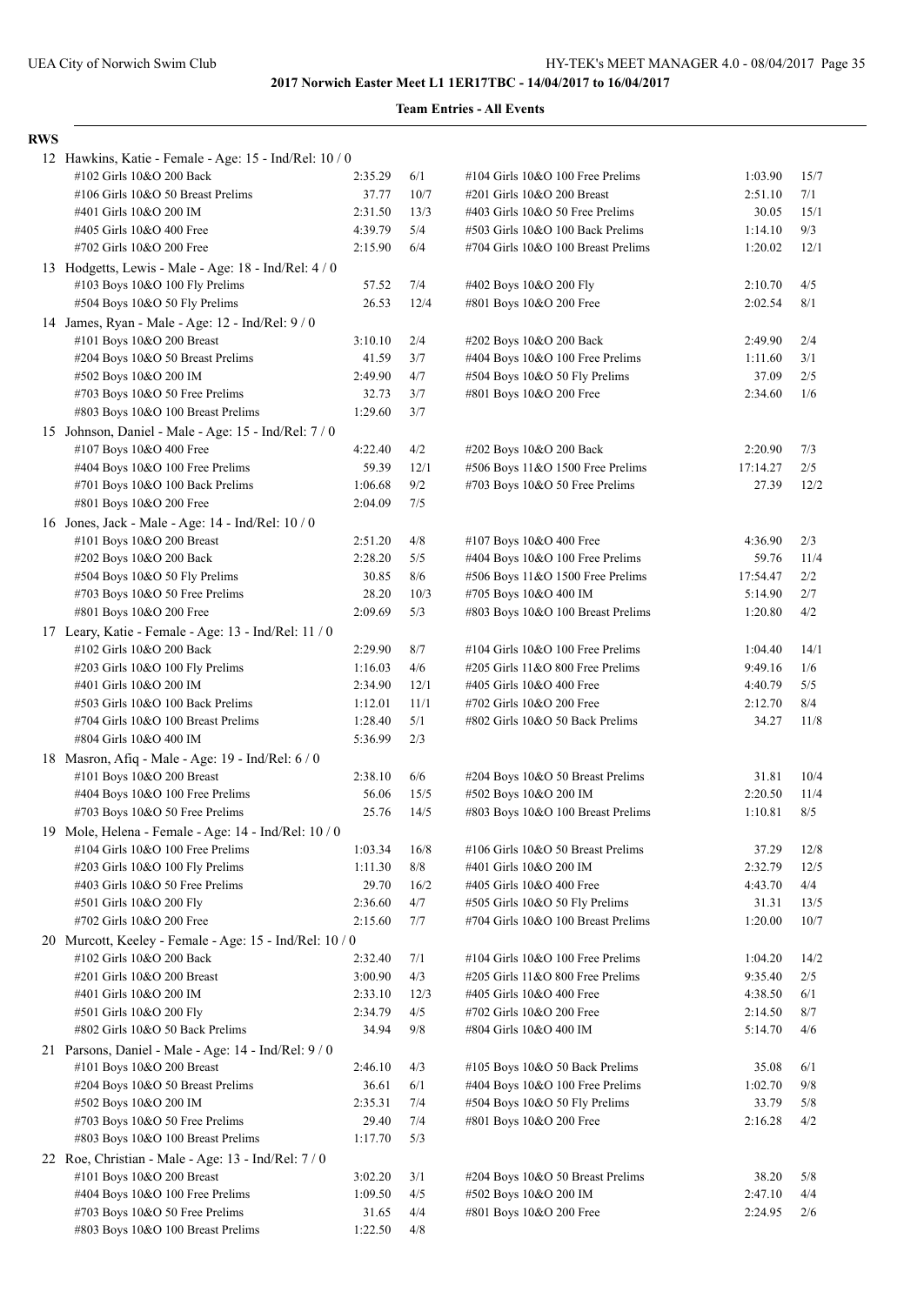| 39.35    | 7/5                         |
|----------|-----------------------------|
| 30.06    | 15/8                        |
| 2:19.30  | 5/2                         |
| 36.67    | 6/8                         |
|          |                             |
| 10:05.75 | 2/7                         |
| 30.06    | 14/4                        |
| 35.58    | 5/7                         |
| 1:26.03  | $7/8$                       |
| 5:44.70  | 2/1                         |
|          |                             |
| 38.50    | 9/8                         |
| 2:56.58  | 3/3                         |
| 1:26.60  | 2/5                         |
| 1:24.50  | 7/4                         |
|          |                             |
|          |                             |
| 1:03.04  | 16/7                        |
| 29.31    | 17/6                        |
| 1:08.19  | 14/2                        |
| 2:13.90  | 8/6                         |
|          |                             |
|          |                             |
| 4:24.82  | 3/3                         |
| 2:25.50  | 10/6                        |
| 1:09.40  | 6/3                         |
| 2:06.99  | 7/8                         |
|          |                             |
| 1:11.10  | 3/5                         |
| 36.63    | 6/8                         |
|          | 6/6                         |
|          | 8/8                         |
|          | 3/2                         |
|          |                             |
|          |                             |
|          | 1:05.80<br>29.38<br>2:20.10 |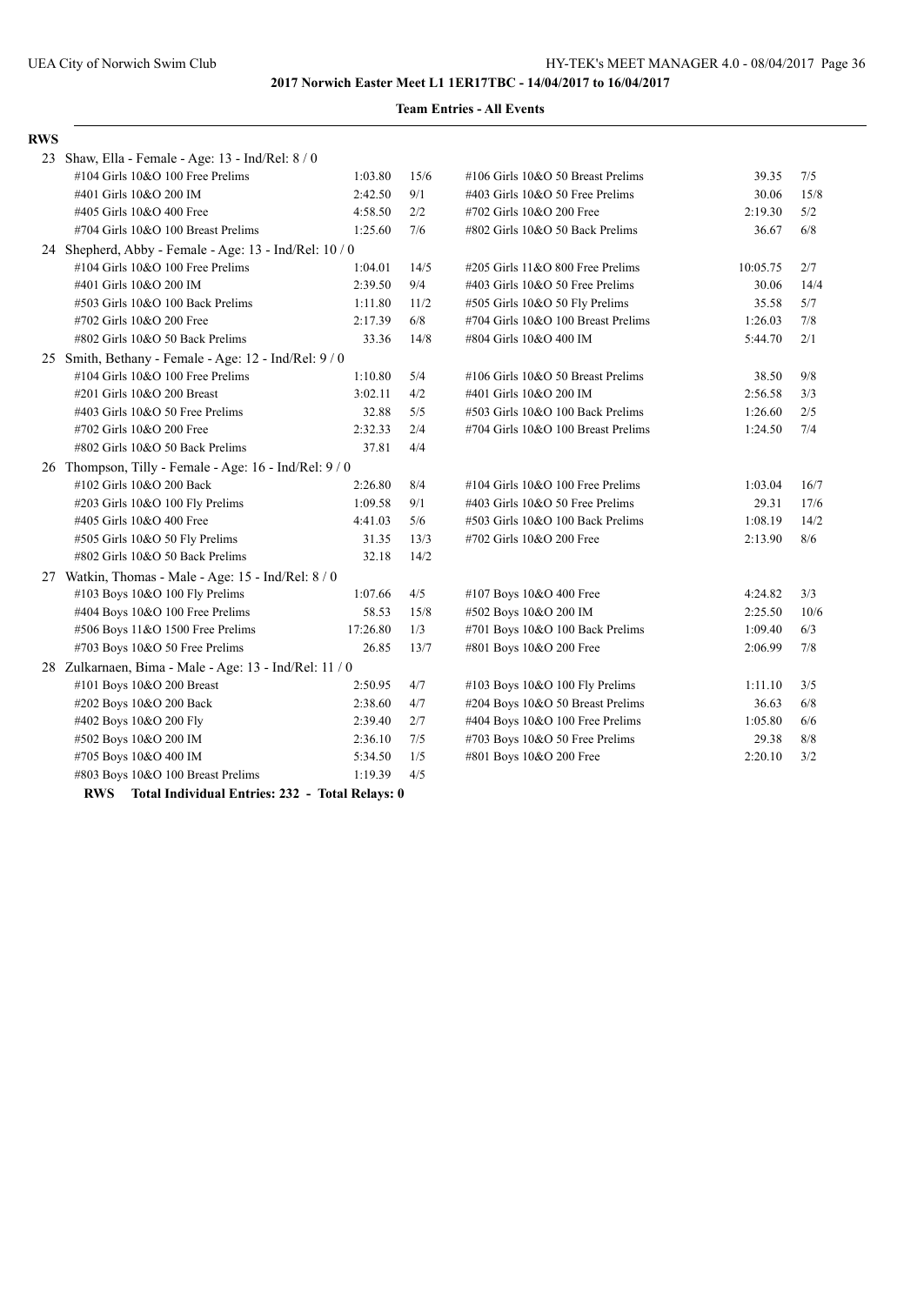# **Team Entries - All Events**

### **RYKNELD SC**

| 1 Huddart, Ryan - Male - Age: $16$ - Ind/Rel: $11/0$             |          |      |                                   |         |      |
|------------------------------------------------------------------|----------|------|-----------------------------------|---------|------|
| $\#103$ Boys 10&O 100 Fly Prelims                                | 1:05.10  | 5/1  | #107 Boys $10&O$ 400 Free         | 4:24.70 | 3/5  |
| #202 Boys 10&O 200 Back                                          | 2:19.50  | 8/8  | #402 Boys 10&O 200 Fly            | 2:19.00 | 3/5  |
| #404 Boys 10&O 100 Free Prelims                                  | 58.00    | 15/1 | #502 Boys 10&O 200 IM             | 2:19.20 | 12/8 |
| $#506$ Boys 11&O 1500 Free Prelims                               | 17:17.60 | 1/5  | $\#703$ Boys 10&O 50 Free Prelims | 27.90   | 11/6 |
| #705 Boys 10&O 400 IM                                            | 4:53.60  | 3/6  | #801 Boys 10&O 200 Free           | 2:07.00 | 6/4  |
| #803 Boys 10&O 100 Breast Prelims                                | 1:18.60  | 5/2  |                                   |         |      |
| <b>RYKNELD SC</b> Total Individual Entries: 11 - Total Relays: 0 |          |      |                                   |         |      |

| #107 Boys 10&O 400 Free        | $4:24.70$ $3/5$ |      |
|--------------------------------|-----------------|------|
| #402 Boys 10&O 200 Fly         | 2:19.00         | 3/5  |
| #502 Boys 10&O 200 IM          | 2:19.20         | 12/8 |
| #703 Boys 10&O 50 Free Prelims | 27.90           | 11/6 |
| #801 Boys 10&O 200 Free        | 2:07.00         | 6/4  |
|                                |                 |      |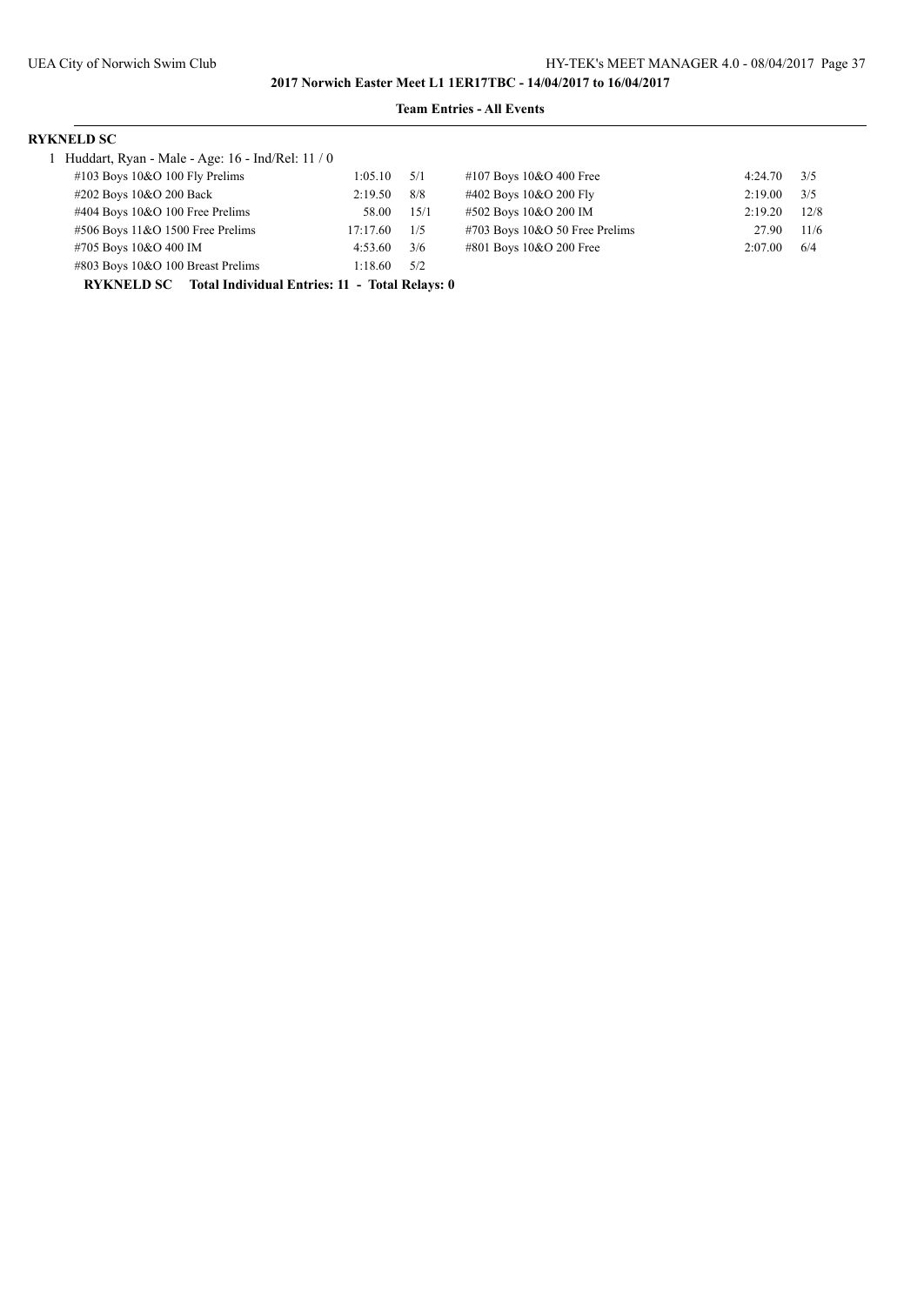| <b>SEVENOAKS SC</b>                                               |         |     |                                     |       |     |
|-------------------------------------------------------------------|---------|-----|-------------------------------------|-------|-----|
| 1 Farthing, Amy - Female - Age: $19$ - Ind/Rel: $1/0$             |         |     |                                     |       |     |
| $\#205$ Girls 11&O 800 Free Prelims                               | 9:43.51 | 3/6 |                                     |       |     |
| 2 Wilson, Oscar - Male - Age: $14$ - Ind/Rel: $2/0$               |         |     |                                     |       |     |
| #101 Boys $10&O$ 200 Breast                                       | 2:47.63 | 4/6 | $\#204$ Boys 10&O 50 Breast Prelims | 33.61 | 9/7 |
| <b>SEVENOAKS SC</b> Total Individual Entries: 3 - Total Relays: 0 |         |     |                                     |       |     |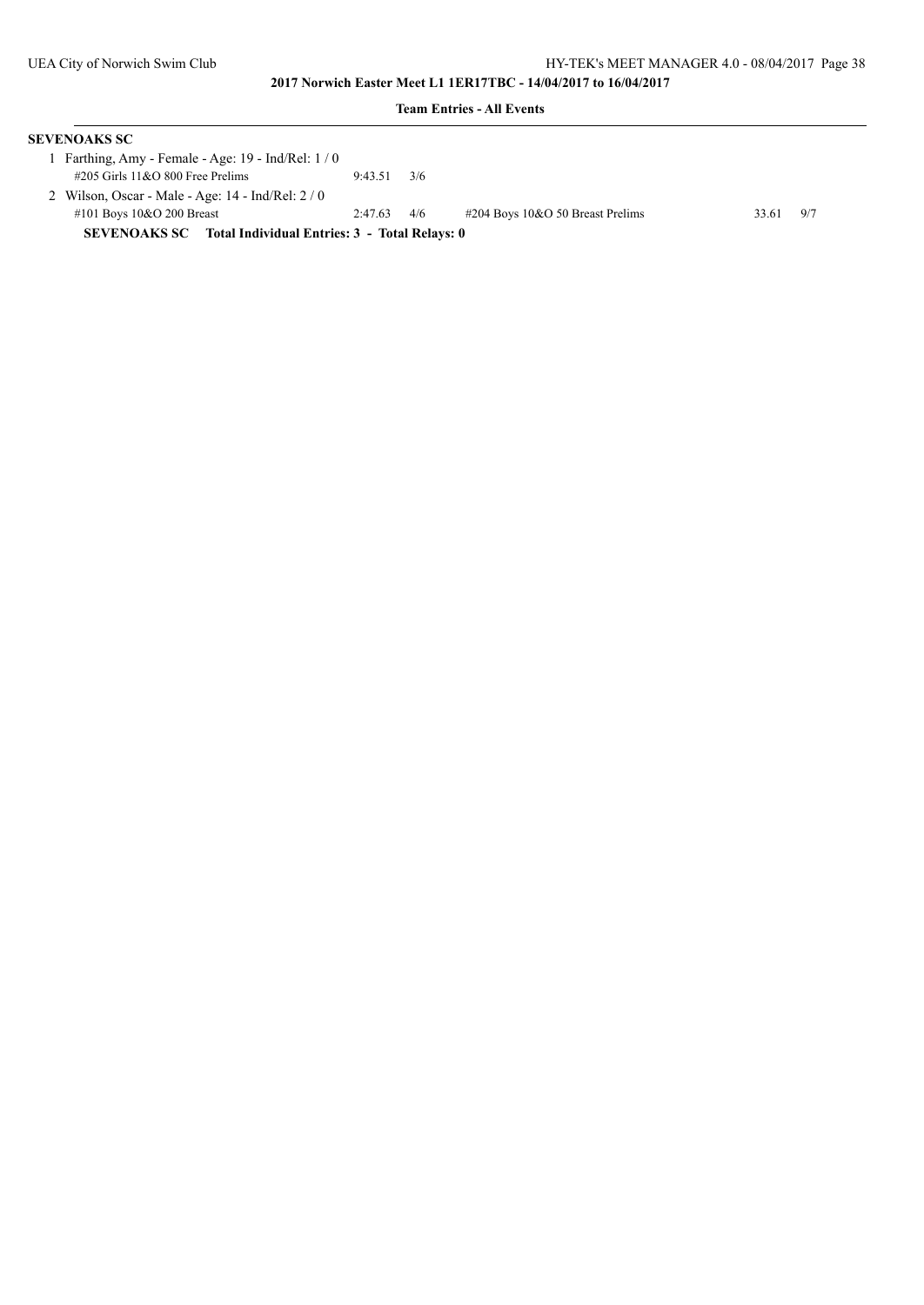### **Team Entries - All Events**

# **SHREWSBURY SC**

|                                                                     | 1 Sneddon, Eloise - Female - Age: 14 - Ind/Rel: 10 / 0 |         |      |                                    |         |       |
|---------------------------------------------------------------------|--------------------------------------------------------|---------|------|------------------------------------|---------|-------|
|                                                                     | $\#104$ Girls 10&O 100 Free Prelims                    | 1:04.72 | 13/4 | $\#203$ Girls 10&O 100 Fly Prelims | 1:09.96 | - 8/4 |
|                                                                     | $\#205$ Girls 11&O 800 Free Prelims                    | 9:42.95 | 1/3  | $\#403$ Girls 10&O 50 Free Prelims | 29.57   | 17/8  |
|                                                                     | #405 Girls 10&O 400 Free                               | 4:45.10 | 4/6  | #501 Girls 10&O 200 Fly            | 2:38.51 | 3/4   |
|                                                                     | $\#503$ Girls 10&O 100 Back Prelims                    | 1:08.58 | 13/2 | #505 Girls 10&O 50 Fly Prelims     | 32.94   | 10/3  |
|                                                                     | #702 Girls 10&O 200 Free                               | 2:15.04 | 7/4  | $\#802$ Girls 10&O 50 Back Prelims | 33.81   | 12/1  |
| <b>SHREWSBURY SC</b> Total Individual Entries: 10 - Total Relays: 0 |                                                        |         |      |                                    |         |       |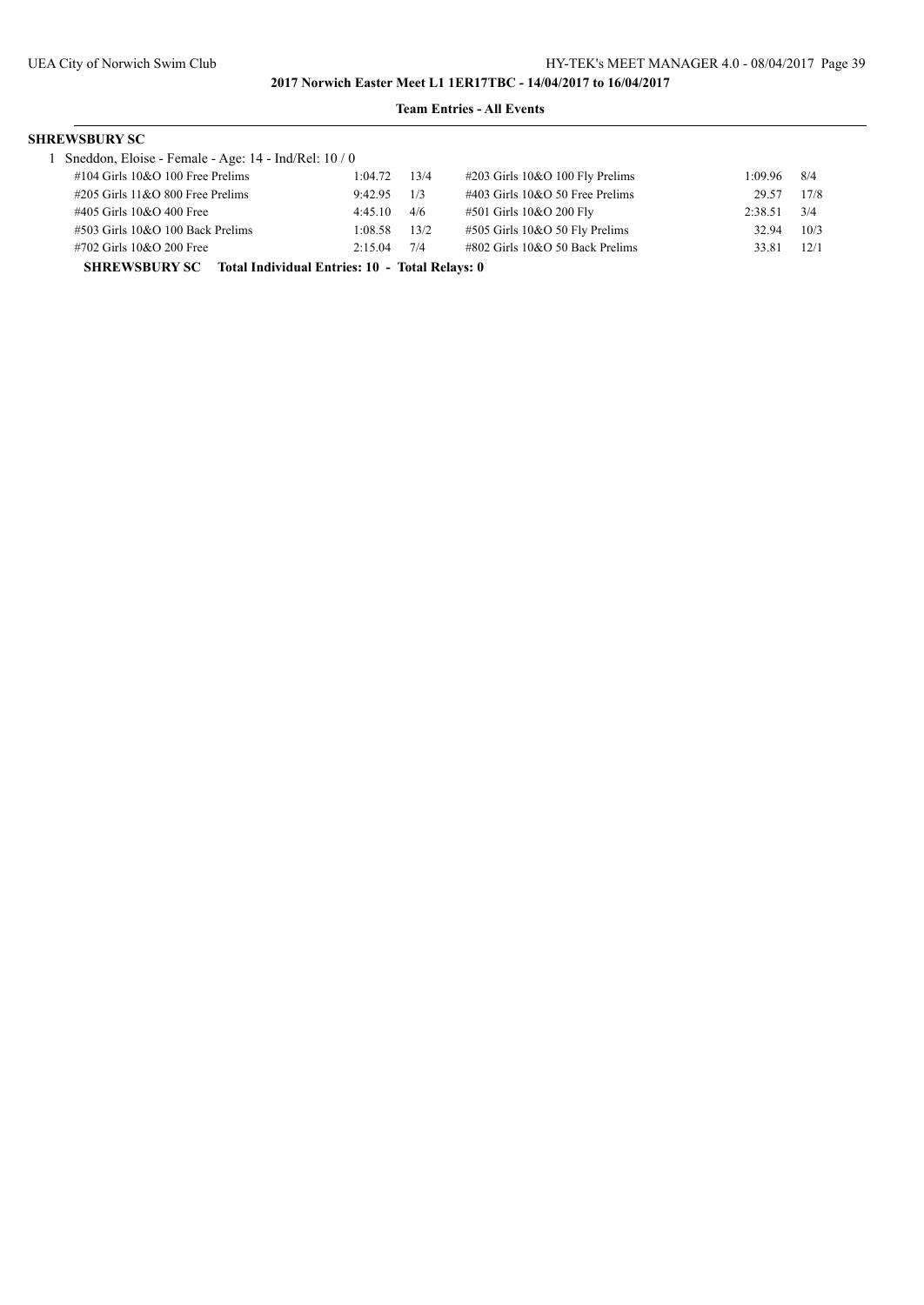**Team Entries - All Events**

# **SOUTH LINCS COMPETITIVE SC**

 1 Briggs, Mollie - Female - Age: 12 - Ind/Rel: 1 / 0 #205 Girls 11&O 800 Free Prelims 10:22.04 3/1 **SOUTH LINCS COMPETITIVE SC Total Individual Entries: 1 - Total Relays: 0**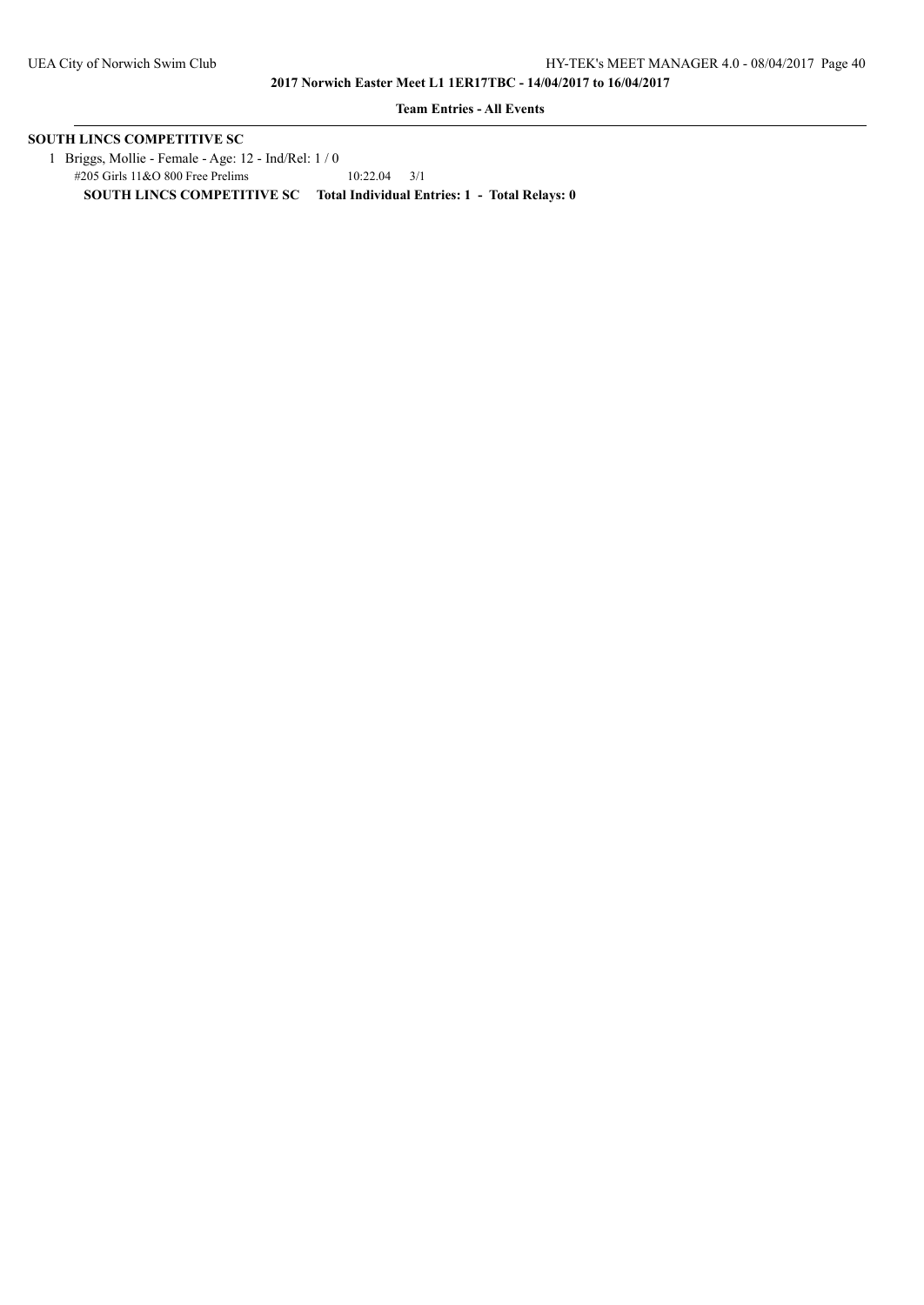| ST FELIX SCHOOL (SOUTHWOLD) SC                               |          |      |                                    |         |      |
|--------------------------------------------------------------|----------|------|------------------------------------|---------|------|
| 1 Bell, Harrison - Male - Age: 12 - Ind/Rel: 4 / 0           |          |      |                                    |         |      |
| #105 Boys 10&O 50 Back Prelims                               | 37.90    | 3/7  | #202 Boys 10&O 200 Back            | 2:47.10 | 3/7  |
| #701 Boys 10&O 100 Back Prelims                              | 1:19.70  | 2/6  | #703 Boys 10&O 50 Free Prelims     | 34.28   | 1/4  |
| 2 Britton, Elijah - Female - Age: 11 - Ind/Rel: 3 / 0        |          |      |                                    |         |      |
| #106 Girls 10&O 50 Breast Prelims                            | 43.24    | 2/3  | #201 Girls 10&O 200 Breast         | 3:15.70 | 2/2  |
| #704 Girls 10&O 100 Breast Prelims                           | 1:30.86  | 4/8  |                                    |         |      |
| 3 Carr, Joab - Male - Age: 13 - Ind/Rel: 7 / 0               |          |      |                                    |         |      |
| #105 Boys 10&O 50 Back Prelims                               | 37.09    | 4/8  | #202 Boys 10&O 200 Back            | 2:39.03 | 4/1  |
| #404 Boys 10&O 100 Free Prelims                              | 1:04.59  | 6/4  | #504 Boys 10&O 50 Fly Prelims      | 33.58   | 5/7  |
| #701 Boys 10&O 100 Back Prelims                              | 1:14.99  | 4/1  | #703 Boys 10&O 50 Free Prelims     | 30.20   | 6/3  |
| #801 Boys 10&O 200 Free                                      | 2:21.50  | 3/1  |                                    |         |      |
| 4 Chambers, Katy - Female - Age: 15 - Ind/Rel: 4 / 0         |          |      |                                    |         |      |
| #203 Girls 10&O 100 Fly Prelims                              | 1:09.87  | 11/8 | #405 Girls 10&O 400 Free           | 4:44.40 | 4/5  |
| #501 Girls 10&O 200 Fly                                      | 2:27.80  | 5/5  | #505 Girls 10&O 50 Fly Prelims     | 32.01   | 12/7 |
| 5 Chambers, Maddie - Female - Age: 17 - Ind/Rel: 6 / 0       |          |      |                                    |         |      |
| #205 Girls 11&O 800 Free Prelims                             | 9:36.40  | 3/3  | #403 Girls 10&O 50 Free Prelims    | 31.26   | 10/8 |
| #405 Girls 10&O 400 Free                                     | 4:43.30  | 5/8  | #501 Girls 10&O 200 Fly            | 2:31.97 | 5/1  |
| #505 Girls 10&O 50 Fly Prelims                               | 34.07    | 8/7  | #702 Girls 10&O 200 Free           | 2:18.10 | 5/5  |
| 6 Cole, Oscar - Male - Age: 11 - Ind/Rel: 8 / 0              |          |      |                                    |         |      |
| #105 Boys 10&O 50 Back Prelims                               | 39.27    | 2/6  | #202 Boys 10&O 200 Back            | 2:56.50 | 2/7  |
| #404 Boys 10&O 100 Free Prelims                              | 1:10.90  | 3/4  | #502 Boys 10&O 200 IM              | 3:04.80 | 2/1  |
| #504 Boys 10&O 50 Fly Prelims                                | 38.04    | 1/4  | #701 Boys 10&O 100 Back Prelims    | 1:21.60 | 2/2  |
| #703 Boys 10&O 50 Free Prelims                               | 32.94    | 2/4  | #801 Boys 10&O 200 Free            | 2:33.79 | 1/5  |
| 7 Jeffery, Finn - Male - Age: 14 - Ind/Rel: 9/0              |          |      |                                    |         |      |
| #101 Boys 10&O 200 Breast                                    | 2:37.03  | 6/3  | #105 Boys 10&O 50 Back Prelims     | 31.79   | 11/8 |
| #204 Boys 10&O 50 Breast Prelims                             | 34.59    | 8/8  | #404 Boys 10&O 100 Free Prelims    | 1:00.33 | 11/3 |
| #502 Boys 10&O 200 IM                                        | 2:27.33  | 9/4  | #504 Boys 10&O 50 Fly Prelims      | 31.64   | 7/5  |
| #701 Boys 10&O 100 Back Prelims                              | 1:12.83  | 4/4  | #703 Boys 10&O 50 Free Prelims     | 27.22   | 12/5 |
| #803 Boys 10&O 100 Breast Prelims                            | 1:17.02  | 5/5  |                                    |         |      |
| 8 Leeming, Chester - Male - Age: 13 - Ind/Rel: 7 / 0         |          |      |                                    |         |      |
| #105 Boys 10&O 50 Back Prelims                               | 32.64    | 8/2  | #107 Boys 10&O 400 Free            | 4:41.52 | 2/2  |
| #202 Boys 10&O 200 Back                                      | 2:24.15  | 6/5  | #404 Boys 10&O 100 Free Prelims    | 1:00.70 | 10/5 |
| #506 Boys 11&O 1500 Free Prelims                             | 18:13.00 | 1/7  | #701 Boys 10&O 100 Back Prelims    | 1:09.04 | 9/8  |
| #801 Boys 10&O 200 Free                                      | 2:13.10  | 4/3  |                                    |         |      |
| 9 Lines, Ava - Female - Age: 10 - Ind/Rel: 4 / 0             |          |      |                                    |         |      |
| #106 Girls 10&O 50 Breast Prelims                            | 50.11    | 1/7  | #403 Girls 10&O 50 Free Prelims    | 38.49   | 1/2  |
| #704 Girls 10&O 100 Breast Prelims                           | 1:48.90  | 1/7  | #802 Girls 10&O 50 Back Prelims    | 45.04   | 1/1  |
| 10 Lines, Freya - Female - Age: 15 - Ind/Rel: 5 / 0          |          |      |                                    |         |      |
| #106 Girls 10&O 50 Breast Prelims                            | 36.01    | 13/6 | #201 Girls 10&O 200 Breast         | 2:54.55 | 6/8  |
| #403 Girls 10&O 50 Free Prelims                              | 29.61    | 16/5 | #704 Girls 10&O 100 Breast Prelims | 1:19.86 | 11/7 |
| #802 Girls 10&O 50 Back Prelims                              | 33.62    | 12/2 |                                    |         |      |
| 11 Stephens, Josh - Male - Age: $14$ - Ind/Rel: $4/0$        |          |      |                                    |         |      |
| #101 Boys 10&O 200 Breast                                    | 2:56.80  | 3/5  | #204 Boys 10&O 50 Breast Prelims   | 38.36   | 4/4  |
| #502 Boys 10&O 200 IM                                        | 2:43.60  | 5/4  | #803 Boys 10&O 100 Breast Prelims  | 1:22.80 | 3/4  |
| 12 Stephens, Sam - Male - Age: 14 - Ind/Rel: 2 / 0           |          |      |                                    |         |      |
| #404 Boys 10&O 100 Free Prelims                              | 1:04.80  | 6/5  | #703 Boys 10&O 50 Free Prelims     | 30.33   | 6/2  |
| 13 Taylor, Sophie - Female - Age: 16 - Ind/Rel: 5 / 0        |          |      |                                    |         |      |
| #205 Girls 11&O 800 Free Prelims                             | 9:32.69  | 3/5  | #401 Girls 10&O 200 IM             | 2:31.53 | 13/6 |
| #405 Girls 10&O 400 Free                                     | 4:40.83  | 5/3  | #702 Girls 10&O 200 Free           | 2:16.01 | 6/5  |
| #804 Girls 10&O 400 IM                                       | 5:19.72  | 3/4  |                                    |         |      |
| 14 Thole, Noni - Female - Age: 12 - Ind/Rel: 6 / 0           |          |      |                                    |         |      |
| #104 Girls 10&O 100 Free Prelims                             | 1:15.19  | 2/4  | #203 Girls 10&O 100 Fly Prelims    | 1:15.87 | 4/5  |
| #401 Girls 10&O 200 IM                                       | 2:58.90  | 3/2  | #403 Girls 10&O 50 Free Prelims    | 33.93   | 3/6  |
| #501 Girls 10&O 200 Fly                                      | 2:53.51  | 2/2  | #505 Girls 10&O 50 Fly Prelims     | 34.48   | 7/2  |
| 15 Thomas-Mansfield, Jake - Male - Age: 17 - Ind/Rel: 10 / 0 |          |      |                                    |         |      |
| #103 Boys 10&O 100 Fly Prelims                               | 59.66    | 5/4  | #105 Boys 10&O 50 Back Prelims     | 29.91   | 11/3 |
| #107 Boys 10&O 400 Free                                      | 4:19.62  | 4/6  | #204 Boys 10&O 50 Breast Prelims   | 34.38   | 10/8 |
| #402 Boys 10&O 200 Fly                                       | 2:11.84  | 4/3  | #404 Boys 10&O 100 Free Prelims    | 55.47   | 13/4 |
| #502 Boys 10&O 200 IM                                        | 2:17.63  | 12/2 | #504 Boys 10&O 50 Fly Prelims      | 27.30   | 11/5 |
| #703 Boys 10&O 50 Free Prelims                               | 26.25    | 14/6 | #801 Boys 10&O 200 Free            | 2:00.71 | 8/6  |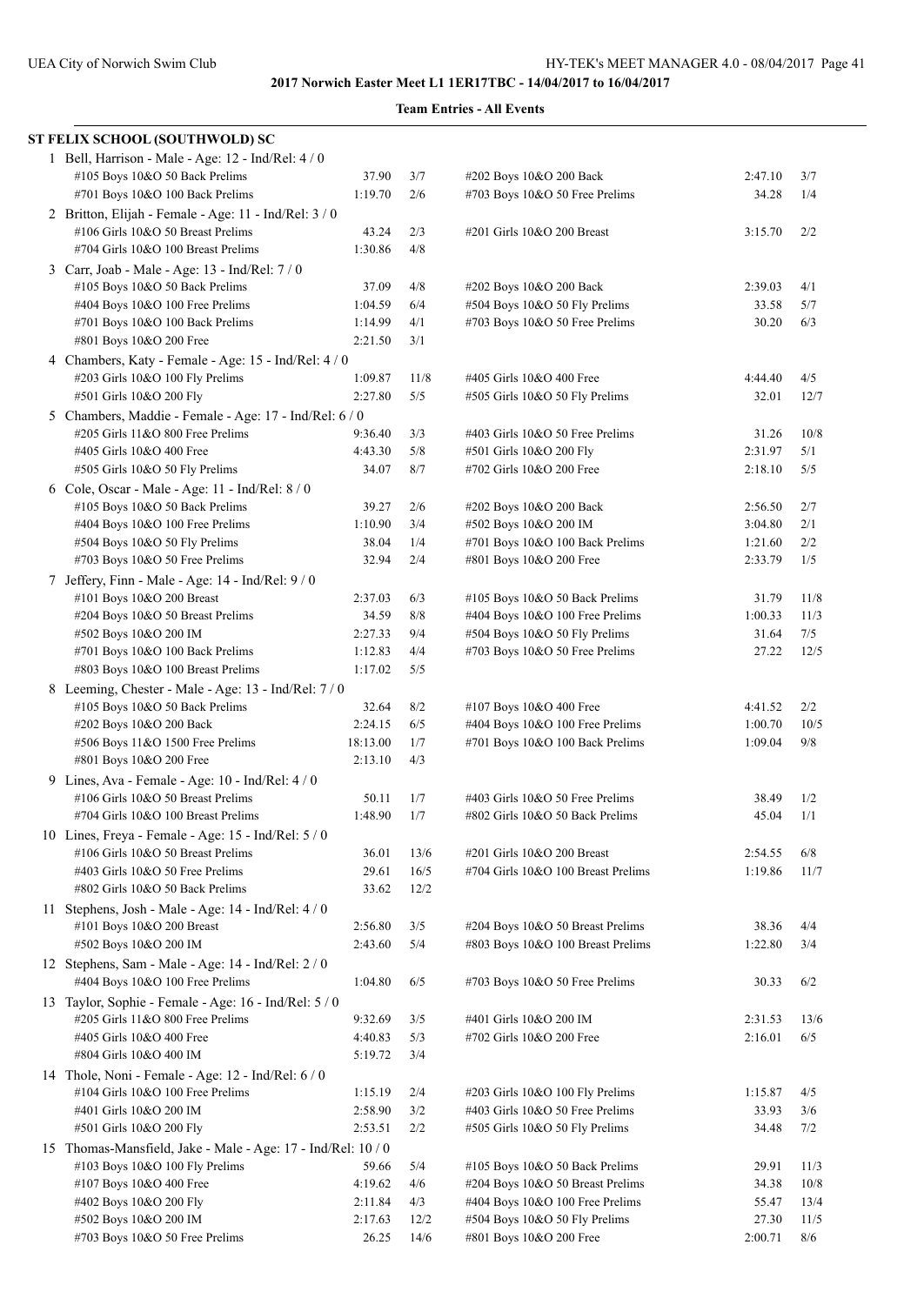|    | <b>ST FELIX SCHOOL (SOUTHWOLD) SC</b>                     |         |      |                                                 |          |      |
|----|-----------------------------------------------------------|---------|------|-------------------------------------------------|----------|------|
|    | 16 Tolliday, Ella - Female - Age: 15 - Ind/Rel: 4 / 0     |         |      |                                                 |          |      |
|    | #102 Girls 10&O 200 Back                                  | 2:35.46 | 5/4  | $\#104$ Girls $10&O$ 100 Free Prelims           | 1:04.45  | 14/8 |
|    | #503 Girls 10&O 100 Back Prelims                          | 1:12.47 | 10/5 | #505 Girls 10&O 50 Fly Prelims                  | 34.37    | 7/6  |
| 17 | Watson-Flowers, Clara - Female - Age: 11 - Ind/Rel: 5 / 0 |         |      |                                                 |          |      |
|    | $\#403$ Girls 10&O 50 Free Prelims                        | 32.82   | 5/4  | $\#503$ Girls 10&O 100 Back Prelims             | 1:20.80  | 4/4  |
|    | #505 Girls 10&O 50 Fly Prelims                            | 38.76   | 2/1  | #702 Girls 10&O 200 Free                        | 2:41.20  | 1/4  |
|    | #802 Girls 10&O 50 Back Prelims                           | 36.61   | 6/1  |                                                 |          |      |
| 18 | Webster, Owen - Male - Age: 14 - Ind/Rel: 8/0             |         |      |                                                 |          |      |
|    | #101 Boys 10&O 200 Breast                                 | 2:52.70 | 3/4  | #107 Boys 10&O 400 Free                         | 4:28.30  | 3/7  |
|    | #204 Boys 10&O 50 Breast Prelims                          | 35.67   | 6/3  | #404 Boys 10&O 100 Free Prelims                 | 1:01.54  | 10/7 |
|    | #504 Boys 10&O 50 Fly Prelims                             | 31.22   | 8/8  | #506 Boys 11&O 1500 Free Prelims                | 17:22.80 | 2/3  |
|    | #801 Boys 10&O 200 Free                                   | 2:10.18 | 5/6  | #803 Boys 10&O 100 Breast Prelims               | 1:18.69  | 5/7  |
|    | Westlake, Jess - Female - Age: 18 - Ind/Rel: 4 / 0        |         |      |                                                 |          |      |
|    | $\#104$ Girls $10&O$ 100 Free Prelims                     | 1:01.43 | 19/6 | $\#205$ Girls 11&O 800 Free Prelims             | 9:25.60  | 3/4  |
|    | $\#403$ Girls 10&O 50 Free Prelims                        | 28.65   | 21/7 | #405 Girls 10&O 400 Free                        | 4:37.48  | 6/2  |
| 20 | White, Daniel - Male - Age: $14$ - Ind/Rel: $8/0$         |         |      |                                                 |          |      |
|    | #105 Boys 10&O 50 Back Prelims                            | 34.15   | 6/3  | #107 Boys 10&O 400 Free                         | 4:41.98  | 2/7  |
|    | #404 Boys 10&O 100 Free Prelims                           | 1:01.40 | 10/2 | #502 Boys 10&O 200 IM                           | 2:42.80  | 6/1  |
|    | #504 Boys 10&O 50 Fly Prelims                             | 32.16   | 6/6  | #701 Boys 10&O 100 Back Prelims                 | 1:12.60  | 5/8  |
|    | #703 Boys 10&O 50 Free Prelims                            | 27.96   | 11/2 | #801 Boys 10&O 200 Free                         | 2:12.10  | 4/4  |
|    | ST FELIX SCHOOL (SOUTHWOLD) SC                            |         |      | Total Individual Entries: 113 - Total Relays: 0 |          |      |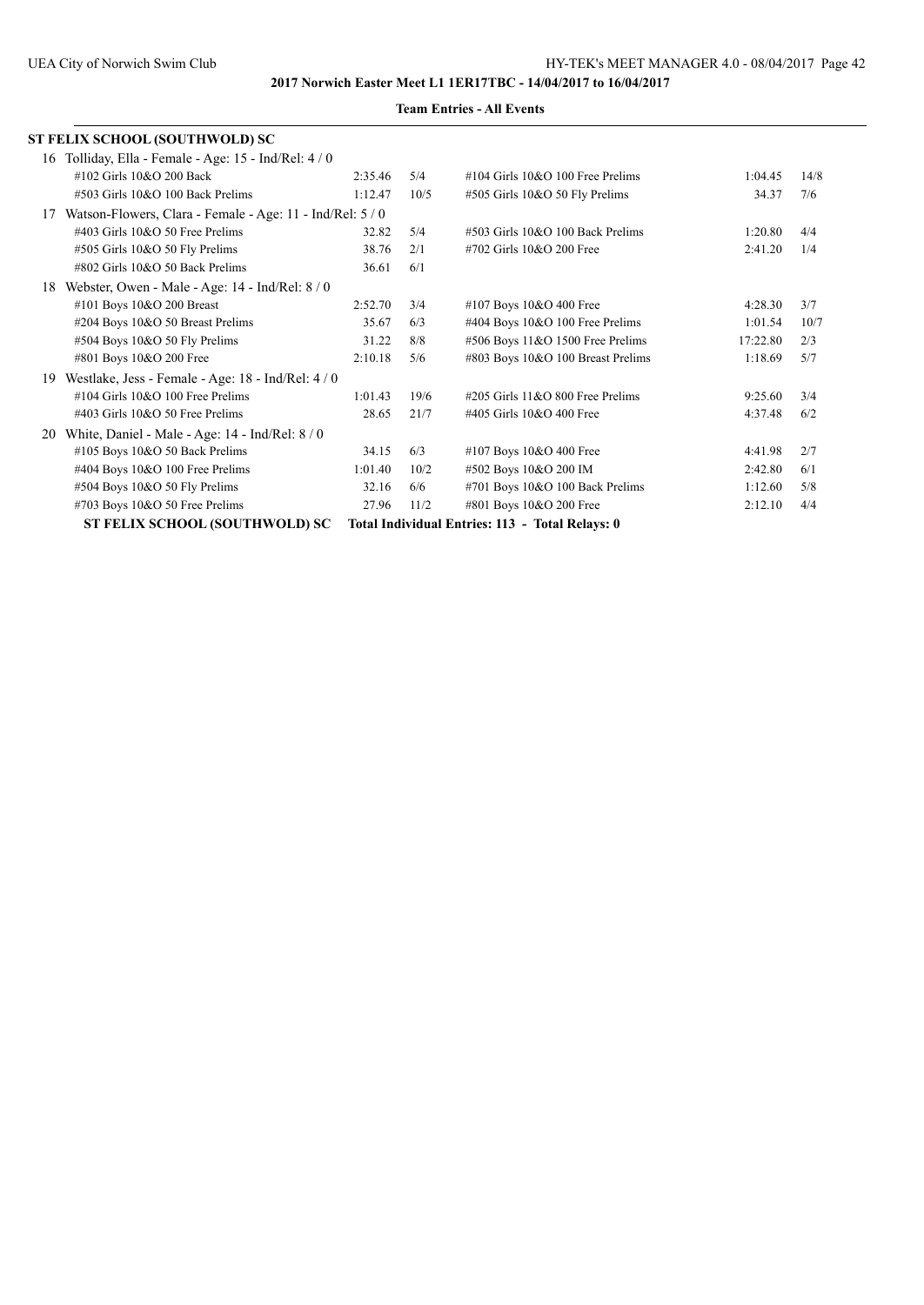# **ST IVES SC**

| 1 Coleman, Amy - Female - Age: $16$ - Ind/Rel: $5/0$     |         |      |
|----------------------------------------------------------|---------|------|
| $\#104$ Girls 10&O 100 Free Prelims                      | 1:05.20 | 13/2 |
| $\#403$ Girls 10&O 50 Free Prelims                       | 30.51   | 12/4 |
| $#505$ Girls 10&O 50 Fly Prelims                         | 32.95   | 10/2 |
| ST IVES SC Total Individual Entries: 5 - Total Relays: 0 |         |      |

| orchan, $\lim_{t \to 0}$ - 1 charge - $\lim_{t \to \infty}$ . 10 - ma/ref. 5 / 0 |                  |                                     |         |      |
|----------------------------------------------------------------------------------|------------------|-------------------------------------|---------|------|
| #104 Girls 10&O 100 Free Prelims                                                 | $1:05.20$ $13/2$ | #203 Girls 10&O 100 Fly Prelims     | 1:15.70 | 4/4  |
| #403 Girls 10&O 50 Free Prelims                                                  | 30.51 12/4       | $\#503$ Girls 10&O 100 Back Prelims | 1:15.20 | -8/1 |
|                                                                                  | $22.07 - 10.02$  |                                     |         |      |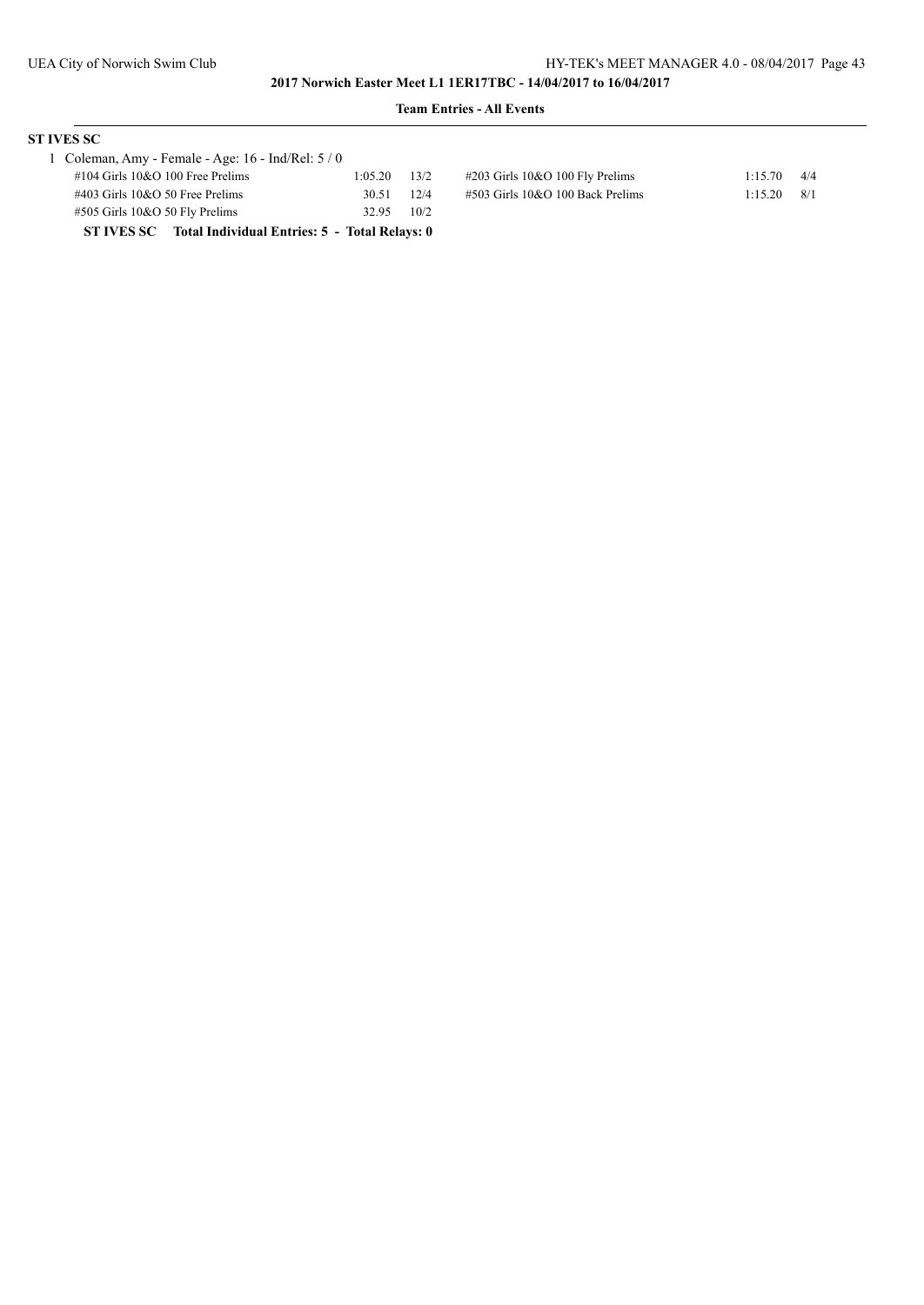| <b>Team Entries - All Events</b>                                    |                 |  |                                     |         |     |  |  |
|---------------------------------------------------------------------|-----------------|--|-------------------------------------|---------|-----|--|--|
| STOURBRIDGE SC                                                      |                 |  |                                     |         |     |  |  |
| 1 Bach, Amy - Female - Age: 12 - Ind/Rel: 3 / 0                     |                 |  |                                     |         |     |  |  |
| $\#104$ Girls $10&O$ 100 Free Prelims                               | $1:15.79$ $2/3$ |  | $\#503$ Girls 10&O 100 Back Prelims | 1:26.11 | 3/8 |  |  |
| $\#802$ Girls 10&O 50 Back Prelims                                  | 38.72 3/3       |  |                                     |         |     |  |  |
| <b>STOURBRIDGE SC</b> Total Individual Entries: 3 - Total Relays: 0 |                 |  |                                     |         |     |  |  |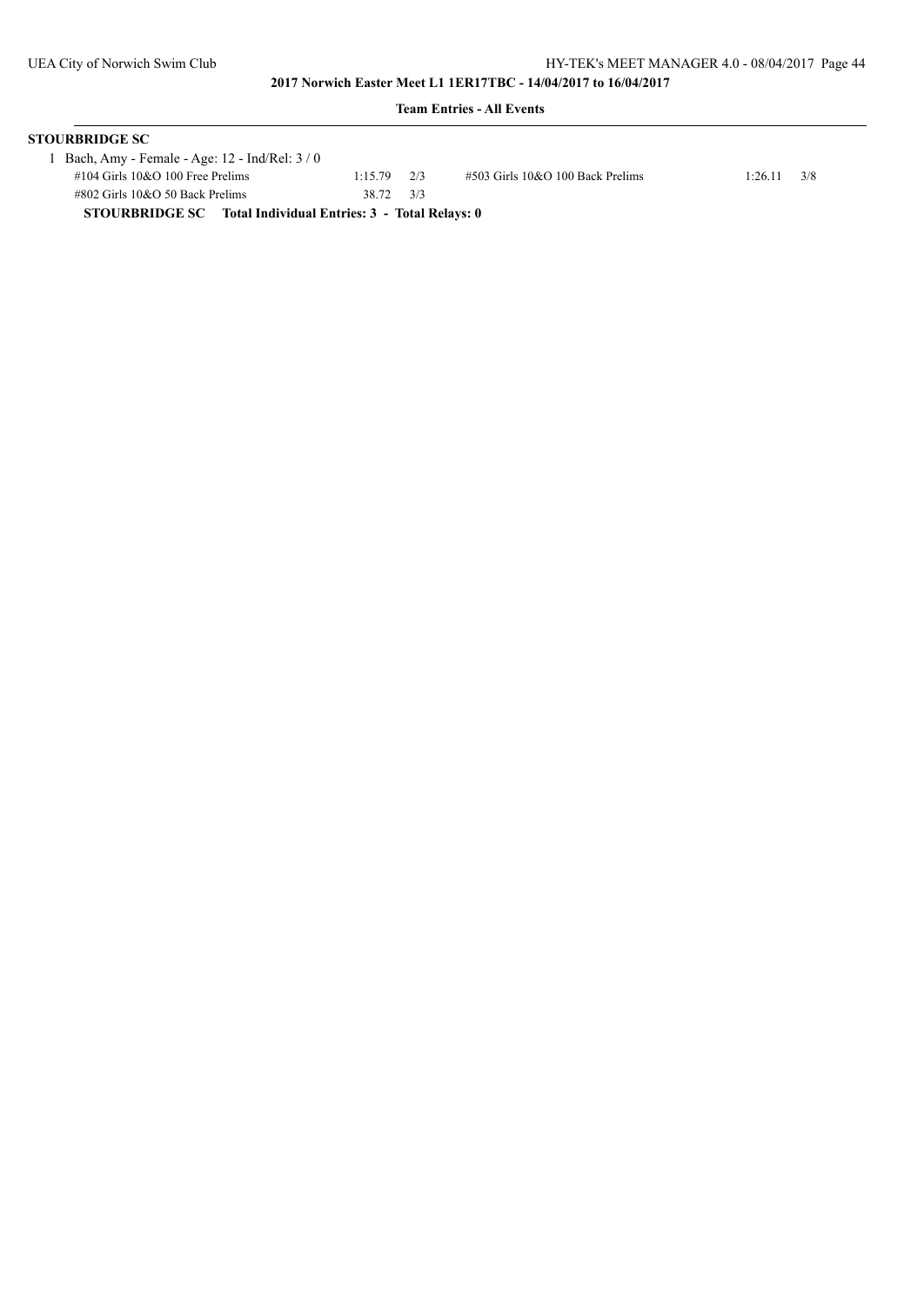# **Team Entries - All Events**

| STOWMARKET SWIMMING CLUB                                |         |      |                                     |         |      |
|---------------------------------------------------------|---------|------|-------------------------------------|---------|------|
| 1 Battle, Manfred - Male - Age: 15 - Ind/Rel: $8/0$     |         |      |                                     |         |      |
| #103 Boys 10&O 100 Fly Prelims                          | 1:00.23 | 7/5  | #105 Boys 10&O 50 Back Prelims      | 29.25   | 9/4  |
| #202 Boys 10&O 200 Back                                 | 2:13.34 | 8/6  | #204 Boys 10&O 50 Breast Prelims    | 35.22   | 7/1  |
| #402 Boys 10&O 200 Fly                                  | 2:20.03 | 3/6  | #404 Boys 10&O 100 Free Prelims     | 56.96   | 15/3 |
| #504 Boys 10&O 50 Fly Prelims                           | 27.26   | 12/5 | $\#703$ Boys 10&O 50 Free Prelims   | 26.25   | 13/6 |
| 2 Brown, Matthew - Male - Age: 12 - Ind/Rel: $7/0$      |         |      |                                     |         |      |
| #105 Boys 10&O 50 Back Prelims                          | 36.40   | 4/5  | #202 Boys 10&O 200 Back             | 2:50.01 | 2/5  |
| #404 Boys 10&O 100 Free Prelims                         | 1:11.63 | 3/8  | #502 Boys 10&O 200 IM               | 2:54.73 | 3/5  |
| #504 Boys 10&O 50 Fly Prelims                           | 36.16   | 3/7  | #701 Boys 10&O 100 Back Prelims     | 1:18.77 | 3/1  |
| #703 Boys 10&O 50 Free Prelims                          | 32.53   | 3/3  |                                     |         |      |
| 3 Chapman, Lewis - Male - Age: 16 - Ind/Rel: 6 / 0      |         |      |                                     |         |      |
| #103 Boys 10&O 100 Fly Prelims                          | 1:09.22 | 4/1  | #105 Boys 10&O 50 Back Prelims      | 33.40   | 7/6  |
| #404 Boys 10&O 100 Free Prelims                         | 1:02.38 | 9/2  | #504 Boys 10&O 50 Fly Prelims       | 29.94   | 10/1 |
| #701 Boys 10&O 100 Back Prelims                         | 1:11.51 | 5/2  | #703 Boys 10&O 50 Free Prelims      | 28.79   | 9/8  |
| 4 Clay, James - Male - Age: $12$ - Ind/Rel: $5/0$       |         |      |                                     |         |      |
| #101 Boys 10&O 200 Breast                               | 3:18.29 | 2/6  | #105 Boys 10&O 50 Back Prelims      | 38.35   | 3/1  |
| #204 Boys 10&O 50 Breast Prelims                        | 41.05   | 3/6  | #703 Boys 10&O 50 Free Prelims      | 33.79   | 2/7  |
| #803 Boys 10&O 100 Breast Prelims                       | 1:30.99 | 3/8  |                                     |         |      |
| 5 Coe, Calvin - Male - Age: 19 - Ind/Rel: 4 / 0         |         |      |                                     |         |      |
| #402 Boys 10&O 200 Fly                                  | 2:15.00 | 4/7  | #404 Boys 10&O 100 Free Prelims     | 57.18   | 14/6 |
| #703 Boys 10&O 50 Free Prelims                          | 26.07   | 13/3 | #705 Boys 10&O 400 IM               | 4:47.42 | 3/5  |
| 6 Dootson, Ella - Female - Age: $15$ - Ind/Rel: $4/0$   |         |      |                                     |         |      |
| #106 Girls 10&O 50 Breast Prelims                       | 39.62   | 7/7  | #203 Girls 10&O 100 Fly Prelims     | 1:14.10 | 6/7  |
| #403 Girls 10&O 50 Free Prelims                         | 31.09   | 11/7 | #505 Girls 10&O 50 Fly Prelims      | 32.98   | 10/7 |
| 7 Handley, Will - Male - Age: 15 - Ind/Rel: 5 / 0       |         |      |                                     |         |      |
| #101 Boys 10&O 200 Breast                               | 2:44.63 | 5/1  | #204 Boys 10&O 50 Breast Prelims    | 35.23   | 7/8  |
| #404 Boys 10&O 100 Free Prelims                         | 59.60   | 12/8 | #502 Boys 10&O 200 IM               | 2:26.23 | 10/2 |
| #803 Boys 10&O 100 Breast Prelims                       | 1:16.07 | 8/8  |                                     |         |      |
| 8 Lander, Sophie - Female - Age: 12 - Ind/Rel: 9/0      |         |      |                                     |         |      |
| #102 Girls 10&O 200 Back                                | 2:43.14 | 4/8  | #104 Girls 10&O 100 Free Prelims    | 1:07.98 | 9/7  |
| #401 Girls 10&O 200 IM                                  | 2:48.47 | 6/4  | #403 Girls 10&O 50 Free Prelims     | 31.46   | 9/2  |
| #503 Girls 10&O 100 Back Prelims                        | 1:14.57 | 8/3  | #505 Girls 10&O 50 Fly Prelims      | 35.77   | 5/8  |
| #702 Girls 10&O 200 Free                                | 2:28.52 | 3/2  | #704 Girls 10&O 100 Breast Prelims  | 1:36.00 | 2/3  |
| #802 Girls 10&O 50 Back Prelims                         | 34.88   | 9/2  |                                     |         |      |
| 9 Radziunaite, Lija - Female - Age: 15 - Ind/Rel: $6/0$ |         |      |                                     |         |      |
| #102 Girls 10&O 200 Back                                | 2:28.63 | 8/3  | $\#104$ Girls 10&O 100 Free Prelims | 1:02.68 | 16/5 |
| #401 Girls 10&O 200 IM                                  | 2:33.84 | 12/6 | #403 Girls 10&O 50 Free Prelims     | 28.74   | 19/1 |
| #503 Girls 10&O 100 Back Prelims                        | 1:06.02 | 13/4 | #505 Girls 10&O 50 Fly Prelims      | 31.35   | 13/6 |
| 10 Shaw, Katy - Female - Age: 13 - Ind/Rel: $4/0$       |         |      |                                     |         |      |
| #104 Girls 10&O 100 Free Prelims                        | 1:12.63 | 4/3  | #403 Girls 10&O 50 Free Prelims     | 33.89   | 3/5  |
| #505 Girls 10&O 50 Fly Prelims                          | 36.56   | 4/7  | #802 Girls 10&O 50 Back Prelims     | 38.17   | 4/6  |
| 11 Wallace, Emily - Female - Age: 17 - Ind/Rel: $1/0$   |         |      |                                     |         |      |
| #403 Girls 10&O 50 Free Prelims                         | 31.71   | 8/6  |                                     |         |      |
|                                                         |         |      |                                     |         |      |

**STOWMARKET SWIMMING CLUB Total Individual Entries: 59 - Total Relays: 0**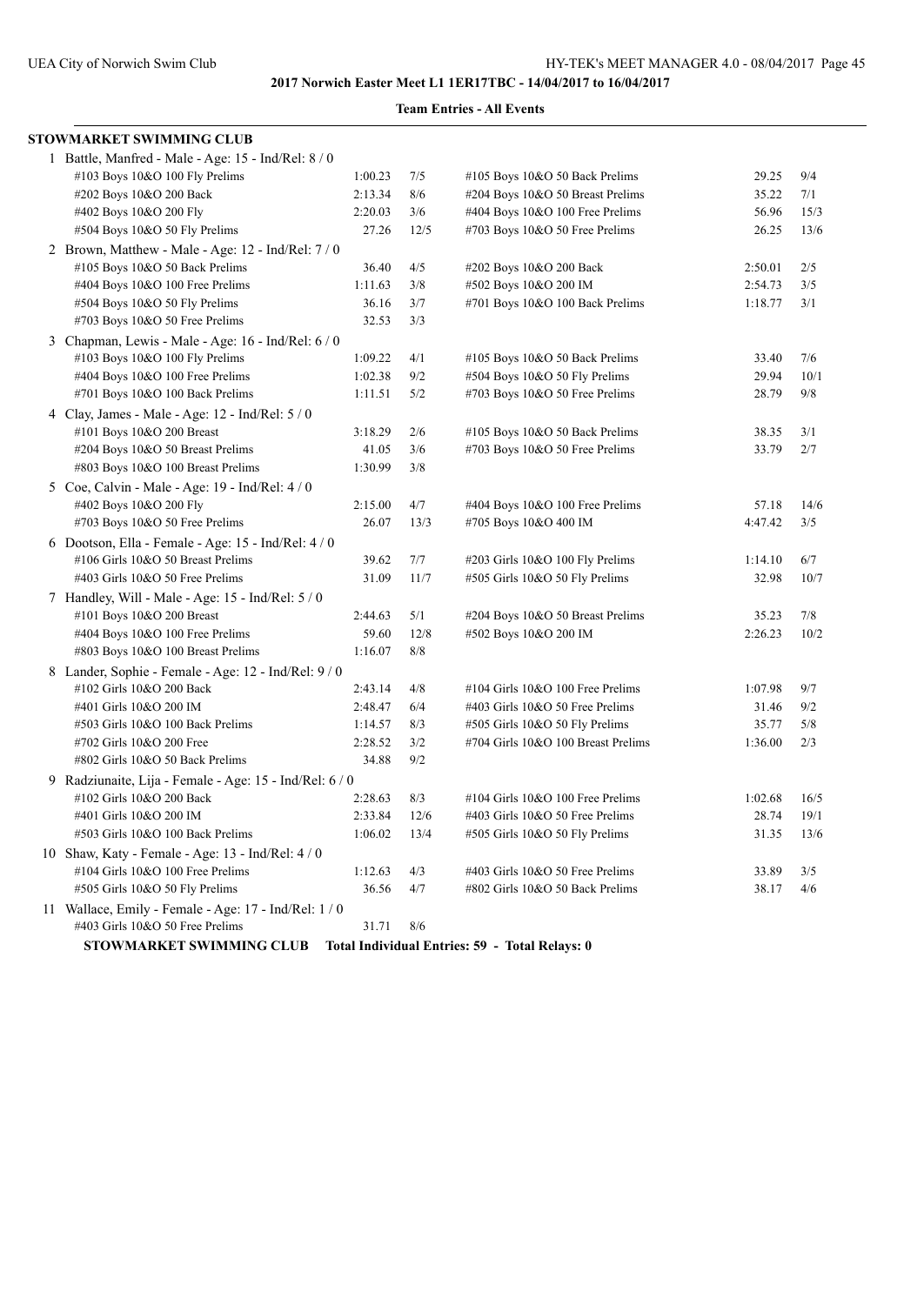|   | TEAM IPSWICH SWIMMING                                     |         |      |                                                |         |      |
|---|-----------------------------------------------------------|---------|------|------------------------------------------------|---------|------|
|   | 1 Baker-Woods, Xanthe - Female - Age: 13 - Ind/Rel: 4 / 0 |         |      |                                                |         |      |
|   | #106 Girls 10&O 50 Breast Prelims                         | 47.83   | 1/2  | $\#201$ Girls 10&O 200 Breast                  | 3:46.50 | 1/5  |
|   | #704 Girls 10&O 100 Breast Prelims                        | 1:42.50 | 1/6  | #802 Girls 10&O 50 Back Prelims                | 45.52   | 1/8  |
|   | 2 Baker-Woods, Xavier - Male - Age: 13 - Ind/Rel: 6 / 0   |         |      |                                                |         |      |
|   | #103 Boys 10&O 100 Fly Prelims                            | 1:19.89 | 2/7  | $\#105$ Boys 10&O 50 Back Prelims              | 35.54   | 5/4  |
|   | #404 Boys 10&O 100 Free Prelims                           | 1:09.80 | 4/3  | #504 Boys 10&O 50 Fly Prelims                  | 35.85   | 3/2  |
|   | #701 Boys 10&O 100 Back Prelims                           | 1:17.20 | 3/2  | $\#703$ Boys 10&O 50 Free Prelims              | 32.00   | 4/7  |
|   | Button, Safia - Female - Age: 13 - Ind/Rel: 1/0           |         |      |                                                |         |      |
|   | #203 Girls 10&O 100 Fly Prelims                           | 1:10.10 | 8/3  |                                                |         |      |
|   | Cottee, Sam - Male - Age: 17 - Ind/Rel: 5 / 0             |         |      |                                                |         |      |
|   | #204 Boys 10&O 50 Breast Prelims                          | 32.26   | 8/4  | #404 Boys 10&O 100 Free Prelims                | 54.38   | 14/4 |
|   | #703 Boys 10&O 50 Free Prelims                            | 25.13   | 15/4 | #801 Boys 10&O 200 Free                        | 2:00.00 | 8/5  |
|   | #803 Boys 10&O 100 Breast Prelims                         | 1:10.90 | 6/5  |                                                |         |      |
|   | 5 Day, Elliott - Male - Age: 15 - Ind/Rel: 1/0            |         |      |                                                |         |      |
|   | #402 Boys 10&O 200 Fly                                    | 2:25.30 | 2/4  |                                                |         |      |
|   | 6 Debenham, Matthew - Male - Age: 13 - Ind/Rel: 2/0       |         |      |                                                |         |      |
|   | #101 Boys 10&O 200 Breast                                 | 2:45.90 | 4/5  | $\#103$ Boys 10&O 100 Fly Prelims              | 1:08.30 | 4/6  |
|   | 7 Rosher, Isabelle - Female - Age: 14 - Ind/Rel: 3/0      |         |      |                                                |         |      |
|   | #104 Girls 10&O 100 Free Prelims                          | 1:04.80 | 13/5 | #106 Girls 10&O 50 Breast Prelims              | 37.40   | 11/8 |
|   | $\#205$ Girls 11&O 800 Free Prelims                       | 9:53.80 | 1/2  |                                                |         |      |
| 8 | Smith, Ellie-Mae - Female - Age: $16$ - Ind/Rel: $1/0$    |         |      |                                                |         |      |
|   | #203 Girls 10&O 100 Fly Prelims                           | 1:10.70 | 8/2  |                                                |         |      |
|   | <b>TEAM IPSWICH SWIMMING</b>                              |         |      | Total Individual Entries: 23 - Total Relays: 0 |         |      |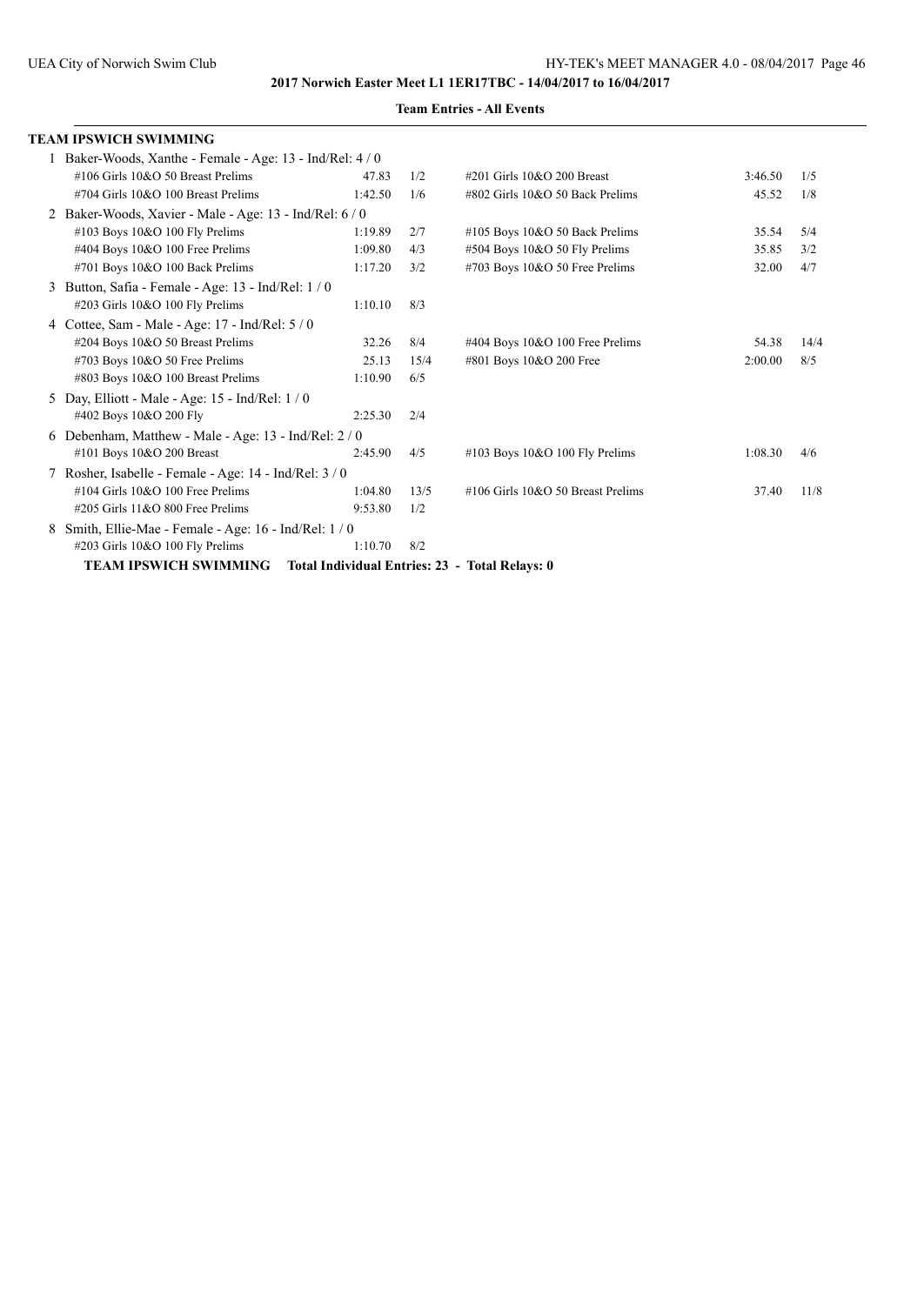**Team Entries - All Events**

# **TEAM LUTON SWIMMING**

1 Walmsley, Celyn - Female - Age: 16 - Ind/Rel: 1 / 0<br>
#201 Girls 10&O 200 Breast 2:49.50 7/2 #201 Girls 10&O 200 Breast **TEAM LUTON SWIMMING Total Individual Entries: 1 - Total Relays: 0**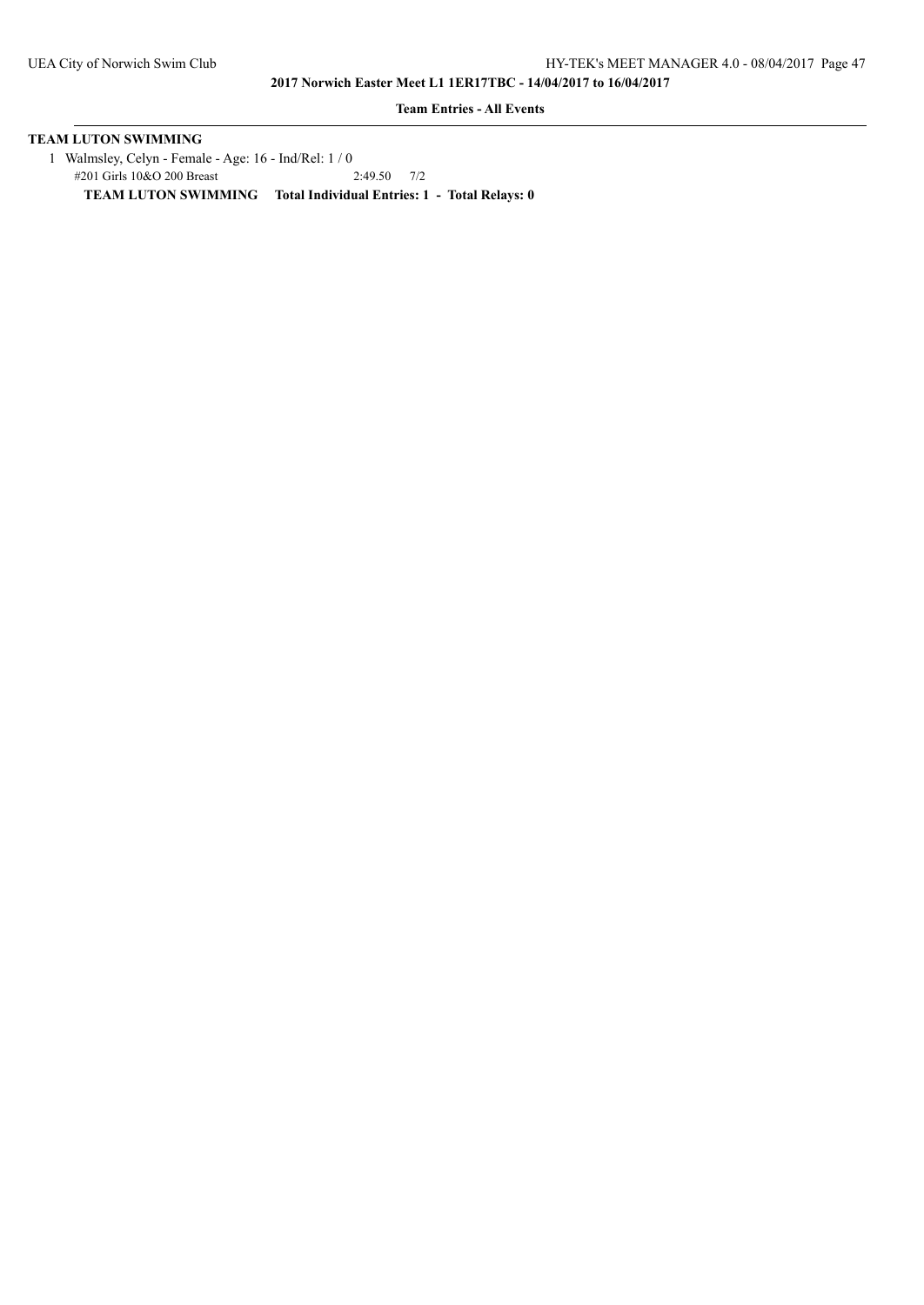### **Team Entries - All Events**

| <b>TEDDINGTON SC</b>                             |          |     |
|--------------------------------------------------|----------|-----|
| 1 Hunt, Edward - Male - Age: 14 - Ind/Rel: 1 / 0 |          |     |
| $\#506$ Boys 11&O 1500 Free Prelims              | 18:09.88 | 2/7 |
|                                                  |          |     |

 2 Sayers, Brandon - Male - Age: 19 - Ind/Rel: 1 / 0 #506 Boys 11&O 1500 Free Prelims 17:03.25 1/4 **TEDDINGTON SC Total Individual Entries: 2 - Total Relays: 0**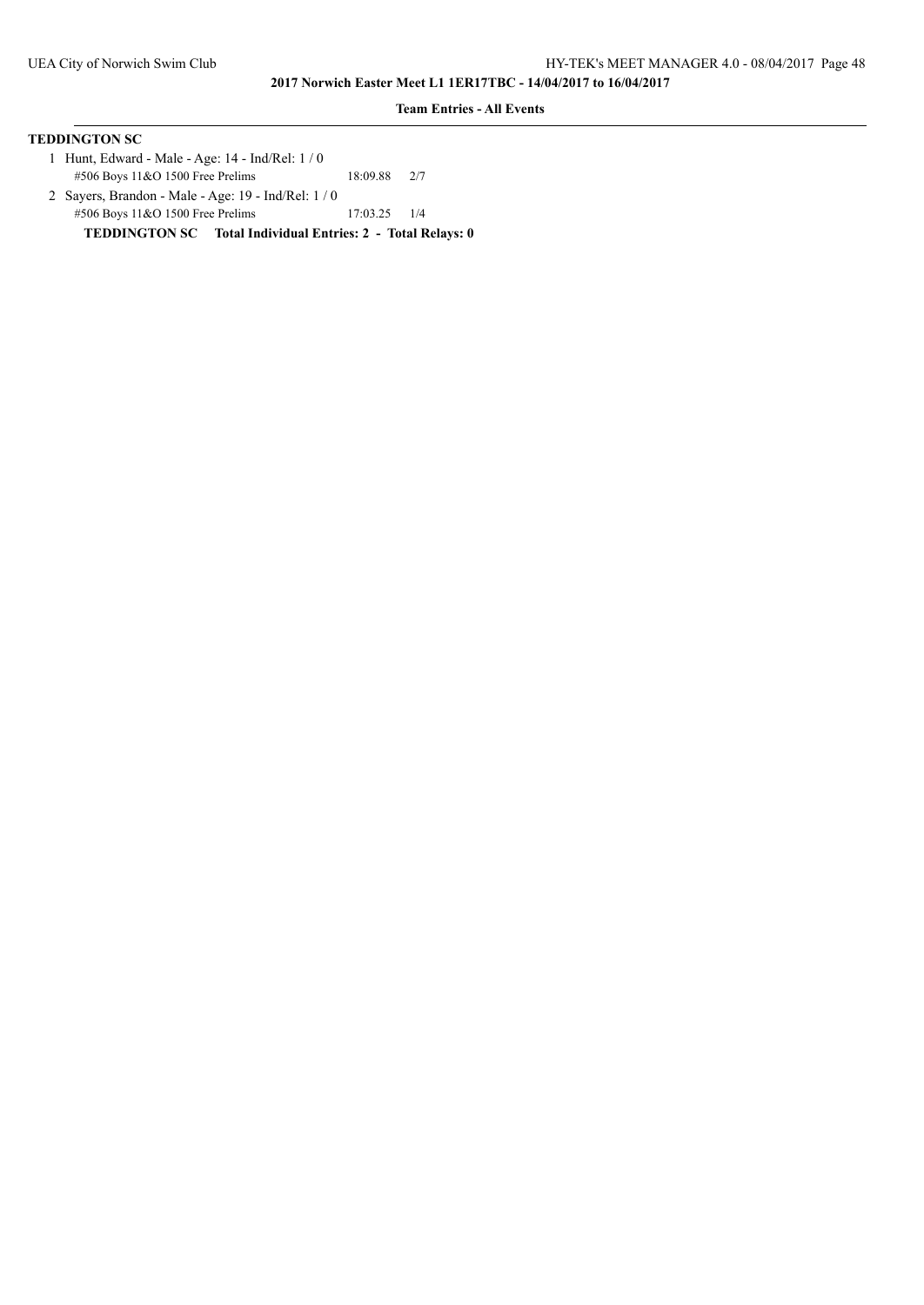| UEA CITY OF NORWICH SC                                                                      |         |      |                                    |         |      |
|---------------------------------------------------------------------------------------------|---------|------|------------------------------------|---------|------|
| 1 Abram, Jack - Male - Age: 12 - Ind/Rel: 9 / 0                                             |         |      |                                    |         |      |
| #105 Boys 10&O 50 Back Prelims                                                              | 38.80   | 2/4  | #204 Boys 10&O 50 Breast Prelims   | 42.82   | 2/4  |
| #402 Boys 10&O 200 Fly                                                                      | 2:59.90 | 1/3  | #404 Boys 10&O 100 Free Prelims    | 1:10.92 | 3/5  |
| #502 Boys 10&O 200 IM                                                                       | 2:55.36 | 3/6  | #504 Boys 10&O 50 Fly Prelims      | 35.60   | 3/6  |
| #703 Boys 10&O 50 Free Prelims                                                              | 32.73   | 3/1  | #801 Boys 10&O 200 Free            | 2:30.60 | 2/7  |
| #803 Boys 10&O 100 Breast Prelims                                                           | 1:34.50 | 2/2  |                                    |         |      |
| 2 Abramson, Charlotte - Female - Age: 13 - Ind/Rel: 8 / 0                                   |         |      |                                    |         |      |
| #104 Girls 10&O 100 Free Prelims                                                            | 1:05.29 | 13/7 | #106 Girls 10&O 50 Breast Prelims  | 37.70   | 10/2 |
| #201 Girls 10&O 200 Breast                                                                  | 2:52.80 | 6/7  | #203 Girls 10&O 100 Fly Prelims    | 1:15.30 | 5/7  |
| #401 Girls 10&O 200 IM                                                                      | 2:35.95 | 11/4 | #403 Girls 10&O 50 Free Prelims    | 30.32   | 14/8 |
| #505 Girls 10&O 50 Fly Prelims                                                              | 32.94   | 10/6 | #704 Girls 10&O 100 Breast Prelims | 1:18.43 | 11/6 |
| 3 Adcock, Niamh - Female - Age: 16 - Ind/Rel: 6 / 0                                         |         |      |                                    |         |      |
| #104 Girls 10&O 100 Free Prelims                                                            | 1:03.10 | 16/1 | #203 Girls 10&O 100 Fly Prelims    | 1:09.57 | 10/1 |
| #403 Girls 10&O 50 Free Prelims                                                             | 29.10   | 18/1 | #501 Girls 10&O 200 Fly            | 2:38.37 | 4/8  |
| #505 Girls 10&O 50 Fly Prelims                                                              | 31.10   | 15/8 | #702 Girls 10&O 200 Free           | 2:17.90 | 5/4  |
|                                                                                             |         |      |                                    |         |      |
| 4 Anderson, Naryce - Female - Age: 15 - Ind/Rel: 2/0<br>$\#104$ Girls 10&O 100 Free Prelims | 1:09.49 | 7/2  | #403 Girls 10&O 50 Free Prelims    | 31.54   | 9/7  |
|                                                                                             |         |      |                                    |         |      |
| 5 Andrews, Katie - Female - Age: 13 - Ind/Rel: 4 / 0                                        |         |      |                                    |         |      |
| #104 Girls 10&O 100 Free Prelims                                                            | 1:12.70 | 4/2  | #106 Girls 10&O 50 Breast Prelims  | 41.60   | 4/8  |
| #704 Girls 10&O 100 Breast Prelims                                                          | 1:31.00 | 3/4  | #802 Girls 10&O 50 Back Prelims    | 38.50   | 3/4  |
| 6 Andrews, Lewis - Male - Age: $10$ - Ind/Rel: $6/0$                                        |         |      |                                    |         |      |
| #101 Boys 10&O 200 Breast                                                                   | 3:48.80 | 1/3  | #105 Boys 10&O 50 Back Prelims     | 42.80   | 1/4  |
| #202 Boys 10&O 200 Back                                                                     | 3:21.00 | 1/3  | #204 Boys 10&O 50 Breast Prelims   | 46.66   | 2/7  |
| #703 Boys 10&O 50 Free Prelims                                                              | 38.10   | 1/7  | #803 Boys 10&O 100 Breast Prelims  | 1:46.43 | 1/3  |
| 7 %Applegate, Jessica-Jane - Female - Age: 21 - Ind/Rel: 9 / 0                              |         |      |                                    |         |      |
| #104 Girls 10&O 100 Free Prelims                                                            | 59.04   | 18/4 | #203 Girls 10&O 100 Fly Prelims    | 1:05.27 | 10/4 |
| #401 Girls 10&O 200 IM                                                                      | 2:26.59 | 14/4 | #403 Girls 10&O 50 Free Prelims    | 27.33   | 21/4 |
| #405 Girls 10&O 400 Free                                                                    | 4:30.40 | 6/4  | #503 Girls 10&O 100 Back Prelims   | 1:07.07 | 12/3 |
| #505 Girls 10&O 50 Fly Prelims                                                              | 29.31   | 15/4 | #702 Girls 10&O 200 Free           | 2:05.61 | 9/4  |
| #804 Girls 10&O 400 IM                                                                      | 5:14.34 | 4/3  |                                    |         |      |
| 8 Bateman, Millie - Female - Age: 14 - Ind/Rel: 7 / 0                                       |         |      |                                    |         |      |
| #102 Girls 10&O 200 Back                                                                    | 2:42.60 | 4/7  | #104 Girls 10&O 100 Free Prelims   | 1:08.40 | 8/6  |
| #203 Girls 10&O 100 Fly Prelims                                                             | 1:12.60 | 7/7  | #501 Girls 10&O 200 Fly            | 2:43.50 | 3/8  |
| #503 Girls 10&O 100 Back Prelims                                                            | 1:12.40 | 10/4 | #505 Girls 10&O 50 Fly Prelims     | 32.70   | 11/7 |
| #802 Girls 10&O 50 Back Prelims                                                             | 34.20   | 11/7 |                                    |         |      |
| 9 Blowers, Ben - Male - Age: 15 - Ind/Rel: 6 / 0                                            |         |      |                                    |         |      |
| #105 Boys 10&O 50 Back Prelims                                                              | 31.44   | 11/7 | #202 Boys 10&O 200 Back            | 2:26.40 | 5/4  |
| #404 Boys 10&O 100 Free Prelims                                                             | 57.90   | 14/7 | #701 Boys 10&O 100 Back Prelims    | 1:08.30 | 8/7  |
| #703 Boys 10&O 50 Free Prelims                                                              | 26.67   | 13/2 | #801 Boys 10&O 200 Free            | 2:07.72 | 6/6  |
| 10 Bowers, Jack - Male - Age: 15 - Ind/Rel: 3 / 0                                           |         |      |                                    |         |      |
| #204 Boys 10&O 50 Breast Prelims                                                            | 37.70   | 5/2  | #404 Boys 10&O 100 Free Prelims    | 1:03.70 | 8/7  |
| #703 Boys 10&O 50 Free Prelims                                                              | 28.00   | 11/1 |                                    |         |      |
| 11 Brand, Alice - Female - Age: 10 - Ind/Rel: 2 / 0                                         |         |      |                                    |         |      |
|                                                                                             |         |      |                                    |         |      |
| #102 Girls 10&O 200 Back                                                                    | 3:25.50 | 1/2  | #403 Girls 10&O 50 Free Prelims    | 39.80   | 1/1  |
| 12 Brown, Olivia - Female - Age: 15 - Ind/Rel: 2/0                                          |         |      |                                    |         |      |
| #104 Girls 10&O 100 Free Prelims                                                            | 1:10.20 | 6/7  | #106 Girls 10&O 50 Breast Prelims  | 39.70   | 6/5  |
| 13 Browne, Anna - Female - Age: 12 - Ind/Rel: 3 / 0                                         |         |      |                                    |         |      |
| #106 Girls 10&O 50 Breast Prelims                                                           | 42.20   | 3/5  | #201 Girls 10&O 200 Breast         | 3:12.00 | 2/4  |
| #704 Girls 10&O 100 Breast Prelims                                                          | 1:28.90 | 4/4  |                                    |         |      |
| 14 Brzeczek, Robert - Male - Age: 12 - Ind/Rel: 8 / 0                                       |         |      |                                    |         |      |
| #105 Boys 10&O 50 Back Prelims                                                              | 39.70   | 2/2  | #204 Boys 10&O 50 Breast Prelims   | 43.60   | 2/5  |
| #404 Boys 10&O 100 Free Prelims                                                             | 1:13.07 | 2/6  | #502 Boys 10&O 200 IM              | 3:02.10 | 2/6  |
| #504 Boys 10&O 50 Fly Prelims                                                               | 38.10   | 1/3  | #701 Boys 10&O 100 Back Prelims    | 1:24.10 | 2/8  |
| #703 Boys 10&O 50 Free Prelims                                                              | 33.90   | 2/1  | #803 Boys 10&O 100 Breast Prelims  | 1:34.70 | 2/7  |
| 15 Bush, Louise - Female - Age: 26 - Ind/Rel: 3 / 0                                         |         |      |                                    |         |      |
| #106 Girls 10&O 50 Breast Prelims                                                           | 34.22   | 12/4 | #201 Girls 10&O 200 Breast         | 2:39.80 | 8/4  |
| #704 Girls 10&O 100 Breast Prelims                                                          | 1:13.80 | 11/4 |                                    |         |      |
|                                                                                             |         |      |                                    |         |      |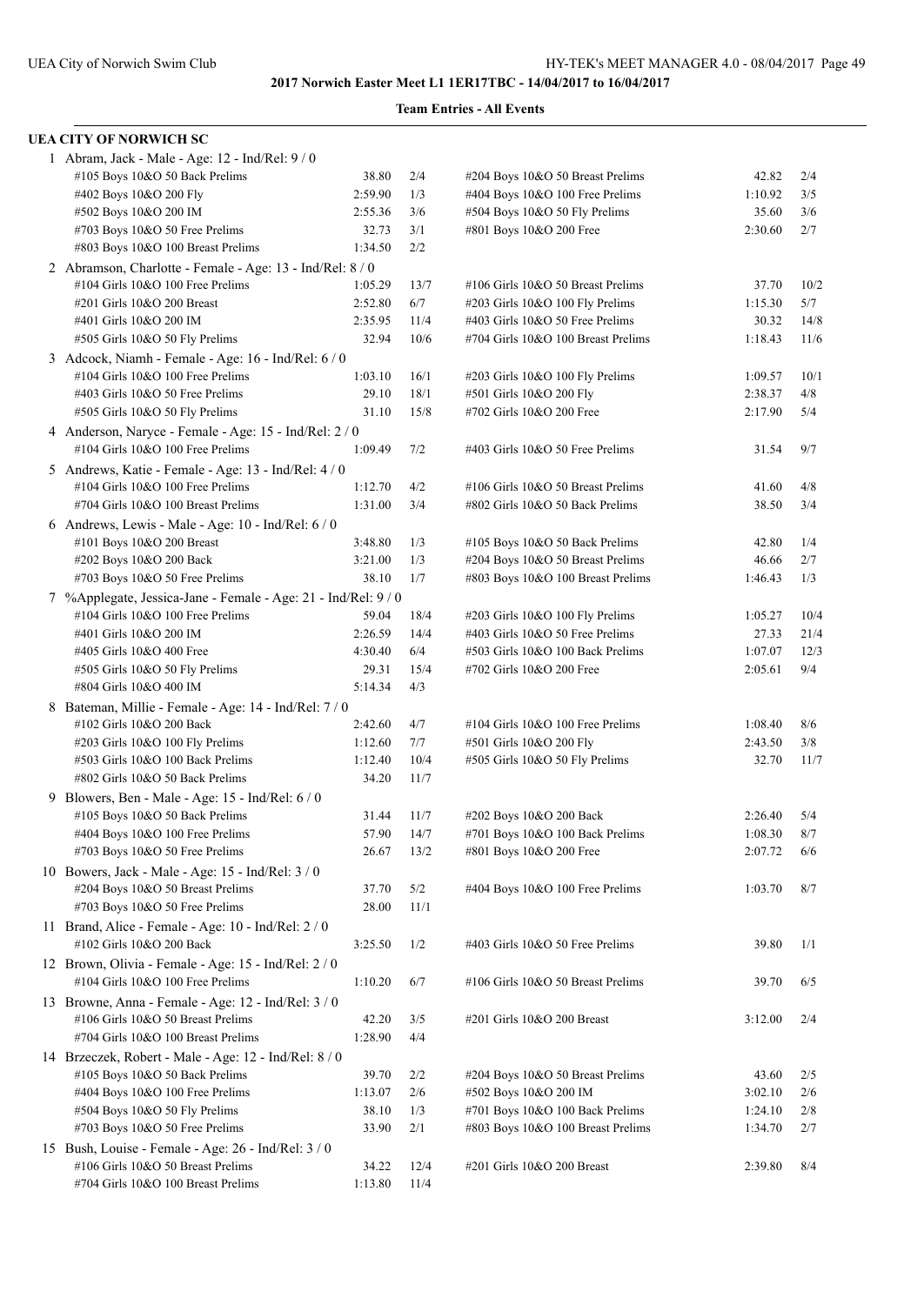| UEA CITY OF NORWICH SC                                                                       |                    |             |                                                                   |                |              |
|----------------------------------------------------------------------------------------------|--------------------|-------------|-------------------------------------------------------------------|----------------|--------------|
| 16 Bushell, Leah - Female - Age: 11 - Ind/Rel: 6 / 0                                         |                    |             |                                                                   |                |              |
| #102 Girls 10&O 200 Back                                                                     | 2:50.10            | 2/6         | #104 Girls 10&O 100 Free Prelims                                  | 1:15.30        | 2/5          |
| #401 Girls 10&O 200 IM                                                                       | 3:01.90            | 2/4         | #503 Girls 10&O 100 Back Prelims                                  | 1:19.90        | 5/2          |
| #702 Girls 10&O 200 Free                                                                     | 2:38.60            | 2/6         | #802 Girls 10&O 50 Back Prelims                                   | 37.50          | 5/7          |
| 17 Calver, Lily - Female - Age: 14 - Ind/Rel: 6 / 0                                          |                    |             |                                                                   |                |              |
| #104 Girls 10&O 100 Free Prelims                                                             | 1:07.45            | 9/4         | #203 Girls 10&O 100 Fly Prelims                                   | 1:16.40        | 4/7          |
| #401 Girls 10&O 200 IM                                                                       | 2:48.90            | 6/3         | #403 Girls 10&O 50 Free Prelims                                   | 30.59          | 12/5         |
| #505 Girls 10&O 50 Fly Prelims                                                               | 33.40              | 9/5         | #802 Girls 10&O 50 Back Prelims                                   | 34.70          | 10/7         |
| 18 %Catchpole, Jordan - Male - Age: 18 - Ind/Rel: 9/0                                        |                    |             |                                                                   |                |              |
| #103 Boys 10&O 100 Fly Prelims                                                               | 1:00.75            | 7/3         | #105 Boys 10&O 50 Back Prelims                                    | 29.90          | 9/5          |
| #202 Boys 10&O 200 Back                                                                      | 2:09.77            | 8/4         | #404 Boys 10&O 100 Free Prelims                                   | 56.97          | 14/3         |
| #502 Boys 10&O 200 IM                                                                        | 2:20.91            | 11/3        | #504 Boys 10&O 50 Fly Prelims                                     | 27.95          | 11/3         |
| #701 Boys 10&O 100 Back Prelims                                                              | 1:03.30            | 8/5         | #703 Boys 10&O 50 Free Prelims                                    | 25.92          | 15/3         |
| #801 Boys 10&O 200 Free                                                                      | 2:05.29            | 7/2         |                                                                   |                |              |
| 19 Clarke, Barney - Male - Age: 11 - Ind/Rel: 10 / 0                                         |                    |             |                                                                   |                |              |
| #101 Boys 10&O 200 Breast                                                                    | 3:28.13            | 2/2         | $\#103$ Boys 10&O 100 Fly Prelims                                 | 1:23.20        | 1/4          |
| $\#105$ Boys 10&O 50 Back Prelims                                                            | 36.70              | 4/7         | #204 Boys 10&O 50 Breast Prelims                                  | 40.14          | 4/8          |
| #404 Boys 10&O 100 Free Prelims                                                              | 1:11.34            | 3/6         | #502 Boys 10&O 200 IM                                             | 2:56.99        | 3/8          |
| #504 Boys 10&O 50 Fly Prelims                                                                | 34.06              | 4/3         | #701 Boys 10&O 100 Back Prelims                                   | 1:24.52        | 1/4          |
| $\#703$ Boys 10&O 50 Free Prelims                                                            | 31.60              | 5/8         | #803 Boys 10&O 100 Breast Prelims                                 | 1:31.23        | 2/4          |
| 20 Cooke, Imogen - Female - Age: 16 - Ind/Rel: 2 / 0                                         |                    |             |                                                                   |                |              |
| #203 Girls 10&O 100 Fly Prelims                                                              | 1:07.70            | 9/3         | #505 Girls 10&O 50 Fly Prelims                                    | 30.59          | 14/2         |
| 21 Cooper, Hannah - Female - Age: 15 - Ind/Rel: 2/0                                          |                    |             |                                                                   |                |              |
| #403 Girls 10&O 50 Free Prelims                                                              | 31.90              | 7/4         | #505 Girls 10&O 50 Fly Prelims                                    | 34.70          | 7/1          |
| 22 du Rieu, Tyra - Female - Age: 13 - Ind/Rel: 2 / 0                                         |                    |             |                                                                   |                |              |
| #403 Girls 10&O 50 Free Prelims                                                              | 31.60              | 8/4         | #802 Girls 10&O 50 Back Prelims                                   | 38.30          | 4/1          |
| 23 Dunderdale, Angel - Female - Age: 16 - Ind/Rel: 2/0                                       |                    |             |                                                                   |                |              |
| #403 Girls 10&O 50 Free Prelims                                                              | 28.41              | 19/3        | #802 Girls 10&O 50 Back Prelims                                   | 31.88          | 14/6         |
| 24 Easter, Maisie - Female - Age: 15 - Ind/Rel: 6 / 0                                        |                    |             |                                                                   |                |              |
| #102 Girls 10&O 200 Back                                                                     | 2:22.90            | 9/6<br>14/4 | #104 Girls 10&O 100 Free Prelims                                  | 1:01.99        | 17/7<br>15/7 |
| #503 Girls 10&O 100 Back Prelims<br>#702 Girls 10&O 200 Free                                 | 1:05.60<br>2:15.52 | 7/2         | #505 Girls 10&O 50 Fly Prelims<br>#802 Girls 10&O 50 Back Prelims | 30.71<br>30.74 | 15/4         |
|                                                                                              |                    |             |                                                                   |                |              |
| 25 Faulkner, Rachel - Female - Age: 16 - Ind/Rel: 3 / 0<br>#106 Girls 10&O 50 Breast Prelims | 40.25              | 5/3         | #403 Girls 10&O 50 Free Prelims                                   | 30.79          | 12/2         |
| #505 Girls 10&O 50 Fly Prelims                                                               | 34.31              | 7/5         |                                                                   |                |              |
|                                                                                              |                    |             |                                                                   |                |              |
| 26 George, Emily - Female - Age: 14 - Ind/Rel: 2 / 0<br>#106 Girls 10&O 50 Breast Prelims    | 40.93              | 5/8         | #704 Girls 10&O 100 Breast Prelims                                | 1:29.40        | 4/2          |
|                                                                                              |                    |             |                                                                   |                |              |
| 27 George, Katie - Female - Age: 12 - Ind/Rel: 4 / 0<br>#203 Girls 10&O 100 Fly Prelims      | 1:27.88            | 2/1         | #503 Girls 10&O 100 Back Prelims                                  | 1:25.80        | 3/7          |
| #505 Girls 10&O 50 Fly Prelims                                                               | 38.59              | 2/7         | #802 Girls 10&O 50 Back Prelims                                   | 40.89          | 1/4          |
| 28 Gigg, Mabel - Female - Age: 10 - Ind/Rel: 6 / 0                                           |                    |             |                                                                   |                |              |
| #102 Girls 10&O 200 Back                                                                     | 3:10.20            | 1/3         | #104 Girls 10&O 100 Free Prelims                                  | 1:23.13        | 1/6          |
| #201 Girls 10&O 200 Breast                                                                   | 3:52.60            | 1/3         | #401 Girls 10&O 200 IM                                            | 3:23.08        | 1/4          |
| #403 Girls 10&O 50 Free Prelims                                                              | 35.99              | 2/8         | #503 Girls 10&O 100 Back Prelims                                  | 1:30.20        | 2/7          |
| 29 Greenhalf, Grace - Female - Age: 10 - Ind/Rel: 10 / 0                                     |                    |             |                                                                   |                |              |
| #104 Girls 10&O 100 Free Prelims                                                             | 1:21.40            | 1/5         | #106 Girls 10&O 50 Breast Prelims                                 | 45.29          | 1/5          |
| #201 Girls 10&O 200 Breast                                                                   | 3:39.60            | 1/4         | #401 Girls 10&O 200 IM                                            | 3:20.40        | 2/8          |
| #403 Girls 10&O 50 Free Prelims                                                              | 35.80              | 2/1         | #503 Girls 10&O 100 Back Prelims                                  | 1:29.20        | 2/2          |
| #505 Girls 10&O 50 Fly Prelims                                                               | 37.32              | 3/7         | #702 Girls 10&O 200 Free                                          | 2:47.62        | 1/5          |
| #704 Girls 10&O 100 Breast Prelims                                                           | 1:36.80            | 2/6         | #802 Girls 10&O 50 Back Prelims                                   | 41.50          | 1/3          |
| 30 Greenhalf, Ruby - Female - Age: 12 - Ind/Rel: 11 / 0                                      |                    |             |                                                                   |                |              |
| #104 Girls 10&O 100 Free Prelims                                                             | 1:09.45            | 7/3         | #106 Girls 10&O 50 Breast Prelims                                 | 41.30          | 4/2          |
| #201 Girls 10&O 200 Breast                                                                   | 3:09.20            | 3/1         | #203 Girls 10&O 100 Fly Prelims                                   | 1:19.00        | 3/4          |
| #401 Girls 10&O 200 IM                                                                       | 2:51.20            | 5/1         | #405 Girls 10&O 400 Free                                          | 5:13.20        | 1/5          |
| #501 Girls 10&O 200 Fly                                                                      | 2:56.90            | 2/7         | #505 Girls 10&O 50 Fly Prelims                                    | 34.80          | 6/5          |
| #702 Girls 10&O 200 Free                                                                     | 2:29.18            | 3/7         | #704 Girls 10&O 100 Breast Prelims                                | 1:28.60        | 5/8          |
| #804 Girls 10&O 400 IM                                                                       | 5:54.90            | 1/6         |                                                                   |                |              |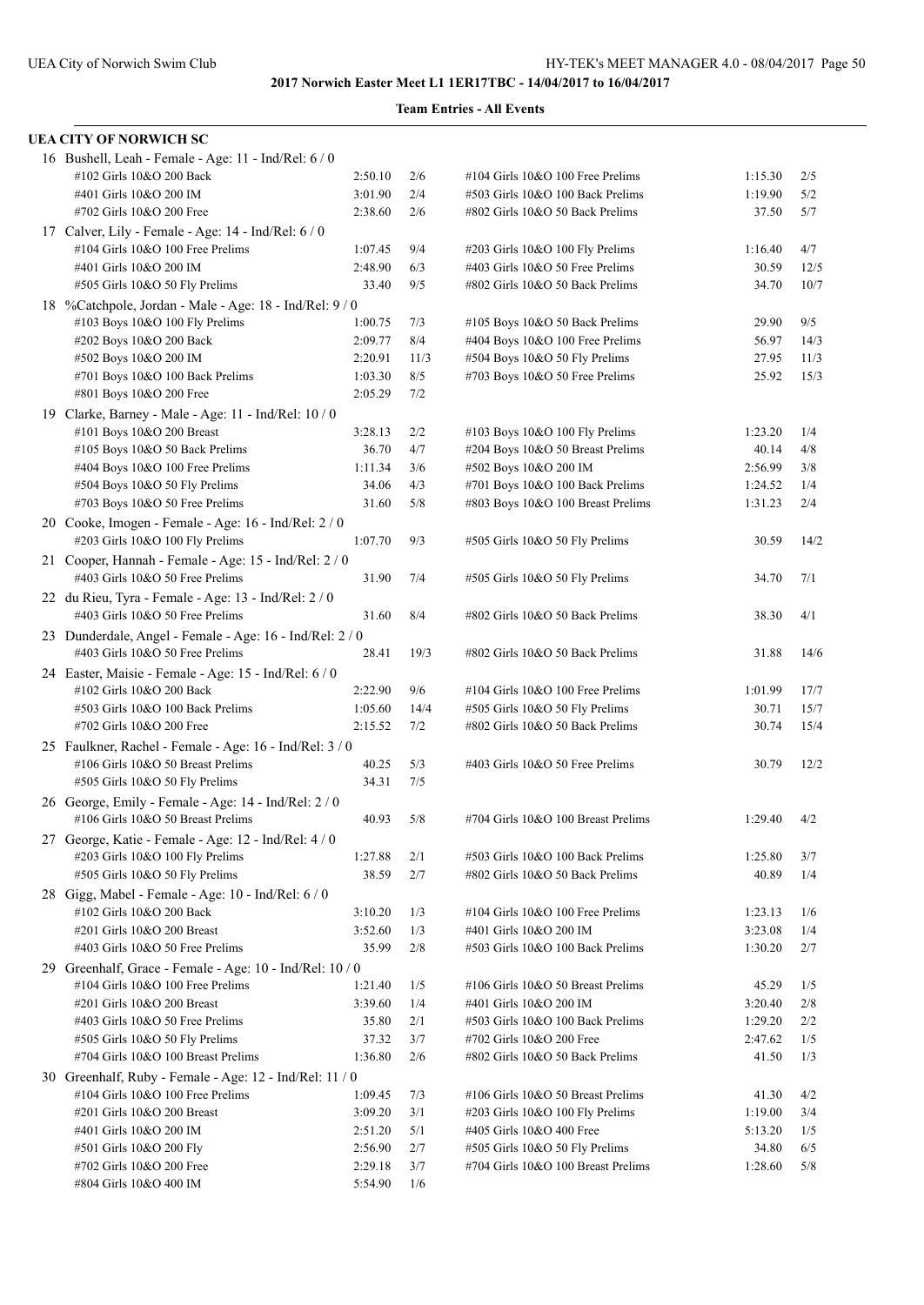| <b>UEA CITY OF NORWICH SC</b>                                                              |         |      |                                    |         |      |
|--------------------------------------------------------------------------------------------|---------|------|------------------------------------|---------|------|
| 31 Grice, George - Male - Age: 12 - Ind/Rel: 11 / 0                                        |         |      |                                    |         |      |
| #103 Boys 10&O 100 Fly Prelims                                                             | 1:19.67 | 2/2  | #105 Boys 10&O 50 Back Prelims     | 37.20   | 3/4  |
| #202 Boys 10&O 200 Back                                                                    | 2:47.60 | 3/1  | #204 Boys 10&O 50 Breast Prelims   | 44.28   | 2/3  |
| #402 Boys 10&O 200 Fly                                                                     | 2:59.40 | 1/5  | #404 Boys 10&O 100 Free Prelims    | 1:11.40 | 3/2  |
| #502 Boys 10&O 200 IM                                                                      | 2:53.23 | 3/4  | #504 Boys 10&O 50 Fly Prelims      | 36.72   | 3/8  |
| #701 Boys 10&O 100 Back Prelims                                                            | 1:19.50 | 2/4  | #703 Boys 10&O 50 Free Prelims     | 32.23   | 3/5  |
| #801 Boys 10&O 200 Free                                                                    | 2:31.62 | 2/8  |                                    |         |      |
| 32 Grice, Harry - Male - Age: 15 - Ind/Rel: 7/0                                            |         |      |                                    |         |      |
| #105 Boys 10&O 50 Back Prelims                                                             | 32.60   | 8/6  | #202 Boys 10&O 200 Back            | 2:29.40 | 5/2  |
| #204 Boys 10&O 50 Breast Prelims                                                           | 36.60   | 6/7  | #404 Boys 10&O 100 Free Prelims    | 1:01.93 | 9/5  |
| #502 Boys 10&O 200 IM                                                                      | 2:35.10 | 8/8  | #701 Boys 10&O 100 Back Prelims    | 1:09.10 | 8/8  |
| #703 Boys 10&O 50 Free Prelims                                                             | 28.65   | 9/6  |                                    |         |      |
| 33 Gunton, Grace - Female - Age: 13 - Ind/Rel: 10 / 0                                      |         |      |                                    |         |      |
| #104 Girls 10&O 100 Free Prelims                                                           | 1:08.90 | 8/1  | #106 Girls 10&O 50 Breast Prelims  | 38.50   | 9/1  |
| #201 Girls 10&O 200 Breast                                                                 | 3:03.00 | 4/7  | #203 Girls 10&O 100 Fly Prelims    | 1:17.40 | 4/1  |
| #401 Girls 10&O 200 IM                                                                     | 2:49.50 | 6/7  | #403 Girls 10&O 50 Free Prelims    | 31.10   | 11/1 |
| #503 Girls 10&O 100 Back Prelims                                                           | 1:21.20 | 4/3  | #505 Girls 10&O 50 Fly Prelims     | 33.40   | 9/3  |
| #704 Girls 10&O 100 Breast Prelims                                                         | 1:23.80 | 8/2  | #802 Girls 10&O 50 Back Prelims    | 37.40   | 5/6  |
| 34 Hammond, Joe - Male - Age: 10 - Ind/Rel: 1 / 0                                          |         |      |                                    |         |      |
| #105 Boys 10&O 50 Back Prelims                                                             | 44.10   | 1/5  |                                    |         |      |
| 35 Hutchinson, Lucy - Female - Age: 13 - Ind/Rel: 7/0                                      |         |      |                                    |         |      |
| #102 Girls 10&O 200 Back                                                                   | 2:41.50 | 4/2  | #104 Girls 10&O 100 Free Prelims   | 1:09.38 | 7/5  |
| #106 Girls 10&O 50 Breast Prelims                                                          | 40.30   | 5/6  | #403 Girls 10&O 50 Free Prelims    | 31.80   | 8/7  |
| #503 Girls 10&O 100 Back Prelims                                                           | 1:15.80 | 7/5  | #704 Girls 10&O 100 Breast Prelims | 1:29.10 | 4/3  |
| #802 Girls 10&O 50 Back Prelims                                                            | 35.60   | 8/7  |                                    |         |      |
|                                                                                            |         |      |                                    |         |      |
| 36 Kamara, Ayesha - Female - Age: 12 - Ind/Rel: 6 / 0                                      |         |      |                                    |         |      |
| #104 Girls 10&O 100 Free Prelims                                                           | 1:14.28 | 3/2  | #401 Girls 10&O 200 IM             | 3:02.39 | 2/5  |
| #403 Girls 10&O 50 Free Prelims                                                            | 33.80   | 3/4  | #505 Girls 10&O 50 Fly Prelims     | 37.67   | 3/1  |
| #704 Girls 10&O 100 Breast Prelims                                                         | 1:39.60 | 2/1  | #802 Girls 10&O 50 Back Prelims    | 40.10   | 2/7  |
| 37 Kenworthy, Izzie - Female - Age: 11 - Ind/Rel: 10 / 0                                   |         |      |                                    |         |      |
| #104 Girls 10&O 100 Free Prelims                                                           | 1:17.40 | 2/2  | #106 Girls 10&O 50 Breast Prelims  | 42.90   | 3/1  |
| #201 Girls 10&O 200 Breast                                                                 | 3:23.20 | 2/7  | #203 Girls 10&O 100 Fly Prelims    | 1:29.90 | 2/8  |
| #401 Girls 10&O 200 IM                                                                     | 3:04.50 | 2/3  | #403 Girls 10&O 50 Free Prelims    | 33.55   | 4/6  |
| #503 Girls 10&O 100 Back Prelims                                                           | 1:27.90 | 2/3  | #505 Girls 10&O 50 Fly Prelims     | 37.00   | 3/4  |
| #704 Girls 10&O 100 Breast Prelims                                                         | 1:32.80 | 3/1  | #802 Girls 10&O 50 Back Prelims    | 40.70   | 2/8  |
| 38 Kimber, Oliver - Male - Age: 15 - Ind/Rel: 3 / 0                                        |         |      |                                    |         |      |
| #105 Boys 10&O 50 Back Prelims                                                             | 34.01   | 6/4  | #404 Boys 10&O 100 Free Prelims    | 1:03.70 | 8/1  |
| #703 Boys 10&O 50 Free Prelims                                                             | 28.46   | 10/1 |                                    |         |      |
| 39 MacDonald, Lily - Female - Age: 12 - Ind/Rel: 10 / 0                                    |         |      |                                    |         |      |
| #102 Girls 10&O 200 Back                                                                   | 2:49.20 | 2/4  | #106 Girls 10&O 50 Breast Prelims  | 41.10   | 4/4  |
| #201 Girls 10&O 200 Breast                                                                 | 3:15.10 | 2/3  | #203 Girls 10&O 100 Fly Prelims    | 1:19.90 | 3/5  |
| #401 Girls 10&O 200 IM                                                                     | 2:49.83 | 6/1  | #501 Girls 10&O 200 Fly            | 3:00.90 | 1/5  |
| #505 Girls 10&O 50 Fly Prelims                                                             | 35.22   | 5/5  | #704 Girls 10&O 100 Breast Prelims | 1:29.90 | 4/7  |
| #802 Girls 10&O 50 Back Prelims                                                            | 36.60   | 6/7  | #804 Girls 10&O 400 IM             | 5:57.30 | 1/2  |
| 40 Markwell, Catherine - Female - Age: 36 - Ind/Rel: 1 / 0                                 |         |      |                                    |         |      |
| #403 Girls 10&O 50 Free Prelims                                                            | 28.66   | 19/7 |                                    |         |      |
| 41 Moncur-Brown, James - Male - Age: 17 - Ind/Rel: 5 / 0                                   |         |      |                                    |         |      |
| #101 Boys 10&O 200 Breast                                                                  | 2:36.40 | 6/4  | #105 Boys 10&O 50 Back Prelims     | 33.53   | 7/7  |
| #204 Boys 10&O 50 Breast Prelims                                                           | 33.06   | 9/3  | #703 Boys 10&O 50 Free Prelims     | 29.06   | 8/2  |
| #803 Boys 10&O 100 Breast Prelims                                                          | 1:13.02 | 7/6  |                                    |         |      |
| 42 Murdoch, Reece - Male - Age: $16$ - Ind/Rel: $2/0$                                      |         |      |                                    |         |      |
| #103 Boys 10&O 100 Fly Prelims                                                             | 1:06.50 | 7/8  | #504 Boys 10&O 50 Fly Prelims      | 30.20   | 9/6  |
| 43 Nelson, Alice - Female - Age: 13 - Ind/Rel: 1/0                                         |         |      |                                    |         |      |
| #403 Girls 10&O 50 Free Prelims                                                            | 33.90   | 3/3  |                                    |         |      |
|                                                                                            |         |      |                                    |         |      |
| 44 O'Brien, Sarah - Female - Age: 21 - Ind/Rel: 4 / 0<br>#106 Girls 10&O 50 Breast Prelims | 35.00   | 11/5 | #403 Girls 10&O 50 Free Prelims    | 29.20   | 17/4 |
| #704 Girls 10&O 100 Breast Prelims                                                         | 1:15.90 | 12/5 | #802 Girls 10&O 50 Back Prelims    | 32.50   | 13/7 |
|                                                                                            |         |      |                                    |         |      |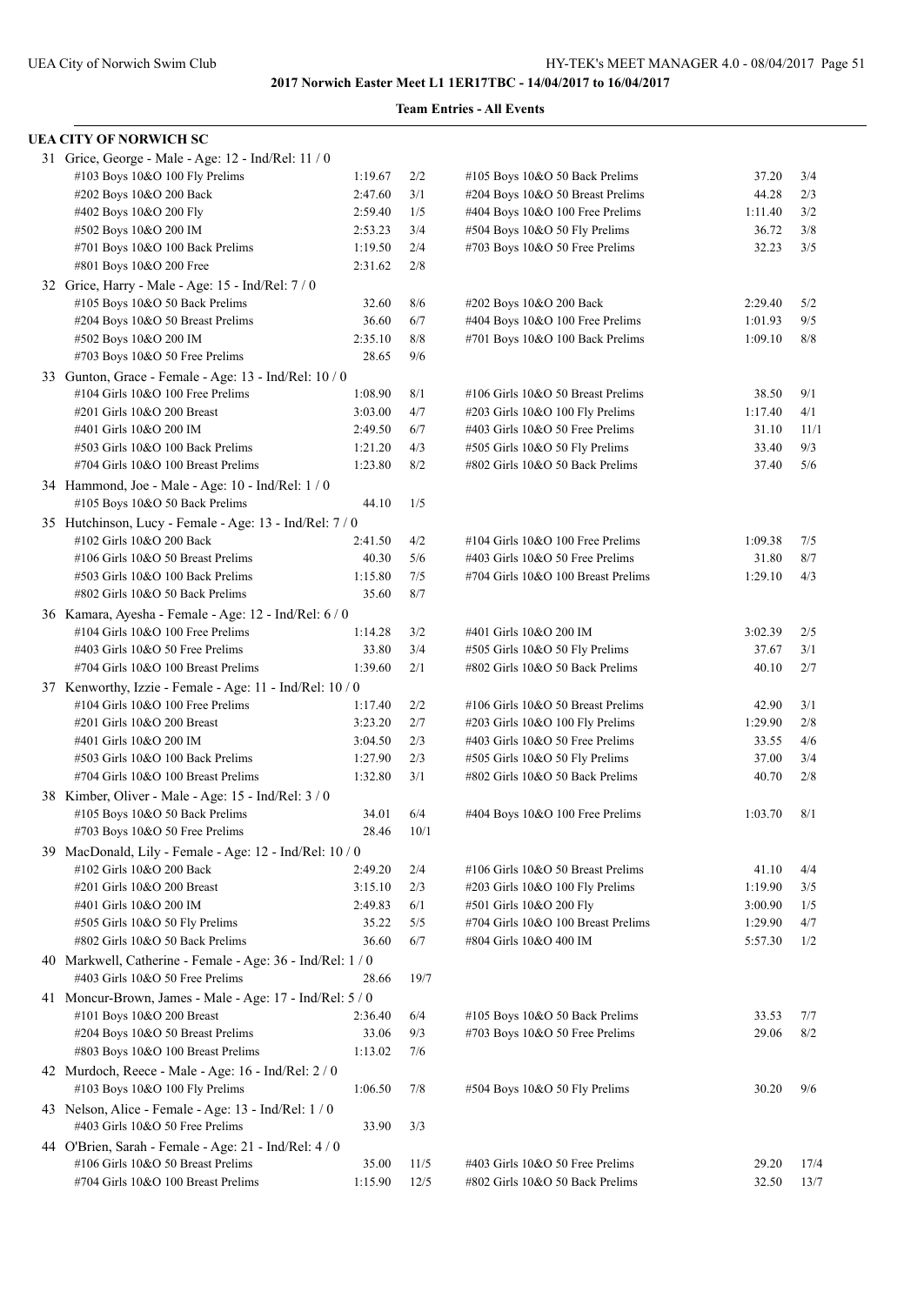| <b>UEA CITY OF NORWICH SC</b>                                                          |                  |            |                                                 |                    |            |
|----------------------------------------------------------------------------------------|------------------|------------|-------------------------------------------------|--------------------|------------|
| 45 Palmer, Bethany - Female - Age: 19 - Ind/Rel: 5 / 0                                 |                  |            |                                                 |                    |            |
| #203 Girls 10&O 100 Fly Prelims                                                        | 1:09.40          | 9/7        | #401 Girls 10&O 200 IM                          | 2:31.80            | 13/2       |
| #405 Girls 10&O 400 Free                                                               | 4:38.73          | 6/8        | #702 Girls 10&O 200 Free                        | 2:12.03            | 9/1        |
| #804 Girls 10&O 400 IM                                                                 | 5:15.10          | 4/2        |                                                 |                    |            |
| 46 Parke, Eve - Female - Age: 12 - Ind/Rel: 2 / 0<br>#403 Girls 10&O 50 Free Prelims   | 34.40            | 2/4        | #505 Girls 10&O 50 Fly Prelims                  | 37.10              | 3/5        |
| 47 Peters, Gemma - Female - Age: 13 - Ind/Rel: 9 / 0                                   |                  |            |                                                 |                    |            |
| #102 Girls 10&O 200 Back                                                               | 2:32.96          | 7/8        | #104 Girls 10&O 100 Free Prelims                | 1:06.80            | 11/1       |
| #403 Girls 10&O 50 Free Prelims                                                        | 30.17            | 14/2       | #405 Girls 10&O 400 Free                        | 5:01.60            | 2/1        |
| #503 Girls 10&O 100 Back Prelims                                                       | 1:11.25          | 11/5       | #505 Girls 10&O 50 Fly Prelims                  | 34.90              | 6/2        |
| #702 Girls 10&O 200 Free                                                               | 2:24.50          | 4/8        | #802 Girls 10&O 50 Back Prelims                 | 33.39              | 12/4       |
| #804 Girls 10&O 400 IM                                                                 | 5:43.40          | 2/7        |                                                 |                    |            |
| 48 Philpott, Samuel - Male - Age: 16 - Ind/Rel: 2 / 0                                  |                  |            |                                                 |                    |            |
| #701 Boys 10&O 100 Back Prelims                                                        | 1:06.90          | 7/2        | #703 Boys 10&O 50 Free Prelims                  | 28.40              | 10/2       |
| 49 Pickering, Sophia - Female - Age: 10 - Ind/Rel: 8 / 0                               |                  |            |                                                 |                    |            |
| #102 Girls 10&O 200 Back                                                               | 3:08.81          | 1/5        | #104 Girls 10&O 100 Free Prelims                | 1:19.16            | 1/4        |
| #106 Girls 10&O 50 Breast Prelims                                                      | 45.80            | 1/3        | #503 Girls 10&O 100 Back Prelims                | 1:26.10            | 3/1        |
| #505 Girls 10&O 50 Fly Prelims                                                         | 42.20            | 1/3        | #702 Girls 10&O 200 Free                        | 2:55.80            | 1/3        |
| #704 Girls 10&O 100 Breast Prelims                                                     | 1:40.73          | 1/5        | #802 Girls 10&O 50 Back Prelims                 | 39.16              | 2/4        |
| 50 Pike, Oliver - Male - Age: 10 - Ind/Rel: 1 / 0                                      |                  |            |                                                 |                    |            |
| #703 Boys 10&O 50 Free Prelims                                                         | 38.60            | 1/8        |                                                 |                    |            |
| 51 Pissay, Akshay - Male - Age: 13 - Ind/Rel: 13 / 0                                   |                  |            |                                                 |                    |            |
| #103 Boys 10&O 100 Fly Prelims                                                         | 1:12.50          | 3/6        | #105 Boys 10&O 50 Back Prelims                  | 34.10              | 6/5        |
| #107 Boys 10&O 400 Free                                                                | 4:55.10          | 1/6        | #202 Boys 10&O 200 Back                         | 2:36.20            | 4/5        |
| #204 Boys 10&O 50 Breast Prelims                                                       | 38.50<br>1:03.74 | 4/5<br>8/8 | #402 Boys 10&O 200 Fly<br>#502 Boys 10&O 200 IM | 2:50.60<br>2:36.77 | 1/4<br>7/6 |
| $\#404$ Boys 10&O 100 Free Prelims<br>$#504$ Boys 10&O 50 Fly Prelims                  | 32.15            | 6/3        | #701 Boys 10&O 100 Back Prelims                 | 1:13.50            | 4/5        |
| $\#703$ Boys 10&O 50 Free Prelims                                                      | 29.60            | 7/2        | #801 Boys 10&O 200 Free                         | 2:19.60            | 3/5        |
| #803 Boys 10&O 100 Breast Prelims                                                      | 1:23.70          | 3/6        |                                                 |                    |            |
| 52 Pye, Megan - Female - Age: 15 - Ind/Rel: 10 / 0                                     |                  |            |                                                 |                    |            |
| #102 Girls 10&O 200 Back                                                               | 2:23.10          | 9/2        | #104 Girls 10&O 100 Free Prelims                | 1:01.78            | 18/2       |
| #203 Girls 10&O 100 Fly Prelims                                                        | 1:05.92          | 11/5       | #403 Girls 10&O 50 Free Prelims                 | 28.39              | 19/5       |
| #405 Girls 10&O 400 Free                                                               | 4:38.03          | 6/7        | #503 Girls 10&O 100 Back Prelims                | 1:07.30            | 13/6       |
| #505 Girls 10&O 50 Fly Prelims                                                         | 29.01            | 16/4       | #702 Girls 10&O 200 Free                        | 2:15.43            | 7/6        |
| #802 Girls 10&O 50 Back Prelims                                                        | 31.36            | 14/5       | #804 Girls 10&O 400 IM                          | 5:18.20            | 4/8        |
| 53 Reek, Oliver - Male - Age: 15 - Ind/Rel: 9 / 0                                      |                  |            |                                                 |                    |            |
| #103 Boys 10&O 100 Fly Prelims                                                         | 1:01.67          | 7/6        | #105 Boys 10&O 50 Back Prelims                  | 31.55              | 10/7       |
| #202 Boys 10&O 200 Back                                                                | 2:22.40          | 7/7        | #402 Boys 10&O 200 Fly                          | 2:16.03            | 4/1        |
| #502 Boys 10&O 200 IM                                                                  | 2:25.34          | 10/3       | #504 Boys 10&O 50 Fly Prelims                   | 28.44              | 10/6       |
| #701 Boys 10&O 100 Back Prelims                                                        | 1:06.34          | 9/6        | #705 Boys 10&O 400 IM                           | 5:03.39            | 3/8        |
| #801 Boys 10&O 200 Free                                                                | 2:10.60          | 5/7        |                                                 |                    |            |
| 54 Riches, Jack - Male - Age: 16 - Ind/Rel: 3 / 0                                      |                  |            |                                                 |                    |            |
| #101 Boys 10&O 200 Breast                                                              | 2:36.86          | 6/5        | #204 Boys 10&O 50 Breast Prelims                | 33.76              | 8/1        |
| #803 Boys 10&O 100 Breast Prelims                                                      | 1:12.32          | 8/3        |                                                 |                    |            |
| 55 Robinson, Rachel - Female - Age: 17 - Ind/Rel: 5 / 0                                |                  |            |                                                 |                    |            |
| #106 Girls 10&O 50 Breast Prelims                                                      | 34.46            | 13/5       | #201 Girls 10&O 200 Breast                      | 2:47.93            | 7/4        |
| #401 Girls 10&O 200 IM                                                                 | 2:37.00          | 11/3       | #403 Girls 10&O 50 Free Prelims                 | 30.30              | 14/1       |
| #704 Girls 10&O 100 Breast Prelims                                                     | 1:16.99          | 10/5       |                                                 |                    |            |
| 56 Robinson, Rebecca - Female - Age: 14 - Ind/Rel: 1 / 0                               |                  |            |                                                 |                    |            |
| #403 Girls 10&O 50 Free Prelims                                                        | 32.60            | 6/7        |                                                 |                    |            |
| 57 Sadler, Niamh - Female - Age: 13 - Ind/Rel: 5 / 0                                   |                  |            |                                                 |                    |            |
| #106 Girls 10&O 50 Breast Prelims                                                      | 39.40            | 7/3        | #201 Girls 10&O 200 Breast                      | 3:00.50            | 5/8        |
| #401 Girls 10&O 200 IM                                                                 | 2:55.05          | 4/1        | #403 Girls 10&O 50 Free Prelims                 | 34.00              | 3/1        |
| #704 Girls 10&O 100 Breast Prelims                                                     | 1:25.73          | 7/7        |                                                 |                    |            |
| 58 Spence, Linnea - Female - Age: 13 - Ind/Rel: 3/0<br>#403 Girls 10&O 50 Free Prelims | 32.90            | 5/3        | #503 Girls 10&O 100 Back Prelims                | 1:17.60            | 6/4        |
| #802 Girls 10&O 50 Back Prelims                                                        | 36.50            | 6/2        |                                                 |                    |            |
|                                                                                        |                  |            |                                                 |                    |            |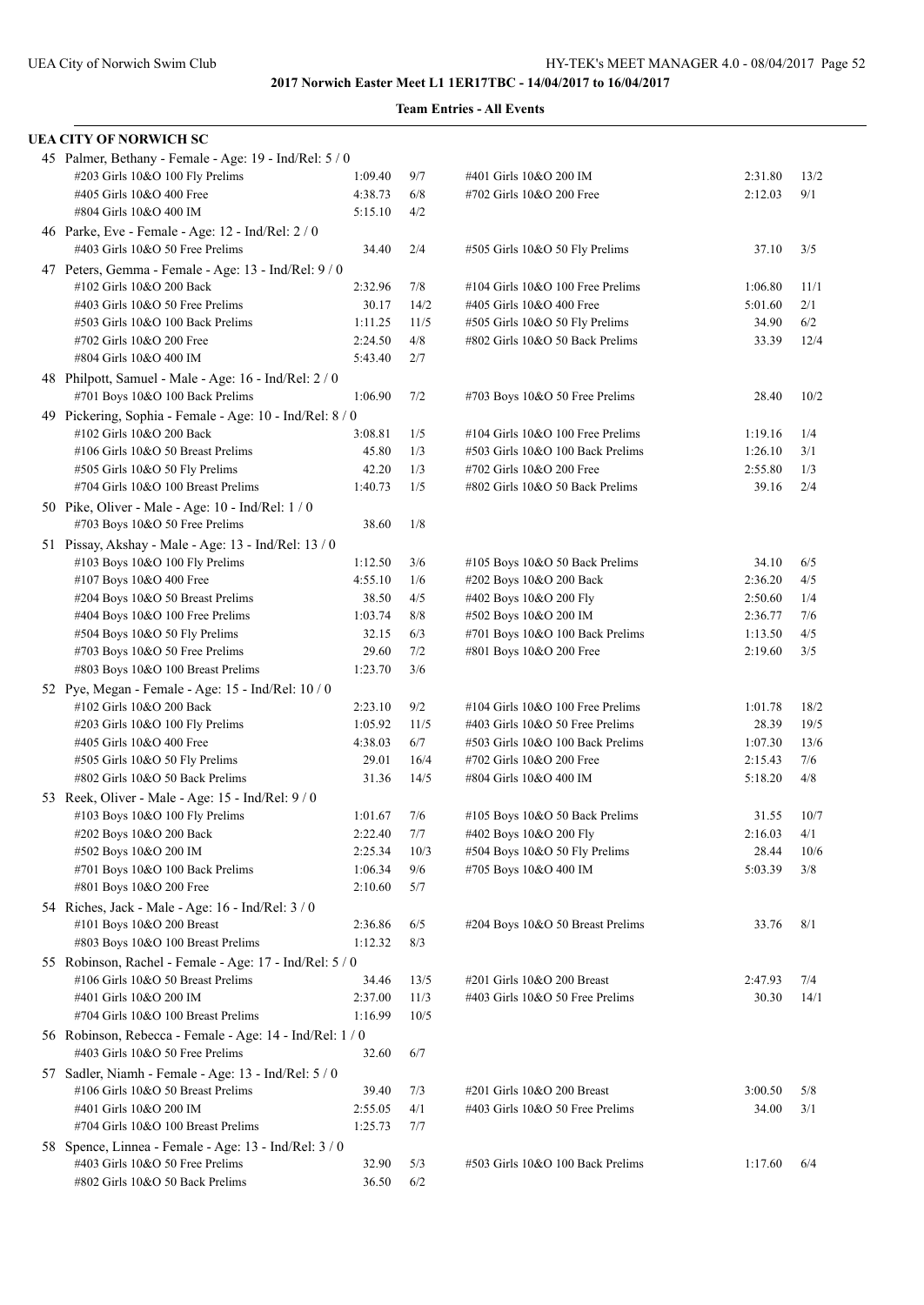| UEA CITY OF NORWICH SC                                   |         |      |                                                 |          |      |
|----------------------------------------------------------|---------|------|-------------------------------------------------|----------|------|
| 59 Staff, Mal - Male - Age: 15 - Ind/Rel: 8 / 0          |         |      |                                                 |          |      |
| #101 Boys 10&O 200 Breast                                | 2:44.10 | 5/7  | #107 Boys 10&O 400 Free                         | 4:43.50  | 2/1  |
| #204 Boys 10&O 50 Breast Prelims                         | 34.70   | 7/3  | #404 Boys 10&O 100 Free Prelims                 | 1:01.77  | 10/8 |
| #502 Boys 10&O 200 IM                                    | 2:33.48 | 8/3  | #504 Boys 10&O 50 Fly Prelims                   | 32.20    | 6/7  |
| #703 Boys 10&O 50 Free Prelims                           | 28.60   | 9/5  | #803 Boys 10&O 100 Breast Prelims               | 1:16.60  | 6/8  |
| 60 Stubbs, Shannon - Female - Age: 13 - Ind/Rel: 3 / 0   |         |      |                                                 |          |      |
| #106 Girls 10&O 50 Breast Prelims                        | 39.60   | 7/2  | #403 Girls 10&O 50 Free Prelims                 | 32.90    | 5/6  |
| #704 Girls 10&O 100 Breast Prelims                       | 1:28.10 | 5/6  |                                                 |          |      |
| 61 Thomas, Sacha - Female - Age: 14 - Ind/Rel: 7 / 0     |         |      |                                                 |          |      |
| #104 Girls 10&O 100 Free Prelims                         | 1:01.80 | 19/7 | #203 Girls 10&O 100 Fly Prelims                 | 1:07.51  | 11/3 |
| #401 Girls 10&O 200 IM                                   | 2:39.06 | 10/2 | #403 Girls 10&O 50 Free Prelims                 | 28.68    | 21/1 |
| #501 Girls 10&O 200 Fly                                  | 2:39.91 | 3/5  | #505 Girls 10&O 50 Fly Prelims                  | 30.32    | 16/6 |
| #702 Girls 10&O 200 Free                                 | 2:15.68 | 7/1  |                                                 |          |      |
| 62 Vedrenne, Olivier - Male - Age: 12 - Ind/Rel: 10 / 0  |         |      |                                                 |          |      |
| #101 Boys 10&O 200 Breast                                | 2:57.90 | 3/3  | #103 Boys 10&O 100 Fly Prelims                  | 1:17.70  | 2/6  |
| #204 Boys 10&O 50 Breast Prelims                         | 37.90   | 5/1  | #404 Boys 10&O 100 Free Prelims                 | 1:10.60  | 4/7  |
| #502 Boys 10&O 200 IM                                    | 2:46.70 | 5/1  | #504 Boys 10&O 50 Fly Prelims                   | 33.30    | 5/2  |
| #703 Boys 10&O 50 Free Prelims                           | 30.70   | 6/1  | #705 Boys 10&O 400 IM                           | 6:09.00  | 1/1  |
| #801 Boys 10&O 200 Free                                  | 2:33.80 | 1/3  | #803 Boys 10&O 100 Breast Prelims               | 1:22.01  | 4/1  |
| 63 Walker, Charlotte - Female - Age: 15 - Ind/Rel: 4 / 0 |         |      |                                                 |          |      |
| #104 Girls 10&O 100 Free Prelims                         | 1:00.13 | 19/5 | #403 Girls 10&O 50 Free Prelims                 | 28.13    | 19/4 |
| #405 Girls 10&O 400 Free                                 | 4:34.44 | 6/5  | #702 Girls 10&O 200 Free                        | 2:09.88  | 9/3  |
| 64 Walker, Ellie - Female - Age: 13 - Ind/Rel: 8 / 0     |         |      |                                                 |          |      |
| #203 Girls 10&O 100 Fly Prelims                          | 1:11.66 | 7/3  | #205 Girls 11&O 800 Free Prelims                | 10:06.10 | 1/7  |
| #403 Girls 10&O 50 Free Prelims                          | 32.21   | 7/7  | #405 Girls 10&O 400 Free                        | 4:56.20  | 2/4  |
| #501 Girls 10&O 200 Fly                                  | 2:42.76 | 3/7  | #505 Girls 10&O 50 Fly Prelims                  | 33.44    | 9/6  |
| #702 Girls 10&O 200 Free                                 | 2:20.90 | 5/8  | #804 Girls 10&O 400 IM                          | 5:51.80  | 1/5  |
| 65 Walker, Matthew - Male - Age: 16 - Ind/Rel: 2 / 0     |         |      |                                                 |          |      |
| #404 Boys 10&O 100 Free Prelims                          | 1:00.69 | 10/4 | #703 Boys 10&O 50 Free Prelims                  | 27.51    | 12/8 |
| 66 %Warren, Suzanne - Female - Age: 38 - Ind/Rel: 3 / 0  |         |      |                                                 |          |      |
| #403 Girls 10&O 50 Free Prelims                          | 1:00.83 | 1/8  | #503 Girls 10&O 100 Back Prelims                | 2:14.33  | 1/6  |
| #505 Girls 10&O 50 Fly Prelims                           | 59.25   | 1/2  |                                                 |          |      |
| 67 Winslow, Isla - Female - Age: 12 - Ind/Rel: 10 / 0    |         |      |                                                 |          |      |
| #104 Girls 10&O 100 Free Prelims                         | 1:11.35 | 5/2  | #106 Girls 10&O 50 Breast Prelims               | 41.90    | 3/4  |
| #201 Girls 10&O 200 Breast                               | 3:10.20 | 3/8  | #203 Girls 10&O 100 Fly Prelims                 | 1:22.66  | 2/5  |
| #401 Girls 10&O 200 IM                                   | 2:50.56 | 5/5  | #403 Girls 10&O 50 Free Prelims                 | 31.80    | 8/8  |
| #503 Girls 10&O 100 Back Prelims                         | 1:19.00 | 6/1  | #505 Girls 10&O 50 Fly Prelims                  | 35.70    | 5/1  |
| #702 Girls 10&O 200 Free                                 | 2:31.00 | 3/8  | #704 Girls 10&O 100 Breast Prelims              | 1:28.30  | 5/2  |
| 68 Wolfe, Isobel - Female - Age: 16 - Ind/Rel: 3 / 0     |         |      |                                                 |          |      |
| #106 Girls 10&O 50 Breast Prelims                        | 40.50   | 5/1  | #403 Girls 10&O 50 Free Prelims                 | 31.60    | 9/8  |
| #802 Girls 10&O 50 Back Prelims                          | 35.40   | 8/2  |                                                 |          |      |
| 69 Woodrow, Nathan - Male - Age: 14 - Ind/Rel: 7 / 0     |         |      |                                                 |          |      |
| #103 Boys 10&O 100 Fly Prelims                           | 1:02.32 | 7/2  | #204 Boys 10&O 50 Breast Prelims                | 36.50    | 6/2  |
| #402 Boys 10&O 200 Fly                                   | 2:20.06 | 3/2  | #404 Boys 10&O 100 Free Prelims                 | 1:00.44  | 11/6 |
| #504 Boys 10&O 50 Fly Prelims                            | 27.86   | 12/3 | #703 Boys 10&O 50 Free Prelims                  | 27.37    | 12/6 |
| #803 Boys 10&O 100 Breast Prelims                        | 1:16.90 | 5/4  |                                                 |          |      |
| 70 % Woodrow, Owen - Male - Age: 16 - Ind/Rel: 3 / 0     |         |      |                                                 |          |      |
| #404 Boys 10&O 100 Free Prelims                          | 1:18.90 | 1/5  | $\#703$ Boys 10&O 50 Free Prelims               | 36.10    | 1/2  |
| #803 Boys 10&O 100 Breast Prelims                        | 1:51.90 | 1/2  |                                                 |          |      |
| 71 Wooff, Leo - Male - Age: 15 - Ind/Rel: 3 / 0          |         |      |                                                 |          |      |
| #105 Boys 10&O 50 Back Prelims                           | 32.60   | 8/3  | #404 Boys 10&O 100 Free Prelims                 | 1:02.93  | 8/5  |
| #504 Boys 10&O 50 Fly Prelims                            | 30.94   | 8/2  |                                                 |          |      |
| 72 Wright, Maddie - Female - Age: 15 - Ind/Rel: 4 / 0    |         |      |                                                 |          |      |
| #104 Girls 10&O 100 Free Prelims                         | 1:07.40 | 10/8 | #203 Girls 10&O 100 Fly Prelims                 | 1:08.20  | 9/6  |
| #403 Girls 10&O 50 Free Prelims                          | 29.70   | 16/6 | #505 Girls 10&O 50 Fly Prelims                  | 30.55    | 16/2 |
| <b>UEA CITY OF NORWICH SC</b>                            |         |      | Total Individual Entries: 388 - Total Relays: 0 |          |      |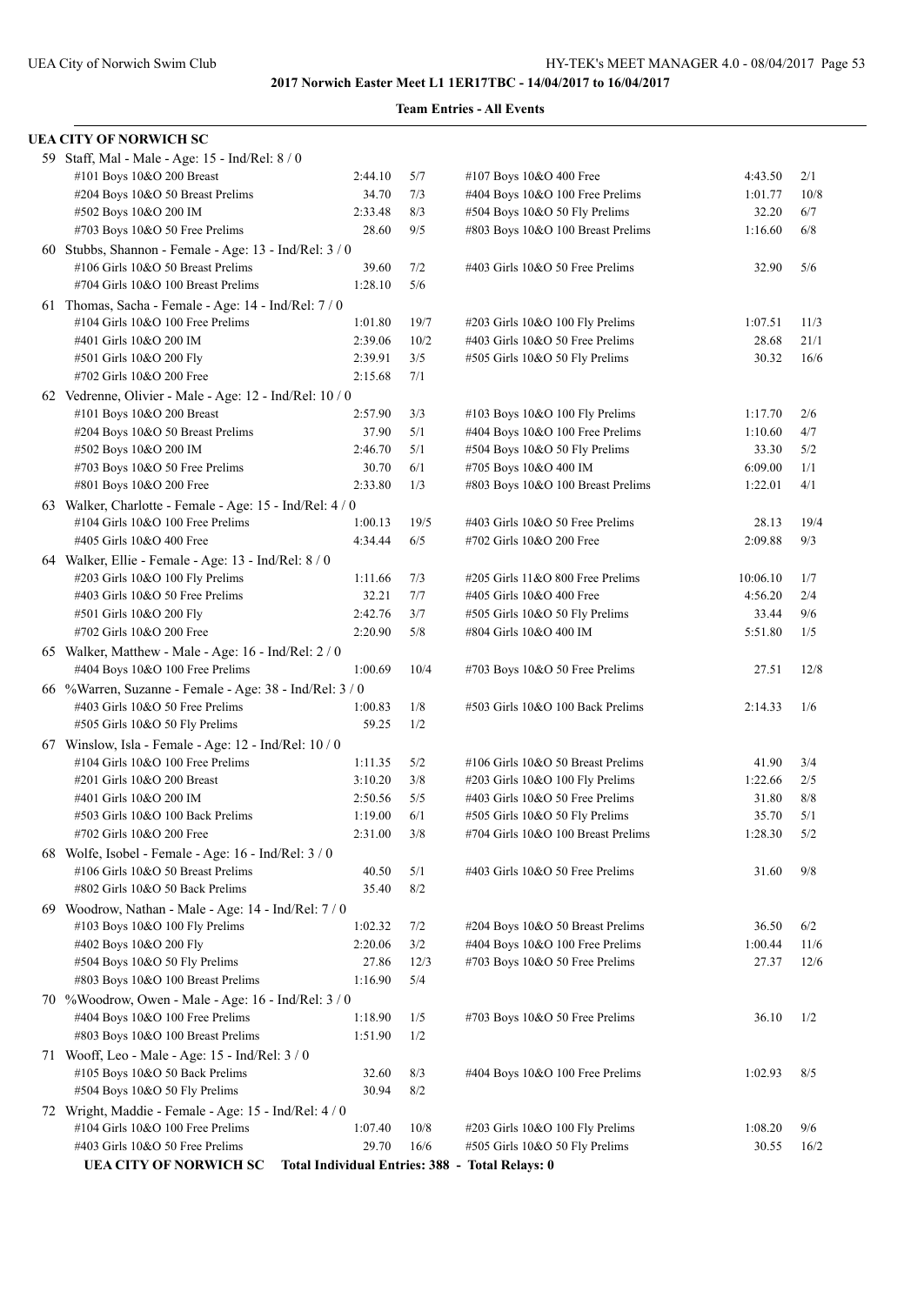| <b>WATFORD SC</b>                                        |         |      |                                    |         |      |
|----------------------------------------------------------|---------|------|------------------------------------|---------|------|
| 1 O'Meara, Erin - Female - Age: 14 - Ind/Rel: 7 / 0      |         |      |                                    |         |      |
| $\#106$ Girls 10&O 50 Breast Prelims                     | 35.86   | 11/3 | #201 Girls 10&O 200 Breast         | 2:47.10 | 8/8  |
| $\#203$ Girls 10&O 100 Fly Prelims                       | 1:13.78 | 6/6  | #401 Girls 10&O 200 IM             | 2:32.79 | 12/4 |
| #405 Girls 10&O 400 Free                                 | 4:45.70 | 4/2  | #704 Girls 10&O 100 Breast Prelims | 1:17.96 | 10/3 |
| #804 Girls 10&O 400 IM                                   | 5:21.32 | 3/3  |                                    |         |      |
| WATFORD SC Total Individual Entries: 7 - Total Relays: 0 |         |      |                                    |         |      |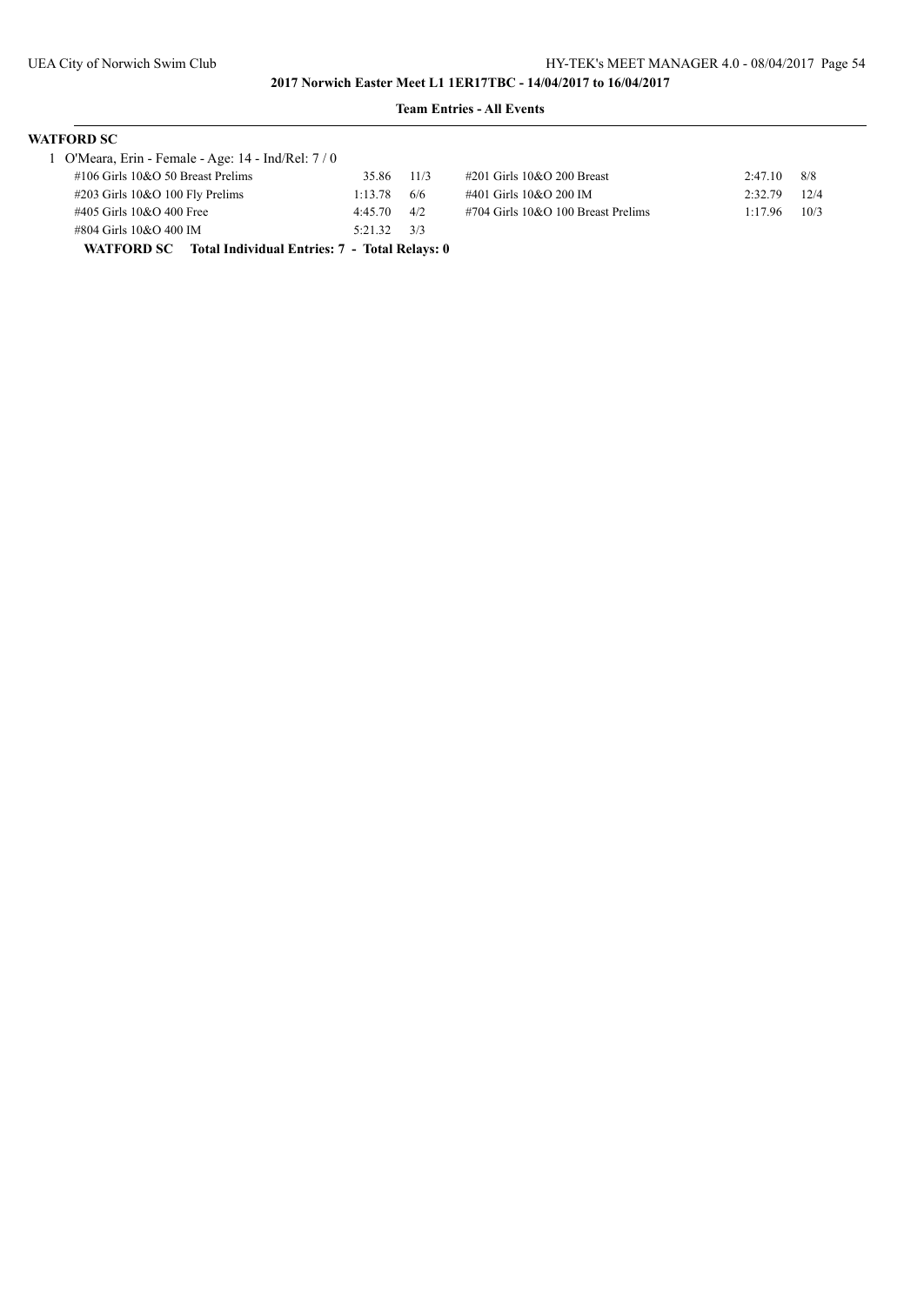| WEST NORFOLK SWIMMING CLUB                             |         |      |                                                |          |      |
|--------------------------------------------------------|---------|------|------------------------------------------------|----------|------|
| 1 Farnsworth, Ella - Female - Age: 15 - Ind/Rel: 2 / 0 |         |      |                                                |          |      |
| #106 Girls 10&O 50 Breast Prelims                      | 40.10   | 5/4  | #201 Girls 10&O 200 Breast                     | 3:01.10  | 4/6  |
| 2 Hall, Jake - Male - Age: 19 - Ind/Rel: 5 / 0         |         |      |                                                |          |      |
| #103 Boys 10&O 100 Fly Prelims                         | 1:08.90 | 4/7  | #107 Boys 10&O 400 Free                        | 4:43.78  | 2/8  |
| #402 Boys 10&O 200 Fly                                 | 2:27.13 | 2/5  | #404 Boys 10&O 100 Free Prelims                | 1:01.77  | 10/1 |
| #504 Boys 10&O 50 Fly Prelims                          | 30.38   | 9/7  |                                                |          |      |
| 3 Isle, Harvey - Male - Age: 12 - Ind/Rel: 1 / 0       |         |      |                                                |          |      |
| #502 Boys 10&O 200 IM                                  | 2:59.90 | 2/5  |                                                |          |      |
| 4 Isle, Jacob - Male - Age: 16 - Ind/Rel: 8 / 0        |         |      |                                                |          |      |
| #103 Boys 10&O 100 Fly Prelims                         | 1:09.50 | 4/8  | #105 Boys 10&O 50 Back Prelims                 | 32.58    | 8/5  |
| #404 Boys 10&O 100 Free Prelims                        | 58.93   | 12/5 | #502 Boys 10&O 200 IM                          | 2:33.29  | 8/5  |
| #504 Boys 10&O 50 Fly Prelims                          | 30.10   | 9/4  | #701 Boys 10&O 100 Back Prelims                | 1:09.50  | 6/2  |
| #703 Boys 10&O 50 Free Prelims                         | 27.15   | 14/8 | #801 Boys 10&O 200 Free                        | 2:09.40  | 5/4  |
| 5 % Kenny, Oliver - Male - Age: 20 - Ind/Rel: 5 / 0    |         |      |                                                |          |      |
| #101 Boys 10&O 200 Breast                              | 2:36.10 | 7/8  | #103 Boys 10&O 100 Fly Prelims                 | 1:01.30  | 5/3  |
| #105 Boys 10&O 50 Back Prelims                         | 29.80   | 11/5 | #202 Boys 10&O 200 Back                        | 2:17.60  | 8/7  |
| #204 Boys 10&O 50 Breast Prelims                       | 32.65   | 9/5  |                                                |          |      |
| 6 Lammas, Jake - Male - Age: 16 - Ind/Rel: 12 / 0      |         |      |                                                |          |      |
| #105 Boys 10&O 50 Back Prelims                         | 33.60   | 7/1  | #107 Boys 10&O 400 Free                        | 4:39.40  | 2/6  |
| #202 Boys 10&O 200 Back                                | 2:28.50 | 5/3  | #204 Boys 10&O 50 Breast Prelims               | 37.60    | 5/3  |
| #404 Boys 10&O 100 Free Prelims                        | 59.00   | 12/3 | #502 Boys 10&O 200 IM                          | 2:30.20  | 9/6  |
| #504 Boys 10&O 50 Fly Prelims                          | 31.80   | 7/3  | #506 Boys 11&O 1500 Free Prelims               | 18:07.90 | 1/2  |
| #701 Boys 10&O 100 Back Prelims                        | 1:10.20 | 6/8  | #703 Boys 10&O 50 Free Prelims                 | 27.45    | 12/1 |
| #705 Boys 10&O 400 IM                                  | 5:14.70 | 2/2  | #801 Boys 10&O 200 Free                        | 2:11.00  | 5/8  |
| 7 Lee, Molly - Female - Age: 16 - Ind/Rel: 6 / 0       |         |      |                                                |          |      |
| #104 Girls 10&O 100 Free Prelims                       | 1:06.80 | 11/8 | #106 Girls 10&O 50 Breast Prelims              | 34.26    | 11/4 |
| #201 Girls 10&O 200 Breast                             | 2:44.78 | 8/6  | #401 Girls 10&O 200 IM                         | 2:37.70  | 11/7 |
| #403 Girls 10&O 50 Free Prelims                        | 31.05   | 11/6 | #704 Girls 10&O 100 Breast Prelims             | 1:13.01  | 12/4 |
| 8 Muspratt, Rosie - Female - Age: 15 - Ind/Rel: 8/0    |         |      |                                                |          |      |
| #104 Girls 10&O 100 Free Prelims                       | 1:08.90 | 8/8  | #106 Girls 10&O 50 Breast Prelims              | 38.18    | 9/3  |
| #201 Girls 10&O 200 Breast                             | 2:54.80 | 5/4  | #203 Girls 10&O 100 Fly Prelims                | 1:16.01  | 4/3  |
| #401 Girls 10&O 200 IM                                 | 2:43.70 | 8/2  | #403 Girls 10&O 50 Free Prelims                | 31.56    | 9/1  |
| #501 Girls 10&O 200 Fly                                | 2:44.80 | 2/5  | #505 Girls 10&O 50 Fly Prelims                 | 34.09    | 8/1  |
| 9 Pack, Bryony - Female - Age: 16 - Ind/Rel: 4/0       |         |      |                                                |          |      |
| #104 Girls 10&O 100 Free Prelims                       | 1:02.84 | 16/6 | #203 Girls 10&O 100 Fly Prelims                | 1:09.17  | 10/2 |
| #403 Girls 10&O 50 Free Prelims                        | 29.22   | 17/5 | #505 Girls 10&O 50 Fly Prelims                 | 32.21    | 12/8 |
| <b>WEST NORFOLK SWIMMING CLUB</b>                      |         |      | Total Individual Entries: 51 - Total Relays: 0 |          |      |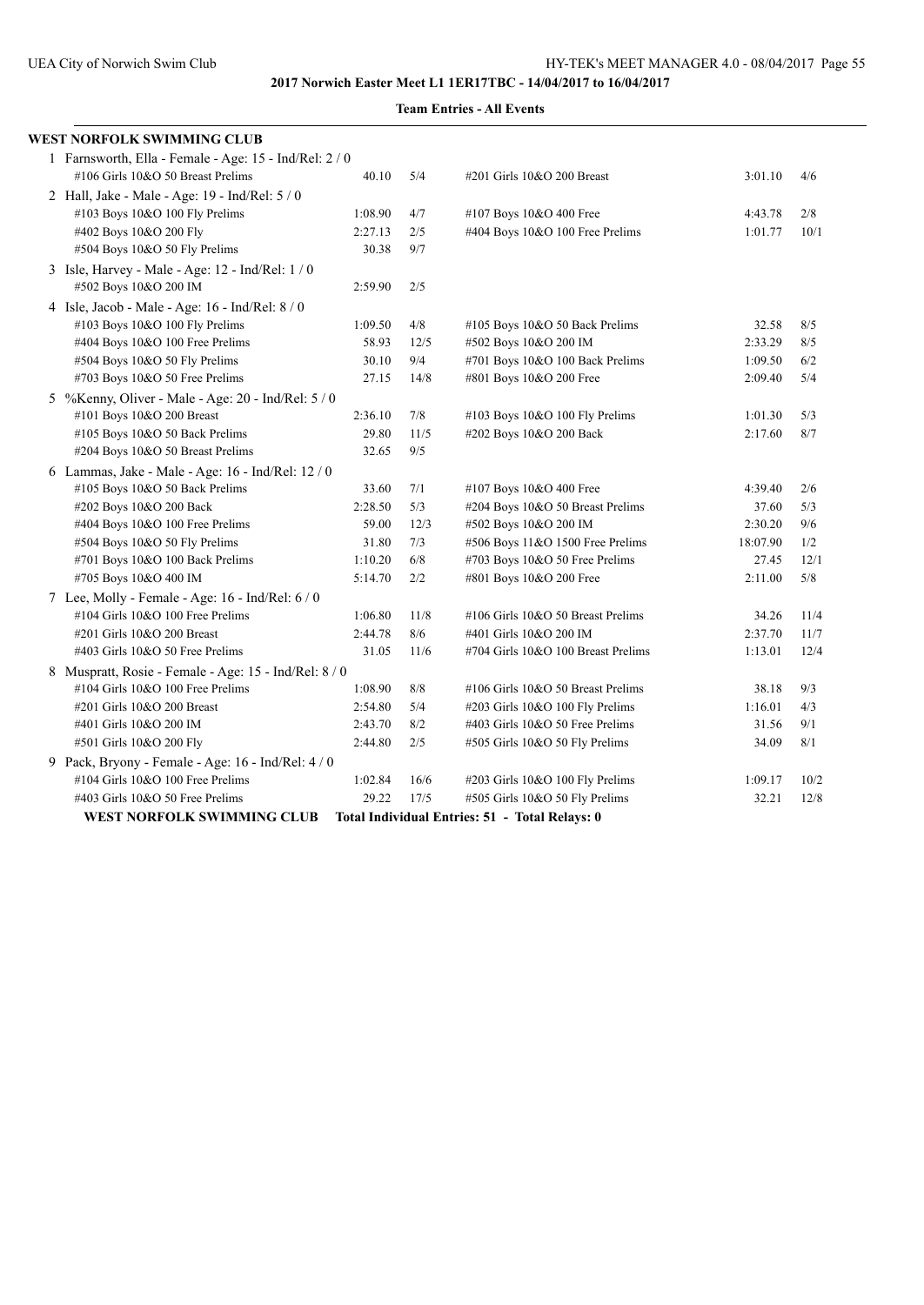| WEST SUFFOLK SWIMMING CLUB                             |         |      |                                                |         |      |
|--------------------------------------------------------|---------|------|------------------------------------------------|---------|------|
| 1 Heywood, Annabel - Female - Age: 17 - Ind/Rel: 5/0   |         |      |                                                |         |      |
| #102 Girls 10&O 200 Back                               | 2:32.01 | 7/6  | $\#106$ Girls $10&O$ 50 Breast Prelims         | 38.22   | 9/2  |
| #201 Girls 10&O 200 Breast                             | 2:55.80 | 5/5  | #405 Girls 10&O 400 Free                       | 4:48.30 | 4/8  |
| #503 Girls 10&O 100 Back Prelims                       | 1:13.29 | 10/8 |                                                |         |      |
| 2 Llewellyn, Eleanor - Female - Age: 17 - Ind/Rel: 6/0 |         |      |                                                |         |      |
| $\#104$ Girls 10&O 100 Free Prelims                    | 1:03.79 | 15/3 | $\#106$ Girls $10&O$ 50 Breast Prelims         | 38.75   | 8/3  |
| #203 Girls 10&O 100 Fly Prelims                        | 1:09.23 | 9/2  | #401 Girls 10&O 200 IM                         | 2:35.40 | 12/8 |
| $\#403$ Girls 10&O 50 Free Prelims                     | 29.39   | 17/2 | #505 Girls 10&O 50 Fly Prelims                 | 30.78   | 14/7 |
| 3 Pyle, Oliver - Male - Age: 17 - Ind/Rel: 1/0         |         |      |                                                |         |      |
| #204 Boys 10&O 50 Breast Prelims                       | 32.15   | 9/4  |                                                |         |      |
| Thomas-Mansfield, Evan - Male - Age: 16 - Ind/Rel: 4/0 |         |      |                                                |         |      |
| #404 Boys 10&O 100 Free Prelims                        | 57.15   | 15/6 | $\#504$ Boys 10&O 50 Fly Prelims               | 29.40   | 11/7 |
| #703 Boys 10&O 50 Free Prelims                         | 25.21   | 14/4 | #801 Boys 10&O 200 Free                        | 2:06.60 | 7/1  |
| Whyte, Charles - Male - Age: 16 - Ind/Rel: 10 / 0      |         |      |                                                |         |      |
| #103 Boys 10&O 100 Fly Prelims                         | 1:03.70 | 6/7  | #107 Boys 10&O 400 Free                        | 4:26.40 | 3/2  |
| #202 Boys 10&O 200 Back                                | 2:22.10 | 7/6  | #402 Boys 10&O 200 Fly                         | 2:24.50 | 3/1  |
| #404 Boys 10&O 100 Free Prelims                        | 59.11   | 12/2 | #502 Boys 10&O 200 IM                          | 2:21.80 | 11/7 |
| #504 Boys 10&O 50 Fly Prelims                          | 29.43   | 10/7 | #701 Boys 10&O 100 Back Prelims                | 1:05.90 | 8/3  |
| #703 Boys 10&O 50 Free Prelims                         | 27.61   | 11/4 | #801 Boys 10&O 200 Free                        | 2:08.40 | 6/7  |
| WEST SUFFOLK SWIMMING CLUB                             |         |      | Total Individual Entries: 26 - Total Relays: 0 |         |      |